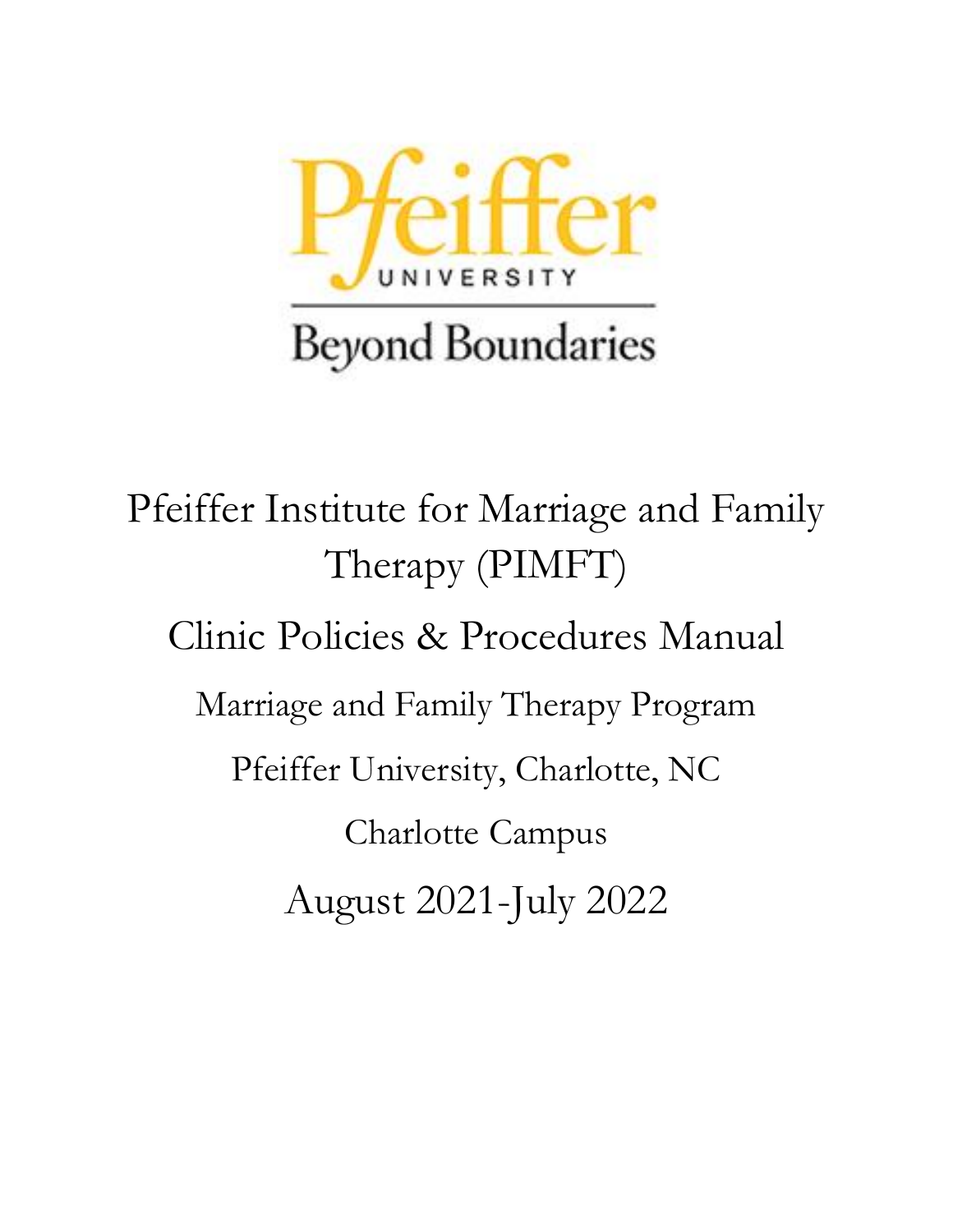# **Table of Contents**

| Therapist Intern Reporting Procedures: Clinic Director, Clinic Coordinator and Office Manager17 |  |
|-------------------------------------------------------------------------------------------------|--|
|                                                                                                 |  |
|                                                                                                 |  |
|                                                                                                 |  |
|                                                                                                 |  |
|                                                                                                 |  |
|                                                                                                 |  |
|                                                                                                 |  |
|                                                                                                 |  |
| Live Observation Assessment: Observed Clinical Skills Assessment (OSCA)22                       |  |
|                                                                                                 |  |
|                                                                                                 |  |
|                                                                                                 |  |
|                                                                                                 |  |
|                                                                                                 |  |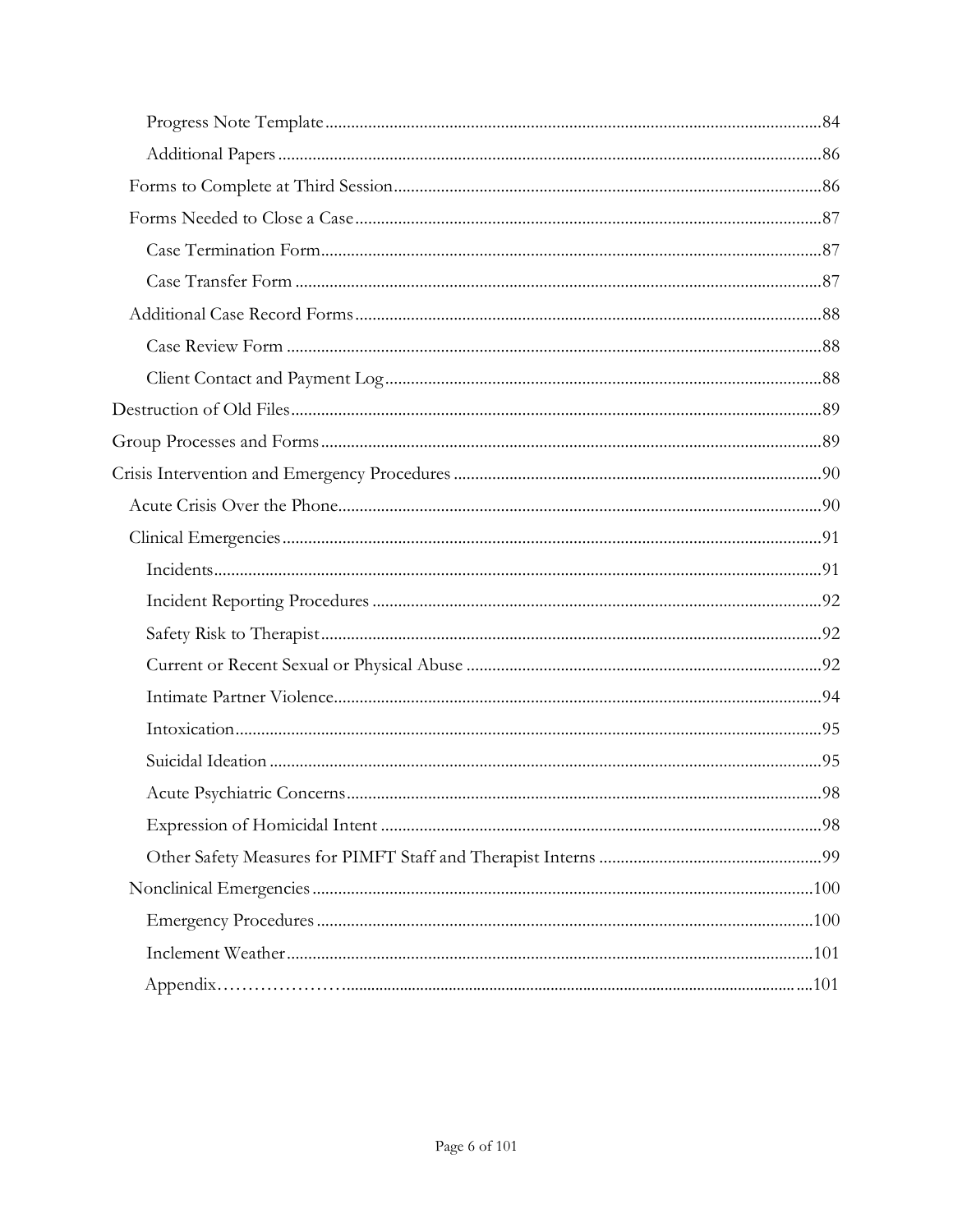# <span id="page-6-0"></span>**Pfeiffer University**

Pfeiffer University is accredited by The Southern Association of Colleges and Schools Commission on Colleges (SACSCOC), and approved to award Bachelor as well as Master degrees. See [www.Pfeiffer.edu/accreditation](http://www.pfeiffer.edu/accreditation) for more information. In addition, the Pfeiffer University Masters in Marriage and Family Therapy Program (MMFT), is nationally accredited by the Commission on Accreditation for Marriage and Family Therapy Education (COAMFTE), on behalf of the American Association for Marriage and Family Therapy (AAMFT). For more information, please visit: www.aamft.org/COAMFTE/Directory of Accredited Programs.

### **Mission**

<span id="page-6-1"></span>Reflecting its relationship with the Methodist Church, Pfeiffer University is a globally engaged, regional university distinctive for its transformational undergraduate experience and its leadership in professional and graduate programs that fill demonstrated needs. Vested in its history as a United Methodist-related university and propelled forward by an innovative faculty and staff, Pfeiffer prepares its students for a lifetime of achievement, scholarship, spirituality, and service (see Mission Statement, Pfeiffer University Graduate Catalog).

# **Educational Goals for the Graduate Program**

<span id="page-6-2"></span>The graduate programs are designed to offer the depth of education and specialized skills necessary for graduates to practice and contribute to their professions. Graduates will be expected to have demonstrated abilities in analyzing, planning, and performing in relation to specific problems and issues. These skills are evaluated using a designated capstone course within each graduate program (see current Pfeiffer University Graduate Catalog, 2020-2021)

# **Vision**

<span id="page-6-3"></span>We will be recognized as the model church-related institution preparing servant leaders for lifelong learning.

# **Purpose and Philosophy**

<span id="page-6-4"></span>The Pfeiffer Institute for Marriage and Family Therapy (PIMFT) was established to provide training opportunities for Master's level graduate students in the Marriage and Family Therapy (MFT) Program. PIMFT therapist interns provide direct therapeutic services for individuals, couples, families, or groups, and strive to be servant leaders in accordance with Pfeiffer University's greater mission, values, and vision. PIMFT also serves our surrounding communities and agencies by offering affordable mental health care to a variety of clientele. PIMFT's direct clinical services focus primarily on the assessment and treatment of relationships and their complex interactions – whether the system is a couple, family, group, classroom, or agency. PIMFT adheres to all current state (North Carolina) and federal laws, as well as all ethical rules and regulations outlined in the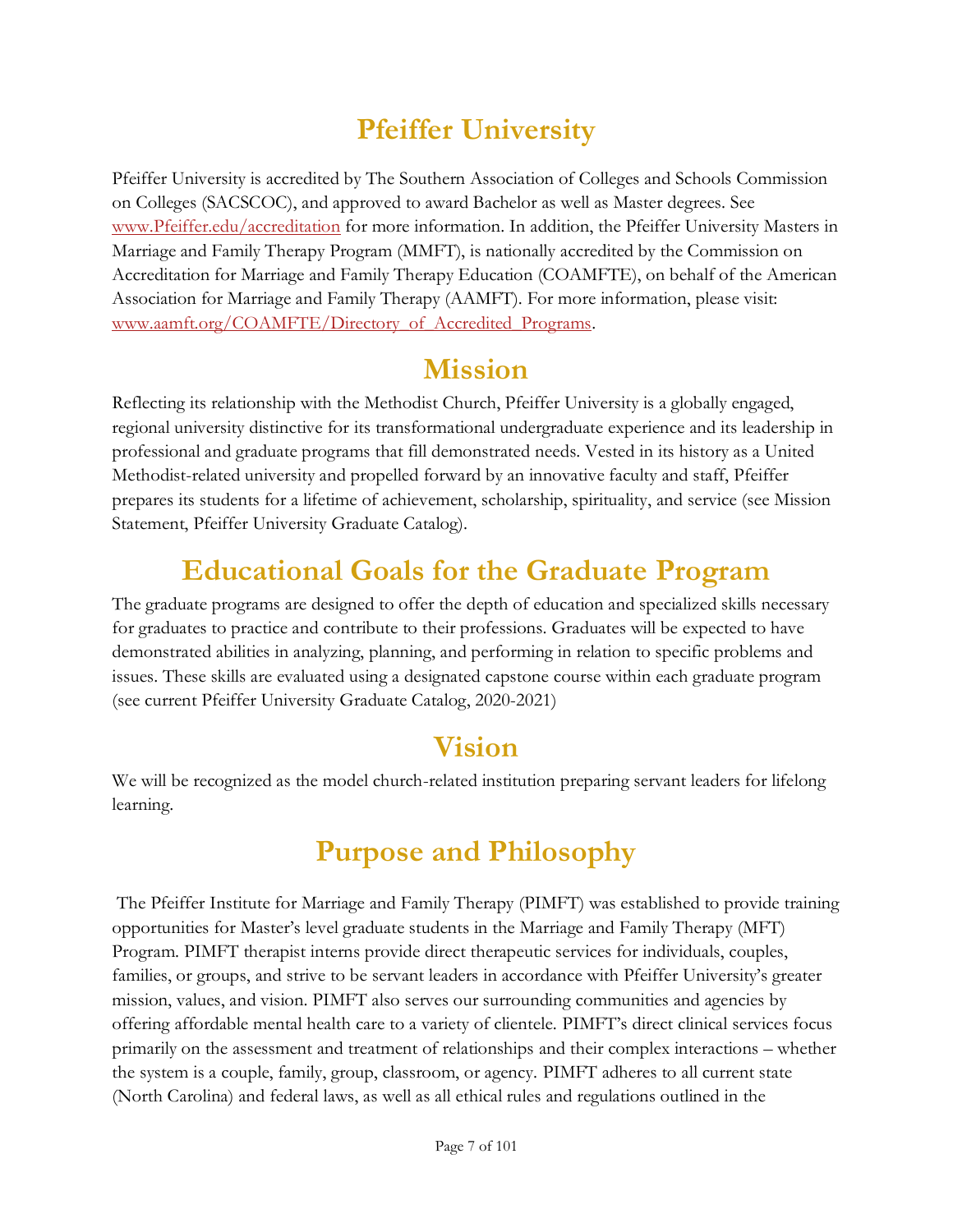American Association for Marriage and Family Therapy (AAMFT) *Code of Ethical Principles for Marriage and Family Therapists* in the provision of direct and indirect services, as well as the requirements from the Commission on Accreditation for Marriage and Family Therapy Education (COAMFTE). In addition, PIMFT adheres to the policy and procedures of the Pfeiffer University Marriage and Family Therapy Program Handbook.

PIMFT serves as the primary clinical training facility for the MFT Graduate Program at Pfeiffer University, Charlotte Campus. Each entering therapist intern is required to obtain the majority of their direct client contact and clinical supervision hours on-site. In addition, students balance their required direct client contact and supervision hours by obtaining an externship site placement. Further description of obtaining and completing hours can be found in the [Commission on](#page-38-0)  [Accreditation for Marriage and Family Therapy Education \(COAMFTE\) Requirements for](#page-38-0)  [Graduation](#page-38-0) section of this manual.

Clinical training is obtained through the student's first experiential course (MMFT606 Practicum - Therapeutic Alliance), in addition to participation in community outreach opportunities, an on-site practicum in the clinic (MMFT690), and possibly through an off-site externship (MMFT690). However, if students at PIMFT plan to complete their required hours in the minimum three semesters, they should plan to see clients in both the clinic and at a community placement, concurrently. Placement at an externship site requires training and onboarding with that site, which generally begins the mid-semester before the student actually enrolls in their first semester of MMFT690. Given that the PIMFT is a training institution, therapist interns who graduate also have the option to transfer their current caseload to a 1<sup>st</sup> or  $2<sup>nd</sup>$  semester intern for continuity of care. As a result, most first semester interns will actually start seeing clients the last few weeks of the semester before they actually begin in MMFT690, in order to acclimate to the intake process, become familiar with paperwork, and assist in any transfer sessions. However, incoming therapist interns are not required to begin seeing clients prior to the start of the MMFT690 semester. In addition, and in response to the Coronavirus-2019 (COVID-19) health pandemic, the North Carolina licensure board as well as COAMFTE have allowed interns to obtain training and to practice telehealth services (i.e., online/distance counseling) in order to reduce the associated risks of in-person therapy sessions. Therapist interns have permission to provide telehealth services to the PIMFT clientele until December 31<sup>st</sup>, 2021. Finally, per COAMFTE requirements, any intern actively seeing clients (via in-person or through telehealth) is required to have a minimum of one hour of supervision each week. Thus, if a new therapist intern begins seeing clients the semester before they enroll in MMFT690, they will need to meet with the Clinic Director (unless directed otherwise), weekly, for supervision.

All entering students will spend a portion of their first year of the program becoming acquainted with the specific clinical requirements, policies and protocol prior to serving clients. Most students will begin collecting client contact hours in PIMFT during their second year. Students are encouraged (and at times, required) to observe other therapist interns working with the clients in PIMFT during their first year in order to become better acquainted with PIMFT and its operating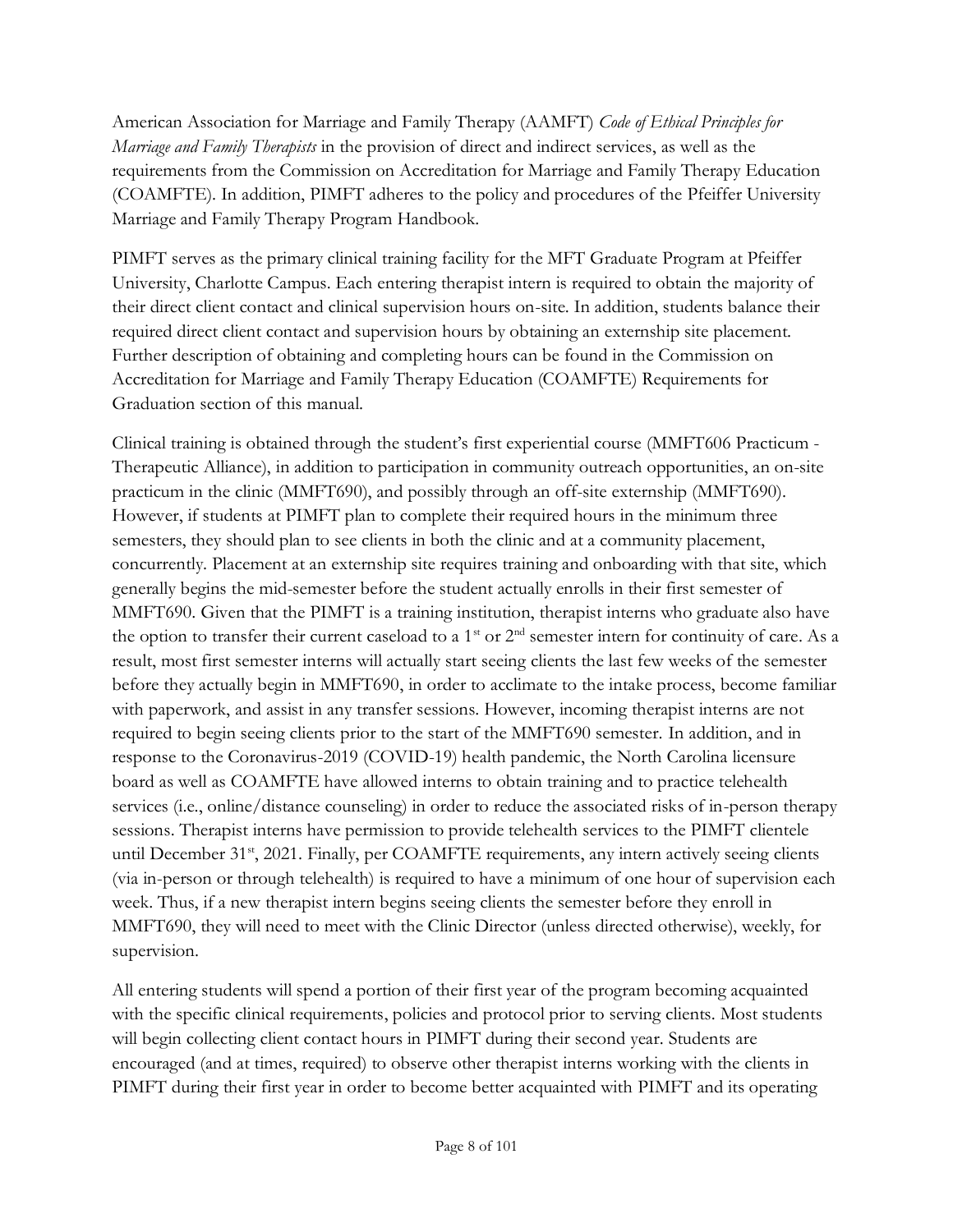protocol. These requirements may also be formally expected as part of their grade in MMFT607— Practicum II: Clinical Procedures, which is required prior to clinic entry.

In addition to being a training facility for the MFT Program, PIMFT is also a service facility for the community. PIMFT operates much like any other outpatient mental health care facility. PIMFT serves residents of the Charlotte area and surrounding counties, in addition to providing services to Pfeiffer University students (i.e., non-MFT program students), faculty, and staff. PIMFT opened at its new location in 2017.

As a service facility, the therapist interns, Office Manager and supporting staff of PIMFT have an obligation to clients to conduct themselves in a professional manner including, but not limited to, adherence to the dress code policy, one's attitude and behavior towards clients and colleagues, and one's focused attention to the details of how the business portion of PIMFT is conducted. Regardless of how much a client may pay per session, each and every individual will be treated with respect and compassion.

# <span id="page-8-1"></span><span id="page-8-0"></span>**Administrative Policies**

# **Internship MMFT 690**

### **Overview of Requirements**

Marriage & Family Therapy students must complete his/her curriculum within a maximum (5) years after initial enrollment. Most students will need an average of (3-4) years to complete both the academic and experiential requirements of the program contingent on his/her full-time or part-time status respectively. Formally accepted students must be continuously enrolled and are required to register and complete a minimum of (6) semester hours/two graduate courses and a maximum of (9) semester hours/three graduate courses during each fall and spring semester and a minimum of (3) semester hours and a maximum of (6) semester hours during the summer semester until the course work is completed. Students may only choose (1) content course during Summer I and (1) content course during Summer II. If a student is enrolled in MMFT 690 during the summer semester, students may enroll in only (1) additional content course to fulfill the (6) credit hour maximum.

Please note that a 4<sup>th</sup> course or total of (12) credit hours during any Fall or Spring semester is restricted due to the graduate rigor of clinical program requirements. If a student is currently enrolled in MMFT 690, enrollment in a 4<sup>th</sup> course is prohibited due to client care, scheduling limitations of supervision, and field placement responsibility. Additionally, a 3.0 GPA must be maintained to continue in the program and to pursue candidacy. Not more than two (2) grades of "C" are allowed towards the satisfaction of graduation requirements. Neither may a student earn a grade of "C" or lower in their experiential applied coursework including MMFT 606, MMFT 607, MMFT 620, MMFT 621, MMFT 670, MMFT 685, or MMFT 690). In this event, the student will be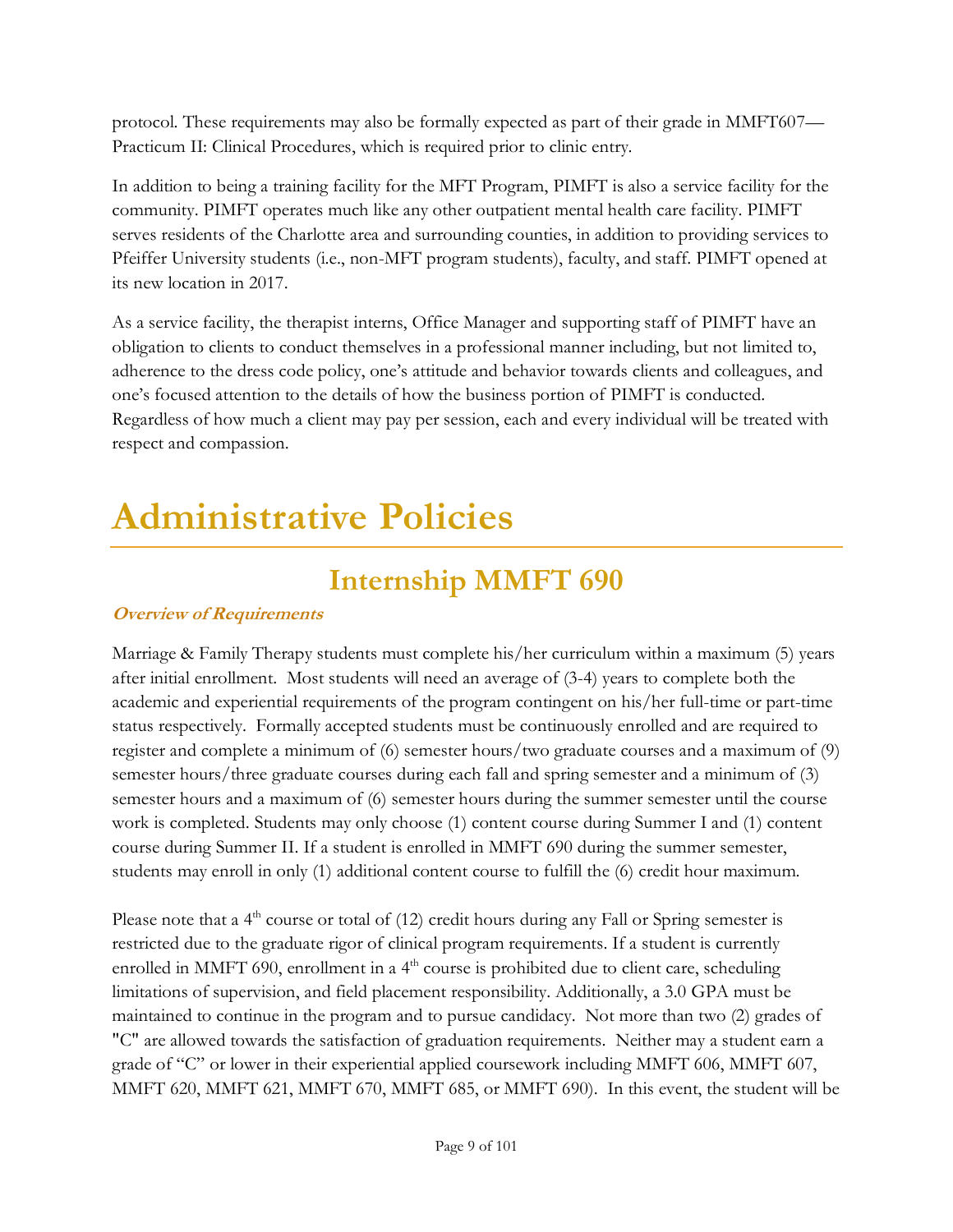required to enter the remediation process and retake the applicable course at the discretion of the Faculty Remediation Committee (FRC). Herein, the FRC shall refer to all full-time faculty members including the Program Director and/or Site Director, and the Clinic Directors.

To ensure that the potential therapist intern is ready to begin PIMFT internship, the following steps will be taken:

The student will review the material contained in the Pfeiffer MFT Student Handbook. All incoming students must attend a two-part, mandatory clinic orientation led by the Clinic Director, Clinic Coordinator and Office Manager to review the contents of the Clinic Manual, the AAMFT Code of Ethics, policies and practices on confidentiality and the limits, safety and risk assessment protocol, as well as emergency procedures. These orientations are offered once a semester, at the end of the application cycle, and in-person attendance is required before being allowed to see new clients in the clinic. In addition, all incoming interns must show proof of current liability/malpractice insurance, provided by their student membership through AAMFT. A printed copy must be in the student's record before seeing clients.

During these training procedures, the student will meet with the Clinic Director and Office Manager to review PIMFT policies and procedures, receive training on completing all required forms and documents correctly, and to learn efficient operation of all PIMFT digital recording equipment. Students are not allowed to begin seeing clients until all trainings and mandatory clinic paperwork is completed.

Additional experiential activities (e.g., a mock intake session) may also be required during the application process—see the current student intern checklist for a complete list of requirements for clinical entry. An objective clinical competency exam is also required as part of the application process. This test is based on a pool of questions meaning that each attempt will likely involve different questions, including clinical application vignettes. Questions for the exam come from AAMFT Code of Ethics, this clinical handbook, state requirements for MFTs (document available online and via Blackboard), and the prerequisite courses in the program which are required for clinic entry (see student handbook or later in this document). The exam is offered via Blackboard, available 27/7, may be taken multiple times, and must be passed with a 70% or better score within 30 days of the application cycle. Students may take this exam as many times as they wish, and at any point in the program. Once completed, a printed copy of the exam results with a passing score of at least 70% must be completed and turned in to the Clinic Director within 30 days of clinic entry.

### <span id="page-9-0"></span>**Procedures to Begin and End PIMFT Internship**

When the student completes required coursework and obtains approval from MFT faculty (see application checklist for required documents), the student will notify their advisor, who will then notify the Clinic Director in order to enroll the student for MMFT690 during the Registration period. Please keep in mind that registration for MMFT690 does not guarantee approval for clinic entry, as the student still needs to pass all prerequisite courses for their current term (e.g.,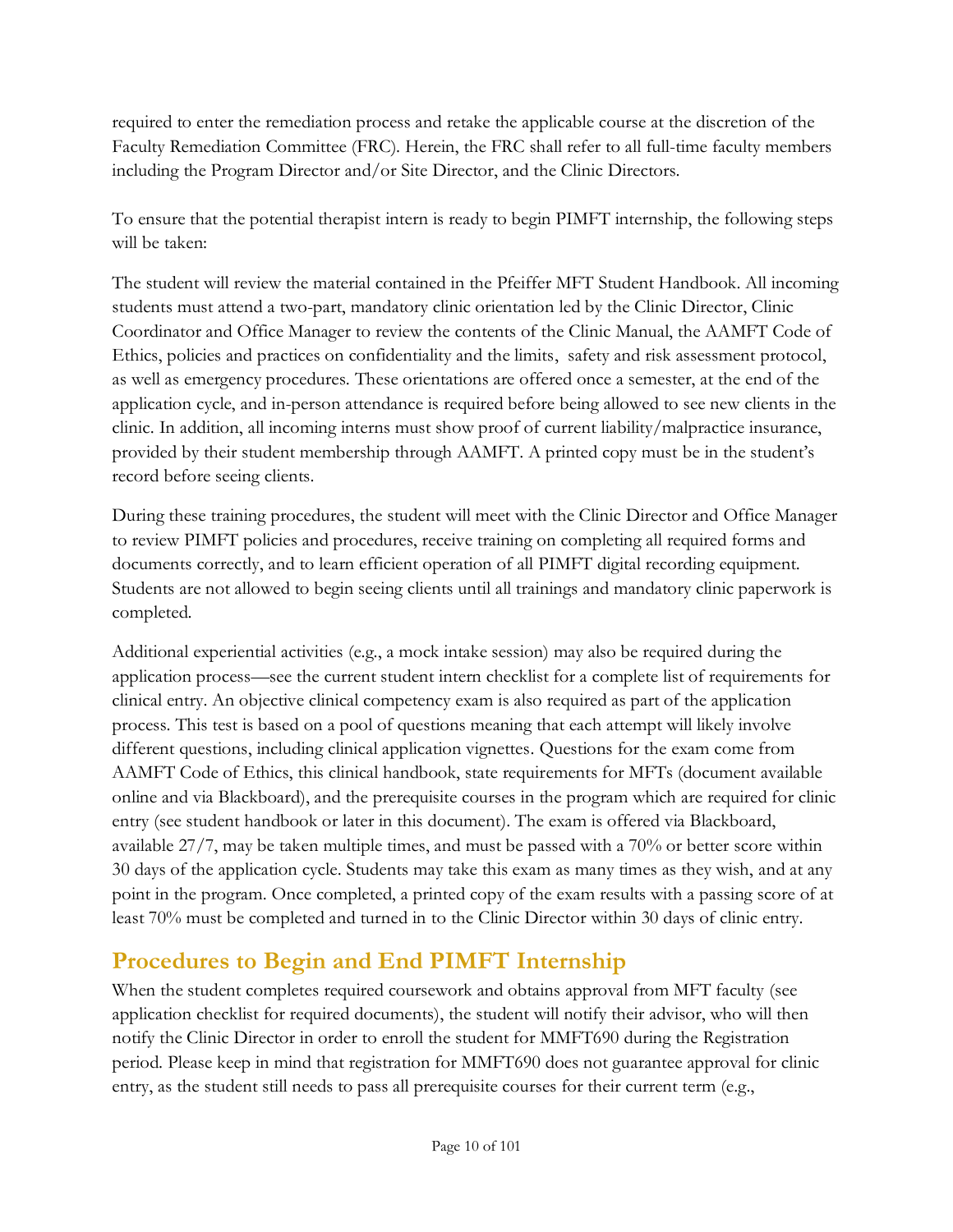MMFT607: Clinical Procedures). The Clinic Director will then reach out individually to the prospective student intern and schedule an interview approximately 4-5 weeks semester of MMFT690 begins (see clinic calendar for specific dates). The student may contact the Clinic Director approximately 8 weeks prior (see clinic calendar for start dates) to the anticipated entrance semester of MMFT690, during the posted time frame only (this is not a process that may be started early). At the time of the initial interview, the student will turn in documentation (see next section for details) to the Clinic Director to begin application to become a therapist intern in PIMFT. The student must have successfully completed the MMFT606 - Practicum II: Therapeutic Alliance and MMFT 607 – Practicum II: Clinical Procedures courses within the previous two semesters upon entering MMFT690. Students may need to retake or postpone registering for MMFT607 if they are unable to register for MMFT690 within the following two semesters of successful completion of MMFT607.

#### *Clinic Entrance Exam*

To ensure that incoming therapist interns are aware of the most current laws, ethical codes, and clinic policies and procedures, a clinic entrance exam is required, as mentioned in the above description of the clinic training procedures. The exam is available on the clinic Blackboard page, under the "Organizations" tab. Therapist intern applicants may take the exam as many times as they wish prior to applying to the clinic, but not more frequently than once every 24 hours. A passing score of 70% is required within the 30 days prior to submitting an application to the Clinic Director.

The exam consists of 50 questions randomly selected from a question pool and is limited to 2 hours of time to take the exam per attempt. The exam includes true/false, multiple choice, and multiple answer items. Students may look up information in any materials (open book, open note) but may not use human resources (e.g., talk to others) while taking the exam.

The exam is designed to mirror content areas of the comprehensive exam, which mirrors the licensure exam. The exam refers to information from North Caroline MFT Licensure Board statutes and codes, AAMFT Code of Ethics, AAMFT Core Competencies, information from previous courses, and the Clinic Policies & Procedures Manual. These materials are available via Blackboard.

### <span id="page-10-0"></span>**Documentation Required Prior to Internship**

The following forms must be completed and signed by the student and applicable MFT faculty and/or Clinic Director:

- Intern Checklist (Appendix A)
- MMFT690: Supervision Contract for Therapist Interns (Appendix B)
- Confidentiality Agreement (Appendix C)
- Photo/Video/Audio Recording Release (Appendix BR)
- Proof of Student Liability Insurance (free from CPH& Associates with AAMFT Student Membership; call 800-875-1911)
	- o It is the responsibility of each intern to renew his/her liability insurance and to give the Clinic Director the updated proof of coverage, prior to expiration of the original certificate.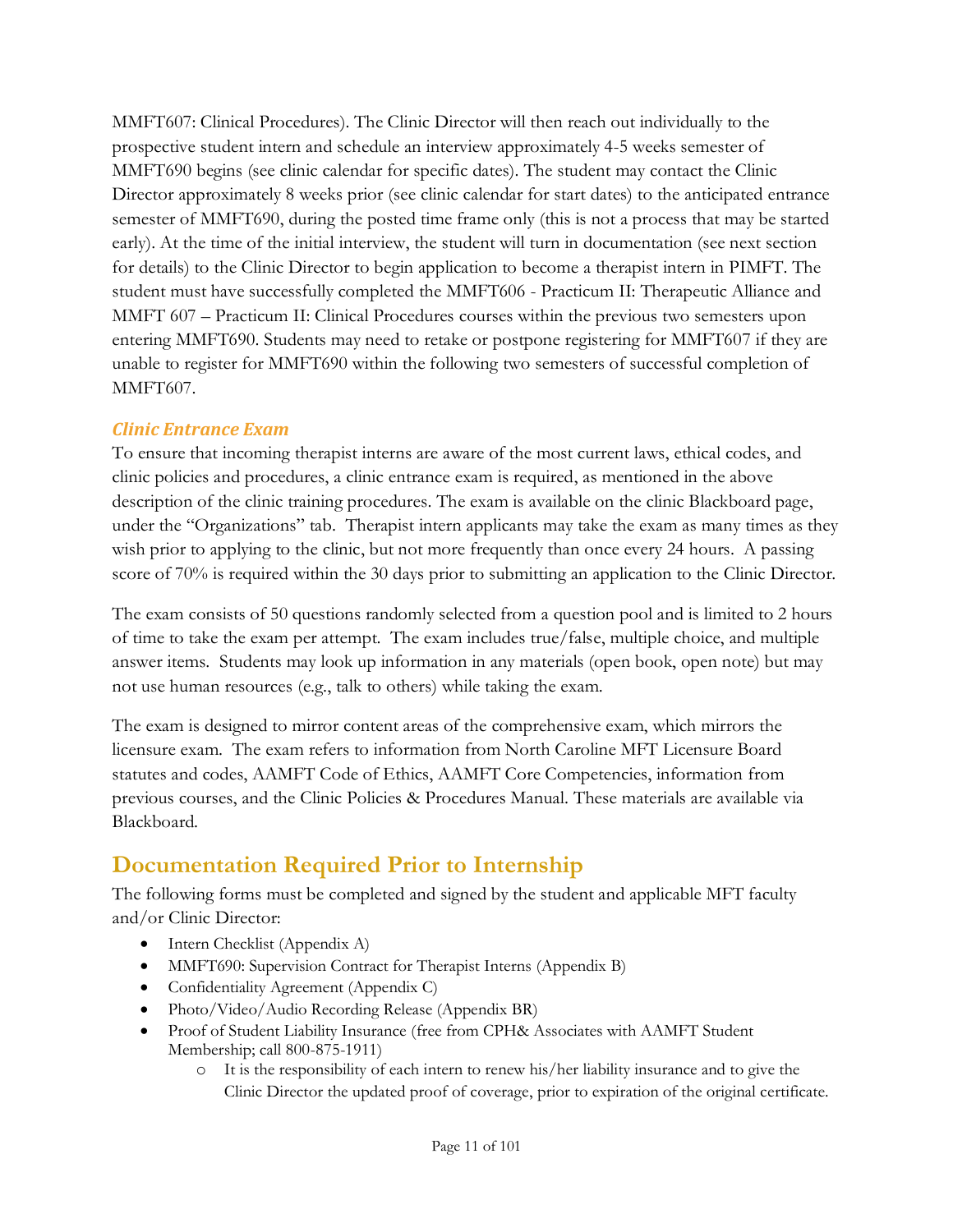If liability insurance expires and no renewal is on file, the intern will be required to immediately discontinue therapy and arrange an alternative treatment plan for cases (e.g., find another therapist/provider to continue treatment).

- o If a student fails to provide proof and lapse in coverage does occur, the student will be acting unethically and in violation of the PIMFT policy as well as AAMFT Code of Ethics. Students who violate this policy will be placed on notice and an incident report generated. If left unresolved, the student will need to meet with faculty to initiate a formal, individual remediation plan.
- Application for Internship Candidacy (Appendix D)
- Professional Fitness Evaluation completed by two current or former professors (not the Clinic Director) (Appendix E)
- Therapist Intern Agreement Form (last page of clinic manual; Appendix F)
- Clinic Entrance Exam passing score from the 30 days prior to submitting Application for Internship Candidacy. Please print score and submit with application packet.
- Acknowledgement form (Generated each semester) that the student has reviewed the current policies and procedures manual for the PIMFT.

All forms will be placed in the student intern's clinic file. A copy of these forms, and all other forms referenced in the manual, are included in the Appendix and on the clinic shared drive, which can be accessed from the clinic computers. Once the student has submitted a completed application packet (i.e., all forms signed), they will be required to schedule and successfully complete a mock intake session and attend the clinic orientation before their first live intake therapy session. Some student interns may be allowed to accept transfer clients prior to completing the clinic orientation, at the Clinic Director's discretion, but new clients may not be scheduled until after the student intern has completed the required clinic orientation.

### <span id="page-11-0"></span>**Early Entry to PIMFT**

Based on clinic needs, students who have successfully completed the procedures to begin internship may be asked to enter the clinic early. At PIMFT, this is the regular process. Often, interns finishing their clinic experience need to transfer their sessions to continue and preserve the integrity of client care. In addition, existing interns may need to transition out of the current field placement, and need an incoming student intern to take their place at this site. Thus, incoming interns at PIMFT are often strongly encouraged to begin their clinic experience early to help with availability of training/onboarding with externship sites, with transfer in PIMFT, and/or desk duty. Although early entry may occur often, it is not a guarantee that the need or offer will exist every semester. However, this is a common practice for PIMFT. Incoming interns should discuss their availability for transfer sessions (2-8 weeks prior to the start of the official first semester or MMFT 690) in both the clinic and at an externship site. Some externship sites require this transition period in order to be placed at the site.

For students to be considered for early entry, they must have completed the clinic interview and any meetings with the Clinic Director, submitted all clinic application forms, and attended any trainings required by the Clinic Director (e.g., Two-part Orientation, Front Desk Training). Additionally, all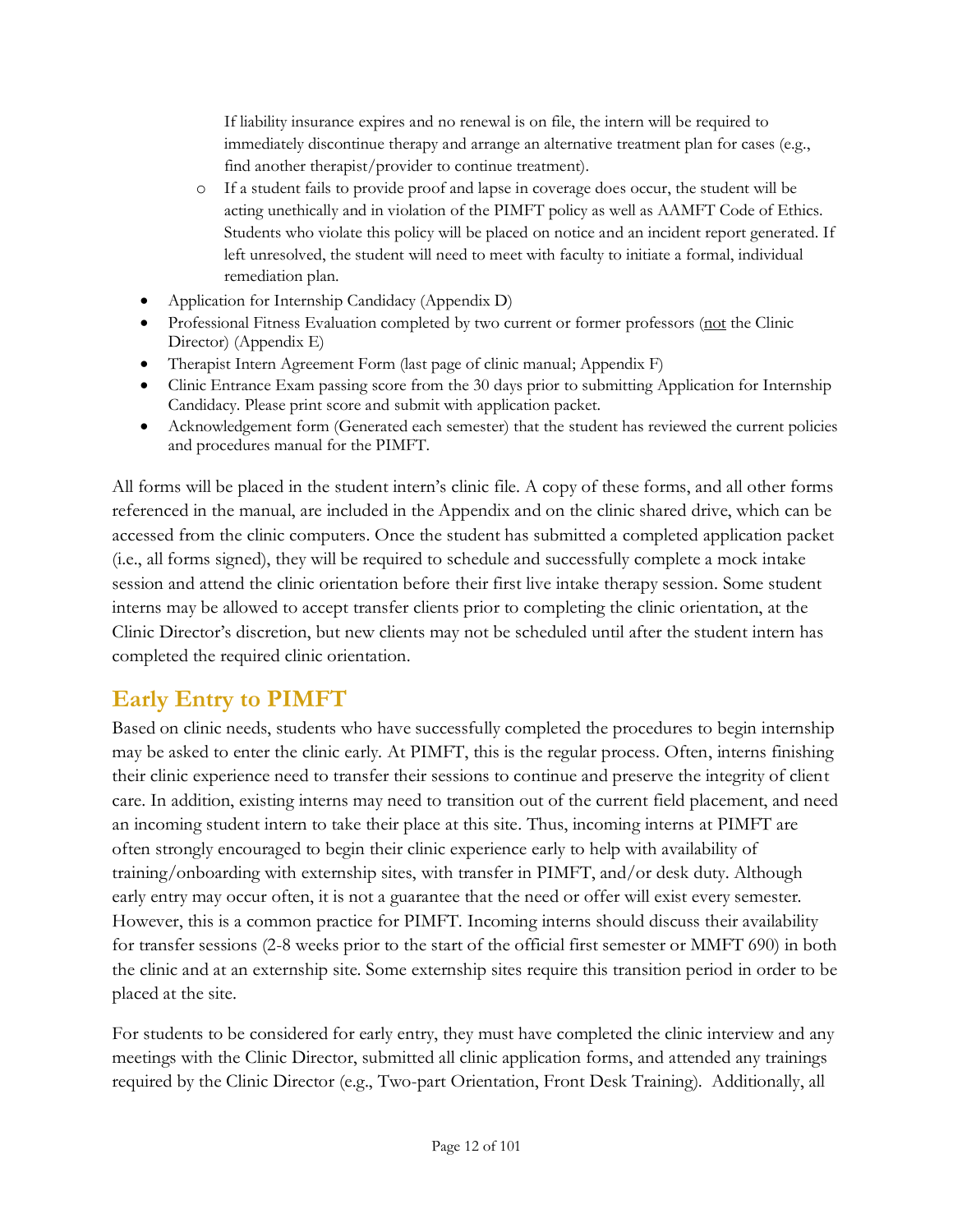therapist interns seeing clients, in the clinic or at an externship site, must receive a minimum of one hour of supervision weekly (see clinic calendar for dates/times, note these are subject to change).

### **Procedures for Completion at the PIMFT**

Therapist Interns begin learning about how to accurately and consistently track their MCSR hours monthly, and before they begin their first week of classes via orientation at the PIMFT. Below is the monthly process for MCSRs:

- At the end of each month, after being approved by the supervisor, the MCSR report is turned in to the admin assistant.
- The admin assistant keeps a master spreadsheet by month for each of the interns.
- The admin assistant is responsible for logging/documenting each intern's hours into their individual master spreadsheet that tracks their hours by month.
- The admin assistant will input the hours for the month, checking to make sure that the hours on the master spreadsheet match the total hours that the intern has documented. If hours do not match, the admin assistant will advise intern of the discrepancy and work with intern to resolve discrepancies.

After all the data is entered for the month for each intern, the admin assistant will:

- Print each Therapist Intern's master sheet
- Copy the master sheet along with the monthly reports
- Return the original monthly reports and a copy of the master sheet back to the intern
- Keep a copy of the monthly MCSR's and the master spreadsheet on file in the front office for each intern.

Therapist Interns may begin the wrap-up/exit process at the PIMFT once they have reached their 500 (200 Relational; 300 Individual) clinical hours. Students may not submit any final paperwork to their clinical supervisor, Clinic Director or Front Desk Staff until all hours and MCSRs are finalized. Below is the procedure outlined for completion of all paperwork at the PIMFT

### **Final MCSR and Pre-Degree Paperwork:**

When the intern has completed all the required paperwork of the program and submitted their final MCSR, the admin assistant will review the final report with the intern and let them know if the requirements have been met. **(i.e., a total of 500 clinic hours with a minimum of 40%, 200 hours, in relational hours).**

The admin assistant will then let the intern know what documents are needed, which ones the intern must obtain and the ones the admin assistant will need to produce.

The admin assistant informs the intern that once all the documents have been produced/assembled, they will need to have all items on the MFT Graduation Audit Checklist signed/initialed by the Clinic Director, Advisor/Supervisor. All documents are then given to the intern who is responsible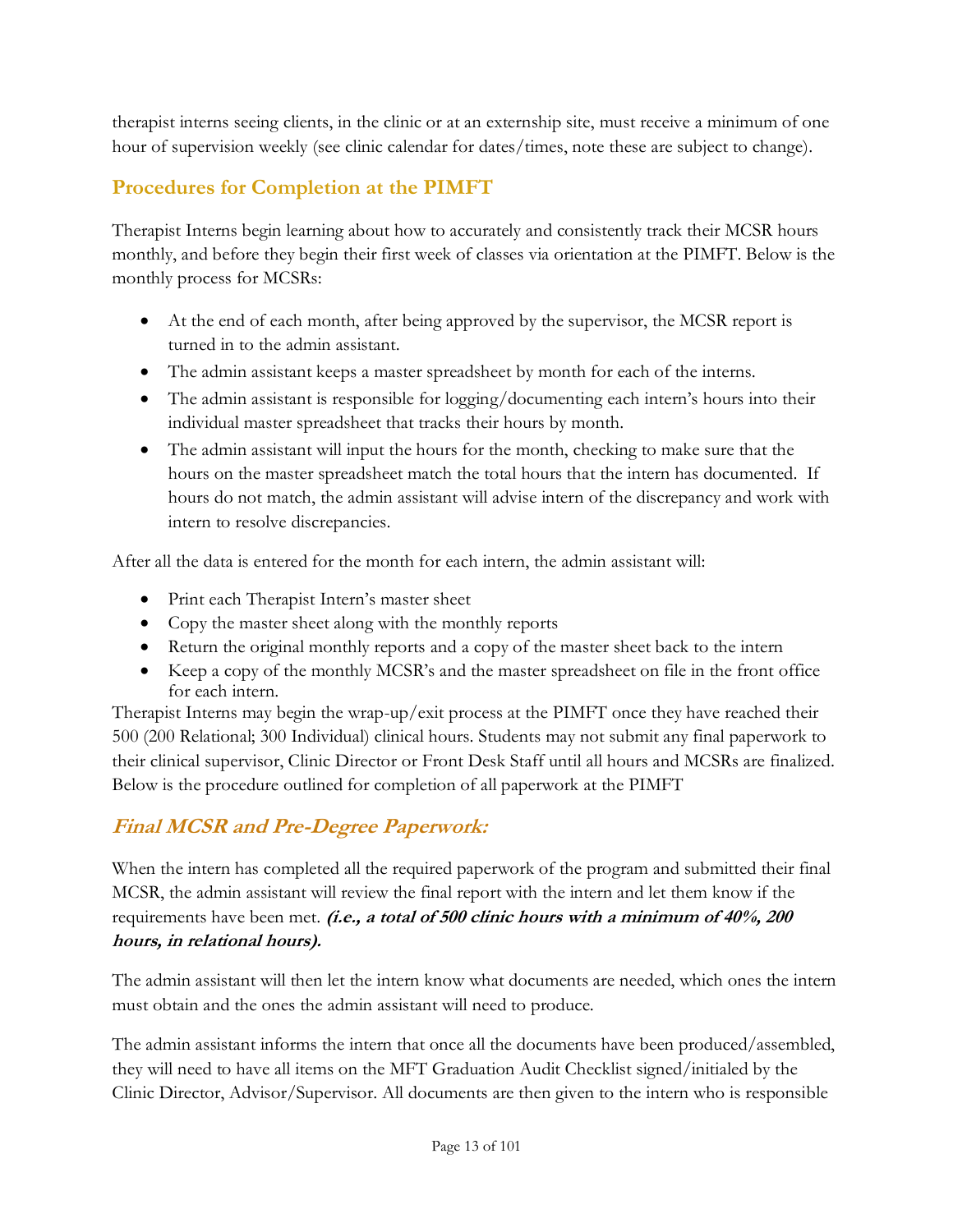for scheduling a meeting with the Program Director for final sign off and instructions on what the final steps will be. Intern needs to schedule the meeting with the Program Director at least 3–4 days in advance.

During the meeting the Program Director will sign the documents and advise the intern to make (3) copies of the original documents.

Copies of all the documents are distributed as follows:

- Original Program Director
- Student/Intern
- Clinic file
- Registrar Office

Post-degree, any questions or additional paperwork and/or endorsements may be requested by making the appropriate appointment with either the Clinic Director or the Program Director. Appointments must be requested at least (7) days in advance.

Please note that the new North Carolina electronic verification endorsement and supervisory platform is entitled "Certemy," and is activated via the graduate student's request after s/he has successfully passed the AMFTRB National Exam and made full application for the LMFTA (associate license). All additional paperwork is electronically requested between the graduate and the faculty member/supervisor/director as in the example below:

#### *Welcome to Certemy,*

Joe Smith from NCBMFT is inviting you to Certemy to complete step of Credential LMFTA that is assigned to Joe Smith.

This step may be completed by several Supervisors.

Hello - I've finally made it to this step-yay! Would you be willing to complete the endorsement for me? Thank you-Joe

This invitation will expire in 90 days.

### <span id="page-13-0"></span>**MFT Competencies**

In 2004, AAMFT published a list of 128 distinct competencies. The MFT competencies describe what it means to practice as a marriage and family therapist. The therapist intern will be evaluated on the assigned MFT competencies in the MMFT690 course in the middle and end of each semester of MMFT 690 and MMFT 690A, by their clinical supervisor, but only at the end of the semester by their externship supervisor (see MMFT690: PMFTPs (Appendix G)).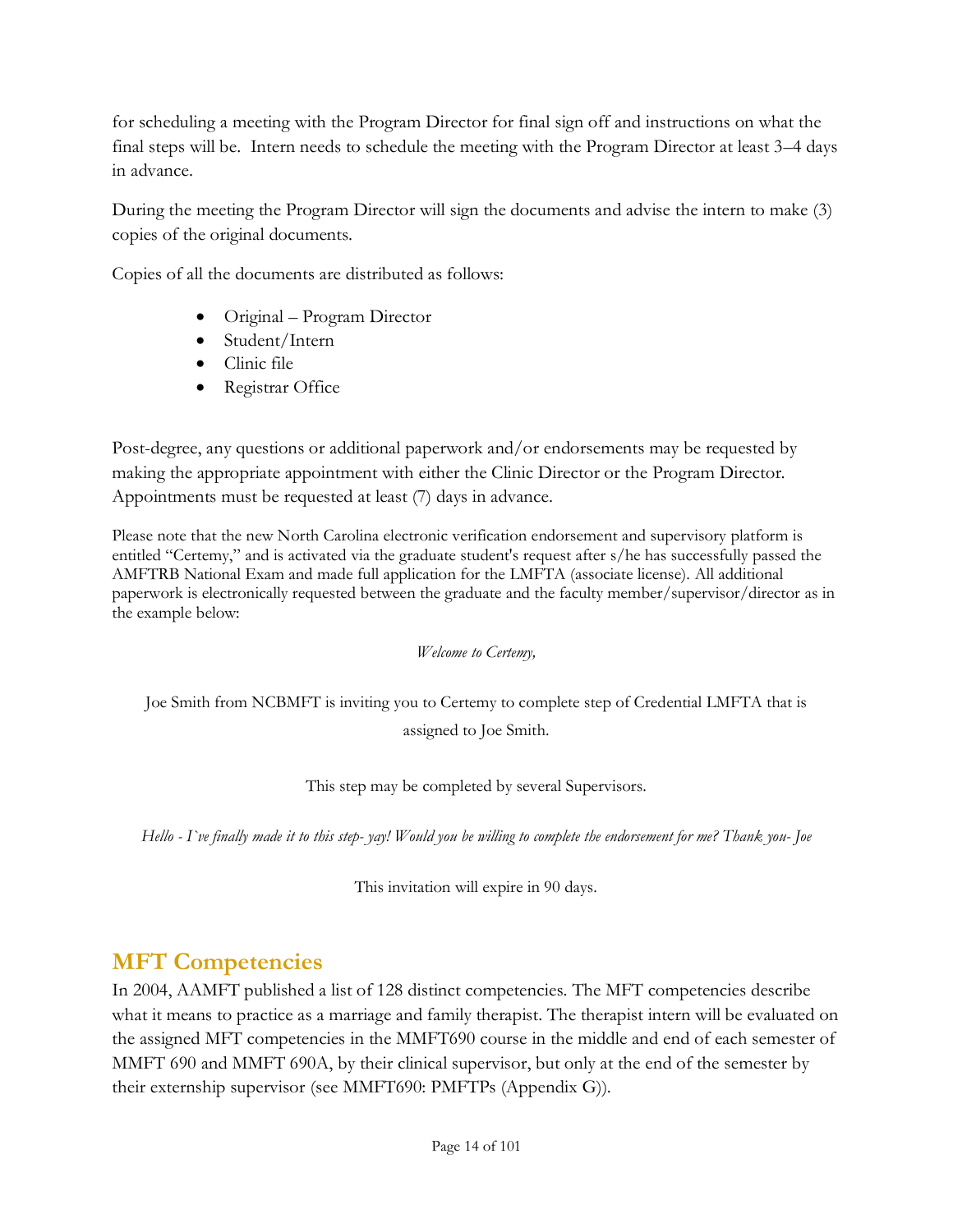Each intern will receive a final semester supervisory assessment over the assigned MFT Core Competencies for MMFT690. This assessment is designed to indicate the intern's progress in professionalism, therapeutic skills and abilities, case management, and case conceptualization. The MFT Core Competencies will not be an academic score.

The COAMFTE Core Competencies are outlined in each syllabus in every course each semester. During the semester, the assignments require students to demonstrate competency for specific core competencies. At the end of the semester, the instructor will review the PMFTPs with students and students will initial the competencies which they successfully demonstrated during the semester. If the therapist intern has not achieved each competency at the minimal level of success by the last day of the semester, the therapist intern will have (30) days after the final exam date to remediate the competency, and then report back to the professor to demonstrate how the competency has been met. If demonstration of the competency has not been satisfactorily completed after the 30-day period, the therapist intern will be referred to the Faculty Remediation Committee (FRC) who will meet with the therapist intern and provide corrective feedback through the use of a written Individual Remediation Plan (IRP) and timeline.

The therapist intern will have until the end of the semester to demonstrate fulfillment of the minimal performance level. If the therapist intern does not address the therapist intern learning outcome prescribed at a minimal performance level, the therapist intern will be dismissed from the program at the recommendation of the FRC Committee members (see Student Handbook).

### <span id="page-14-0"></span>**Reflecting Team**

PIMFT was designed using the reflecting team model. All first semester interns will read about this model, as well as the assessments used in the clinic. Interns may be given the opportunity to participate in a Reflecting Team. The Reflecting Team offers benefits to interns, who have the opportunity to collaborate on cases using the two-way mirror (or the clinic video recording program), and clients, who benefit from in-session feedback from multiple interns. Interns must be in good standing (e.g., maintain a B or an A in MMFT690, not involved in an IRP) to participate in a Reflecting Team.

When a reflecting team occurs, the therapist intern begins by letting the supervisor know what will be happening in session and what he or she wants the reflecting team to focus on. The therapist intern begins the session by discussing the reflecting team process with the client. The therapist intern will conduct the therapy session for approximately 20 minutes, then take a break for 5-10 minutes and return to the supervision room. During that break, the therapist intern will discuss the case with the supervisor and other interns present. The therapist intern then has two options. He or she may return to the session and complete the case, using the input from the team. Or, the therapist intern may invite some or all of the reflecting team to join the clients and discuss the case with the clients (the therapist intern would have discussed this possibility with the clients prior to leaving the room). The therapist intern must still end the therapy session at 50 minutes. For the final 10 minutes, the therapist intern will discuss the case with the supervisor and other therapist interns in supervision. If the therapist intern obtains supervision during the session and after the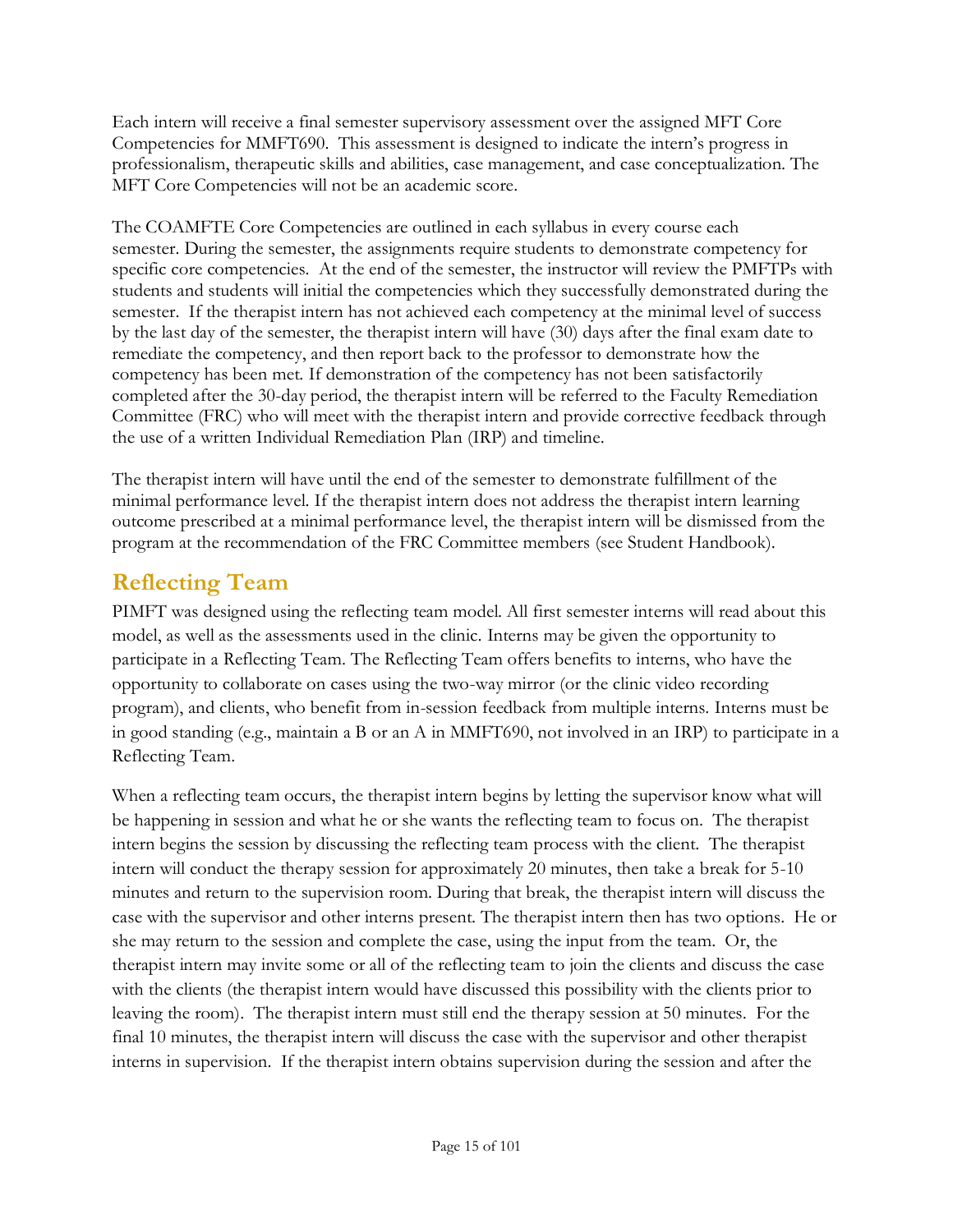session, the therapist intern doing therapy may count this hour as one hour of live supervision and one hour of direct client contact (final determination made by the supervisor).

Other formats for Reflecting Teams are also possible. For example, during group supervision, a student intern may see a client live (either at the first or second hour of group supervision). Before the session, the student intern will consult with their team as well as their supervisor on the current needs for the case. During the session, the Reflecting Team will watch the case, and document any potential areas of intervention that the student intern may use. The student intern will then take a 10-minute inter-session break, and consult with the team. The student intern has two options: (1) They may invite the Reflecting Team into the room (upon consent from the client/s), and offer reflection as a "fly on the wall" (2), the student intern may take a list of reflections back to the session to enrich the therapeutic process and feedback received from the group. At the end of session, the student intern will come to the supervision room and participate in a final 10-minute peer discussion on how the intervention went, and next steps. These processes are outlined according to Anderson et al (1998)'s reflection team procedures. Finally, it is important to remember that student interns are not to regularly schedule live sessions during group or dyad supervisions, and that participation in a Reflection Team is possible, but not on a weekly basis.

# **Role of the Clinic Director**

<span id="page-15-0"></span>The Clinic Director ensures smooth operations of the clinic by creating, revising, and implementing the Policies & Procedures Manual, as well as generating all information pertaining to both the biannual and annual financial reports of the PIMFT. The Clinic Director works closely with the Pfeiffer University Marriage and Family therapy Masters Program faculty, including any other Clinic Directors. To support effective clinic operations, therapist interns and/or supervisors report major intern challenges in the clinic to the Clinic Director. This includes any therapist intern difficulty in completing clinical hours for Internship, in addition to any academic, clinical or procedural difficulties. Importantly, the therapist intern, and all assigned clinic Supervisors should report any safety concerns related to the faculty, staff, or student, and/or any concerns for the client.

In addition, the Clinic Director collaborates closely with the Clinic Coordinator and Office Manager to ensure smooth daily operations of the clinic, including accepting and processing payments from clients, taking intake phone calls, and coordinating daily office schedules/shifts, inclusive of our graduate assistants hired to cover weekday evenings and Saturday's shifts. The distinct differences between the Director, Coordinator and Office Manager are below.

# **The Role of the Clinic Coordinator**

<span id="page-15-1"></span>The Clinic Coordinator plays an integral role in the formation and maintenance of partnerships within the community, as well as with externship sites in which therapist interns are contracted to work. In addition, the Clinic Coordinator provided on-site consultation for cases in which therapist interns have additional consultation needs regarding case diagnosis, therapeutic processes (i.e., building and maintaining alliance/rapport), and distinguishing when a client may need additional or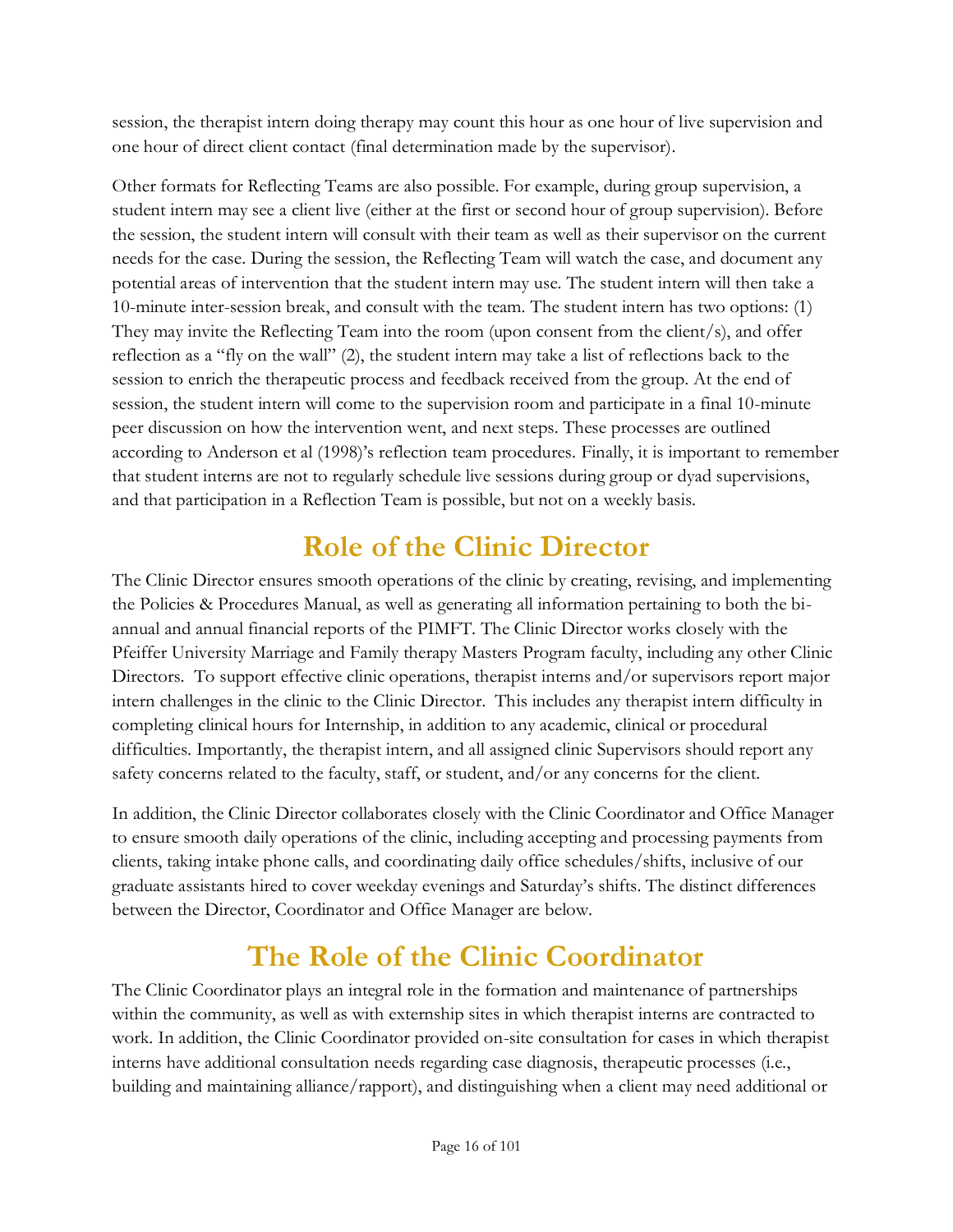higher-level of care. Further, the Clinic Coordinator oversees the planning as well as execution process of semester Professional Success (PS) Talks, as well as participates in any additional trainings or community outreach necessary to maintain PIMFT's relationship with collateral contacts. Finally, the Clinic Coordinator may also participate and provide support to the Clinical Director or semester Clinical Supervisors in the event that a therapist intern requires intervention to remediate academic, professional or clinical issues while at the PIMFT.

# **The Role of Office Manager**

<span id="page-16-0"></span>In 2020, the PIMFT was fortunate to hire on a full-time Office Manager to oversee all financial and administrative duties necessary at the Front Desk and in general for the financial life of the PIMFT. The role of the Office Manager is to monitor all administrative operations, including accepting and screening phone intakes, checking in and processing payments for clients, as well as conducting weekly, as well as monthly audits to ensure the PIMFTs revenue is in good standing. In addition, the Office Manager works closely with the Director and Clinic Coordinator to discuss any therapist intern and front desk challenges, including procedures for the clinic calendar, scheduling new and existing clients, and managing general inquiries/calls from the public. Finally, the Office Manager participates in the development and execution of both the bi-annual and annual financial reports for the PIMFT.

# <span id="page-16-1"></span>**Therapist Intern Reporting Procedures: Clinic Director, Clinic Coordinator and Office Manager**

While there are three distinct leadership roles at the PIMFT, therapist interns are to be aware of who to report various challenges/issues or concerns to, when, and under which circumstances. First, an important distinction between the Clinic Director (CD), Clinic Coordinator (CC) and the Office Manager (OM), is that both the CD and the CC are clinical trained to provide oversight related to any clinical risks, including the safety and stability of the client/s. Each semester, the CD generates a daily on-call chart, in which the CD, CC or semester Clinical Supervisor is tasked to take any emergency calls from the therapist intern. Therapist interns are to follow this on-call procedure exactly (emailed to all, as well as posted in all the offices of the PIMFT), and are expected to have this form saved either on-hand or in electronic form. If the Therapist Intern is unable to reach the on-call faculty listed, they are encouraged to call the CD, who ultimately takes responsibility for any crisis or emergency-related concerns. Please note that while the OM can help the therapist intern with getting ahold of a clinical faculty member, the OM is not to provide clinical or supervisory directives to the therapist intern. Second, differences between the CD and the CC also exist. For instance, the CD holds an LMFT license, and thus should be consulted on all systemically related issues or challenges associated with the client system. Additionally, the CC is not to cover any supervisions (dyad or group), as only an AAMFT Approved Supervisor or Supervisor Candidate is allowed. Further, the CD and the CC work closely to ensure strong relationships with existing or new externship sites. The CD and the CC may conduct a new site visit together, however, the CD and semester supervisor(s) are then tasked to supervise all clinical activities of the therapist intern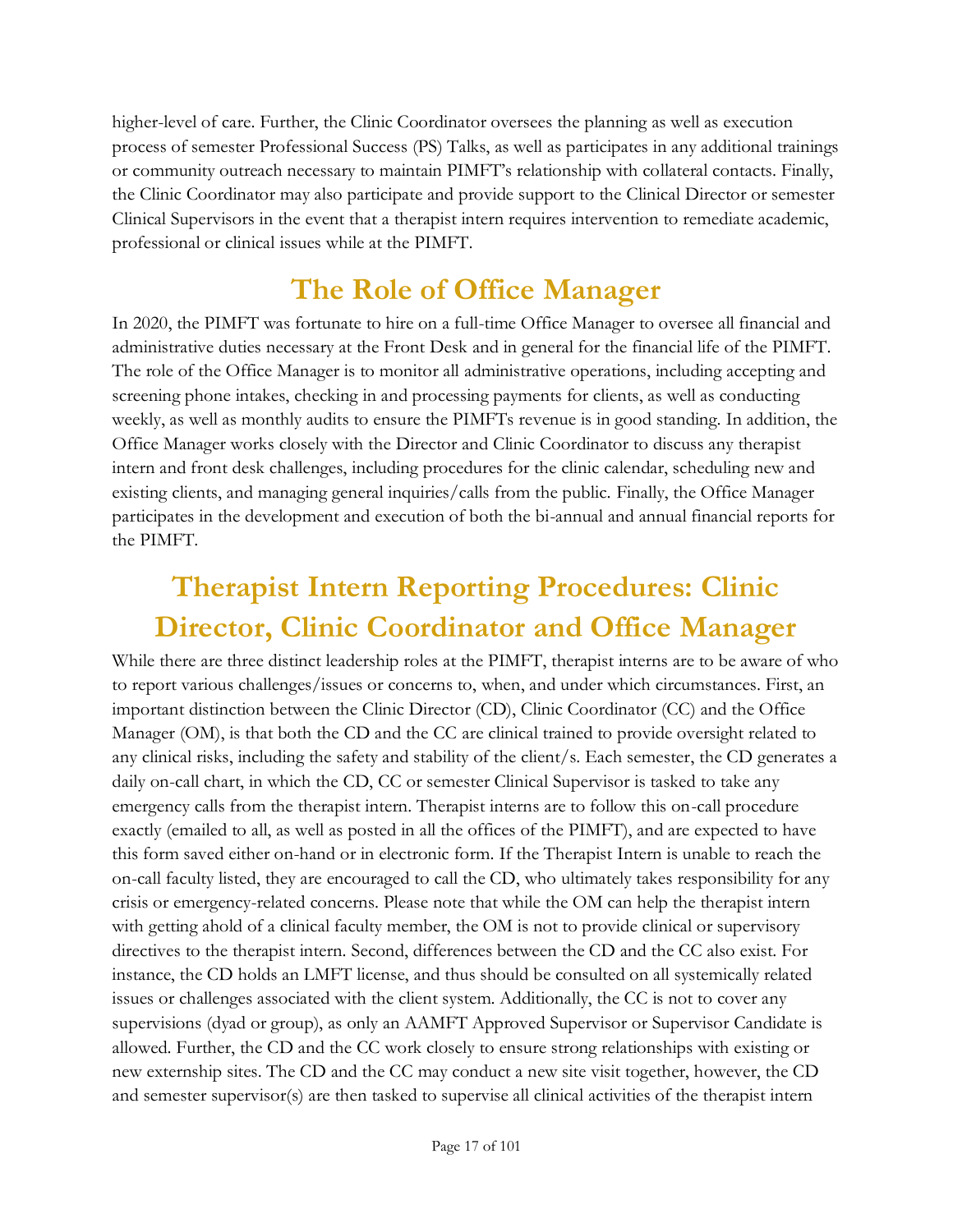after that point. Each semester, the CD and the semester supervisor/s are tasked with visiting the externship site, and conducting a Clinical Performance Assessment with the externship site supervisor.

Third and finally, there are distinct differences between the role of the CD, CC and the OM. For instance, the OM manages all initial phone intakes, and schedules appointments. However, once a client is scheduled, the CD and clinic supervisor/s supervise the relationship between the therapist intern and that client. In other words, the OM is not to be asked if they can call the client to reschedule, ask for the client to pay for a missed appointment, or resolve clinical issues. If the therapist intern is unsure of who to check in with, they are encouraged to clarify their questions directly with the CD.

### <span id="page-17-0"></span>**Registering for MMFT 690**

At PIMFT, the Clinic Director registers all interns for sections of MMFT 690. Student interns never register for this course themselves. Ideally, each intern will have the opportunity to learn from each supervisor who works in the clinic, which may require assignment to a section of MMFT690 on a different night each semester. Also, multiple other scheduling challenges must be taken into consideration when determining which intern will be placed in which supervision course. This is all done by the Clinic Director. Prior to the beginning of the semester, the Clinic Director will inquire from each intern, their desired section of MMFT 690. The Clinic Director will make every effort to accommodate these requests. However, requests are granted on the needs of both the clinic and the externship sites. Additionally, student interns who already have clients scheduled on certain days and/or are required to be at their externship sites on specific days must be considered. As such, second and third semester interns generally have seniority in selection of MMFT 690 sections. Additionally, in the summer semester (and occasionally during the long semesters), a section of MMFT 690 may be held on Saturdays. It is often the first semester interns who are assigned to this section. Finally, the Clinic Director also considers the work schedule/course schedule of each student in order to place students in the appropriate 690 section.

### <span id="page-17-1"></span>**Piloting**

The policies and procedures in this manual describe the established practices of the clinic. For ongoing improvement, occasionally the Clinic Directors and faculty temporarily approve piloting updated policies and procedures. In those situations, the Clinic Director will share specific information about the piloting practices and the clinic team will use those procedures. If there are emergency policies or protocol that need to be put in place (e.g., the onset of the COVID-19 pandemic shifted protocol for MMFT690), the CD will submit to faculty, students and staff, the procedures, and work to incorporate this information formally into the manual.

# **Role of the Supervisor**

<span id="page-17-2"></span>An important part of training in marriage and family therapy is the experience of being supervised by an experienced therapist and supervisor. At PIMFT, MFT faculty and the Clinic Director provide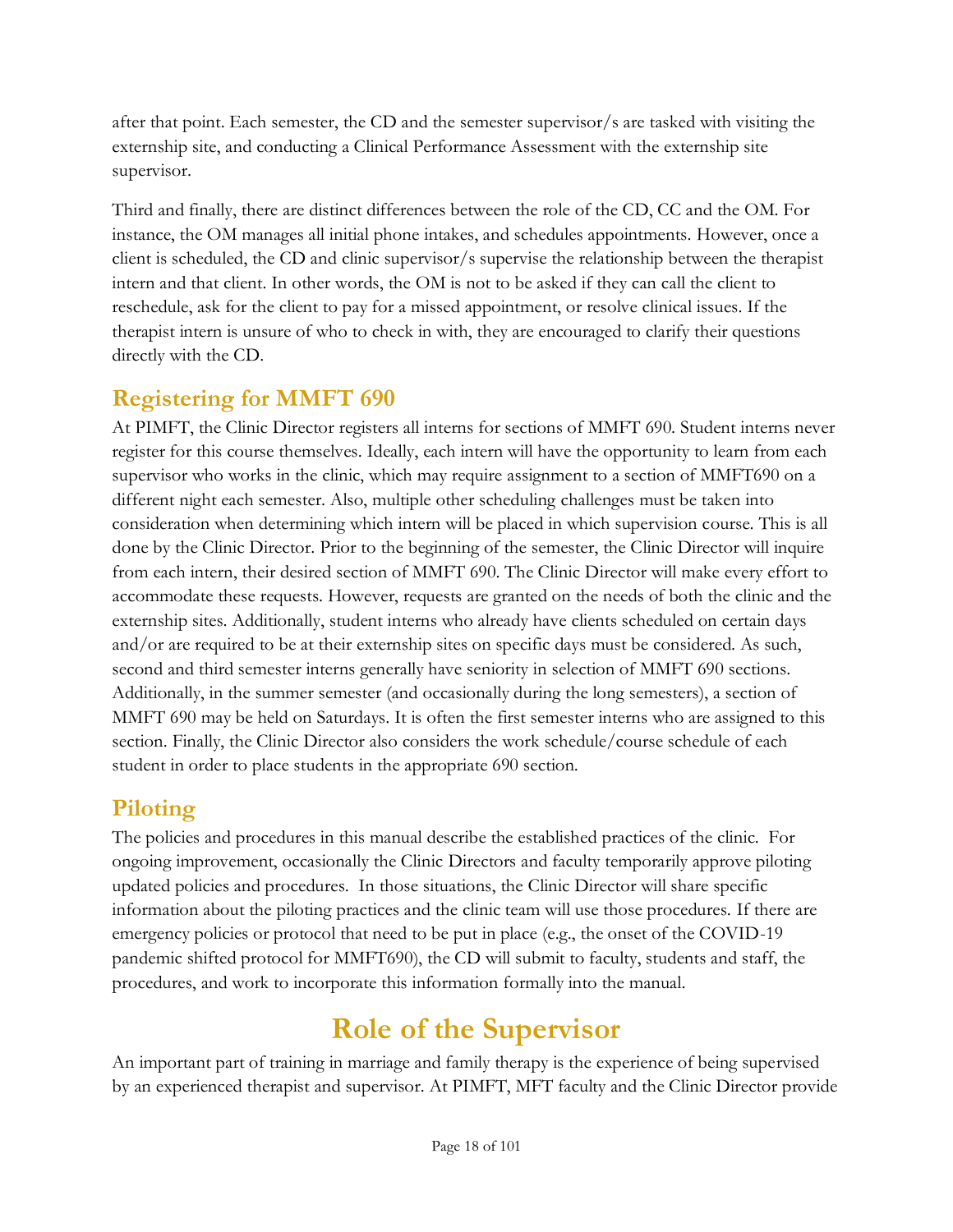both live supervision of sessions, review digitally recorded sessions, and/or case records. Supervision will occur in a group format (6 therapist interns or fewer) and individually (one or two therapist interns) in accordance with the AAMFT Commission on Accreditation for Marriage and Family Therapy Education (COAMFTE). By policy, the internship supervisor is responsible for all cases seen by therapists under their supervision, and meets bi-weekly with the Clinic Director and other supervisors to discuss cases, and oversight of any supervision needs. Therefore, the therapist must ensure that the supervisor is aware of each case being seen and that the supervisor is involved in decisions regarding the course of therapy, including fee setting, contact with other agencies and professionals, decisions to transfer a case or to terminate a case, and interventions. This is generally done via monthly "Supervision Snapshots," an assignment in MMFT 690(A), which is turned into the current clinical supervisor. It is the student therapist's responsibility to ensure that ALL clients the student therapist is seeing are on the snapshot. It is also the student therapist's responsibility to ensure that they discuss all clients (from the clinic and externship site) with their supervisor, ensuring the supervisor is aware of any ethical and/or legal issues relating to any clients.

The relationship between supervisor and therapist intern is intended to be collegial, with each party contributing to the enhancement of therapy for the client. However, differences in experience between therapist interns necessarily lead to differences in the degree of control that a supervisor must have in a particular case. Some therapist interns will have latitude in deciding on case matters; others will be expected to consult the internship supervisor on what may appear to be minor matters until the supervisor is convinced that the therapist intern can act alone. Disputes that may arise between the therapist intern and the supervisor are best settled between the two parties. If a satisfactory resolution cannot be reached, grievance procedures are available to either party (see [Grievance Policy](#page-33-1) in this Policies and Procedures Manual).

If an Internship Supervisor is aware that a therapist intern is not following clinic policies and procedures, he or she may address it with the therapist intern and will provide information to the Clinic Director. The Clinic Director will address the policy and/or procedure requirements with the therapist intern, first verbally, then in writing, and if needed, will proceed to a written remediation plan, which may culminate in a Faculty Remediation Committee if not corrected. This allows the Clinic Director to be aware of potential ongoing concerns regarding a therapist intern even when the therapist intern's supervisor changes each semester. The Clinic Director will track these verbal conversations using a form such as the Verbal Training Tracking Form (Appendix N). Written corrections will be documented on the Written Correction form (Appendix U).

### <span id="page-18-0"></span>**Monthly Supervision Snapshots**

Supervisors are responsible for all cases on the therapist intern's caseload, both at the university clinic and at any field sites. To enable supervisors to be aware of all cases, each therapist intern will complete the Monthly Supervision Snapshot: Pfeiffer Clinic (Appendix BU) for the clinic and the Monthly Supervision Snapshot: Field Site (Appendix BV) at the beginning of each month. Because field sites have various types of client contact (e.g., groups), therapist interns should work with his or her internship supervisor to determine how to complete the snapshots for each site. The therapist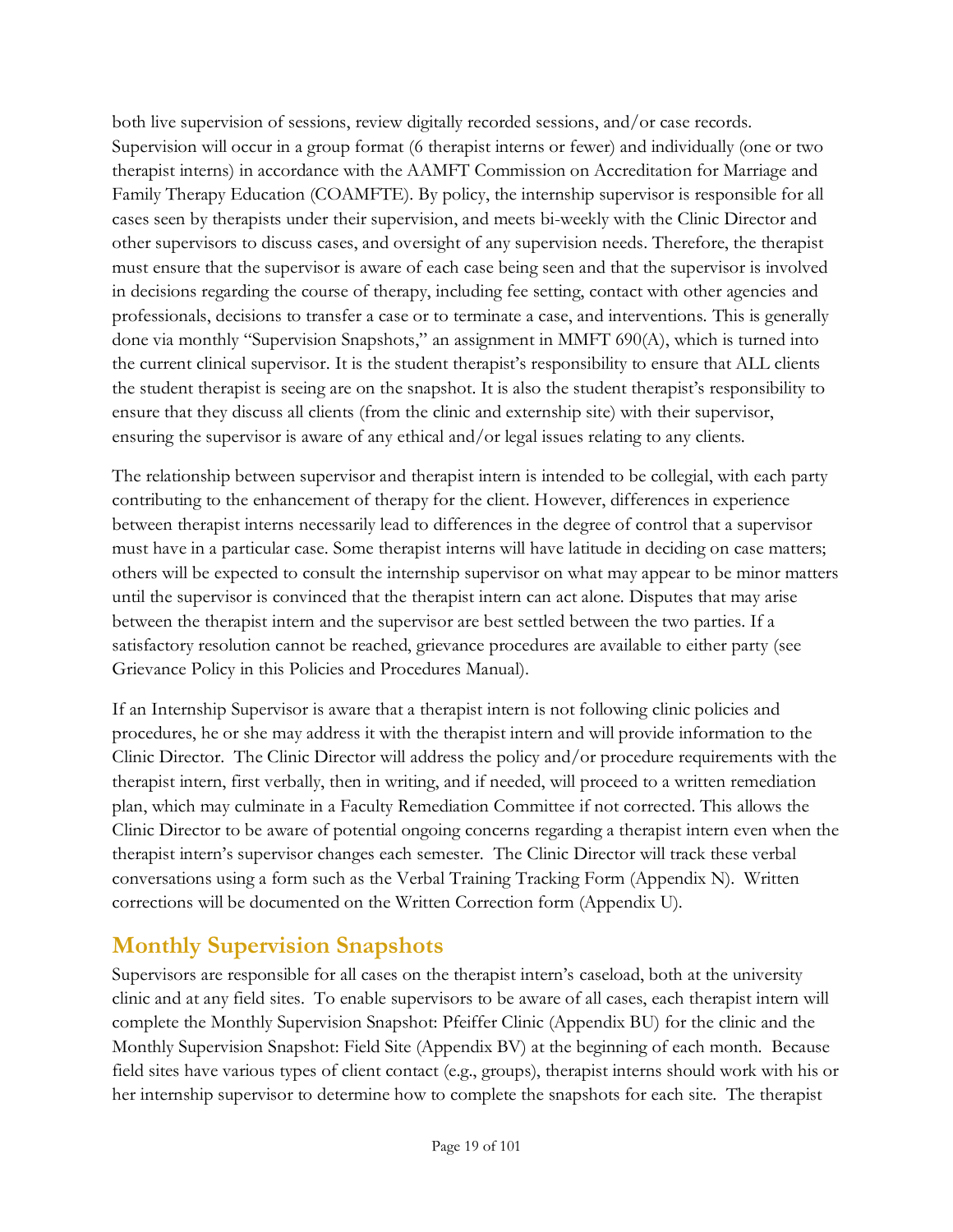intern will submit these to his or her internship supervisor—both in print and in electronic form and will email them to the Clinic Director at the beginning of each month. Please note that submission of Supervision Snapshots are NOT optional, and part of the accumulation of points towards the therapist intern's final grade for MMFT690.

# **Evaluations and Assessments**

### <span id="page-19-1"></span><span id="page-19-0"></span>**Professional Fitness Evaluation**

This evaluation serves as a confidential barometer of professional fitness and therapist readiness to enter internship. The purpose of this evaluation is to ensure that a student does not have nonacademic personal and/or professional problems significant enough to limit his/her effectiveness as a professional therapist. This evaluation encourages students to nurture their roles as "servant leaders" and monitor their attitudes and attributes for therapist identity development and selfregulation.

The Professional Fitness Evaluation uses a growth scale. As a GROWTH evaluation, expected scores change as the student progresses through the program. Specifically, a score of 0 is problematic at any stage of the program. Students in their first year of the program/clinic are expected to obtain scores of 1 or 2. Students in their second year of the program/clinic are expected to obtain scores of 2, 3, and 4, with an average of 3. Students approaching graduation are expected to have an average of 4 with no scores below a 3. Students demonstrating outstanding professionalism may obtain scores of 6 in specific areas of strengths but scores of 6 are not generally expected.

As part of the Application for Internship Candidacy, the Professional Fitness Evaluation (Appendix H) is completed by two current or former professors of the student, and cannot be conducted by the Clinic Director. The student should meet with each evaluator to discuss their scores; the student must have no scores of 0 and must earn an average of 3 in order to enroll in MMFT 690. Students applying to enter the clinic with scores lower than 0 or an average lower than 3 will work with their academic advisor to create an Individual Remediation Plan addressing low scores. Upon completion of the IRP, the student will be re-evaluated by the Faculty Remediation Committee.

The Professional Fitness Evaluation (PFE) is completed by the therapist intern's Pfeiffer University faculty clinical supervisor at the end of the therapist interns' final semester in the clinic. However, if the Clinic Director, Coordinator, or semester Supervisor has concerns regarding the therapist intern's personal or professional growth in providing services to clientele, then a PFE may be conducted during the first or second semester of MMFT690. The decision to review the PFE is made at the sole discretion of any of the faculty listed above. If the therapist intern has a score below 3 on any items or an average below 4, the therapist intern will discuss this with his or her supervisor and will develop a plan to demonstrate improvement in these areas so that the required scores are met prior to graduation. This may require a remediation plan and/or a delay in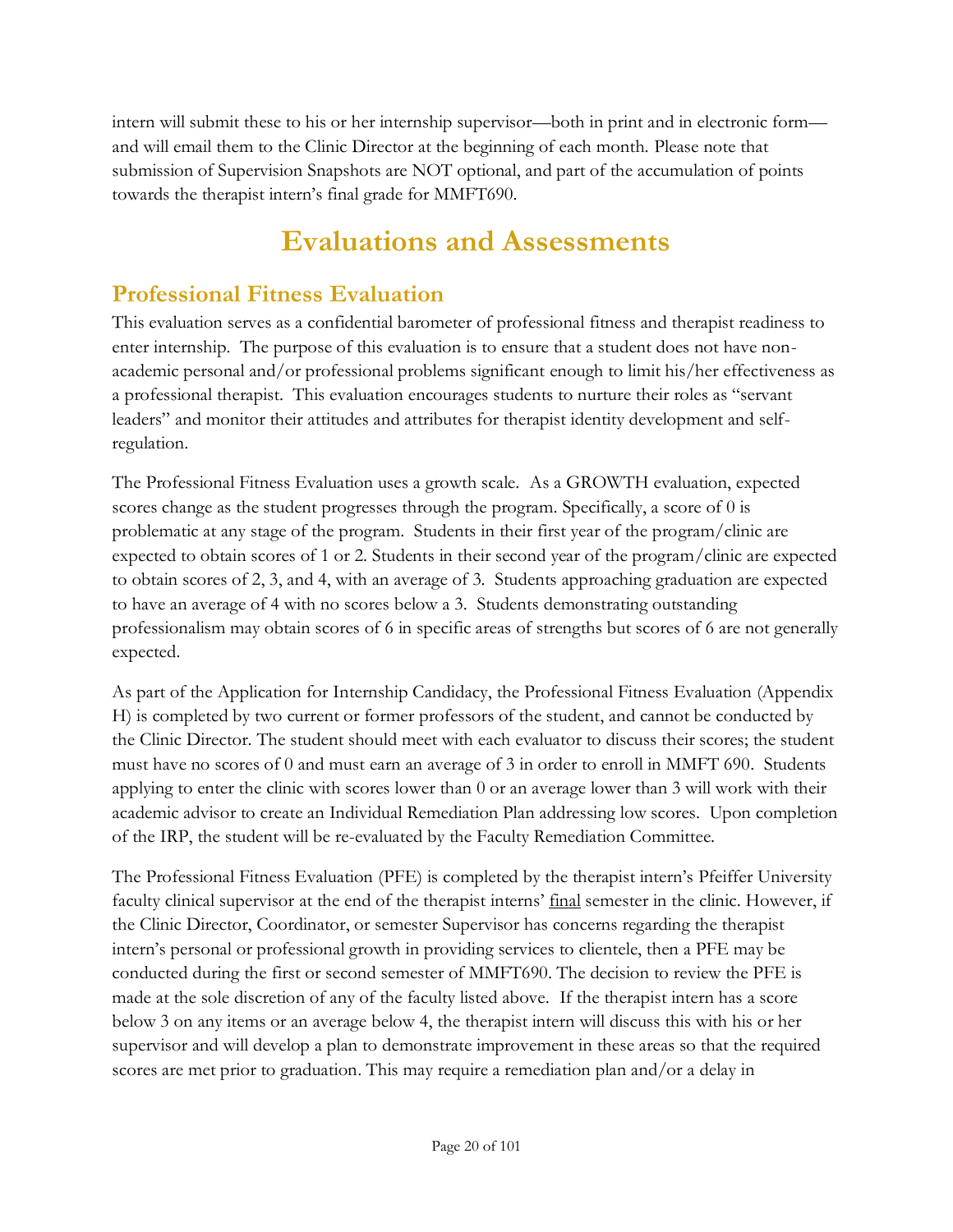graduation. The therapist intern may request a copy of the evaluation; the original will be kept in the therapist intern's clinical file.

### <span id="page-20-0"></span>**Clinical Performance Assessment**

The Clinical Performance Assessment provides a way for supervisors to evaluate therapist interns on the major themes of the AAMFT Core Competencies and MFT Common Factors for effective therapy. It uses a developmental evaluation scale, allowing supervisors to provide ongoing feedback about strengths and growth areas to therapist interns based on the expectations of the therapist interns' developmental level.

During each semester of MMFT690, the therapist intern will be evaluated by his/her internship clinic supervisor mid-semester and at the end of each semester and field placement site supervisor at the end of each semester using the Clinical Performance Assessment (Appendix J). Each supervisor will meet with the intern to provide feedback and review the evaluation. The therapist intern must have no scores of 0 and an average score of 1.5 in the first semester, 3 in the second semester, and 4 in the third and subsequent semesters, based on the 0-6 developmental scale. If the student is deficient (any scores of 0 OR an average score lower than 1.5 in the first semester, lower than 3 in the second semester, or lower than 4 in the third and subsequent semesters, based on the 0-6 developmental scale), the supervisor will discuss ways with the therapist intern how he/she can improve. However, if the therapist intern does not improve in that area by the next evaluation, the Pfeiffer University instructor/supervisor may initiate a Faculty Remediation Committee meeting and recommend the appropriate Individual Remediation Plan for corrective feedback and remediation. The original copy of the evaluation will be stored in a locked filing cabinet in the office of the Clinic Director of PIMFT. If requested, a copy will be given to the therapist intern for his or her personal file. The purpose of the evaluation is to provide feedback and track the progress of the therapist intern to ensure meaningful progress towards clinical competency and eventual graduation from the program.

### <span id="page-20-1"></span>**Clinical Competencies Assessment**

The Clinical Competencies Assessment divides the PMFTPs into the three semesters of internship and guides the clinic supervisor and therapist interns to focus on specific competencies in each semester. It uses a snapshot, 0-5 developmental scale in which 0 is problematic and 3 is the expected performance level. The Clinical Competencies Assessment will not be completed by field site supervisors.

During the first three semesters of MMFT690, the therapist intern will be evaluated by his/her internship clinic supervisor mid-semester and at the end of each semester and field placement site supervisor at the end of each semester using the Clinical Competencies Assessment (Appendix BT). Each supervisor will meet with the intern to provide feedback and review the evaluation. The therapist intern must have no scores of 0 and an average score of 3. If the student is deficient (any scores of 0 OR an average score lower than 3), the supervisor will discuss ways with the therapist intern how he/she can improve. However, if the therapist intern does not improve in that area by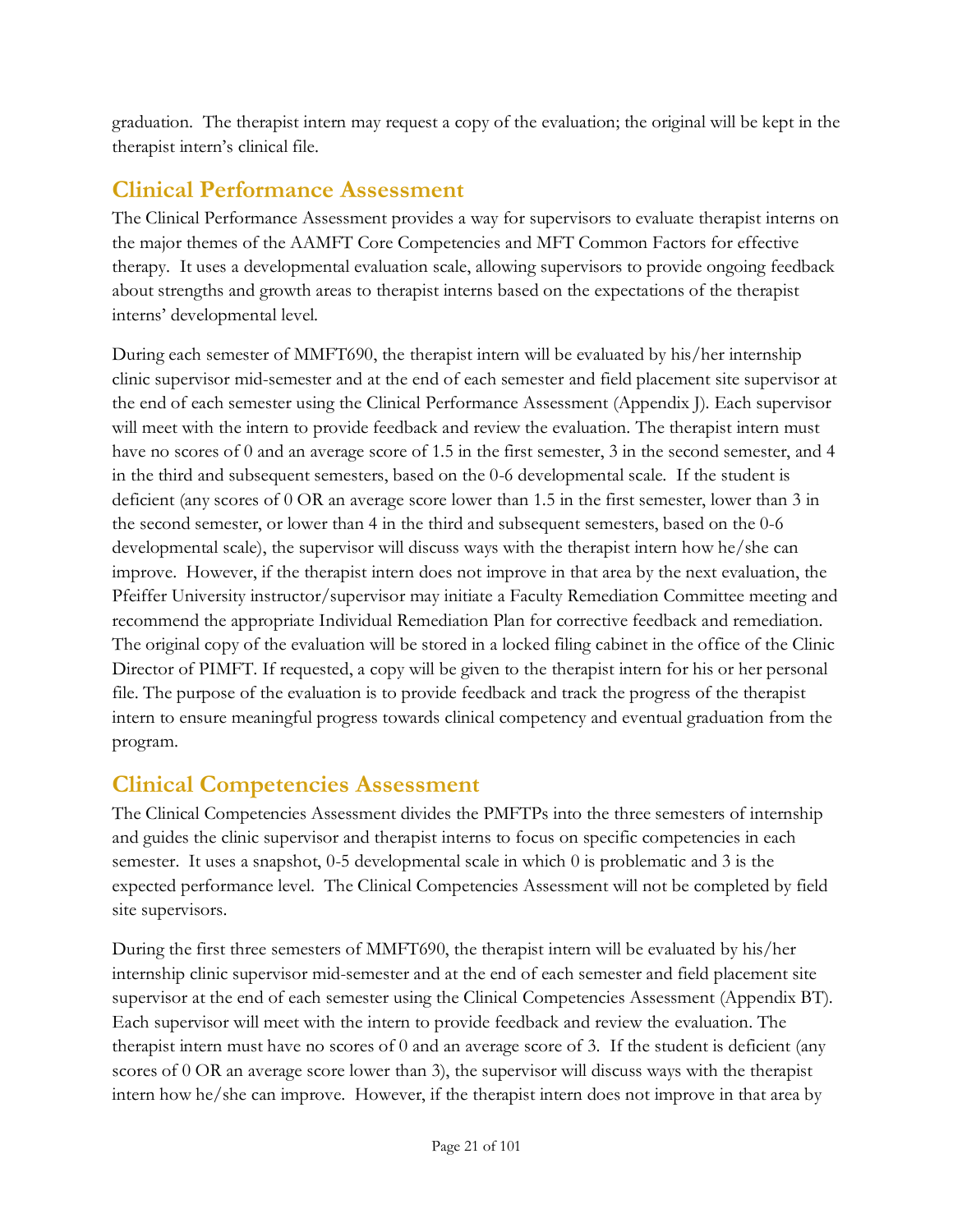the next evaluation, the Pfeiffer University instructor/supervisor may initiate a Faculty Remediation Committee meeting and recommend the appropriate Individual Remediation Plan for corrective feedback and remediation. The original copy of the evaluation will be stored in a locked filing cabinet in the office of the Clinic Director of PIMFT*.* If requested, a copy will be given to the therapist intern for his or her personal file. The purpose of the evaluation is to provide feedback and track the progress of the therapist intern.

### <span id="page-21-0"></span>**Live Observation Assessment: Observed Clinical Skills Assessment (OSCA)**

Each time a therapist intern is supervised live or via video during group supervision (i.e., while meeting with a client, or if unavailable, during a video presentation), the supervisor will complete an Observed Clinical Skills Assessment (OSCA) (Appendix I) and provide the feedback to the therapist intern. Observed Clinical Skills Assessment (OSCA) (Appendix I) focuses on specific skills for therapy and can be used to track progress and areas of concern. The therapist intern may have areas of "1" at times throughout the process. For any items scored "0," the supervisor provides written and verbal feedback to the therapist intern. The original form will be kept in the therapist intern's file in the Clinic Director's office.

### <span id="page-21-1"></span>**Servant Leadership Self-Assessment**

During the second semester of MMFT690, the therapist intern will complete a Servant Leadership Self-Assessment (Appendix K) using the Servant Leadership Profile Response Sheet (Appendix L). Servant Leadership is addressed in each course that the students take and a self-assessment is completed in MMFT 601, 606, and 621. In MMFT690, the emphasis becomes integrating servant leadership in the therapeutic role. Qualities addressed are integrity, humility, servanthood, caring for others, empowering others, developing others, visioning, goal setting, leading, modeling, teambuilding, and shared decision-making. The therapist intern should complete this assessment during his or her second semester of MMFT690. Submit the completed assessment to the Clinic Director and it will be kept in the therapist intern's clinical file.

### <span id="page-21-2"></span>**Core Competency Completion**

Therapist interns must successfully achieve all core competencies at the end of three semesters of MMFT690. Through the assessments listed above, therapist interns are evaluated each semester as they move through their internship. If a therapist intern has completed all core competencies at the end of three semesters yet still has client contact hours to accrue to reach the 500 hour requirement, then he/she is eligible to register for MMFT690A (see next section). However, if a therapist intern has had 3 semesters of MMFT690 yet has not demonstrated an adequate level of competency (i.e., at least the minimum score required for all competencies associated with MMFT690), the therapist intern will continue to register for MMFT690 and complete all required assignments. Demonstration of core competencies is recorded on the Assessment Rubric Rating Scale by the Clinic Director based on feedback from clinic and field placement site supervisors; the therapist intern must earn at least a 3 on each core competency associated with MMFT690.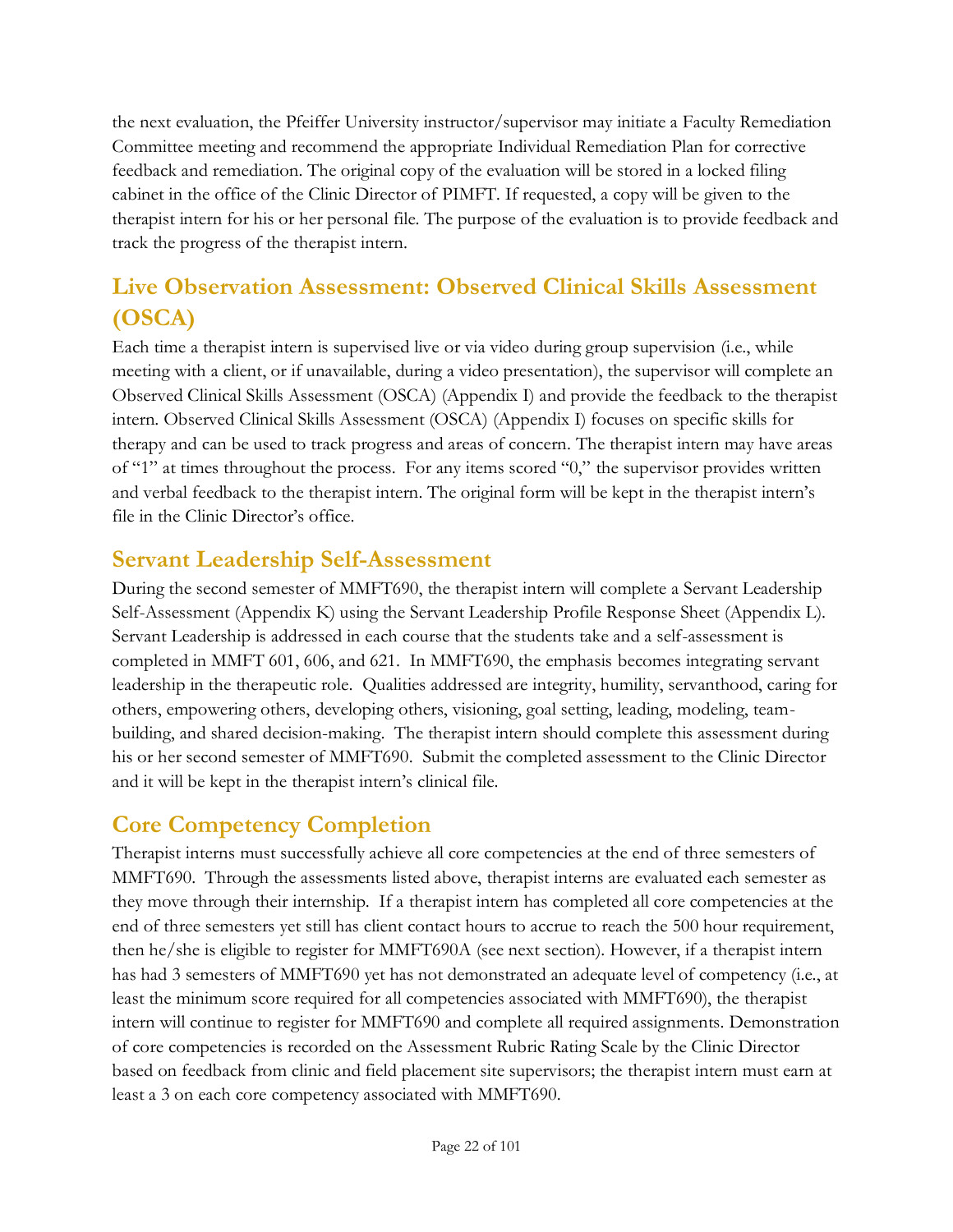### <span id="page-22-0"></span>**Registration for MMFT 690A**

Therapist interns are eligible to register for MMFT690A after they have completed three semesters of MMFT690 and met all of the Core Competencies (PMFTPs) in MMFT690 (Appendix G). In MMFT690A, therapist interns continue to see clients at PIMFT and their field placement site for the purpose of accruing client contact hours. Since the core competencies have already been met, therapist interns are not required to complete the written assignments in MMFT690, yet they are required to participate in individual and group supervision throughout the semester (i.e., even if hours requirement is reached during the semester), as well as complete monthly supervision snapshots and other minor requirements. PIMFT and field placement supervisors will complete the Clinical Performance Evaluation (Appendix J) to monitor progress. Supervisors will complete the CPE at the middle and end of each semester and field placement supervisors will complete the CPE at the end of each semester. Therapist interns will complete the Office Performance Self-Evaluation (Appendix M) to examine their participation in the "life" of the clinic each semester.

| Semester                             | Evaluation of Therapist Intern by Supervisor(s)                                                                                                                                                                                                                                                                                                                                                                                                                     |
|--------------------------------------|---------------------------------------------------------------------------------------------------------------------------------------------------------------------------------------------------------------------------------------------------------------------------------------------------------------------------------------------------------------------------------------------------------------------------------------------------------------------|
| 1 <sup>st</sup> Semester of MMFT 690 | Clinical Performance Assessment - field site supervisors<br>end of semester; clinic supervisors middle and end of<br>semester (Appendix J)<br>Clinical Competencies Assessment for Semester 1 – clinic<br>supervisors middle and end of semester (Appendix BT)<br>Observed Clinical Skills Assessment (OSCA) (Appendix I) -<br>at least twice                                                                                                                       |
| 2 <sup>nd</sup> Semester of MMFT 690 | Servant Leadership Self-Assessment (Appendices K and L)<br>٠<br>Clinical Performance Assessment - field site supervisors<br>$\bullet$<br>end of semester; clinic supervisors middle and end of<br>semester (Appendix J)<br>Clinical Competencies Assessment for Semester 2 – clinic<br>supervisors middle and end of semester (Appendix BT)<br>Observed Clinical Skills Assessment (OSCA) (Appendix I) -<br>at least twice<br>Professional Fitness Evaluation (PFE) |
| 3rd Semester of MMFT 690             | Completion of Core Competencies (PMFTPs) (Appendix<br>$\bullet$<br>G)<br>Clinical Performance Assessment – field site supervisors<br>end of semester; clinic supervisors middle and end of<br>semester (Appendix J)<br>Clinical Competencies Assessment for Semester 3– clinic<br>supervisors middle and end of semester (Appendix BT)<br>Observed Clinical Skills Assessment (OSCA) (Appendix I)-<br>at least twice<br>Professional Fitness Evaluation (PFE)       |

#### *Clinical Assessment Timeline*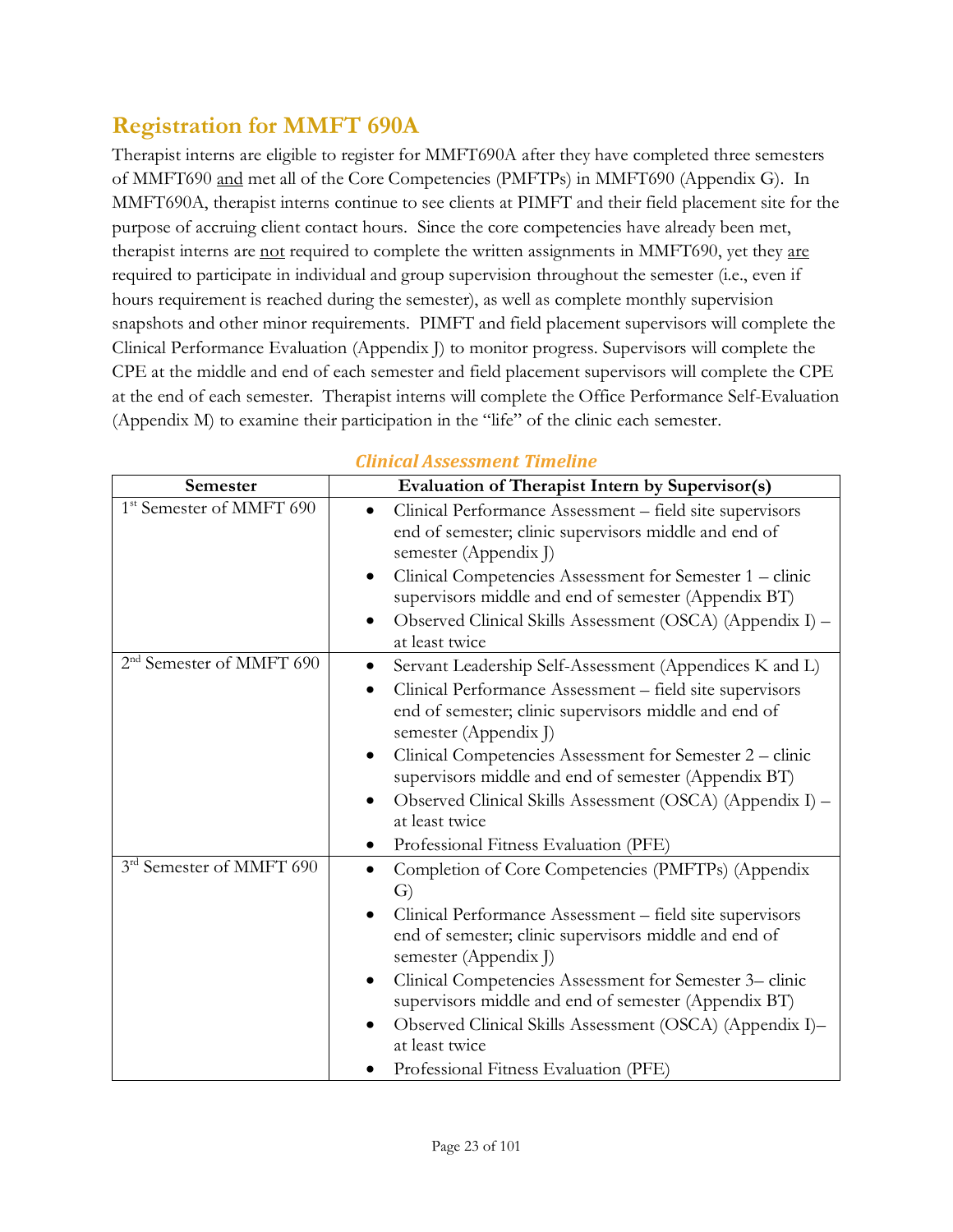| $4th$ and $5th$ Semester (as<br>needed) MMFT 690A | Clinical Performance Assessment – field site supervisors<br>$\bullet$<br>end of semester; clinic supervisors middle and end of<br>semester (Appendix J)<br>Observed Clinical Skills Assessment (OSCA) (Appendix I)–<br>$\bullet$<br>at least twice                                                                                                                                                                                               |
|---------------------------------------------------|--------------------------------------------------------------------------------------------------------------------------------------------------------------------------------------------------------------------------------------------------------------------------------------------------------------------------------------------------------------------------------------------------------------------------------------------------|
| Exit Paperwork                                    | Professional Fitness Evaluation (Appendix E)<br>External Site Evaluation (for each site) (Appendix BW)<br>$\bullet$<br>Field Placement Site Evaluation (for each site) (Appendix<br>$\bullet$<br>W)<br>Final report of Internship – Client contact and supervision<br>$\bullet$<br>hours (Appendix O)<br>Intern Self Evaluation (Appendix P)<br>$\bullet$<br>Servant Leadership Self-Assessment Profile (Appendices K)<br>$\bullet$<br>and $L$ ) |

# **Confidentiality**

<span id="page-23-0"></span>Client information will be protected by the therapist, PIMFT staff, internship supervisor, and the clinic director. PIMFT will abide by Health Insurance Portability and Accountability Act (HIPAA) in an effort to protect client confidentiality.

All information about clients should be considered confidential – names, personal information (age, gender, occupation, relationship status, etc.), topics discussed in therapy, etc. Information regarding clients should only be discussed with other therapists in private or with the internship supervisor. All client information including case records and recordings must be secured at all times. Records, recordings, and phone calls to clients must remain within the confidential areas (e.g., locked filing cabinets, intern room) of the PIMFT administrative offices. This includes any notebooks a therapist intern may use during sessions. If identifiable client information is written in these notebooks, they also must be stored in the clinic, in a locked cabinet. If information is to be released or obtained from another agency or professional, a properly completed and signed Authorization for Release of Client Records (Appendix AA) must be obtained from the client and reviewed by the Clinic Director before any information is requested or released.

Procedures in protecting the confidentiality of the client involve the following:

- Refrain from discussing anything about a client that could possibly identify the client anytime an intern is outside PIMFT or field placement site.
- If, while observing a session (live or during supervision), an intern recognizes the client from some other arena (e.g., a neighbor, a current student), the therapist *must* excuse him/herself from observing that particular session immediately.
- Resist any behavior that might be in conflict with the AAMFT Code of Ethics regarding confidentiality.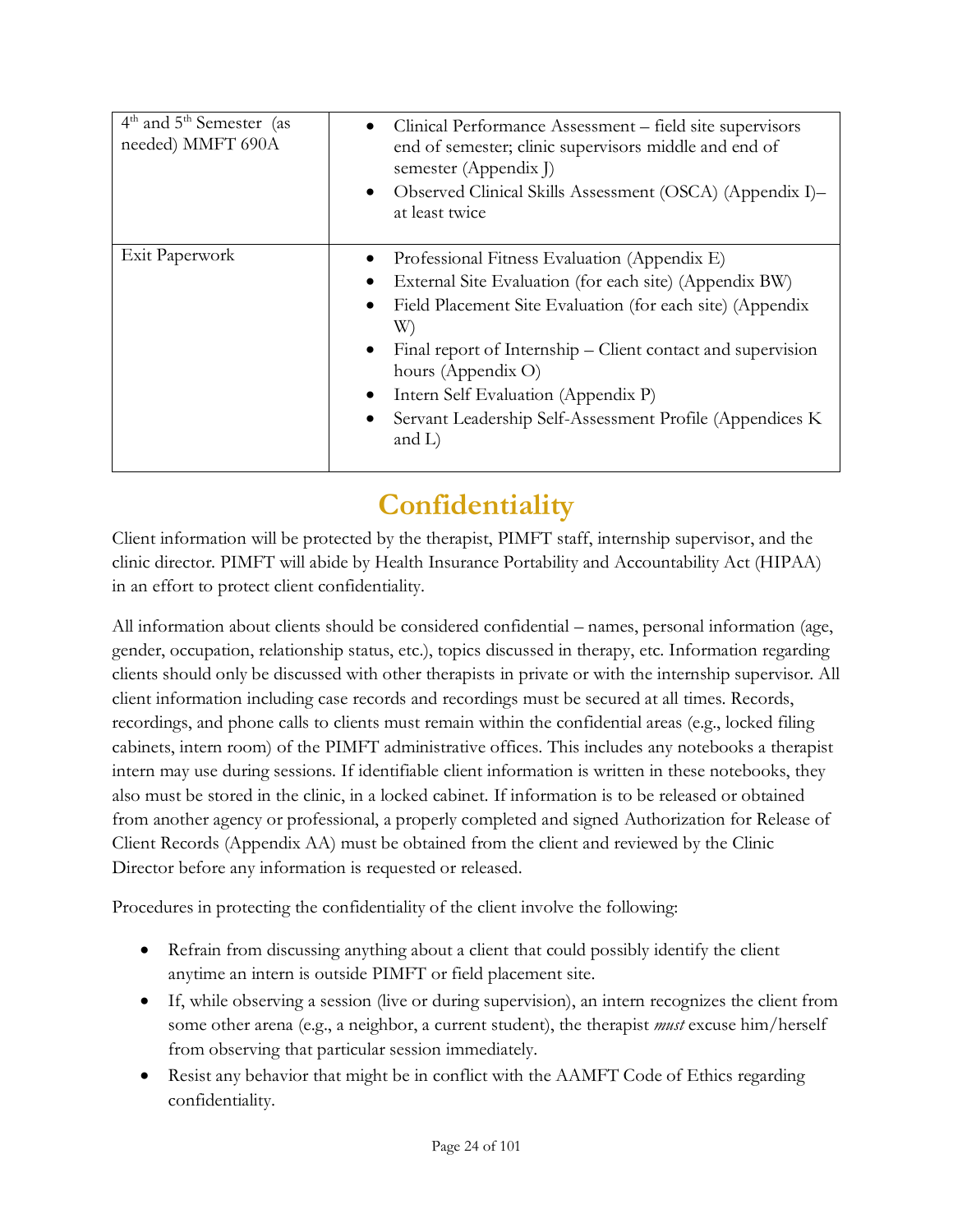- Only PIMFT staff, *current* therapist interns, and faculty are allowed into the clinic, *including the administrative offices and therapist work room.* Interns should not bring friends, spouses, children, students, etc. into the facilities without first discussing the visit and obtaining prior approval from the Clinic Director. Visitors must sign a confidentiality statement after prior approval from the Clinic Director.
- Files and papers with client information may only be on the desk or out of a locked file cabinet if the therapist intern is actively working on the file. Files are to be locked in the designated file cabinet when the therapist intern is in session.
- Computers with client information have a default setting of logging out the user with only a few minutes of inactivity. This protects client information. When away from the computer, students are to ensure no clinical information can be seen (e.g., progress notes, treatment plans)
- All clinical work (e.g., progress notes, treatment plans, records or recordings) MUST stay in the clinic and cannot be uploaded to a personal computer, to a flash drive, to a drop box or online drive, or to any other method that allows clinic work to be seen outside of the physical clinic.
- Requests for records are responded to with follow-up inquiries and only the minimal amount of information needed is released, only after consulting with the Clinic Director and the current clinical supervisor.

Therapist interns may choose to view their Outlook calendar on a smartphone or other device outside PIMFT premises. If so, all client information must be safeguarded (e.g., enter only client initials rather than names in one's calendar) and the device must be password-protected. Therapist interns who choose to view their Outlook calendar on a smartphone or other device must have the calendar under an additional password and disable notifications that could display appointment information.

There may be times when another adult calls on behalf of an adult client. For instance, an adult client's parent, spouse, etc. calls on behalf of the client, but is not a client here and is not part of the client's session (e.g., has not signed a consent form). PIMFT cannot confirm nor deny that the person whom the caller is calling about is a client without written consent from the adult client.

In the event of this situation, the front desk attendant will inform the caller that due to confidentiality regulations we cannot confirm nor deny that person is a client. In addition, the front desk can offer to take a message for the therapist the caller believes is working with the person he/she is calling about and if the therapist has a written release, the therapist will return the call. However, if there is no release or if that person is not a client here the caller may not get a returned call. The front desk attendant will inform the person to talk with his/her adult child, spouse, etc. and during the next session if he/she (the client) wants the therapist intern to disclose information to the caller in the future he/she (client) must sign a release form.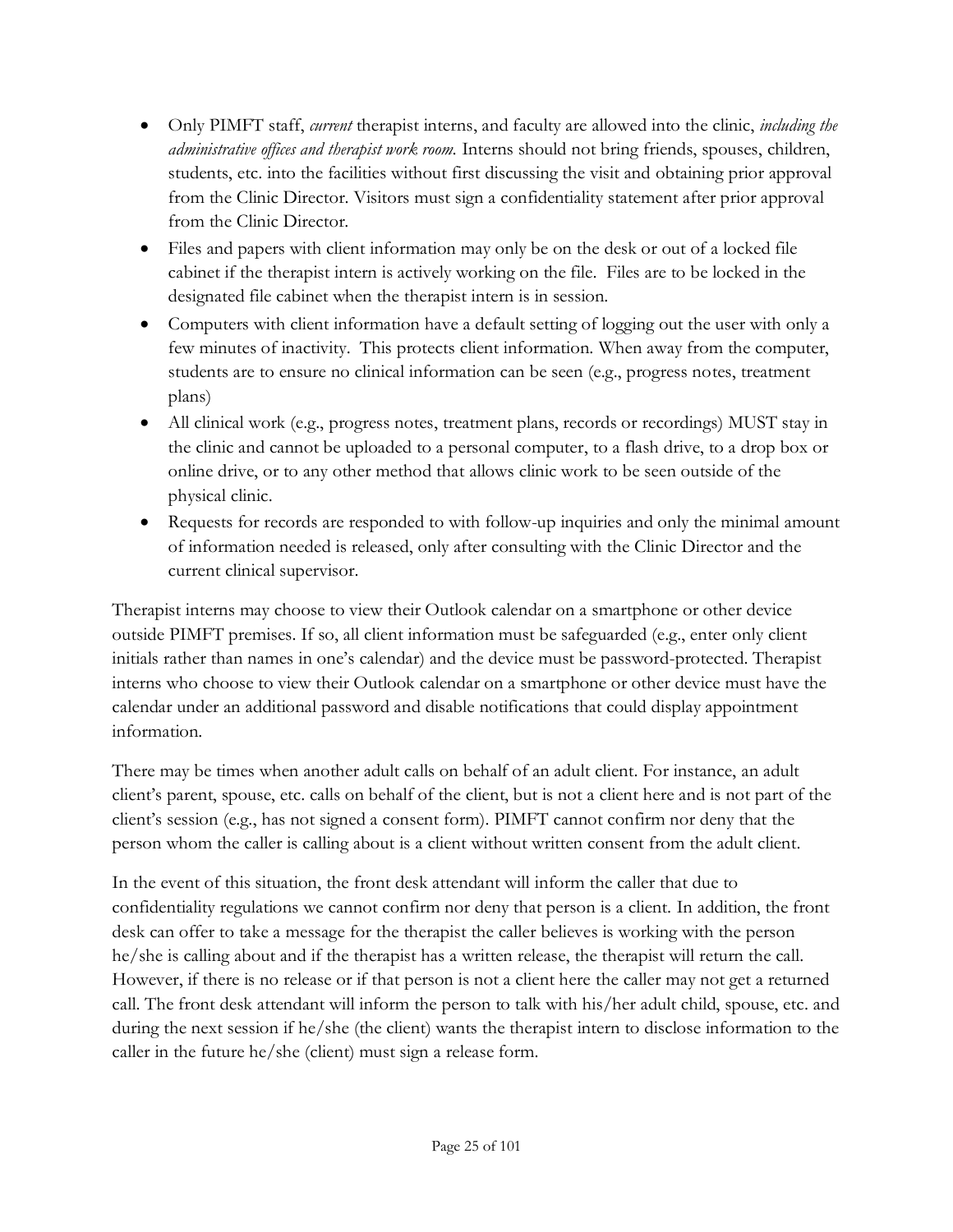It is equally important to maintain professional boundaries and protect the confidentiality of PIMFT staff, therapist interns, and faculty. Procedures in protecting the confidentiality of PIMFT staff, therapist interns, or faculty involve the following:

- Do NOT disclose personal email, contact number, or home or work address to clients or any person without rights to such privileged information.
- DO NOT accept client "friend" requests on Facebook, follow on Twitter, or interact in any other manner via social media or other networking/social platforms. Equally, DO NOT search clients on social media platforms, as this may lend itself to finding out information about the client that they did not disclose to you, thus presenting ethical boundary concerns.

### <span id="page-25-0"></span>**Electronic Interaction With and Information of Clients**

Electronic information related to client attendance in therapy is protected health information and must be handled in compliance with HIPAA regulations, ethical codes, and state laws.

### *Outlook Calendar*

Interns may choose to view their Outlook calendar on a smartphone or other device outside PIMFT premises. If so, all client information must be safeguarded (e.g., enter client initials rather than names, do not include any additional identifiable information) and the device must be passwordprotected. Interns who choose to view their Outlook calendar on a smartphone or other device must have the calendar under an additional password and disable notifications that could display appointment information.

### *Emailing clients*

All therapist interns are given a Pfeiffer.edu email account when they begin seeing clients. This is the ONLY email account that may be associated with any client information. Therapist interns are not to forward this email to any other email account or to contact the front desk with information about a client from any other email account.

Emailing clients is only for scheduling therapy, sending forms to clients, and receiving electronic documents from clients. Any email communication that pertains to the client's treatment is considered distance therapy and is subject to additional ethical and legal codes, which students are not currently trained to be competent on. All such interactions must also be printed out, and included in the client's file. Distance therapy also requires additional forms, resources, and procedures which the clinic does not currently use. All emails containing information beyond scheduling sessions must be printed, filed in the client's file, and logged on the client contact sheet.

### *Texting clients*

To maintain accurate records and to protect the therapist interns' personal information from client, therapist interns are NOT to text clients, under any circumstances, or for any reason.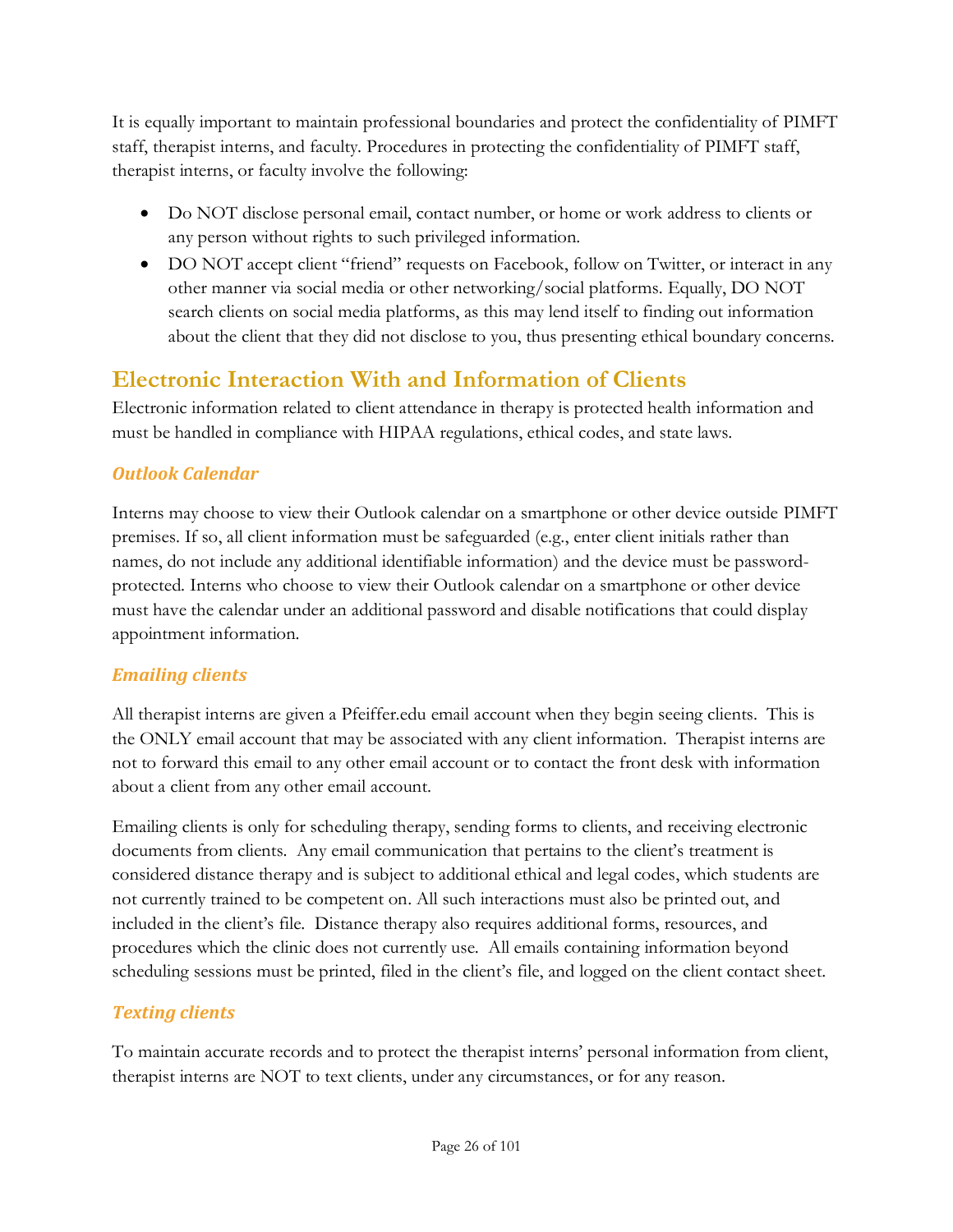#### *Pictures of client work in session*

To protect client confidentiality, no confidential information may be stored on the therapist's phone nor do we encourage clients to maintain therapeutic work on their own phones. If available, clinic technology (e.g., a digital camera with memory card that does not require photos to be uploaded to a cloud, etc.) may be used to document client work. If pictures are taken using clinic technology, the picture needs to be printed and included in the client file. Be sure to include the client number and the date of the session on this document. At this time, the Clinic Coordinator has provided a camera to be used on site. Please see the CC for details.

#### *Phone apps with voice recognition*

Many phone apps and phone operating systems have voice recognition automatically turned on. In these situations, the phone microphone is constantly listening to what is happening in that space; voice recognition often allows the app to record without notification to the user or others in the vicinity. To avoid phone apps listening to confidential therapy sessions, all therapists, supervisors, and clinic staff must turn off voice recognition when in the clinic, specifically when in session, supervision, the therapist intern workroom, and in offices where discussions about clients are occurring. Voice recognition is accessed in the phone's and/or app's settings. Failure to do this may result in a violation of client confidentiality, and require a potential need for an individual remediation plan if not resolved. It is also important that clients also are aware that their phones may be recording information from sessions, and be encouraged to turn off microphone permissions on their own phones.

### *Use of personal cell phones in the clinic*

Program policy: During class, cell phones **must be off**. Vibrating phones are also not acceptable. If you have an emergency situation, please speak to the instructor before class to discuss options. Additionally, text messaging is prohibited during classroom instruction. If a student does not abide by this policy, he/she will be asked to leave the class session immediately. A second offense will result in lowering of the grade by one-half letter. A third offense will result in expulsion of the student from the class. No cell phones will be allowed in the classroom during final exams.

Phone calls are **never** to be taken in the supervision room. Accepting a call during supervision (or walking into supervision while on an active call) could result in your caller hearing information being discussed, and is a violation of the client's privacy. Failure to adhere to this ethical requirement will be dealt with accordingly. Additionally, the same consideration must be made in the intern room. Recall that if other interns are in the room and discussing client information, your caller may overhear this information and again you are violating client confidentiality. All interns must be mindful of their environment when using a cell phone, or the desk phone, in the clinic.

Additionally, using your cell phone to text a client is not HIPAA compliant. All interns are instructed to only communicate with their clients via phone calls or email, following clinic procedures. If you chose to use your cell phone to text clients reminders about their appointment,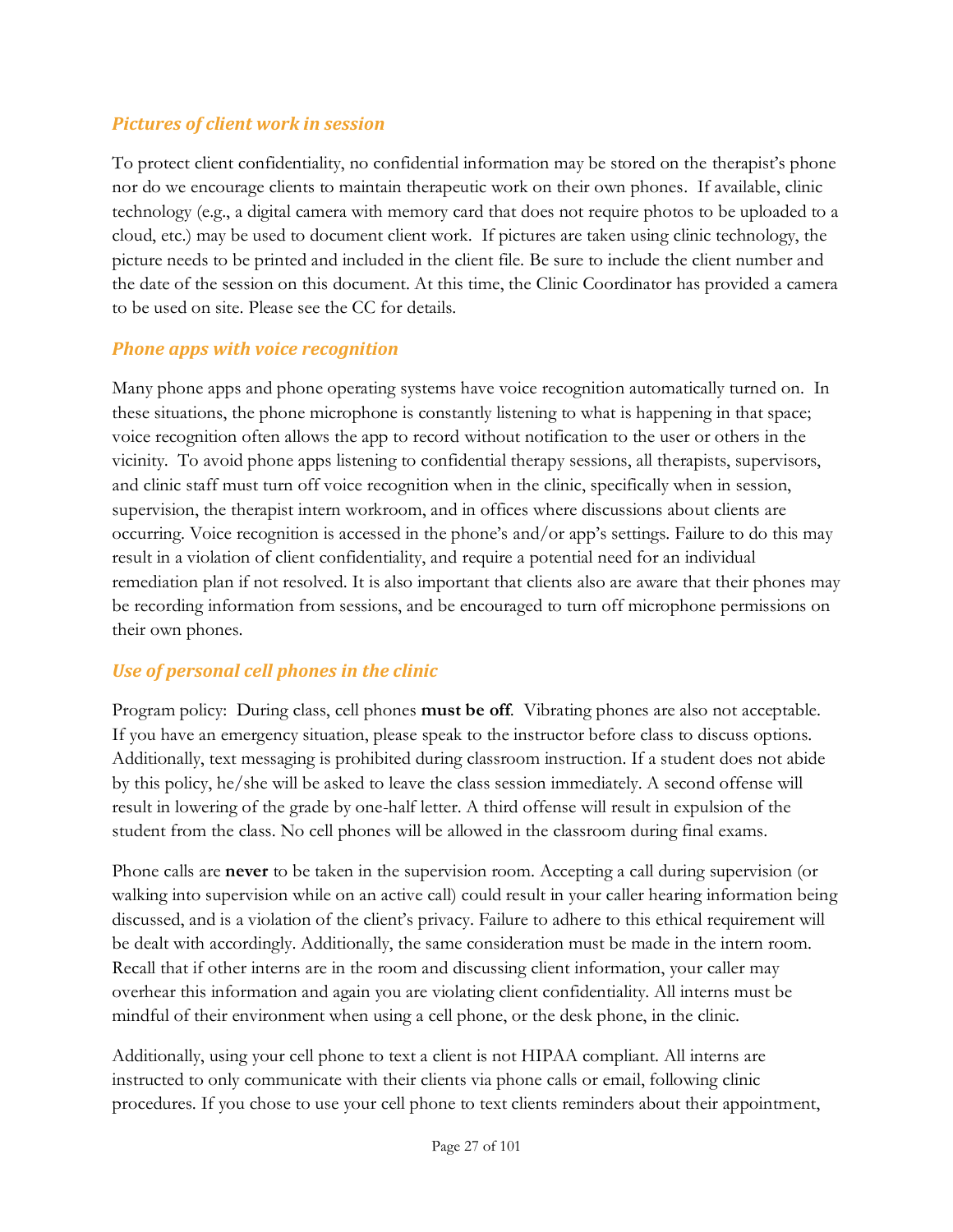understand that the ONLY information you are to discuss over text is confirming/rescheduling appointments. However, clients OFTEN text confidential information, regardless of this policy. Thus, when you text your client, you open yourself up to this likelihood. If/when your client texts you anything other than information about scheduling or rescheduling an appointment, you MUST document what the client has sent you, and you then should delete it. Understand that taking a screenshot of messages, and then downloading them to a PC is likely to result in your provider saving the screenshot and/or uploading it to a cloud, which is again a violation of client privacy (see clinic manual for more information about this). Therefore, it is best if you type up the message sent from your client (word for word) in an "Other Provider Contact Note" (not a progress note), as opposed to taking and printing a screenshot of the message(s). If you chose to text your client, you MUST maintain a password lock on your phone at all times that others in your household do not know.

### *Social Media*

Disclosure of any client personal identification outside of PIMFT is unethical; thus, there is also a fine line of respecting the privacy and professionalism of clinical practice. While there is not a specific code of ethics delineating the use of "therapy references or general client discussion" via social media, therapist interns will not disclose any information, general or specific, about PIMFT practice/clients through a social media outlet. If an intern is curious about the appropriateness of a comment or status update, he/she is encouraged to review with his/her supervisor in advance of posting. In general, anything that is specific enough for a client (or a friend of theirs) to read wherein the client or friend could reasonably assume that you are posting about them, is inappropriate. Failure to adhere to the social media policy may result in disciplinary action (up to and including dismissal from the clinic/program), which may be kept in your file, and may be reported to the licensure board as appropriate. It IS possible to lose your license before you even get it. Once you begin working in the clinic, assume (and behave) as though you have a license that you would like to keep.

# **Clinic Team Meeting**

<span id="page-27-0"></span>At the beginning of each semester, the Clinic Director will schedule a Clinic Team Meeting. The clinic will close to clients during this meeting if necessary, however, the CD will work to accommodate all schedules. All therapist interns are expected to attend every Clinic Team Meeting. These meetings will explain any policy or procedure changes and provide reminders of clinic policies and procedures as needed. The Clinic Director may also use this time to schedule clinic events such as workshops and community outreach. These meetings usually occur after the general town hall meeting, and are required meetings.

In addition, the Clinic Director may schedule two Clinic Team Meetings during the semester. Typically, the meetings will be scheduled the first half and second half of the semester. When possible, two time options for each meeting will be scheduled. Therapist interns are required to attend both team meetings (if held); attendance is part of the MMFT 690 or MMFT 690A grade. If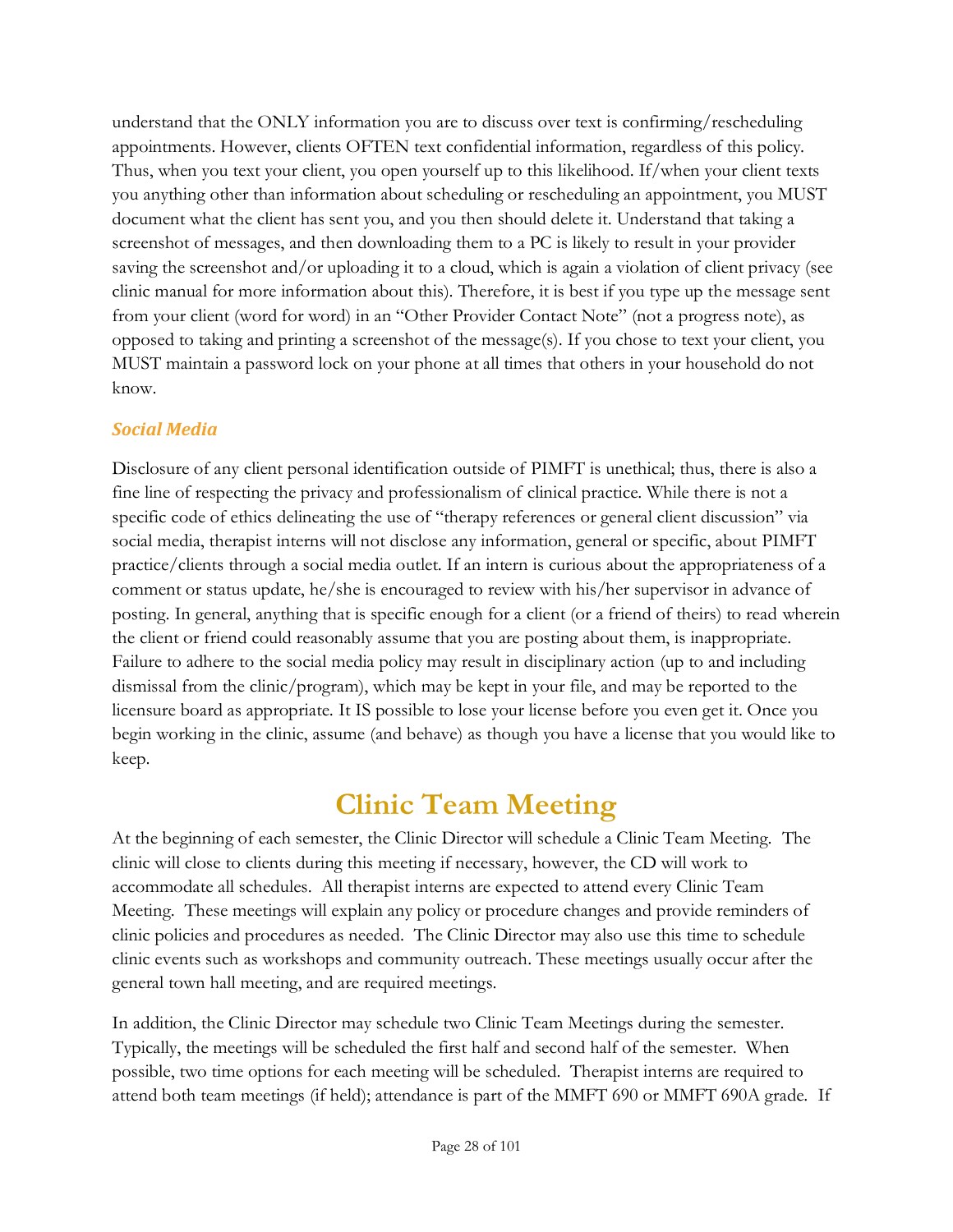the scheduled times create difficulties, therapist interns should discuss this with the Clinic Director. Alternately, the clinic director may disseminate this information via email instead, which requires written responses from all interns. See the MMFT 690 syllabus for more information, as a grade is connected to this as well.

### **Co-therapy**

<span id="page-28-0"></span>AAMFT COAMFTE regulations dictate what can be counted as co-therapy hours. *To have a session count as co-therapy, it is necessary that each therapist be in the room with the client(s) for the majority of the session.* Co-therapy can be especially useful in dealing with couples, families, and groups. Therapist interns may be assigned a co-therapist during part of the PIMFT experience and are encouraged to engage in co-therapy when it is appropriate. To avoid confusion, while working as co-therapists, one therapist must be declared as the primary therapist; the other therapist is the co-therapist. The supervisor who supervises the primary therapist will provide supervision for the case. Please keep in mind that therapist interns are not to supervise each other on the case, even in a co-therapy team. All supervisory needs are to be directed to their clinical supervisor.

There may be times when an existing case could benefit from an additional therapist's involvement (e.g., conflictual couple, parents requesting therapy sessions for child). Therapists must consult with his/her supervisor prior to adding an additional therapist to the session.

Therapist interns involved in co-therapy must commit to the following per co-therapy case: 1) Plan additional time to discuss the case on a weekly basis and 2) Work together until case terminates. No more than two therapists may work on the same case (e.g., couple, family) at one time and 3) Ensure that each co-therapist shares in the responsibilities of record keeping (e.g., alternating writing the progress note).

# **Professional Dress Code**

<span id="page-28-1"></span>All therapists, as well as front administrative staff/graduate assistants, clinical supervisors, and the Clinic Director as well as the Clinic Coordinator, are expected to ensure that their dress and grooming project a positive image of PIMFT. Choice of dress should convey respect, competence, and caring to our clients and colleagues. In an effort to ensure professionalism, therapists are required to dress in appropriate attire that complies with the clinic dress code in effect even when entering the clinic back offices, seeing clients, or representing the clinic or program at professional meetings/engagements on campus and/or in the community that pertain specifically to clinic or field placement performance, issues, and/or concerns. These guidelines are in effect even if an intern does not have a client scheduled that day. In other words, if one will be entering the clinic, for any reason, during business hours, the person should be in clinic dress code. For example, a therapist may request assistance from a reflecting team made up of all those observing the session, so all interns at that session must be dressed congruent with their role as professionals.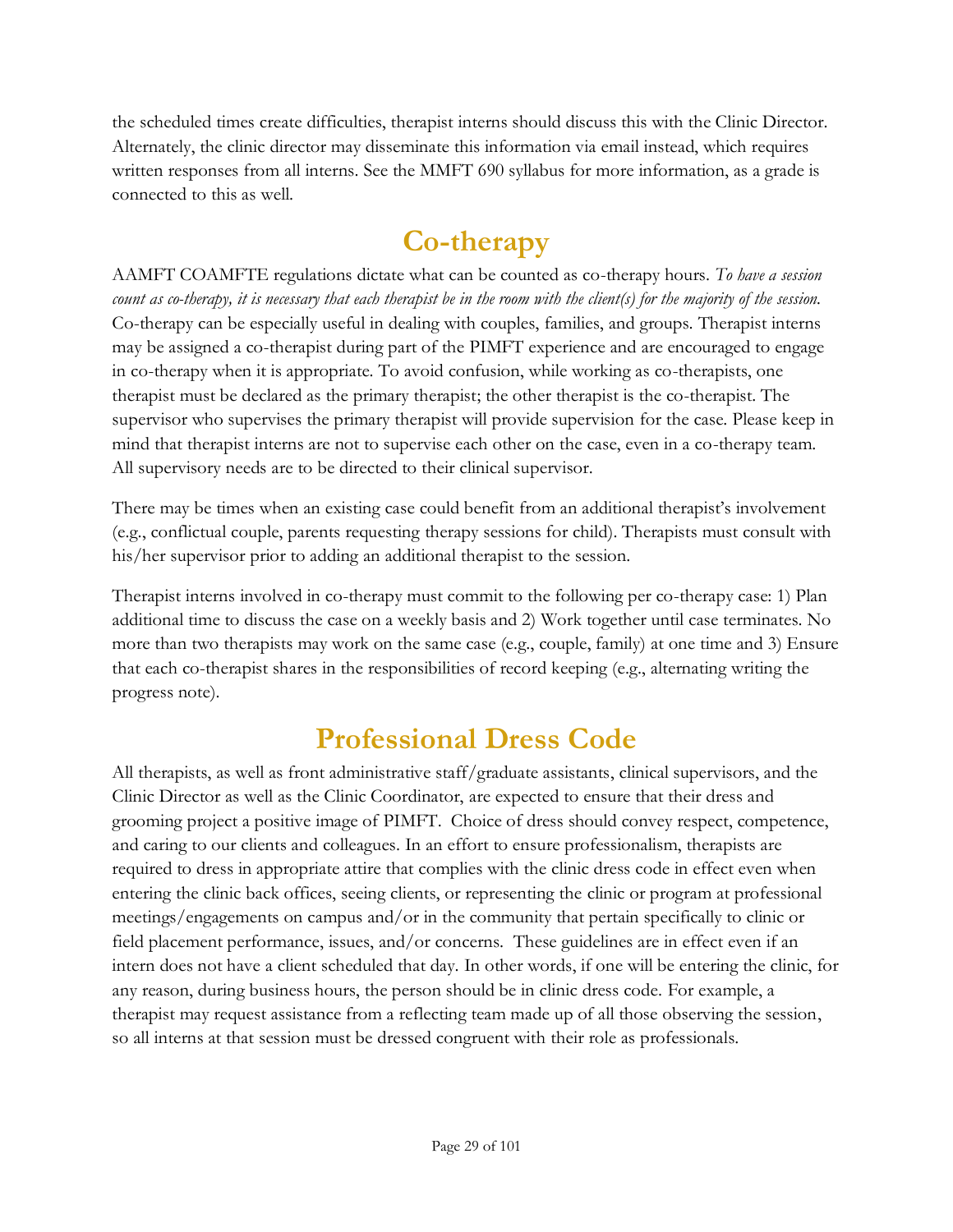### <span id="page-29-0"></span>**Dress Code Requirements**

Dresses and/or skirts must be conservative in style and length, so that bare legs do not touch the seat when seated. Pants and/or slacks for men and women should be at least ankle length. Jewelry and other accessories must be conservative and not distract from the focus of the therapeutic relationship or professional presentation of self. Earrings are limited to two per ear and the top earring(s) must be a post (males may not wear earrings). Nail length should be conservative in length and nail designs and colors must be moderate and not distracting.

### <span id="page-29-1"></span>**Grooming Guidelines**

Hairstyles, make-up, the grooming of beards and mustaches, and personal hygiene should be reasonable and in accordance with customary business practices. Extreme hairstyles and color are not acceptable. An employee's personal grooming and hygiene should contribute to a clean, neat appearance and impression. Clothing should be clean, neat, well-fitted, and ironed in appearance at all times. The recognizable odor of tobacco smoke is not acceptable, and colognes or perfumes should not be worn during therapy sessions.

### <span id="page-29-2"></span>**Dress Guidelines**

For clinic purposes, business or business casual dress is defined as the following:

- A dress shirt (button-down with collar)
- Nice sweater or blouse\*
- Slacks, chinos, or skirt (no jeans)
- $\bullet$  Dress<sup>\*</sup>
- Clean, closed-toed shoes
- Belts and dress socks (for men)
- Neck tie (optional)
- Jackets (optional) $*$  sports jackets

\*minimum elbow-length sleeves (women)

### <span id="page-29-3"></span>**Unacceptable Attire and Accessories**

Unacceptable attire includes, but is not limited to, the following:

- Jeans or jean/denim material (of any color)
- Spandex clothing and leggings
- Capri pants, cargo pants, culottes, drawstring and/or ruched pants, low rise or "hip-hugger" pants
- Knit/golf shirts
- Sundresses
- Muscle shirts, tank tops, halter tops, spaghetti strap tops, or shirts that reveal the midriff; "cold shoulder" shirts with cut-outs on the shoulders
- Stand-alone camisoles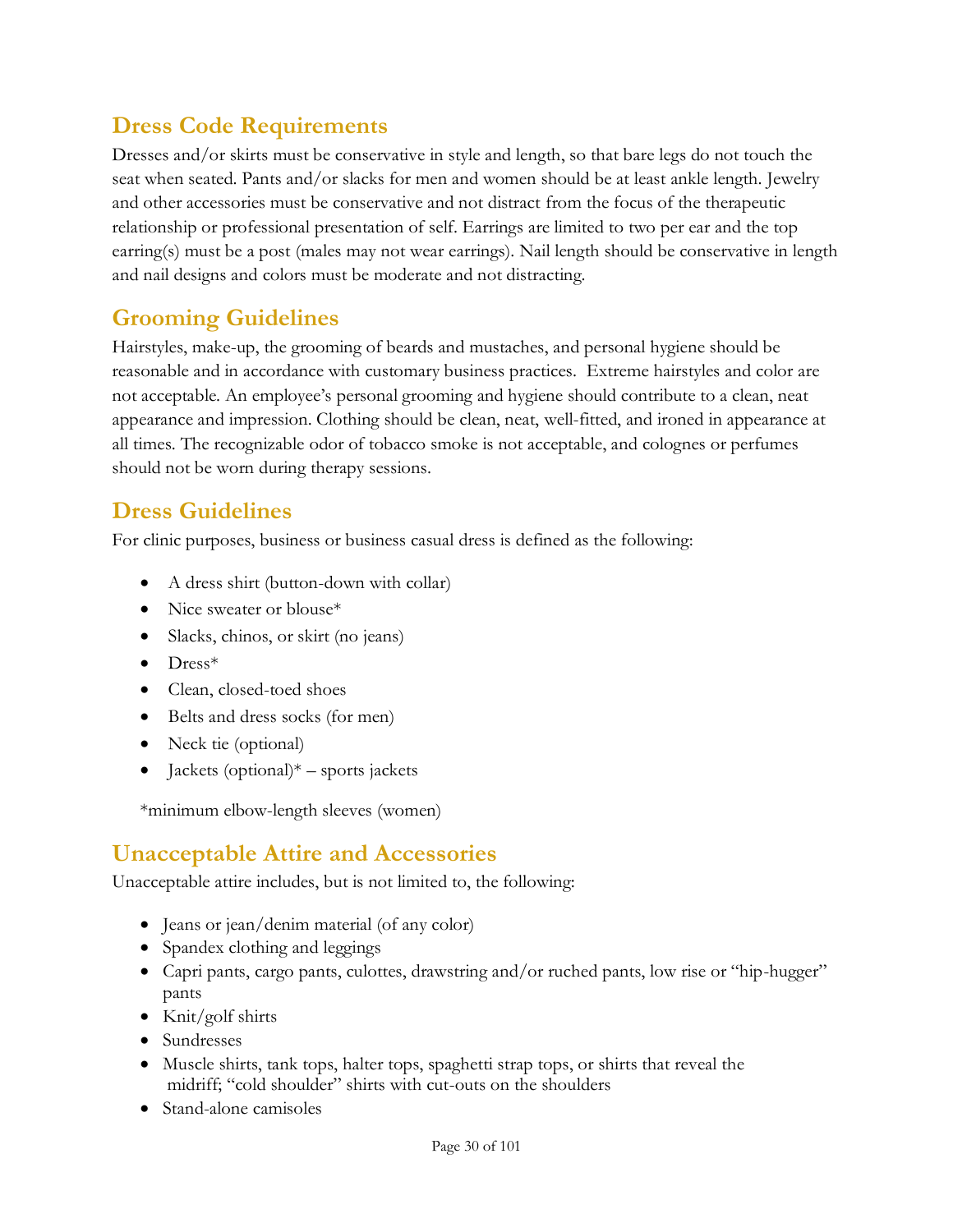- Torn clothing, cutoffs, and beach attire
- Mini-skirts, mini-skorts, and other skirts/shorts
- Sheer or "see through" clothing or fabric that exposes bare skin
- Plunging necklines
- Tee-shirts, sweatshirts, sweatpants, and other workout attire
- Slippers, casual sandals, tennis shoes, sneakers, or work boots
- Clothing that is offensive, revealing, distracting, provocative or excessively tight
- Evening attire or formal wear
- Hats or caps
- Open-toed, peep toe, or backless shoes
- Non-traditional accessories or outer wear, such as chains or fanny packs
- Visible body piercings (other than earrings), such as dental, tongue, lip, nose, or eyebrow jewelry
- Excessively long nails
- Exposed tattoos

Tattoos should be covered by clothing or accessories. If tattoos are visible ink on the hands/fingers/arms/neck/décolletage, then tattoo/flaw conceal tape, make-up/cover-up, a light skin toned sleeve/gloves, or fingerless gloves may be required to cover tattoos which could be perceptually disturbing/offensive/discriminating to clients. Tattoos which depict profanity, logos, slogans, violence, nudity, sexual images/words, racial, ethnic or other characteristics/attributes of a sensitive or legally protected nature should be fully covered (i.e., cannot be seen through coverup/tape/etc.) at all times in the clinic. If the appropriateness of a tattoo is in question, a review will be conducted by an appointed ad hoc committee of MMFT faculty.

### <span id="page-30-0"></span>**Front Desk Staff**

The front desk staff must wear business casual attire at all times.

### <span id="page-30-1"></span>**Exceptions**

The Clinic Director may specify additional dress guidelines based on the PIMFT needs and field placement requirements. Examples of such needs are as follows: public presentations, workshops, health fairs. During times of professional presentations in the community, it will be necessary for therapist interns to be in traditional business attire, unless otherwise directed by Clinic Director.

### <span id="page-30-2"></span>**Religion, Ethnicity, or Disability**

Reasonable accommodations for dress or grooming directly related to a therapist intern's religion, ethnicity, gender identity, or disability will be reviewed and accommodated accordingly.

Note: PIMFT Administrative Staff reserves the right to determine the professional appropriateness of dress/attire, accessories, and/or appearance of all staff and therapist interns. Therapist interns who do not follow the dress code are subject to a disciplinary counseling record being placed in their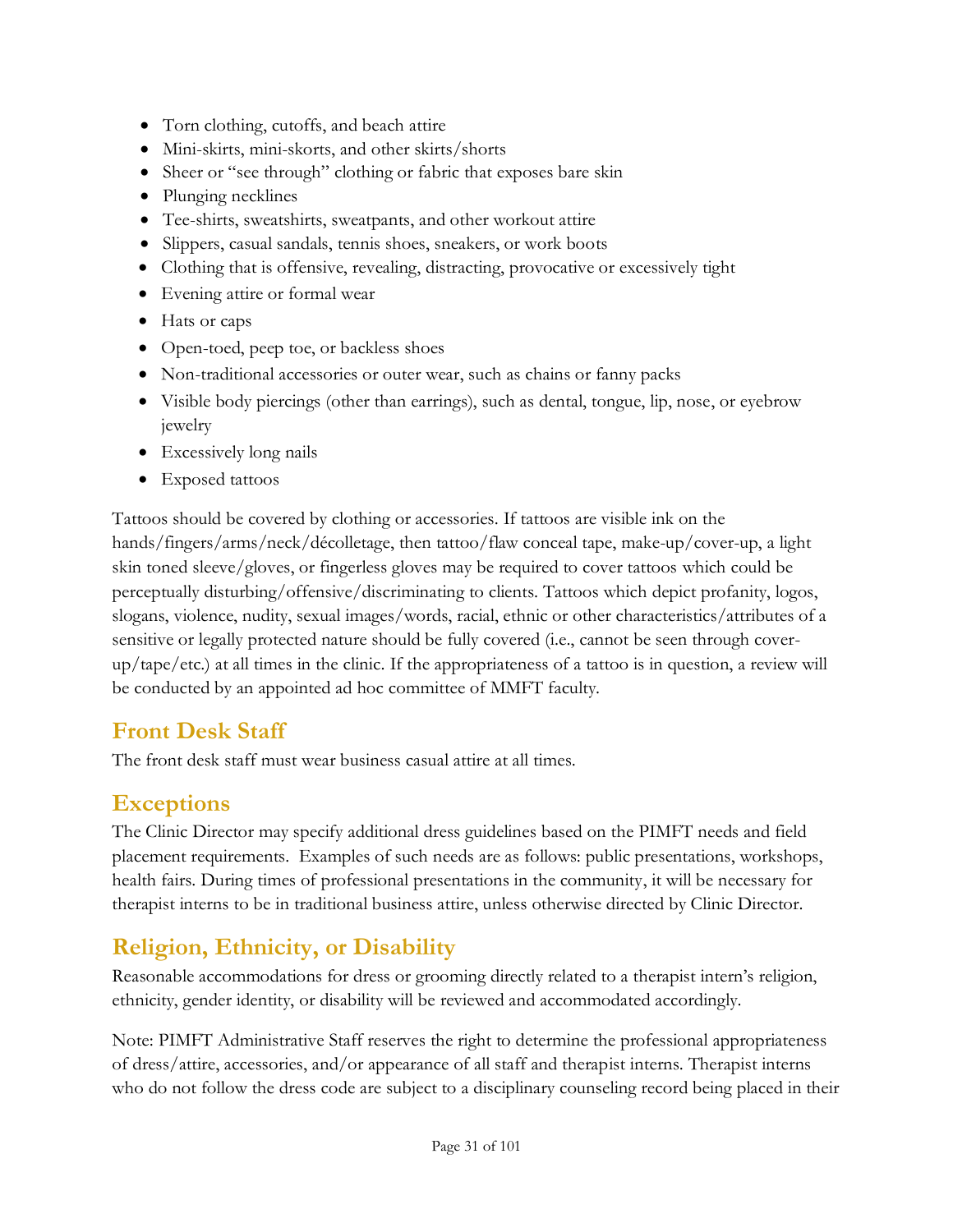program file. In addition, if the dress code is not respected and violations occur, whether intentionally or unintentionally, the therapist intern may be asked to leave and change clothing, which may include cancelling/rescheduling any client sessions and/or being counted absent from clinic required meetings/class.

### <span id="page-31-0"></span>**Other products**

The employees and therapist interns of PIMFT are not permitted the use of tobacco or tobacco products (e.g., cigars, pipe tobacco, chewing tobacco, snuff and electronic cigarettes), alcohol, or illegal substances in the PIMFT. In addition, the use of chewing gum is not permitted at any time in the presence of clients, visitors, or guests. Nicotine replacement products including gum, lozenges, nasal spray, and inhalers may be used during work hours, but usage should be discreet and in accordance with physician and product manufacturer directions.

# **Office Maintenance**

<span id="page-31-1"></span>PIMFT does not have a nightly janitorial staff to take care of cleaning responsibilities. The cleanliness and general maintenance of PIMFT is the sole responsibility of the individuals who use the facility. Please do not leave any paper, food wrappers, food, etc. on the floors or desks of the clinic and work room. Return chairs to their usual place if you rearrange them during a session or group supervision. Clinic rooms and the waiting room should be picked up and prepared for the next client every evening.

Please be aware that food odors may linger. Clean up after any consumption of food or beverages. Excessively smelly foods (e.g., microwave popcorn or reheating/cooking smelly items such as fish), should not be made during clinic business hours, or immediately prior to opening the clinic.

Please be aware that talking, coughing, or laughing while you are observing a session from one clinic room to another, are in the hallway, or are in the front desk area can be seen and heard by clients, even if in another room/the waiting room. Please be respectful of the client(s) in the therapy session and refrain from rude or condescending comments made to another therapist, regardless of how the session may be impacting you and/or the therapist who is working with the client.

# **Recording Equipment**

<span id="page-31-2"></span>PIMFT is designed to accommodate the highest standard of training for therapist interns and to provide high quality care for clients. The facility offers digital technology to record therapy sessions. All therapists will be instructed on how to use the technology for successful recording of each session. See section in this Policies and Procedures Manual titled "Recording Therapy Sessions." Session are NOT to be downloaded to any portable devices and/or removed from the clinic.

### **Intern Workroom**

<span id="page-31-3"></span>The intern workroom is provided to therapists for clinic work (e.g., case management, phone calls to clients, and any other clinic related activity). Please be respectful of clinic properties and do not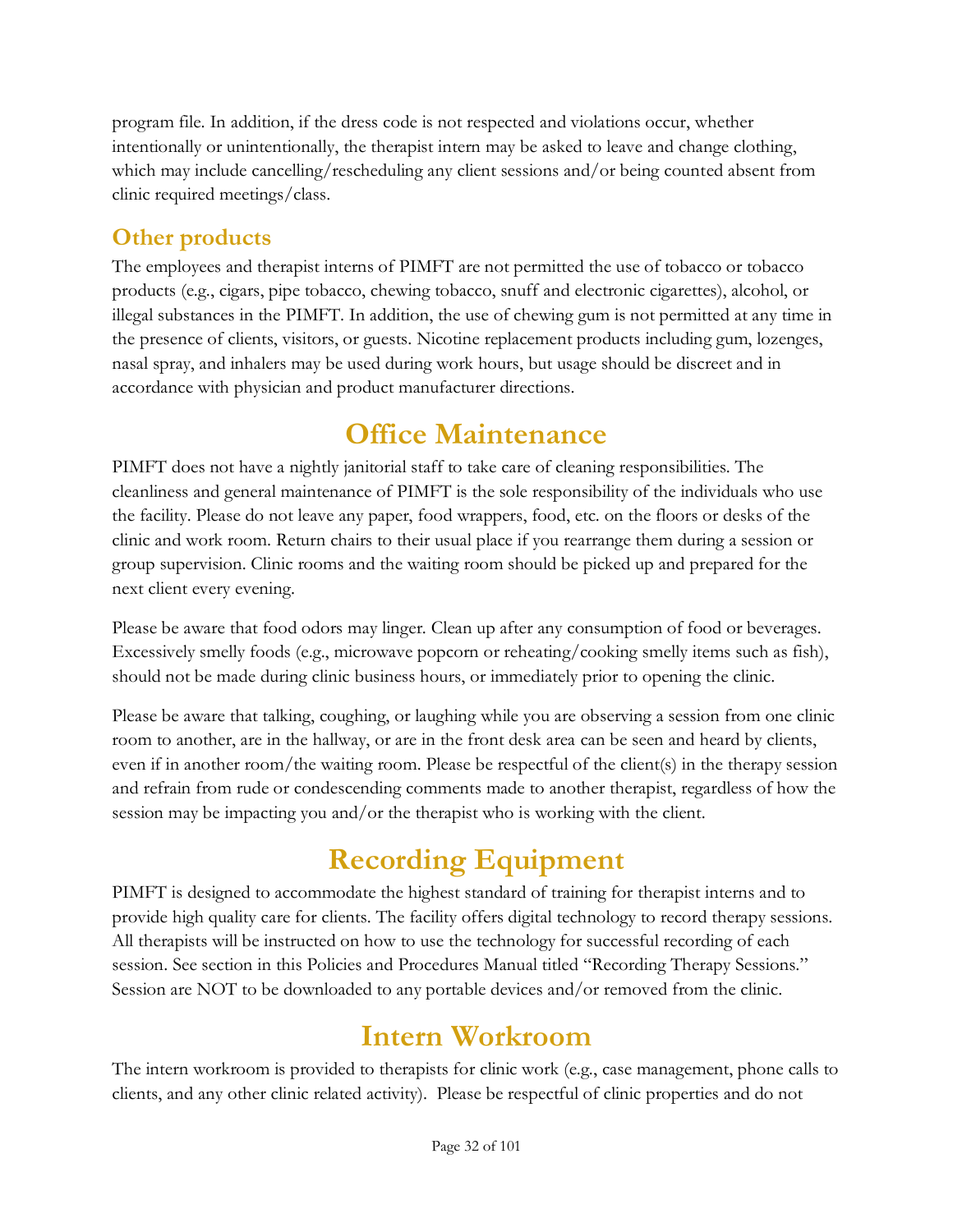misuse equipment (e.g., multiple print outs of large documents, printing documents not related to direct clinic work). Use of the intern workroom is a privilege; misuse of clinic equipment or facility may result in fines or a loss of privileges. If equipment is found broken due to mishandling after proper training, the therapist intern(s) responsible may be held liable for any costs associated with repair or replacement.

In addition, the workroom is a professional workspace for all current therapist interns. This means that therapist interns should respect the space—including refraining from discussing non-clinic related topics (e.g., socialization over the weekend; heated or controversial political topics), or distracting/disturbing the work of your colleagues through loud or inappropriate communication. Please also note that all faculty, students and staff are held to the same University expectations for code of conduct, which include adherence to the Title IX and Workplace Harassment policies (See your 2021 Student Handbook). Professional and appropriate code of conduct is expected at the PIMFT, within the program and University at large, and, in the presence of your externship sites. Please follow the appropriate actions for any concerns or violations of the University code of conduct.

Please remember to, that therapist interns are NOT assigned a computer and should not assume any one station is theirs only. Please be courteous of your fellow colleagues, and work quietly and professionally at all times.

The clinic lab fee is \$150 per semester. The fee will go directly towards operating costs of the clinic for therapist intern use. Fee is subject to change at the beginning of the new academic year.

### <span id="page-32-0"></span>**Computers**

Computers are available for therapist intern use for clinic purposes. Therapist interns may not download software (e.g., iTunes, games) on any school owned computer. Each computer will have access to the clinic's server. The server will hold a personal file for each therapist intern (the file will be identified by the last name of the therapist intern) to store his/her recorded sessions. Therapist interns may use any computer for clinic purposes, and should have access to this shared folder from any computer in the clinic. Therapist interns must adhere to confidentiality guidelines and not open other colleagues' files. If a therapist intern is found in another colleague's file, he/she will meet with the PIMFT Clinic Director and disciplinary action will be taken.

Therapist interns are to store recorded therapy sessions in his/her personal file only and download immediately. Instructions will be discussed during the orientation, and a manual is available in the Intern Workroom. Do not save any personal work, completed forms, progress notes, or any other files on a personal computer. The Clinic Director reserves the right to delete any unnecessary or mis-saved files at any time, without notice to the file author.

Therapy session recordings will be deleted from personal files at the completion of intern's internship.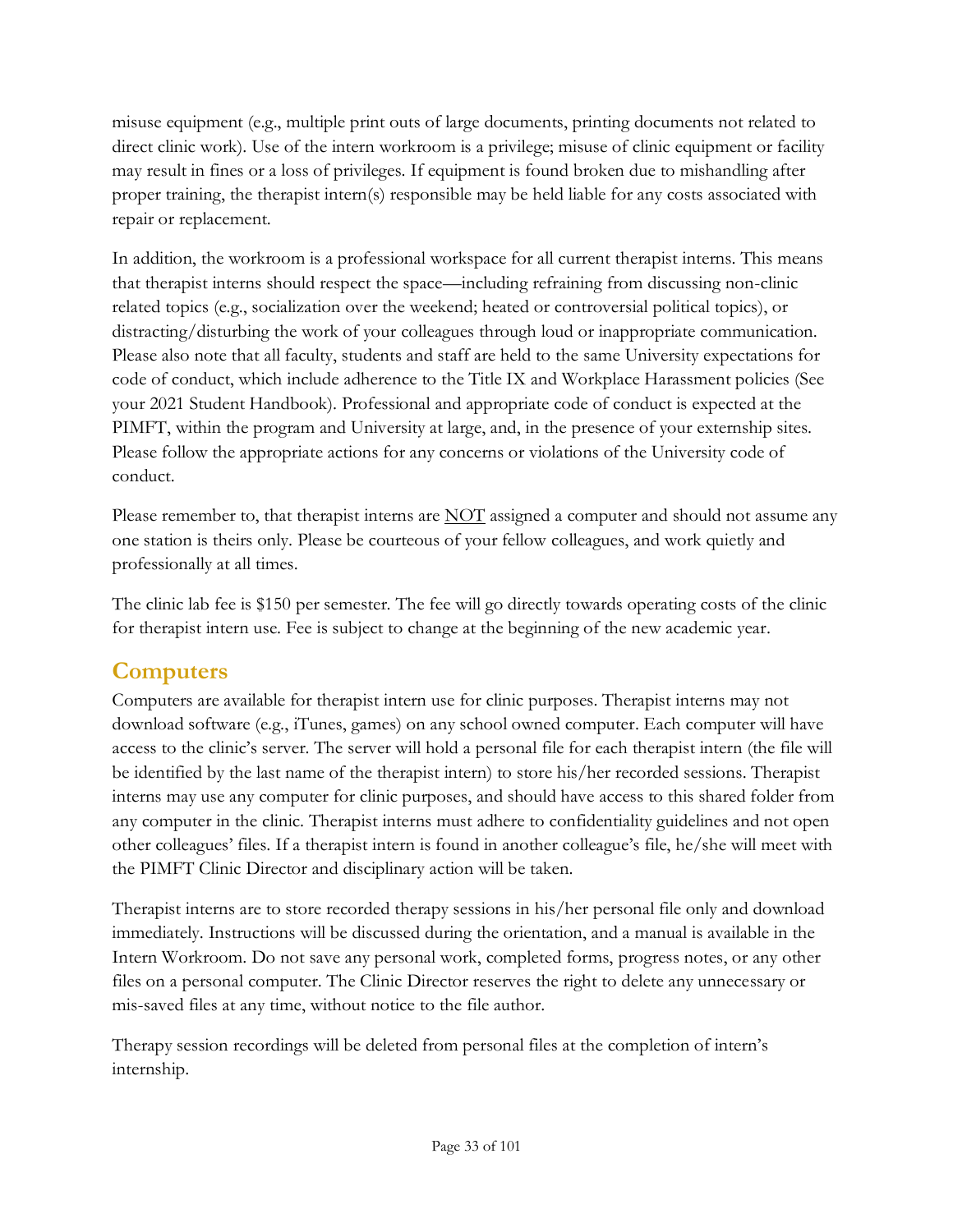*Any problems with the* PIMFT *clinic equipment (e.g., computers, monitors, printers and recording equipment) should be reported to the Clinic Director immediately.*

# **Visitors**

<span id="page-33-0"></span>Visitors of therapist interns (e.g., partners, children and friends) are not permitted to enter the therapy wing without prior consent from the PIMFT Clinic Director (see [Confidentiality](#page-23-0) section). Therapist interns are not allowed to bring their children to PIMFT if they plan to do work (e.g., see clients, write progress notes, make calls) and must arrange other forms of childcare. Children should not be left unattended by therapists or clients.

# **Grievance Policy**

<span id="page-33-1"></span>In accordance with the MFT Program Manual, any appeal process will begin at the level of the individuals immediately involved. Grievances can involve, but are not limited to, a student (if an issue ensues between students), an associated instructor (if an individual course is at issue), the Director of the Marriage and Family Therapy (MFT) Program (if an MFT policy is involved), a clinical supervisor and/or Clinic Director (if a clinical matter is involved), or the Department Chair or Provost (if a departmental policy is involved).

In the event that a therapist intern has a grievance with the Clinic Director and/or a clinical supervisor, he/she must submit a written and signed document discussing his/her concern directly to the administrative person(s) directly involved. The therapist intern will schedule an appointment to discuss his/her concerns with the Clinic Director and/or clinical supervisor.

Where satisfactory resolution has not been achieved at one level (e.g., student with student), the appeal is taken to the next appropriate level of administrative authority. Thus, certain matters proceed from the PIMFT Clinic Director to the MFT Program Director and then to the Provost or Vice-President of Academic Affairs. At any of these levels, there is a specified and explicit procedure.

The procedures outlined above have been developed in compliance with existing procedures documented in the Pfeiffer University Student Handbook and the MFT Program Manual. In addition, the university is in compliance with existing legislation such as Titles VI and VII of the Civil Rights Act of 1964, Title IX of the Education Amendments of 1972 (45 CFR 86), and Sections 503 and 504 of the Rehabilitation Act of 1973 (all requiring nondiscrimination on the basis of race, color, national origin, sexual orientation, religion, sex, or disability), plus the Age Discrimination in Employment Act of 1957. This is not an exhaustive list but each item encompasses a particular pattern of compliance with associate procedures for assuring accountability.

In almost all cases, it is preferable to handle a grievance informally at the level at which the grievance has arisen. With specific regard to therapist interns in Internship, the individual with a grievance should attempt to resolve it directly with the other person(s) involved. If satisfactory resolution is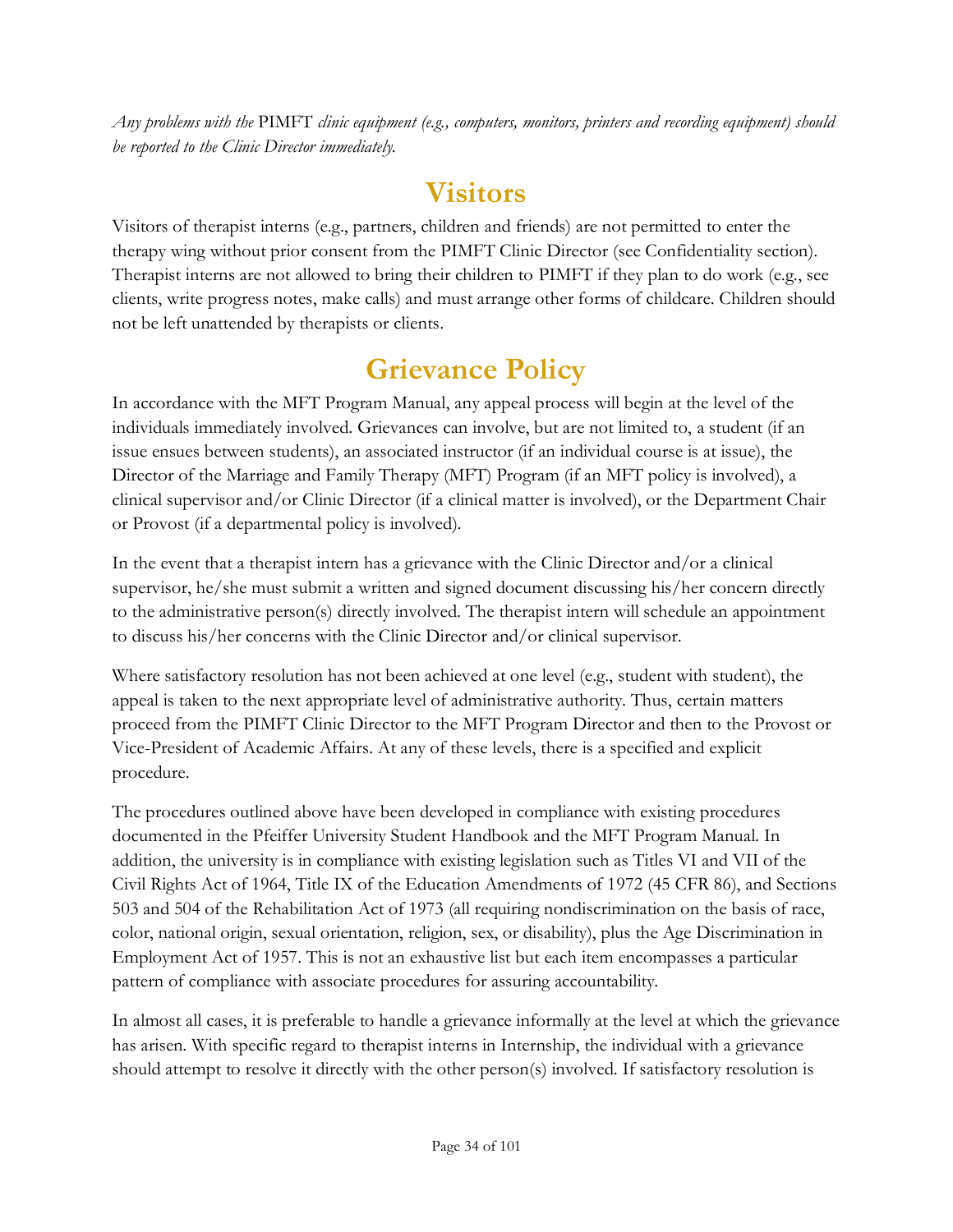not reached, the individual should bring the grievance to the Clinic Director or MFT Site Director or Program Director who will attempt to help the parties involved reach a satisfactory resolution.

If the issue still remains unresolved, the Clinic Director will sign off that the complaint has been forwarded to the next appropriate level (i.e., MFT Site Director). If the issue still remains unresolved at that point, the MFT Site Director will sign off that the complaint has been forwarded to the next appropriate level (i.e., Provost or Vice President of Academic Affairs) and the individual with the grievance should initiate a formal grievance process by writing a letter to the Provost or Vice President of Academic Affairs outlining the grievance, summarizing the previous attempts to reach a satisfactory resolution, and requesting the initiation of the formal grievance procedure. The appeal is on the basis of whether or not appropriate procedures were followed. The goal of the appeal process is not to resolve the issue, but rather to ensure that the therapist intern was treated fairly following established procedures.

With both the informal and formal grievance process, it is crucial to proceed in a timely manner. Typically, the therapist intern with a grievance would initiate the resolution process as soon as possible after the incident or incidents in question occurred, within 60 days at the latest.

In any grievance procedure, it is crucial that the individual bringing the grievance be protected from any negative consequence arising from the act of bringing a grievance. Fear of negative consequences is one of the reasons it is difficult to begin the grievance procedure at the level in which it must necessarily begin – with the person(s) involved. This is especially difficult when the person with the grievance is in a position of less power than the other individual. For example, a student with a grievance against a clinical supervisor or a faculty member has less power by nature of that relationship. However, a fair grievance procedure requires that difficult issues must be raised and all parties involved must be informed that the grievance exists. Every effort will be made to protect the rights of the person bringing the grievance against retaliation. The MFT Program faculty and staff are committed to insuring that the grievance procedure is a fair one and that procedures are in place for protection and appeal.

# **Sexual Harassment**

<span id="page-34-0"></span>"Sexual harassment" is defined as the unwanted written, spoken, implied, unwanted sexual or romantic advances made by any person towards another. Sexual harassment, like harassment on the basis of color, race, religion, gender orientation, or national origin, has long been recognized as a violation of Section 703 of Title VII of the Civil Rights Act of 1964, as amended. Pfeiffer University will not tolerate sexual harassment and intimidation of its employees and/or students in the workplace (see Pfeiffer University Graduate Programs Catalog; see also AAMFT Code of Ethics, 3.7; see MFT Student Handbook):

Harassment on the basis of sex exists when there are unwelcome sexual advances, requests for sexual favors, and other verbal or physical conduct of a sexual nature when: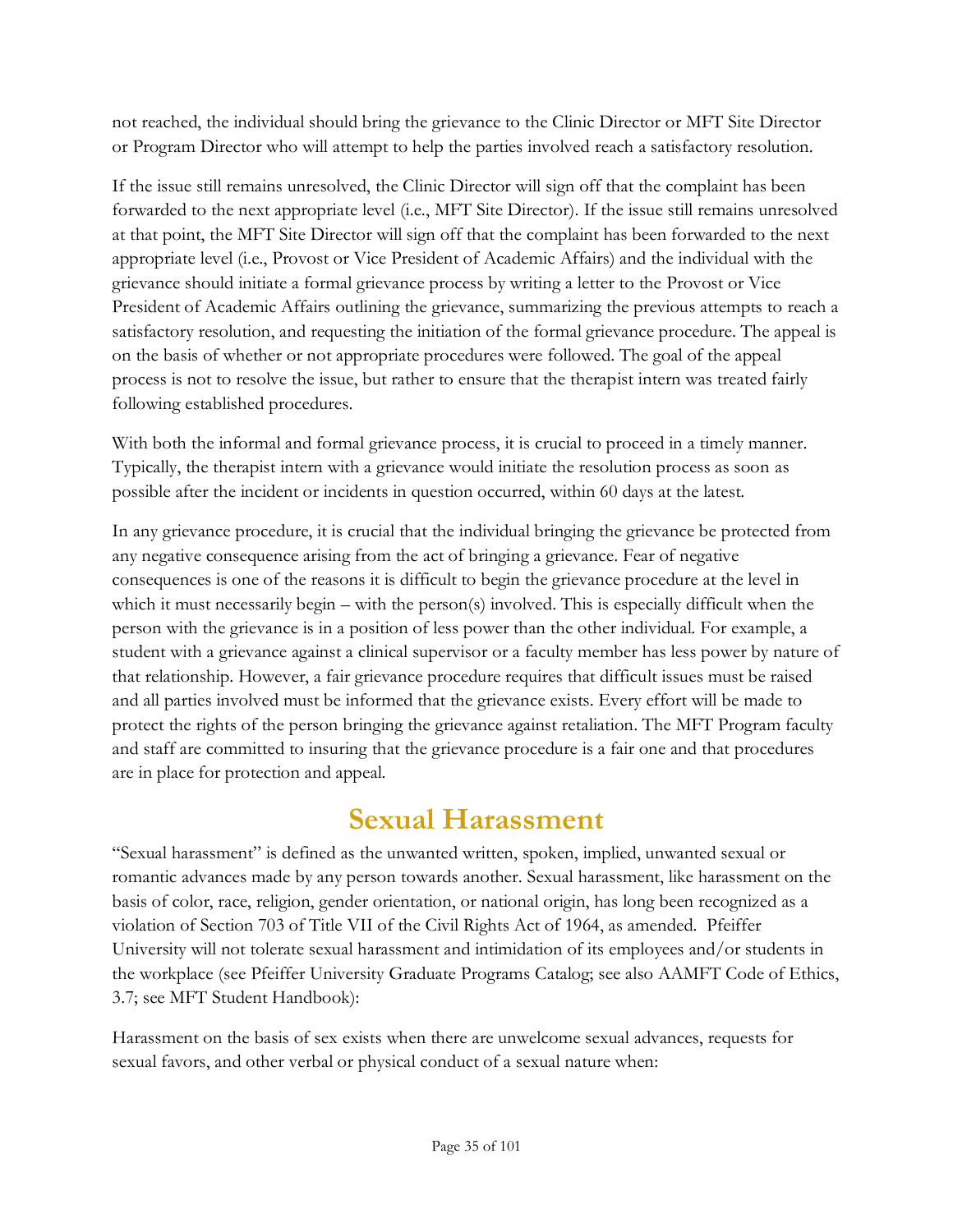- Submission to such conduct is made either explicitly or implicitly as a term or condition of an individual's employment or student's grades.
- Submission to or rejection of such conduct by an individual is used as the basis for employment decisions or grading status thus affecting such individual.
- Such conduct has the purpose or effect of substantially interfering with an individual's work performance or creating an intimidating, hostile, or offensive working or learning environment.

PIMFT has adopted the stance that any report or witness of perceived sexual harassment will not be kept confidential. All incidences will be reported to the proper authorities of Pfeiffer University.

# **Therapist Intern Remediation**

<span id="page-35-0"></span>In accordance with the MFT Program Handbook, there may be times when a therapist intern may need remediation. Remediation is the process of evaluating the therapist intern's current below average performance, attitude, and academic and professional development and developing a plan to improve area(s) of concern for continuation in the MFT Program. Failure to consistently follow clinic policies and procedures is grounds for remediation, as are other items listed above. Any violation of this handbook, the AAMFT Code of Ethics, NC State Statutes, or HIPAA constitutes a breach of PIMFT policies and may be dealt with via remediation, without prior warnings.

The MFT Program Handbook specifies the circumstances under which therapist interns may be subject to the remediation process. In addition, the MFT faculty may probate, suspend, or dismiss from the program any therapist intern who does not fulfill the academic or clinical requirements specified in the MFT Program Handbook or Clinic Policies and Procedures Manual. In addition, any therapist intern whose work over a period of time shows a demonstrable lack of progress toward their degree may be put on probation, suspended, or dismissed from the MFT program. Usually the actions described above will be initiated by communicating in writing to the therapist intern, the MFT faculty members, the Clinic Director, and the MFT Program Director. A Faculty Remediation Committee (FRC) will be formed to discuss the circumstances of the remediation. The therapist intern may request a meeting with the MFT faculty to discuss the matter and/or may appeal to the Dean of Applied Sciences. The levels of appeal follow those already stated in the Grievance section. Due to the clinical nature of the program, it may be necessary to dismiss a therapist intern from the MFT Program for other than academic reasons. One of the most difficult tasks facing a team of faculty occurs when a therapist intern's behavior is deemed to be so inappropriate as to warrant major concern as to whether the person is emotionally, interpersonally, or ethically suited for entry into the profession of marriage and family therapy.

### <span id="page-35-1"></span>**Gatekeeping**

"Gatekeeping refers to the responsibility of all (therapists) counselors, including student counselors, to intervene with professional colleagues and supervisors who engage in behavior that could threaten the welfare of those receiving their services" (Foster & McAdams, 2009, p. 271). This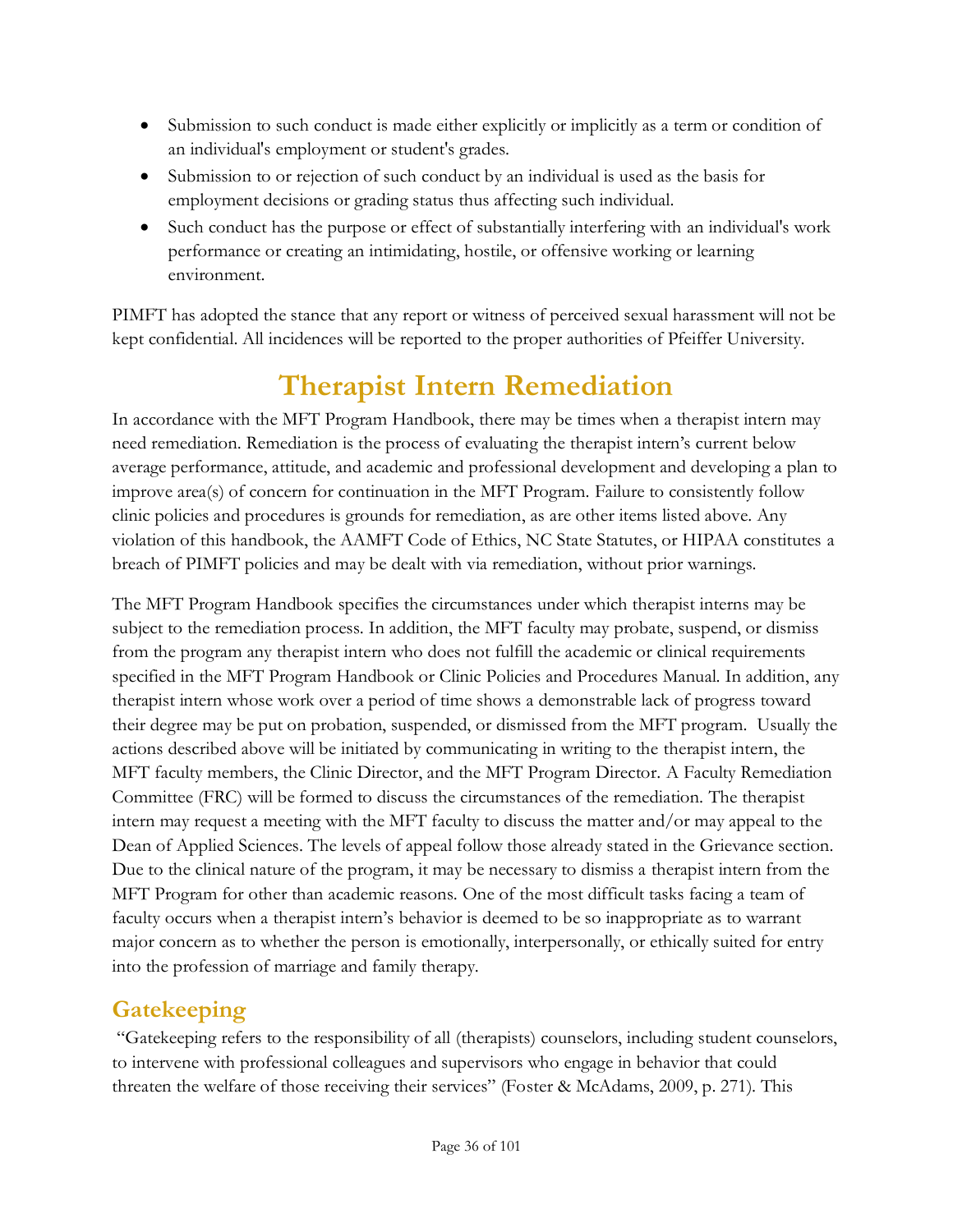responsibility is a personal obligation to the profession and is mandated in the ethical standards of the American Association for Marriage and Family Therapy (AAMFT) by instructing therapists to "seek appropriate professional assistance for issues that may impair work performance or clinical judgment" (AAMFT Code of Ethics, 3.3). More importantly, it is the responsibility of all students and faculty to uphold the competence and integrity of the Marriage and Family Therapy profession by protecting the profession from unethical behavior through corrective feedback (peer colleagues and supervisors) and fair remediation assurance when necessary to assist impaired students and/or supervisors. Although reporting a colleague or supervisor may create overwhelming anxiety, it is the well-being of a classmate or supervisor, and subsequently the ultimate harm that may impact a present or future client, which must be addressed first and foremost. Failing to do so may jeopardize one's professional standing (Hutchinson, p. 175).

The role of the professional is a serious and sensitive one. Responsibility must be assumed by the MFT faculty and staff to assure that any individual who might pose serious risks to clients, the community, and to the standards of the profession (due to emotional instability or questionable ethical standards) is not allowed to enter the profession. The MFT faculty and staff have the right to refuse to endorse degree candidates to practice marriage and family therapy due to possible risks to clients (e.g., inability to regulate and modify appropriate behavior). Even though such measures are unpleasant, decisions are necessary in considering the welfare of everyone involved. Such issues may transcend effective adjustments via feedback provided in day-to-day supervision and instruction. Accordingly, when such problems occur, the MFT faculty will meet and specify their concern(s) to the student in writing. In addition, an Individual Remediation Plan (IRP) will be developed. The IRP will define the particular behaviors in question, the desired changes and means to address them, and a timeline for re-evaluation of the concern.

The IRP will accompany full verbal feedback to the student determined by the Faculty Remediation Committee, particularly from faculty or others with information from direct observations of the student. If the student feels the matter has been misrepresented, he/she will reply to these concerns and present his/her perspective on the matter. The matter may be settled at the level of the MFT Program level or the recommended measure invoked (e.g., suspension from the program pending a student's attempts to resolve the problem via personal therapy). At the end of the stated time or process the matter would be reviewed and, in the absence of sufficient change in the desired direction, measures would be taken to dismiss the student from the program.

At any point in this process, the student has the right to appeal. Due to the sensitive nature of this process, students are reminded that they are not required to appeal and that the matter may be resolved without bringing it to the attention of the full graduate faculty and administration. If the student does wish to appeal a decision of this type, he/she may do so, in writing, to the Provost or VP of Academic Affairs. From that point, the appeal procedure follows that already stated.

Usually students who would be dismissed under these circumstances would be dismissed from the graduate program. However, under some circumstances, a dismissal decision may specify that the student retains the right to apply for admission to other graduate programs within the university.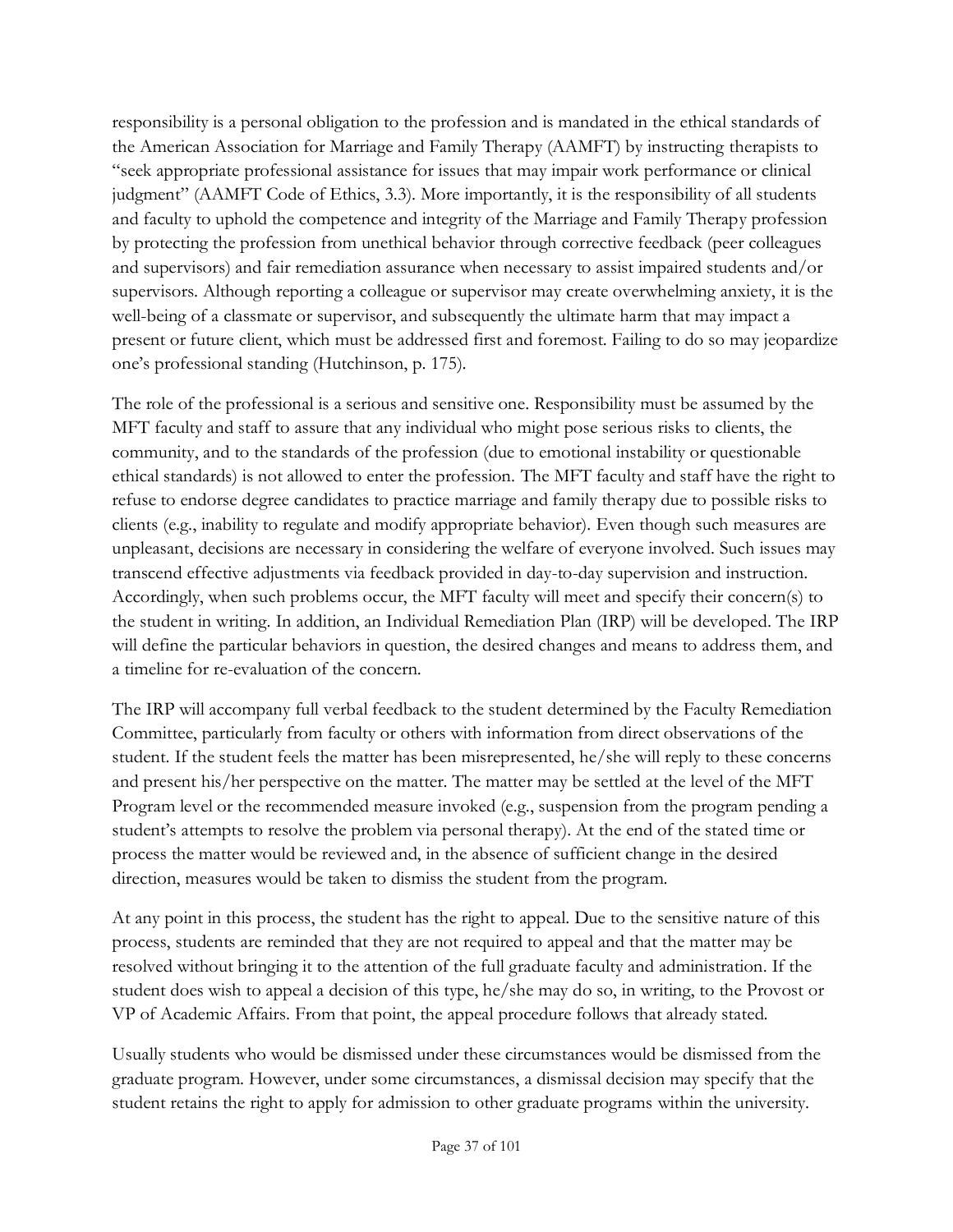In regards to taking extended time off during Internship, remediation may occur. It is important to anticipate long term absences such as personal, legal, or medical circumstances which might make it impossible to complete the requirements of the internship. If a pregnancy has progressed in time so that time off for the delivery and post-delivery make it impossible to complete the requirements of the internship, students will be discouraged from enrolling to avoid the costs of remediation due to absence.

If a student has been convicted with a felony prior to entering the MFT program, Pfeiffer may not grant the student permission to enroll (see NC LMFT grounds for licensure denial, suspension, etc.). However, any felonies committed by the student while enrolled in the MFT program will be addressed by Pfeiffer University and may be ruled that the student must be automatically dismissed from the program. In addition, misdemeanor offenses committed by the student while enrolled in the MFT program will be evaluated by Pfeiffer University and may also be deemed grounds for automatic dismissal from the program, especially if such offenses require probation and/or incarceration. If students conceal such legal circumstances from Pfeiffer University, the concealment may become grounds for dismissal from the internship and the MFT program.

The relationship with Field Placement sites is vital to the Pfeiffer University Marriage and Family Therapy Program. Therefore, students who jeopardize any Field Placement site relationships (through, but not limited to, cited impropriety, negative attitudes, disrespectful behavior, not fulfilling external site agreements, or excessive absences) will be evaluated through the Individual Remediation Plan process.

The therapist intern will be consistently evaluated per semester by his/her Clinic Supervisor (at the middle and end of each semester) and his/her Field Placement Site Supervisor (at the end of each semester) using the Clinical Performance Evaluation (Appendix J).

# **Internship Requirements**

The MFT Program Handbook outlines detailed requirements and expectations for completing internship. It is the responsibility of each student to be familiar with these requirements and expectations. In addition to seeing clients in PIMFT, if a therapist intern desires a Field Placement (i.e., to see clients through a site in the community), he/she must discuss plans with the Clinic Director to elicit feedback on readiness to meet with clients outside the clinic. NOTE: Concurrent externships, while also seeing clients in the clinic, is required at PIMFT if one wishes to complete their 500 hours in the minimum 12 months. However, leaving PIMFT is determined more on therapist intern readiness as determined by the MFT faculty and Clinic Director rather than a set number of hours and/or semesters spent in the clinic or in the program. Once the therapist intern has completed all requirements named above and has received permission to start a field placement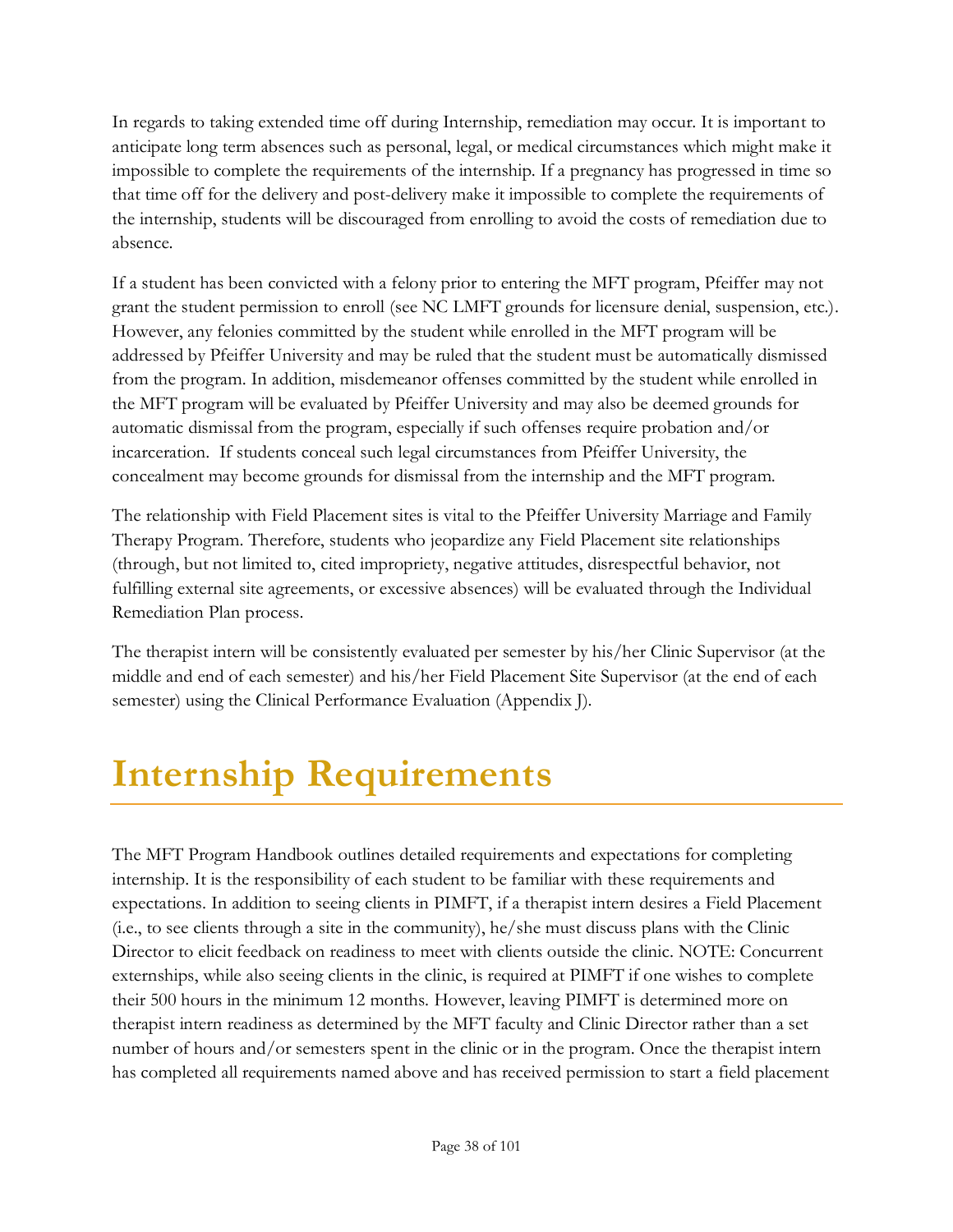site, he/she will apply to site(s) of his/her choice. See [Field Placements](#page-43-0) below for details and requirements.

At the final conclusion of internship (over a minimum of three consecutive semesters/12 months), the therapist intern will have fulfilled PIMFT and internship agreements, completed required hours, and received passing evaluations from each supervisor. The final indication that all internship requirements have been met is the Final Report of Internship – Client Contact and Supervision Hours (Appendix O) form and Intern Self Evaluation (Appendix P). These final forms must be completed and submitted to the Clinic Director no later than the last day of Internship class. These original forms are then kept in the student intern's file.

# **COAMFTE Requirements**

# **Client Contact Hours**

The accrediting body of the American Association for Marriage and Family Therapy (AAMFT), the Commission on Accreditation for Marriage and Family Therapy Education (COAMFTE), accredits Master's degree, doctoral degree, and post-graduate degree clinical training programs in Marriage and Family Therapy throughout the United States and Canada. The Marriage and Family Therapy Program of Pfeiffer University at both the Charlotte (PIMFT) and the Raleigh/Durham Campus (*Reach*) are fully accredited COAMFTE programs.

The Pfeiffer University MFT Program and PIMFT will adhere to COAMFTE guidelines. All students must complete COAMFTE requirements to graduate from the Pfeiffer University Marriage and Family Therapy Program. All students who graduate from the program will have the status of graduating from a COAMFTE accredited program, and any and all benefits that come with this (such as being able to use some hours obtained at PIMFT towards the hours required for licensure as a MFT in NC).

As required by COAMFTE, all therapist interns must complete 500 hours of direct client contact. Direct client contact is defined as face-to-face (therapist and client) therapy with individuals, couples, families, and/or groups with the client(s) and therapist interns in the same physical location, where the therapist intern approaches cases from a relational perspective. Therapist interns must earn at least 200 (i.e., 40%) relational hours of the required 500 client contact hours. As long as a therapist intern is registered for Internship in MFT, s/he must maintain a caseload of at least six to ten active (i.e., client seen at least every other week) cases at PIMFT at all times and must be available for a minimum of 10 client appointments each week. The number of minimum cases is a joint decision of the therapist intern, his/her clinical supervisor, and the Clinic Director.

## **Clinical Contact Hours Definitions**

According to the COAMFTE Standards, Version 12, "Clinical Contact Hours are defined as therapist and client therapeutic meetings in the same physical location. Activities such as telephone contact, case planning, observation of therapy, record keeping, travel, administrative activities,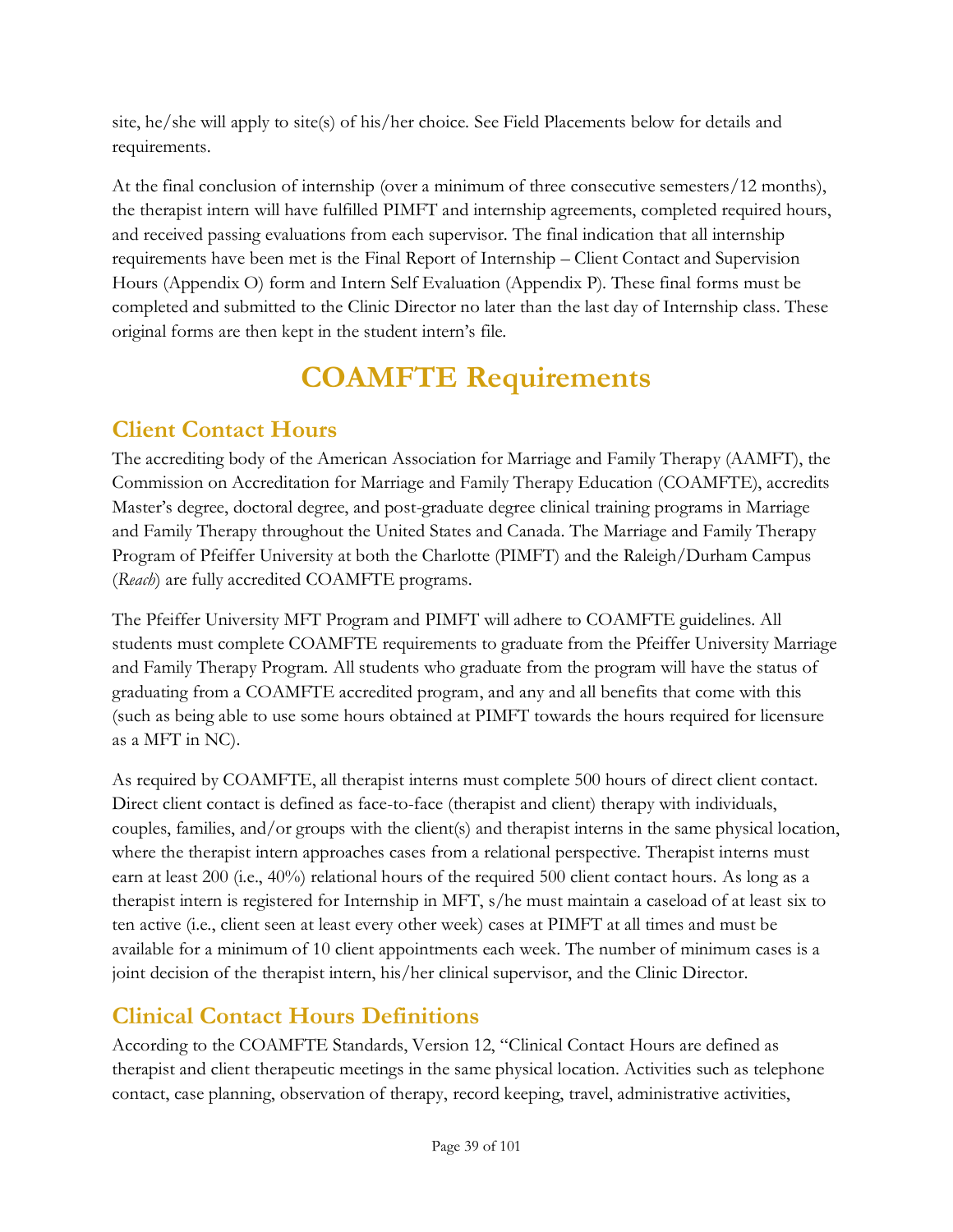consultation with community members or professionals, or supervision, are not considered direct client contact. Assessments may be counted if they are face-to-face processes that are more than clerical in nature and focus. Sessions with other systems, groups of individuals who do not define themselves as a couple or family but come together in a face to face meeting with a therapist for therapy can be counted as clinical hours. A 45-minute therapy session must be counted as 45 minutes, not one hour or as a contact hour" (p. 44).

According to the North Carolina Marriage and Family Therapy Licensure Board, "Article 18C. § 90- 270.47. Definitions. "Clinical experience" means face-to-face therapy between a therapist and a client, whether individuals, couples, families, or groups, conducted from a larger systems perspective that relates to client treatment plans, is goal-directed, and assists the client in affecting change in cognition and behavior and effect. Chapter 31: 21 NCAC 31 .0506 "direct client contact" means face-to-face therapy between the therapist and client, therapy within individuals, couples, families, or groups from a systemic perspective and includes relational hours. Direct client contact must: (1) Relate to client treatment plans; (2) be goal-directed; and (3) Assist the client to effect change in cognition, affect, and behavior."

#### **Relational Hours**

For a session to count as a "relational hour," interns must utilize a family systems approach to treatment that includes more than one member in the same session at the same time at the same location as each other and the therapist intern. These members must belong to an organized system with delineated boundaries while demonstrating a social and psychological interdependence and reciprocity. The members must also directly interrelate with repeated ongoing transactional patterns that impact and influence each other on a consistent basis to meet the needs of its members. Contact must be conducted via joining, assessing, diagnosing, or intervening.

COAMFTE regulations define relational hours as "Relational hours is a category of clinical contact hours which requires that a practitioner deliver therapeutic services with two or more individuals, in the same physical location, who share an ongoing relationship beyond that which occurs in the therapeutic experience itself. Examples include family subsystems, intimate couple subsystems, and enduring friendship/community support subsystems. Short-term and long-term residential/situationally focused subsystems may also provide relational hours experience when the context includes ongoing relationship interaction beyond sessions with significant influence on the individuals involved. Typical group therapy sessions of otherwise non- related individuals are not considered as relational hours. Group therapy can be counted as relational hours if those in the group therapy have a relationship outside of, (above and beyond) the group itself. If the individuals in the group had relationships with one another before the group began, then the group therapy hours may be counted as relational. An example of this may be in-patient groups where the individuals lived together all day in a program" (p. 53).

The North Carolina Marriage and Family Therapy Licensure Board rules define relational hours as follows: "Chapter 31: 21 NCAC 31 .0502 (a) "relational hours" shall mean hours spent providing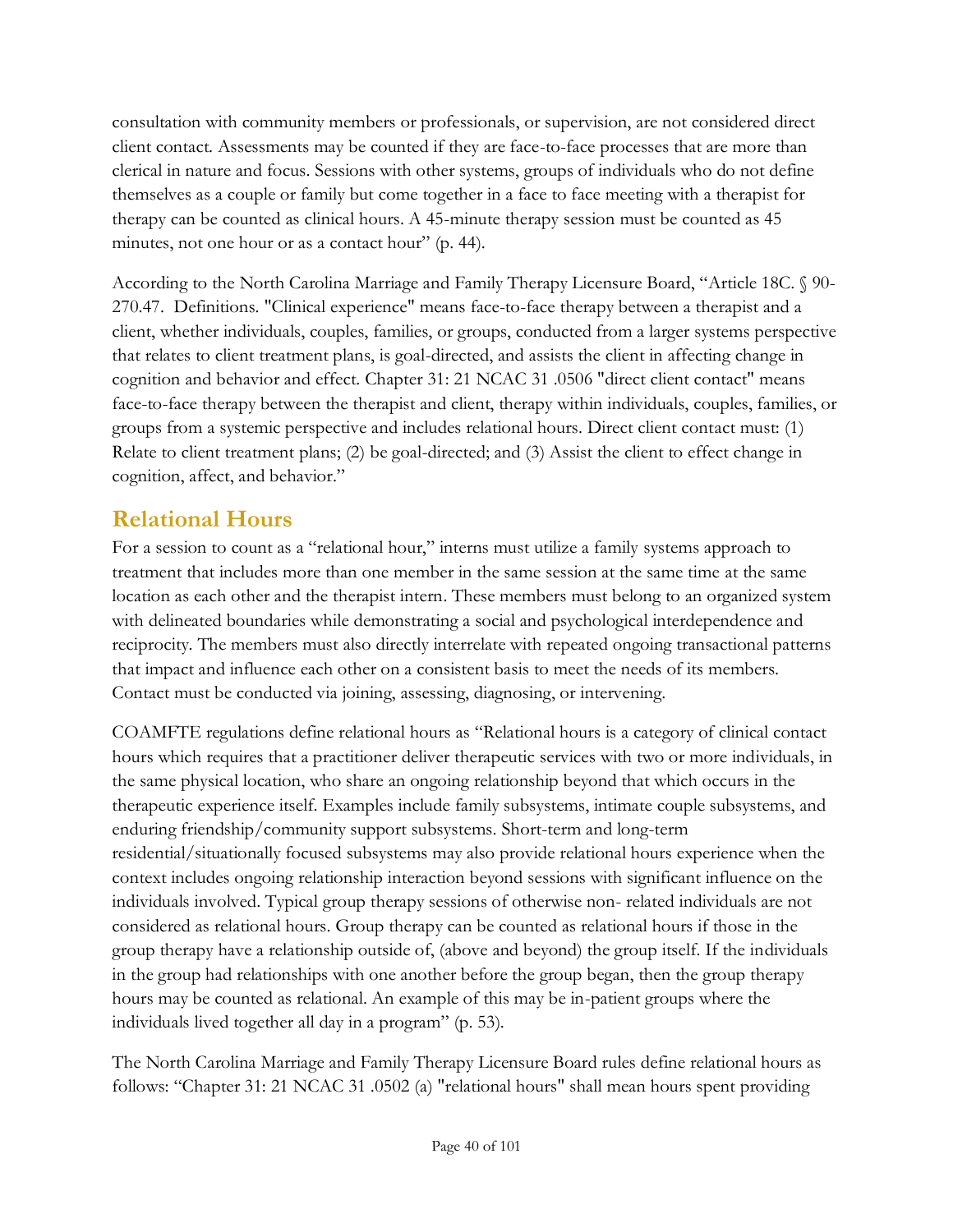therapy with more than one client in the room who are all part of the same treatment plan. Relational hours may also include face-to-face communication with members of the larger system, as defined in G.S. 90-270.47(2b), who are also working with the same client(s). This contact may only be counted if it is authorized via written release by the client(s) or required by law for the purpose of developing and carrying out a treatment plan."

## **Relational Group Hours**

For a session to count as a "relational group hour," interns must utilize a family systems approach to treatment that includes more than one member of a group in the same session at the same time. These group members must belong to and live within an organized system with delineated boundaries while demonstrating a social and psychological interdependence and reciprocity for a period lasting no fewer than 10 days. The members must also directly interrelate with repeated ongoing transactional patterns that impact and influence each other and the group as a whole on a consistent basis to meet the needs of its members.

#### **Assessments**

North Carolina's Marriage and Family Therapy Licensure Board tracks assessments as a specific category of clinical experience. According to Chapter 31. 21 NCAC 31 .0506 (b) "Assessments (intake and otherwise) may be counted up to 250 hours of direct client contact [for LMFT licensure in North Carolina]. For the purposes of this Rule, "assessment" shall mean a clinical encounter that involves gathering of current and historical data from a client that is then used to determine what type of therapeutic service is most appropriate. If the individual who conducted the assessment does not provide the therapeutic service, the Board shall consider it as an assessment hour only."

#### **Psychoeducation**

North Carolina's Marriage and Family Therapy Licensure Board (NCMFTLB) tracks psychoeducation as a specific category of group clinical experience. According to Chapter 31 21 NCAC 31 .0506 (c) "Client psychoeducation may be counted up to 250 hours direct client contact [for LMFT licensure in North Carolina]. For the purposes of this Rule, "Psychoeducation" means a treatment approach that provides education for individuals and families in assistance with emotional, mental, social, and relational disturbances."

### **Hours Which Are NOT Clinical Experience**

In addition to defining experiences that do accumulate as clinical experience, the NCMFTLB and COAMFT define hours that are not clinical experience. COAMFTE includes a list of hours which could be accrued as "alternative hours." At this time, Pfeiffer University does not routinely allow for alternative hours. Therefore, these activities are not considered clinical experience. According to COAMFTE, these include "**Alternative Hours** is a clinical activity, which demonstrates competency level related to the program's mission, outcomes, and goals. The Alternative Hour must be evaluated to provide evidence of program effectiveness" (p. 43). COAMFTE further explains, "**Alternative Hours** is a clinical activity involving a therapist and person(s) receiving the alternative service in the same physical space and a therapeutic meeting that is more than clerical in nature and focus. Examples may include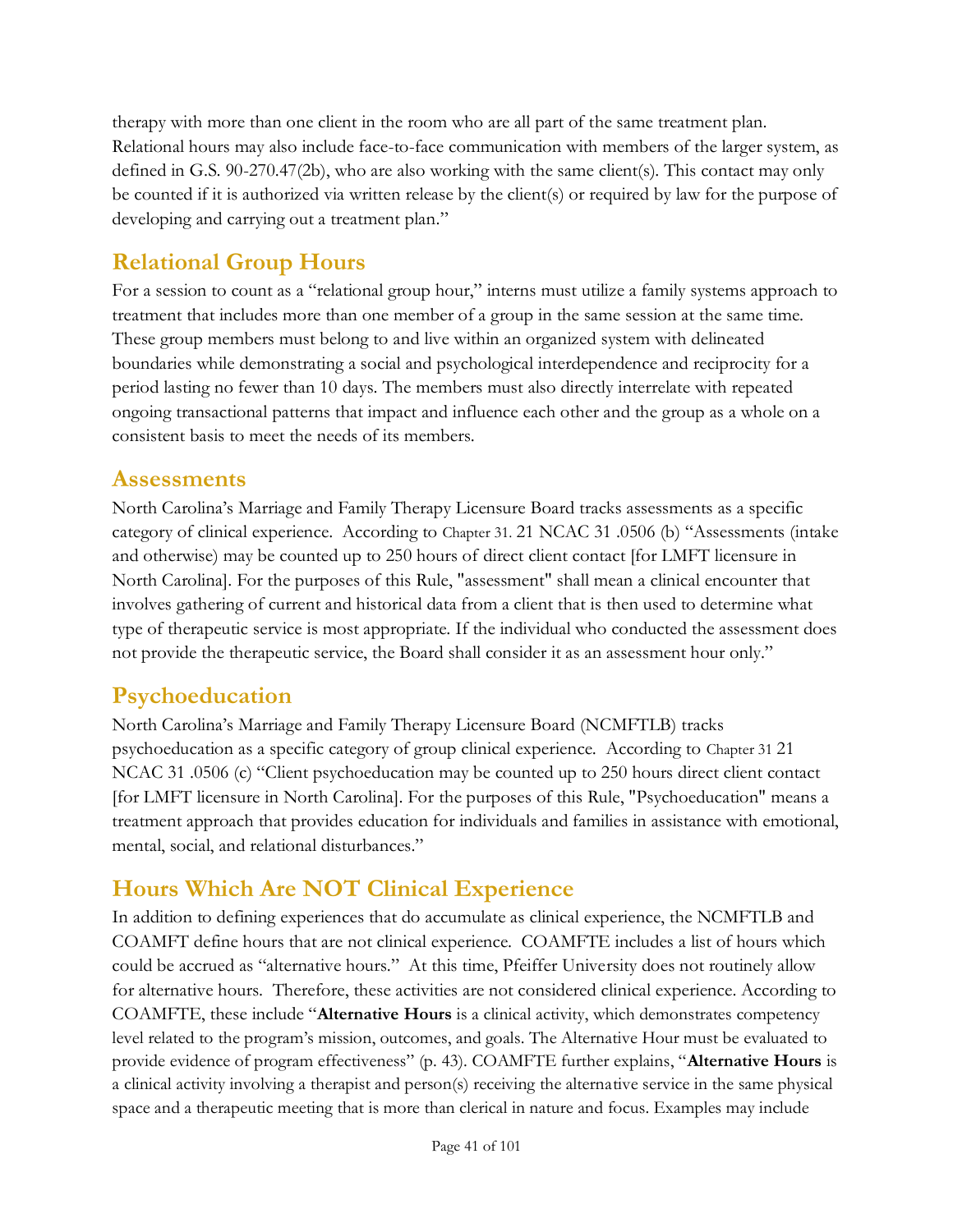interactive experiences that are therapeutic, psychoeducational, or assessment in nature and designed to support a therapeutic goal. All therapeutic activity completed as alternative hours must be evaluated for student competency and included in the clinical student's supervision process. **Examples of Alternative Hours:** • Interactive experiences with specific diverse or marginalized populations (KE II-C] designed to be responsive to the therapeutic needs of the persons involved and offered in a manner that is respectful of the person and context • Interactive activity, individually or in a group, structured to promote specific therapeutic goals such as PTSD symptom management skills, parent-child attachment, couple/family relationship skills, trauma/abuse/domestic violence recovery, or community disaster stress management/support. • Short-term assessment focused activity using a structured interview process, instrument, or task (e.g. genogram) as part of a personal/relational enrichment experience. • Teaming approaches (such as reflective teams) are allowed as Alternative Hours, provided the team has consistent and sustained relationship with the client system in the same physical space (such as through a one-way mirror)" (p. 52)

### **Mock Therapy Sessions: Alternative Hours During COVID-19 Crisis**

In March of 2020, the PIMFT responded to the global health crisis and pandemic known as Coronavirus-19 (COVID-19). This pandemic drastically changed the daily administrative, business, and clinical operations at the PIMFT. As a result, the North Carolina Board of Marriage and Family Therapy as well as COAMFTE, has granted therapist interns up to 100 alternative client contact hours. This means that students may participate in mock therapy sessions in order to accrue both supervision and direct client contact hours for individual, couple and family case presentations. These mock therapy hours are organized by the Clinic Coordinator, and offered to students each semester via the Blackboard Organizations page. Students are encouraged to sign up and participate as often as they are able in order to accrue hours in a timely manner. In addition, students may elect to coordinate their own mock therapy sessions among other therapist interns. In order to coordinate these sessions, the therapist interns must submit a request in email or in writing, to the Clinic Director, with a plan for the duration of the mock session, the case scenario, and the theory the students would like to explore. All mock sessions must be recorded in the PIMFT clinic, and supervised by the Clinic Director or semester Supervisor. Mock therapy sessions should NOT take the place of the required 10CT hour minimum, and should not occur during normal dyad/individual or group supervision times. There are no limits to how many mock therapy sessions the students would like to conduct, so long as each session is prior approved by the PIMFT Clinic Director.

In addition, students have been extended the use of alternative hours through December 31<sup>st</sup>, 2021. For the remainder of the 2021 academic year, students are to adhere to the continued policy in place for mock sessions. Further, students are to continue adhering to the rotation process in which hours are accrued. Below are the requirements for counting mock hours:

### **Supervision Expectations for Mock Sessions**

Alternative hours (up to 100 hours through December  $31<sup>st</sup>$ , 2021) may be mock sessions through Bb Collaborate with a foundational case scenario where the therapist and/or co-therapist sees an individual, couple, or family unit. The scenario may be adjusted somewhat weekly, while maintaining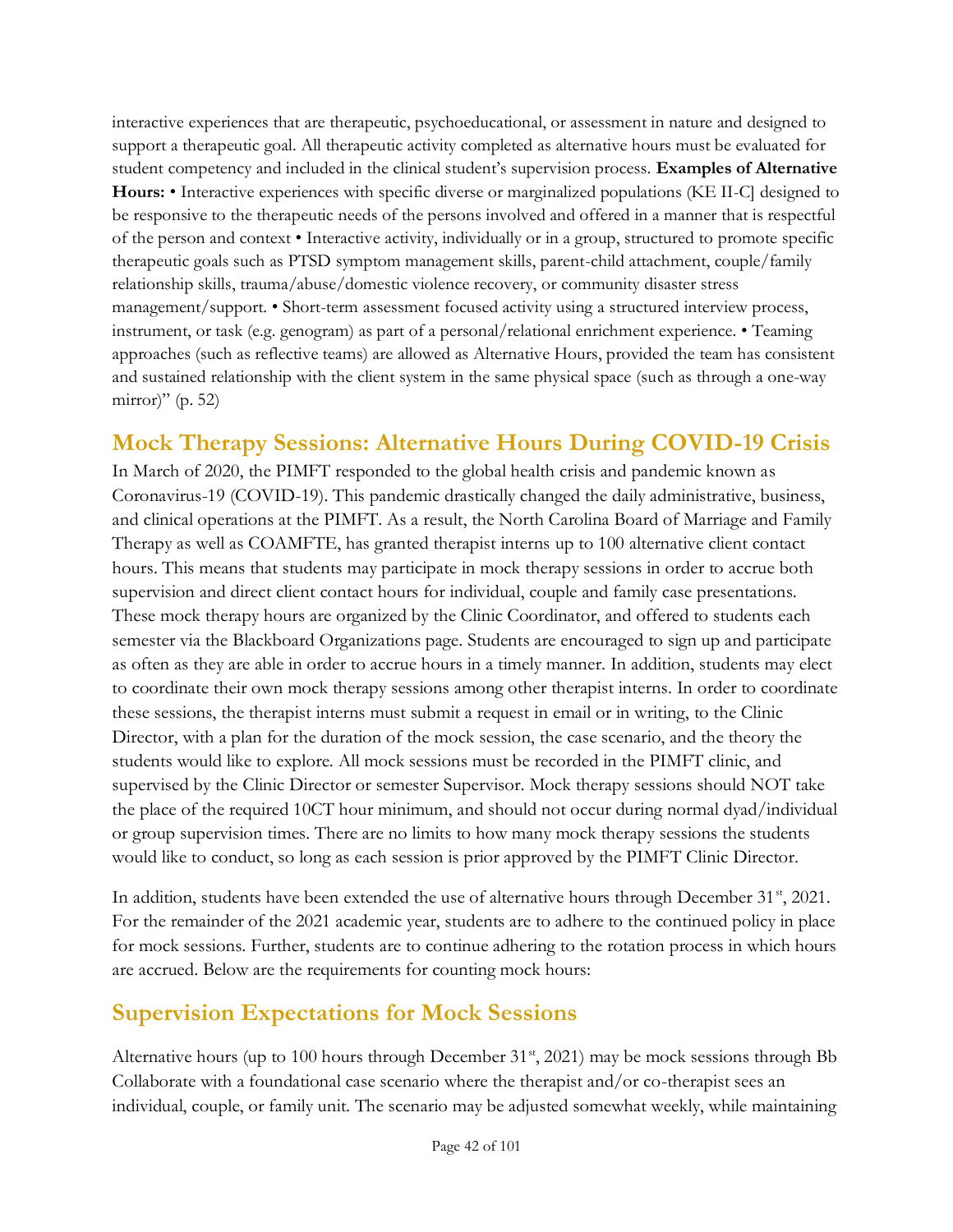the familiarity of the same family system. This will enable interns to facilitate continuity in follow-up mock sessions.

Only the therapist is able to claim the "client hour," as in a regular session with therapist and client. The supervision hour is also claimed by the designated "therapist" and/or "co-therapist" as a 50 min hour or a 75-min 2-hour session, as long as the number of people in the Bb session is limited to a maximum of twelve (12) interns or three (3) groups. Ideally, four (4) interns could actually establish a therapist and co-therapist session with a 2-student unit, and then switch roles for the second hour. Additionally, the participating "clients" will be able to receive an hour of supervision.

In summary, Bb Collaborate mock sessions for interns may allow up to (12) participants to ethically support the integrity of the 50-minute hour of therapy and supervision.

#### **Supervision Hours**

Supervision of a therapist intern is a requirement of COAMFTE, as well as the state of NC. PIMFT will ensure therapist intern are supervised at PIMFT by an AAMFT Approved Supervisor or a Supervisor Candidate (aka Clinic Supervisor).

"Individual supervision" is defined as supervision with one or two supervisees/student interns. Group supervision is required and will be six therapist interns or less per group, if more than six therapist interns are present, no one may count these hours as supervision. During group supervision, each therapist intern will participate in the group class for the entire duration of hours 1 and 2, and are not allowed to see clients during this time. In addition, Therapist interns should not schedule clients during their scheduled dyad/individual supervision times. On occasion, and for reflecting team purposes, a student may ask their supervisor if they can arrange a special observation during group supervision, however, this should not be a regular supervision process. Therapist interns will receive at least 100 hours of face-to-face supervision, which includes at least 30 hours of individual supervision and up to an additional 70 hours of group supervision. Of the 100 hours of required supervision, at least 50 must be conducted live (i.e., the supervisor viewing the case in real time) or a recording of a session. Please note that the Clinical Director builds in supervision hours within the MMFT690 course. For example, Hour 1 is reserved for consultation on cases related to safety, updates on progress regarding case feedback and progression, as well as discussing the formulation of ongoing assignments (e.g., treatment plans, capstone presentations). The second hour is reserved for live or video observations, in which each therapist intern is required to present at least twice a semester, and up to three times in the summer term. Under normal circumstances, therapist interns in the MFT Program will receive more hours of supervision than required. Therapist interns should be aware that class absences may affect accrual of required hours. It is the therapist intern's responsibility to monitor accrual of required hours, and to reflect tracking on the MCSR forms each month.

#### *Weekly Supervision*

According to COAMFTE, therapist interns are only permitted to count direct client contact during weeks in which they receive one hour of supervision. Because of this, weekly supervision will occur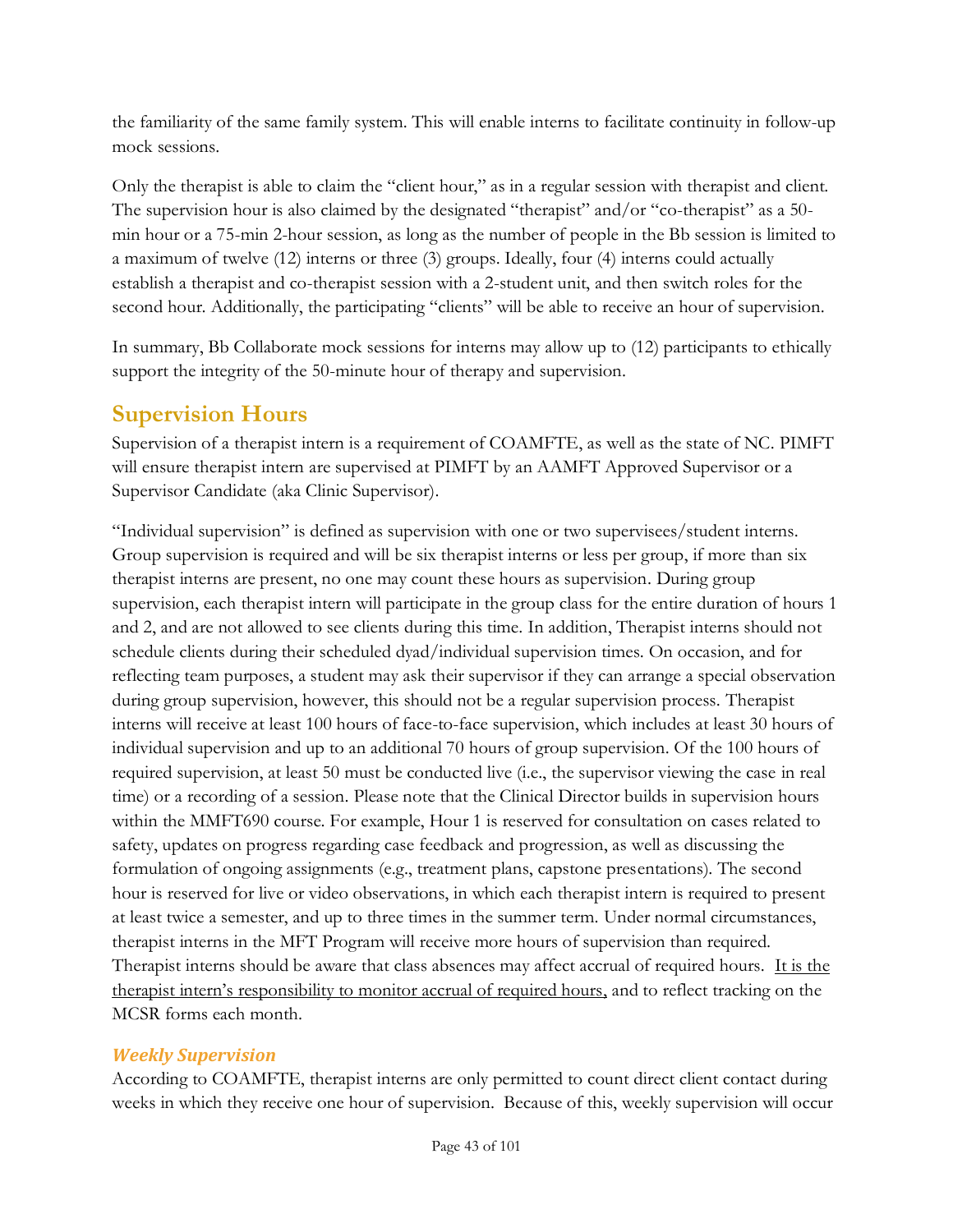between semesters and during weeks in which classes do not meet (e.g., Spring Break, holidays that fall on the day of Internship class). Usually, the instructor teaching the Internship course will meet with the therapist interns at the Internship class time for one hour during breaks and until the subsequent semester begins. However, at times the arrangement for meeting the weekly supervision hour may differ, specifically if the regular class time falls on a holiday. The instructor will discuss this plan with therapist interns at the beginning of each semester. Any therapist intern not meeting for one hour of supervision in any given week will not be able to count direct client contact for that week unless approved by the clinic director.

#### *Documenting Supervision and Direct Client Contact Hours*

During an hour in which the therapist intern is seeing a client (client contact) and being observed by his or her supervision group (live group supervision hour), the therapist intern may count this one hour as BOTH client contact AND supervision, IF BOTH the following criteria are met. The therapist intern must 1) come out of the session halfway through and receive supervision (i.e., reflecting team style), AND 2) at the end of the session the therapist intern receives supervision. This means 1) the clinic will return to the reflecting team style of taking a break between sessions for live supervision, AND the intern must finish their session on time to return to the supervision room with enough time to hear feedback from the group before the end of class. If BOTH of these criteria are not met, this hour may ONLY be counted as a client contact hour—not as a supervision hour. If therapist interns are not able to obtain supervision hours in this manner, it is unlikely that they will meet the 100 hours of supervision, as required by COAMFTE, within three semesters.

This means that if the therapist intern is in supervision and the group is watching the session, the therapist intern will want to review this process with your client before the session and advise the client that he or she will be taking a short break (5-10 minutes) about 20-25 minutes into the session. The therapist intern will then return to the session and discuss the feedback of the treatment team with the client. The therapist intern will still need to end the session at ten till the hour and return to the supervision room to obtain supervision. Failure to do this will result in only being able to count the hour as observation OR client contact, not both.

# <span id="page-43-0"></span>**Non-Direct-Client Internship Requirements**

Please note that due to the COVID-19 pandemic, the PIMFT has temporarily ceased all group activity to reduce the number of clients and therapists in any given therapy room. Should restrictions lift, the following process will remain for non-direct client internship requirements below.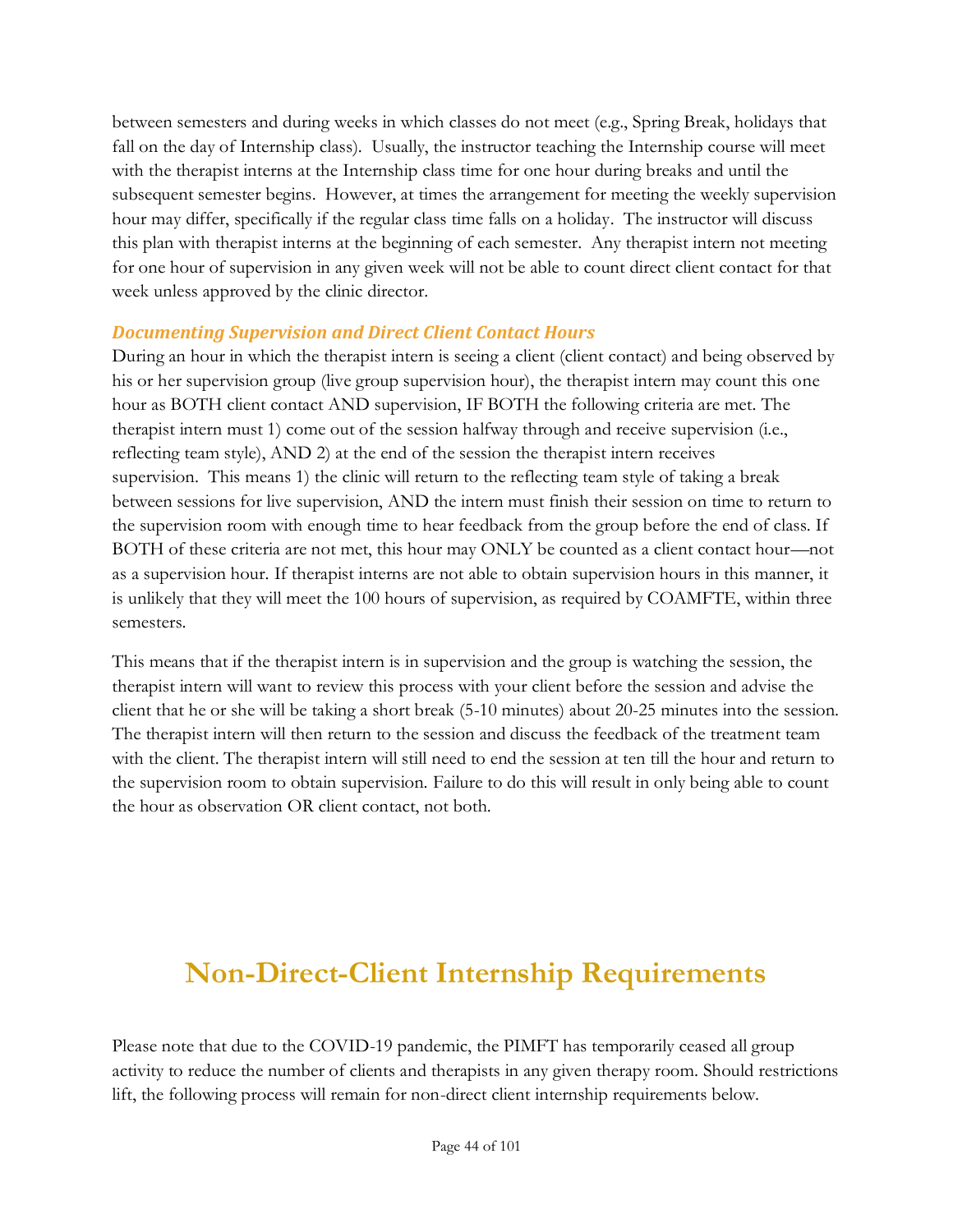### **Group Facilitation**

Workshops can be an effective way to supplement clinical contact hours; up to 250 of the *total* LMFT licensure hours in North Carolina can be "psychoeducation."

Facilitating psychoeducational workshops provides valuable experience for future success. Many therapists generate awareness of their practice and receive client referrals through doing psychoeducational workshops. Experience designing and facilitating psychoeducational and/or process groups can also help applicants stand out when employers are hiring.

#### *Psychoeducation groups differ from process groups.*

Psychoeducation groups teach knowledge or skills related to mental and relational health. Psychoeducation groups may include participant discussion, but the discussion is focused on personal application of the psychoeducational information. There is overlap between education and psychoeducational groups. Process groups focus on group discussions in which group members provide here-and-now feedback about their experiences with each other. Process groups may include some psychoeducation, but the focus is on group processing. There is also overlap between *therapy* and *process groups*.

Therapist interns are required to be involved with the process of offering psychoeducation or process groups through PIMFT **each semester**. The specific requirements for therapist interns during first, second, and third semesters are outlined in the Internship syllabus. Therapist interns are encouraged to discuss their interests with their Internship instructor and the Clinic Director to personalize this requirement. Speak with the clinic director for clarification regarding the workshop/group requirements for MMFT 690.

## **Professional Success Talks (PS Talks)**

Please note that due to the COVID-19 Pandemic, the PIMFT has temporarily ceased additional, non-essential in-person events including the PS Talks. Should restrictions lift, the PIMFT may facilitate PS talks in the future. Below is an overview of the purpose and requirements for the PS Talks.

To enhance the breadth of learning, therapist interns obtain during their clinic experience and expand the didactic component of internship without disrupting the case focus of supervision time (and to simulate the requirements of maintaining licensure post-graduation) the Pfeiffer University Marriage and Family Therapy program established Professional Success Talks. These TED-style talks may be focused on topics not typically covered in graduate classes but directly related to therapist interns' professional success, both in and out of the therapy room, or may simply be review of material from pervious classes as needed by the intern group as a whole. PS Talks are typically 20 minutes of presentation with 10 minutes of question and answer time. These talks are scheduled at various times throughout the semester. A schedule of available PS Talks will be listed on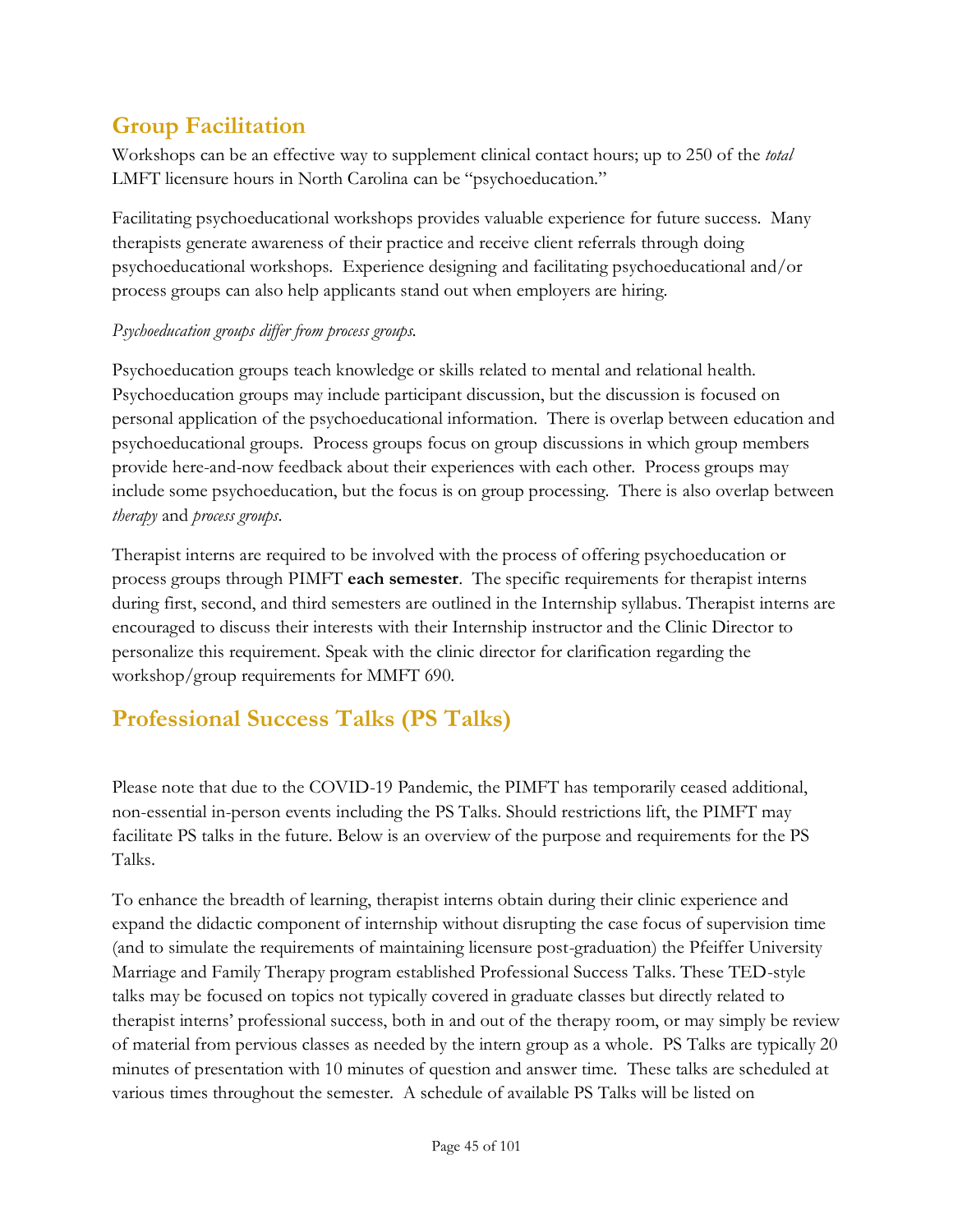Blackboard, where therapist interns will "register" for attendance. On-line options are also available. These include previously recorded PS Talks and also online video clips relevant to therapy. Talks cover various topics, and therapist interns are encouraged to attend the talks addressing topics the therapist intern is most interested in either currently, or for future practice.

Therapist interns are required to attend a minimum of three (3) Professional Success Talks per Fall and Spring semester and two (2) PS Talks during summer semesters. Generally, one of these may be completed via reviewing a prerecorded PS Talk, but will also require a follow up paper (see MMFT 690 syllabus for more detail). At times, longer PS Talks may be scheduled or additional, relevant events may be approved for credit for PS Talks. The Clinic Director will make decisions about credit for PS Talks. Therapist interns are responsible for asking if an alternative event would count as PS Talk credit and obtaining that approval *prior* to attending the event. For alternative events/options, a written reflection of the event will be required for the therapist intern to obtain credit.

For face-to-face Professional Success Talks, seats are determined by the space available and are on a first come, first serve basis. Therapist interns will fill out an evaluation with their name on it to obtain credit for attendance. These forms will then be turned into the clinic director who will track attendance, and assign credit, for all interns. Failure to complete the evaluation will result in the therapist intern being considered as not attending, regardless of actual attendance. For recorded or online PS Talks, the therapist intern verifies "attendance" by writing a one page reflection paper, with cover sheet, APA format, directly connecting the information (to the point that it is obvious the therapist intern watched the entire PS Talk) in the PS Talk to his or her work with clients and/or future professional goals.

# **Field Placements**

After the therapist intern has become oriented to PIMFT, s/he may have the option of supplementing their required number of hours at a Field Placement. The Field Placement is to provide the intern with a supervised, full-time experience of at least one-semester duration (usually three semesters at PIMFT), emphasizing relationally focused practice and/or research. The MFT Program defines "full-time" as 15-20 client contact hours minimum per week on site (combination of PIMFT and Field Placement site).

The therapist intern, in conjunction with the clinic director, should consider whether the field placement will provide sufficient hours of direct client contact (e.g., relational hours) and supervision to meet licensure and/or clinical membership requirements.

Prior to the start of the Field Placement without a prior relationship with Pfeiffer University, the therapist intern must submit to the Clinic Director a written internship proposal specifying how the site meets the program requirements. If needed, the Faculty Regulatory Committee will have the final decision of whether to approve the Field Placement. (The Faculty Regulatory Committee is composed of all MFT Faculty and Clinic Directors.) The Field Placement must be located within a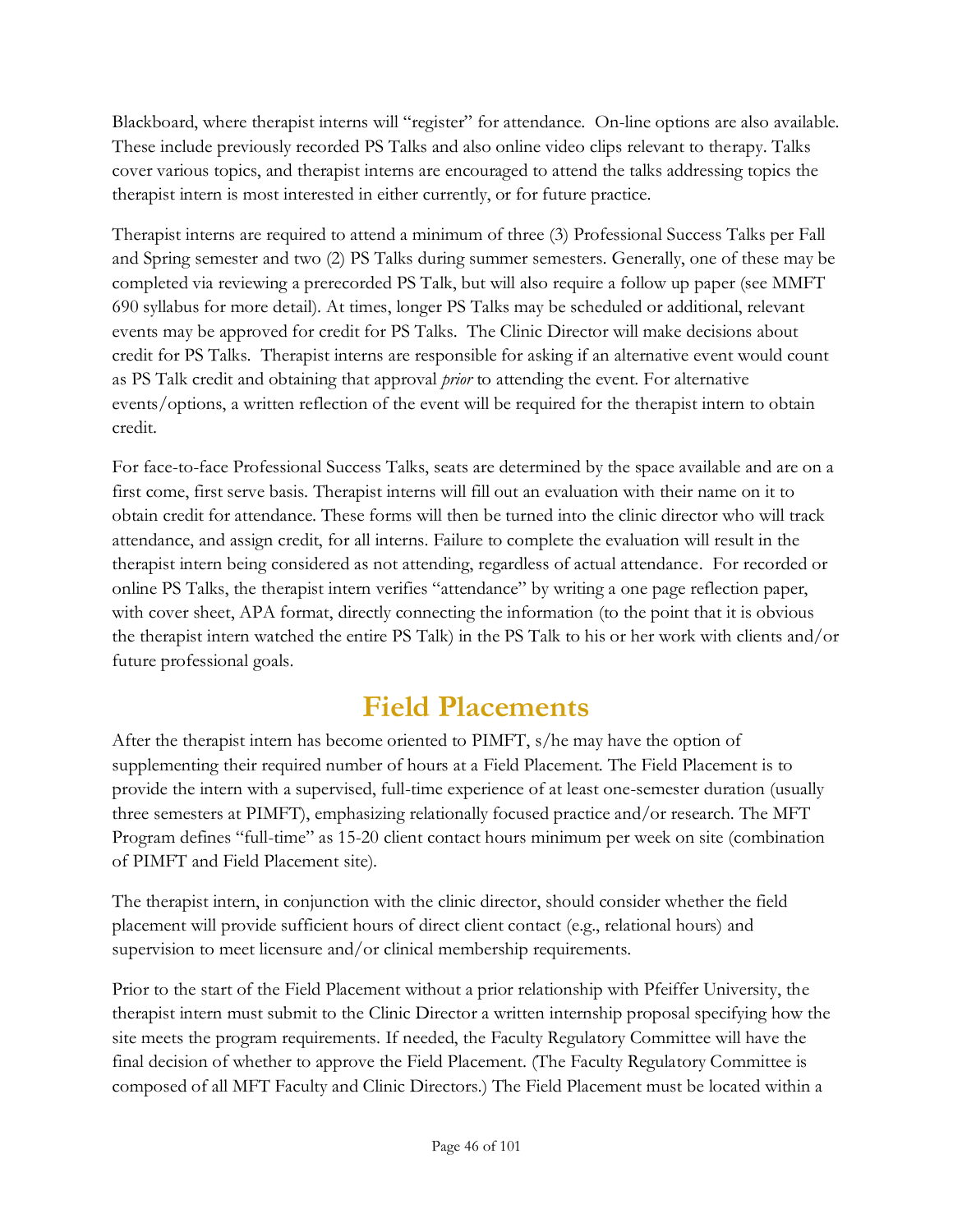25-mile radius of PIMFT, unless a previous arrangement has already been made with the clinic director*.* Therapist interns interested in a field placement that is not in the Charlotte area should discuss the location with the Clinic Director prior to applying for the site.

### **The Purpose of a Field Placement**

The purpose of a Field Placement is to build on the therapist intern's existing clinical and research skills. In addition, the Field Placement is to provide an intensive professional experience. A Field Placement may be taken in a variety of settings and may include various combinations of clinical and research activities, depending on the therapist intern's interests, needs, and previous experience. One of the primary focuses of the Field Placement is training. The Field Placement will be established as collaboration between the therapist intern, Clinic Director, and Field Placement Site Supervisor.

#### **The Procedures to Begin a Field Placement**

There are several steps that must be completed before a therapist intern may begin working at a Field Placement. First, the therapist intern must schedule an appointment with the Clinic Director to have a conversation about his/her interest in working at a Field Placement site. The purpose for the conversation will be to assess the therapist intern's readiness, interests, and needs, to identify potential Field Placement sites, and to identify the requirements for completion of the Field Placement. Based on specific situations regarding the desired Field Placement, the therapist intern and Clinic Director will discuss whether any steps need to be revised and will proceed as agreed.

For previously approved field sites:

- 1. If the therapist intern chooses to pursue a previously approved field site, after meeting with the Clinic Director, the therapist intern will contact that site supervisor (after receiving approval from the clinic director) and schedule an interview.
- 2. The therapist intern and the site supervisor will meet, review the Summary of Placement Site Requirements (Appendix Q), discuss their logistical needs, and determine whether this is a good fit.
- 3. If the therapist intern and site supervisor choose to proceed, the therapist intern and site supervisor will complete the Field Placement Site Supervision Agreement (Appendix R), with both signatures. The therapist intern will give the original to the Clinic Director and a copy to the site supervisor.
- 4. All paperwork will be filed in the therapist intern's file in the clinic.

For new field sites:

5. If the therapist intern wants to explore possibilities of a new field site, he or she will provide the Clinic Director with contact information for the potential site supervisor and the Clinic Director will have a phone conversation to discuss field placement requirements and expectations.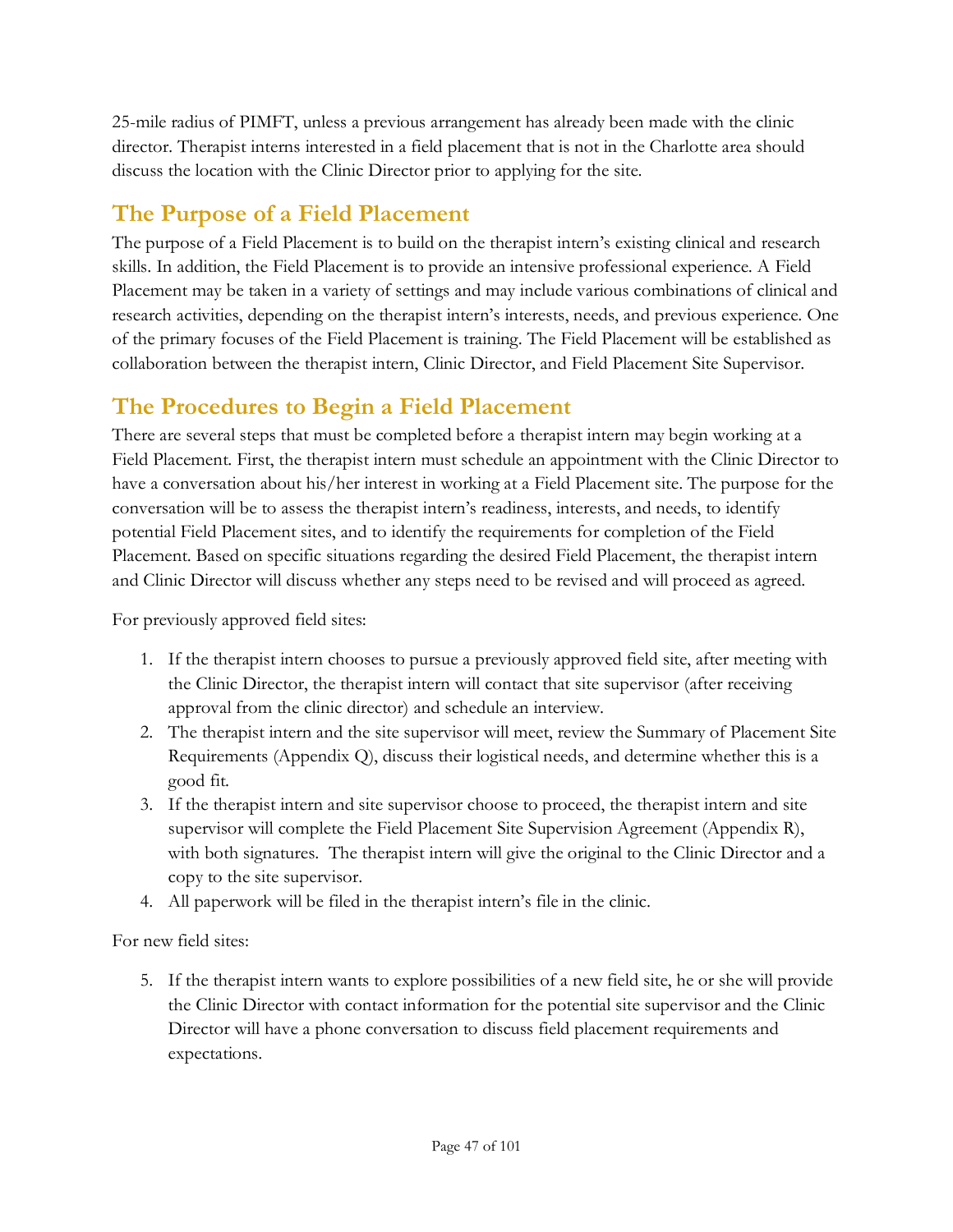- 6. The Clinic Director will let the therapist intern know if the site meets basic requirements and if the potential site supervisor wants to proceed. They will discuss characteristics of the site and the therapist intern will decide if this sounds like a good fit.
- 7. The Clinic Director will schedule a site visit with the potential site supervisor and will see the facilities and discuss field site requirements and the site's needs in more depth. The Clinic Director will ask the potential site supervisor to submit the completed Field Placement Supervisor Application (Appendix S).
- 8. Once the Field Placement Supervisor Application (Appendix S) has been approved by the Clinic Director, the Clinic Director will let the therapist intern and site supervisor know to proceed.
- 9. The therapist intern and site supervisor will then discuss and agree on field site placement logistics and will complete the Field Placement Site Supervision Agreement (Appendix R). This will be given to the Clinic Director.
- 10. All paperwork will be filed in the field site and therapist intern's file in the clinic director's office.

*Note*: Any change in the Field Placement Proposal or Field Placement Site Supervision Agreement(s) must be approved by the Clinic Director. If a therapist intern wishes to have more than one Field Placement simultaneously, s/he should submit to the Clinic Director a written proposal describing the need for the second site after serving at the first site for at least one semester. The Faculty Regulatory Committee will have the final decision whether to allow a second site, as needed.

## **Who is Qualified to Begin a Field Placement**

The Field Placement is an opportunity for the therapist intern to obtain professional experiences and training outside of PIMFT. Not all therapist interns may choose to pursue Field Placements. If a therapist intern does not pursue a Field Placement, he/she will be required to obtain 500 hours direct client contact (minimum) at PIMFT, which is usually not possible within the minimum 12 months. In addition, not all therapist interns may be qualified to have a Field Placement opportunity (e.g., therapist interns with current IRPs). The following are the minimum requirements to be qualified to begin a Field Placement:

- 1. The therapist intern must be in good standing in the MFT Program (individuals on academic, non-academic, or clinical probation or on leave of absence cannot apply).
- 2. The therapist intern must be in good standing in PIMFT. If he/she has taken a previous semester of MMFT690, he/she must have passed with a grade B or higher.
- 3. The therapist intern must have permission from current Clinic Supervisor and Clinic Director.
- 4. The therapist intern must be sufficiently advanced in the MFT program to maximally benefit from the Field Placement experience. This means that the Field Placement activities do not interfere with the completion of coursework and continued progress in the MFT program and vice versa.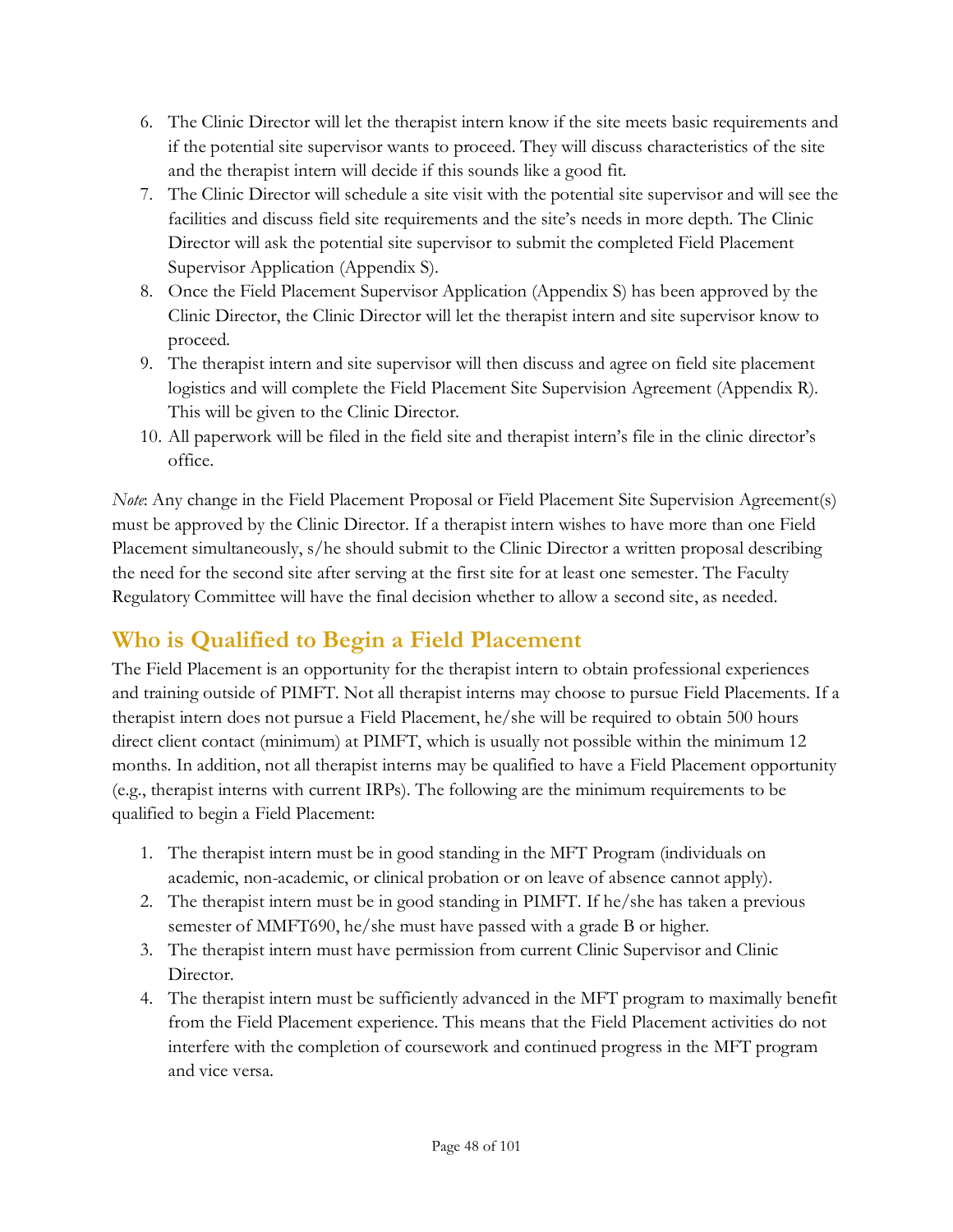### **Documentation Required Before the Field Placement Begins**

The following documents must be completed and signed by appropriate administration and filed in therapist intern's file before the Field Placement begins:

- Field Placement Supervisor Application (Appendix S) (required of each supervisor who will be supervising a therapist intern at each site)
- Field Placement Site Supervision Agreement (Appendix R) from each site

### **Supervision and Supervisory Relationship of Field Placement**

The Field Placement must involve direct client contact (of which at least 50% should be relational). Each site must provide an on-site supervisor who is either clinical or administrative in function and is responsible for the efforts of the therapist intern and who provides supervision of cases at least one hour per week (record on Monthly Clinical Service Report [MCSR] but does not count toward program supervision requirements). \*\*The on-site supervisor needs to be able to provide sufficient oversight and accurate assessment and evaluation of the intern's progress, as well as safety oversight for all clients seen at the site. The therapist intern must also continue to meet with an AAMFT Approved Supervisor (or equivalent) weekly in the clinic in compliance with COAMFTE guidelines for structured supervision. The Clinic Supervisor will provide one hour of individual supervision and two hours of group supervision which are both weekly. To enable the Internship supervisor to track all cases, the therapist intern will submit a Monthly Supervision Snapshot: Field Site (Appendix BV) to the Internship supervisor at the beginning of each month, which must include client's initials and/or client number so as to track clients one month to the next and any legal/ethical concerns for all clients. The therapist intern will also email this form to the Clinic Director at the beginning of each month.

An intern may count client contact hours accrued during paid employment under certain conditions. The intern cannot accrue client contact hours for their customary employment responsibilities that someone of a non-intern status could do. For example, if a pre-intern therapist intern had a job, the therapist intern may not count those same job responsibilities as client contact hours once s/he becomes an intern.

However, if the employer assigned new job responsibilities due to the intern's change in status, then clinical face-to-face hours may be able to be counted. In this case, the intern would need to contract with a different supervisor than he/she had previously. Please contact the Clinic Director with any questions.

### **Documentation Required in the Field Placement**

Therapist interns must complete the following documentation for the Field Placement:

- The Monthly Clinical Service Report (MCSR) (Appendix T) must be maintained and kept up-to-date by the therapist intern.
- The Monthly Supervision Snapshot: Field Site (Appendix BV) must be submitted electronically to the internship supervisor and Clinic Director at the beginning of each month.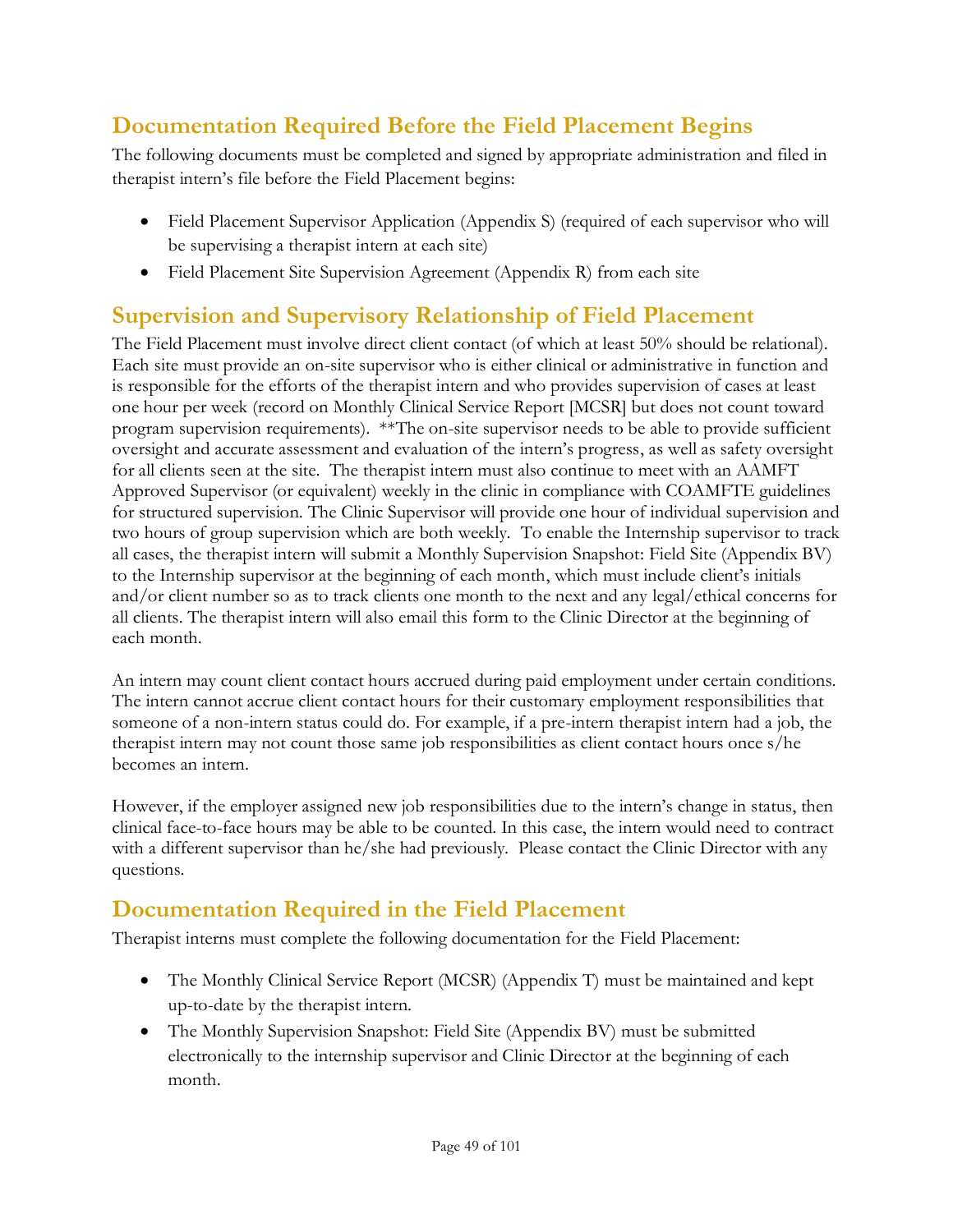- At the end of each semester, the Field Placement Site Supervisor must complete a Clinical Performance Assessment (CPE) (Appendix J) about the therapist intern and review it with him/her. The therapist intern will bring the CPE to his/her clinic supervisor for review and file with Clinic Director.
- Current Proof of Student Liability Insurance

#### **Completion of Field Placement**

The Field Placement requirements are deemed complete once all the following criteria have been met:

- The duration of the Field Placement experience has lasted a minimum of one full semester; and
- The concluding date as stipulated on each "Field Placement Site Supervision Agreement" (Appendix R) form has been reached (usually 12 months/3 semesters for PIMFT); and
- All required evaluation forms for each internship site have been filed with the Clinic Director.

At the completion of the Field Placement or upon leaving a Field Placement site, the Clinical Performance Evaluation (Appendix J) (separately, Clinic Supervisor and the Field Placement Site Supervisor(s)); Intern Self Evaluation (Appendix P) (therapist intern); the Field Placement Site Evaluation (Appendix W) (therapist intern); and the External Site Evaluation (Appendix BW) forms must be submitted to the Clinic Director. Please note that a student cannot just leave an externship site at any given time. The student must discuss concerns and exit plans with their site directly, and per their site agreement. In addition, students are expected to talk directly with the Clinic Coordinator and Clinic Director about the duration of their time at their site, and the plan for completion upon graduation.

# **Procedures**

# **Case Assignments, Screening Potential Clients, and Scheduling**

#### **Case Assignment**

Each therapist intern is expected to build a caseload of at least 10 regular CT hours per week. The Office Manager and Clinic Director will work together to ensure that new therapist interns begin MMFT690 via gradual increase in caseload. This is to ensure that new interns are comfortable with the intake process, do not easily become overwhelmed, and develop skill with the intake process. Additionally, the Office Manager will ensure an even count of cases per intern, so that no intern has more cases than another. As a reminder, it is the therapist intern's responsibility to ensure that they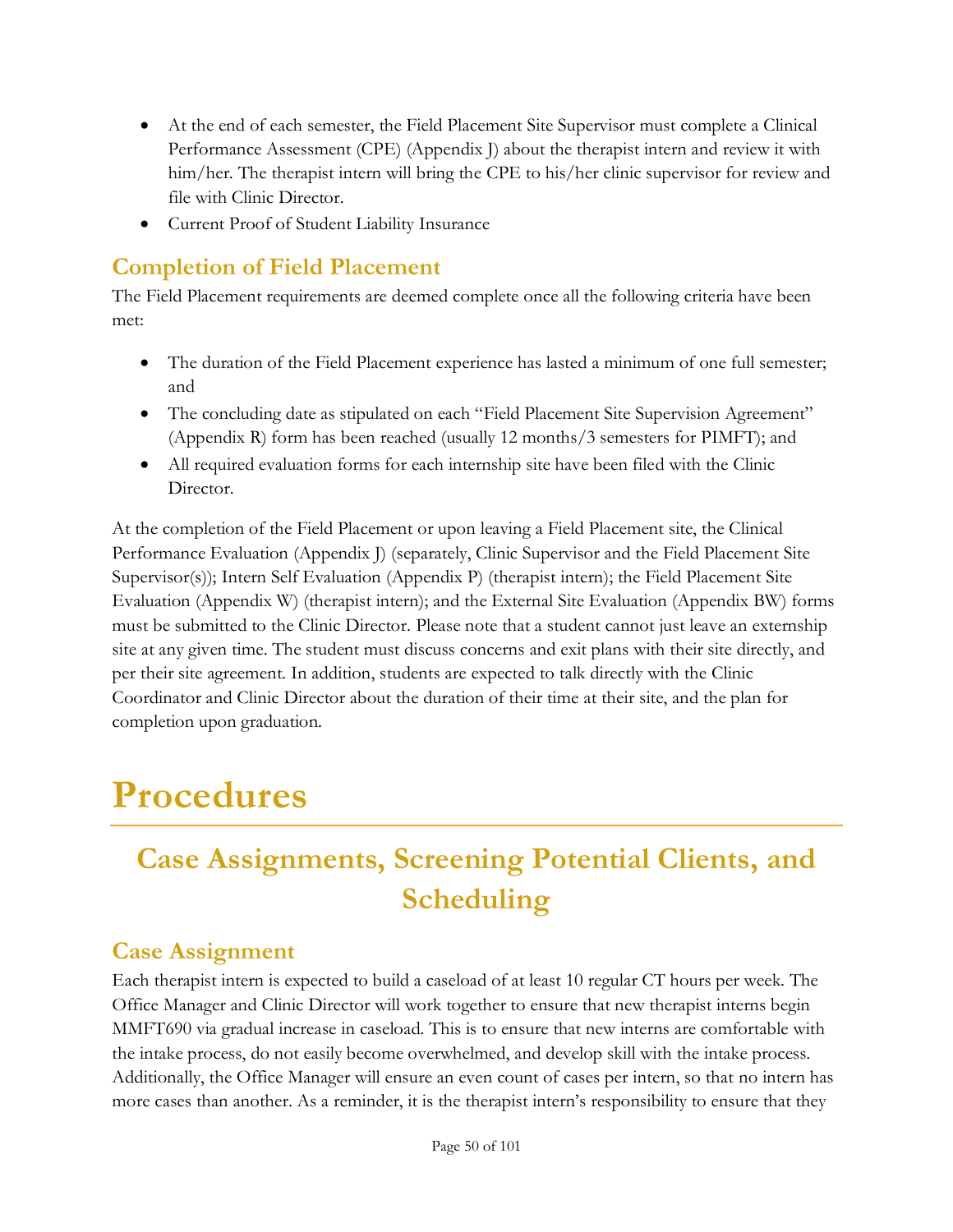provide the maximum CT slots of availability on their calendar, in order to maximize the potential of being scheduled with a client who can come in at that CT time. Please also note that it is not the Office Manager's job to inquire about which therapist intern needs more cases—please advocate for your need for cases, and work closely with the CD and OM to ensure client caseload.

When a new client calls or submits an email to PIMFT to schedule an initial appointment (intake), they will be assigned to the next therapist in the rotation based on the match between therapist and client availability. Exceptions are: 1) the client requests a specific therapist or type of therapist (e.g., male/female, religious orientation) and 2) a therapist indicates they are not accepting new clients. At times clients who initially call for an individual concern may evolve into a couple or family case, or vice versa.

Therapist interns enrolled in Internship (MMFT690) will carry a minimal active caseload depending on number of new clients entering the clinic and whether or not they are providing services at a Field Placement site. It is ideal for a therapist intern to have a minimal active caseload of 10 - 12 clients per week, providing the clinic caseload is sufficient to do so. Note: It is the therapist intern's responsibility to keep an adequate caseload of individual and relational hours to complete required hours for graduation, and to notify the clinic director if they do not have a sufficient case load to obtain the required number of client contact hours to graduate in their desired time frame. Therapist interns should NOT wait until their third semester to notice issues in the accrual of hours. Please reach out to the CD in your first and second semesters to ensure timely accrual, and to make a concrete plan for an increase in hours.

#### **Scheduling New Clients**

Telephone intakes and case assignments for clinical services will be handled through the Office Manager in collaboration with the Clinic Director. In addition, new intakes may be scheduled during desk duty. A professional relationship forms the moment the client makes contact with PIMFT (e.g., initial phone call). From this perspective, the intake process is much more than a clerical activity and requires professionalism and sensitivity at all times. The intake process and follow-up calls play a crucial role in clients' experience with PIMFT.

Most calls will be taken by the PIMFT's full-time Office Manager during 9am-6pm, and in the evening, by the Front Desk Administrative Staff or Clinic GA (see Scheduling Clients Using Outlook). During the initial phone call, the Administrative Staff or Clinic GA will complete a Phone Intake Record (Appendix X) to collect basic demographic information about the client and the nature of their concern. The Front Desk Administrative Staff/GA/Desk duty attendant will instruct the new client to arrive at least 20 minutes in advance of their initial scheduled appointment to fill out initial paperwork or bring in forms printed from website/email. Clients will not be scheduled within 24 hours of the intake call unless it is determined by the Clinic Director that to do so is vital for client care. If a client is requesting an emergency session, we would refer them to other local resources, such as the CriSyS Mobile team (704-566-3410) if in Mecklenburg County, or the nearest emergency room. There are also several free hotlines clients may call is needing emergency services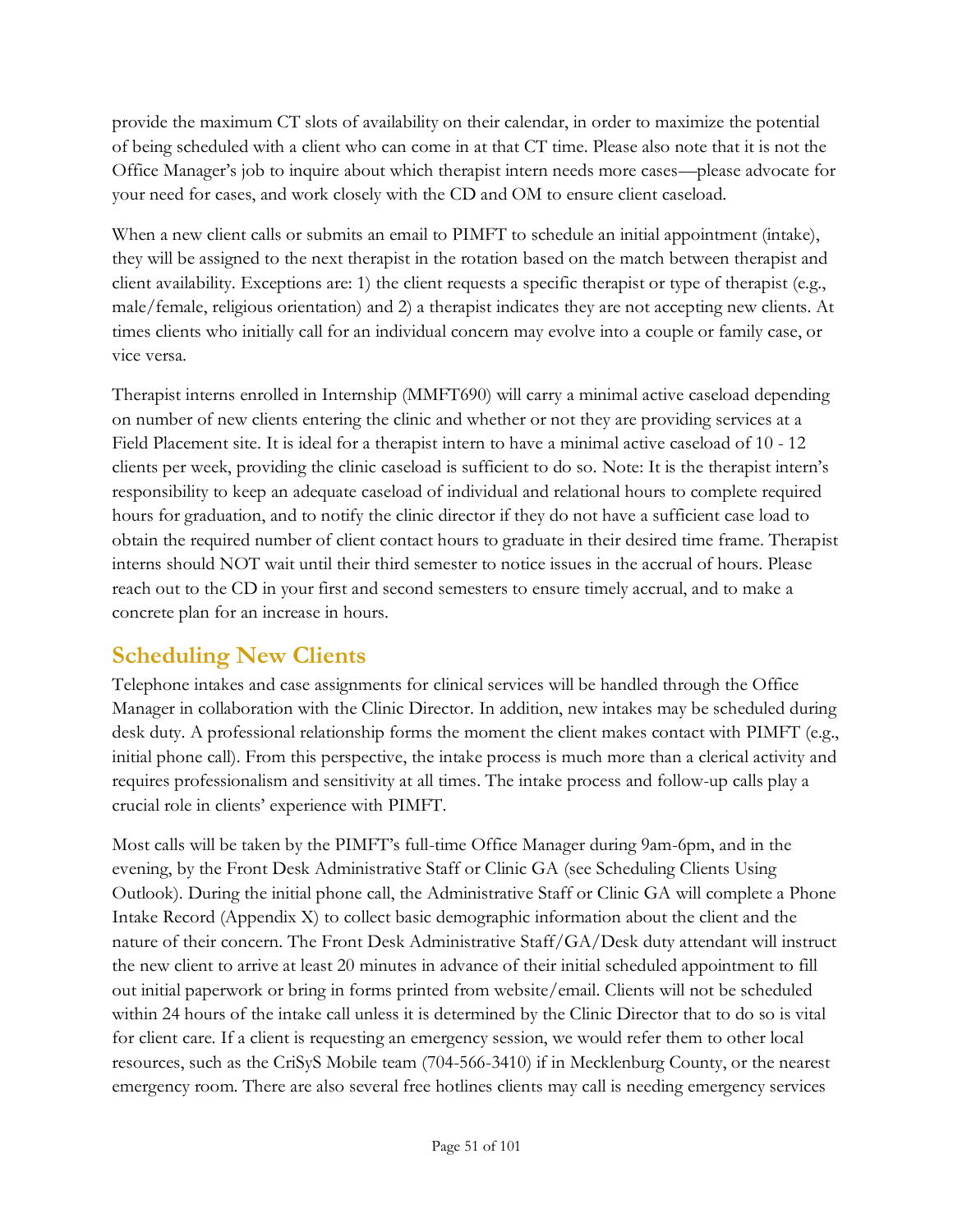(see our informed consent or local resources guide for info). If approved by the Clinic Director, the therapist will be notified of any last minute or "emergency" scheduled appointments via phone conversation. In general, PIMFT does not take cases that are assessed as a suicidal emergency at the onset during the initial call. Such cases are referred first to a local hospital emergency room or crisis assessment center.

Once the intake has been processed, the Office Manager (or attending GA), will notify the caller that their request will be reviewed by the Clinic Director. If the Clinic Director notes concerns (e.g., active violence in the home, severe/extreme substance abuse concerns, previous/current diagnosis of Schizophrenia/thought disorder), the client may be screened out due to a need for higher level of care, or a specialized treatment program or therapist under independent licensure. The Clinic Director will then call the potential client to gather more context regarding the concerns, and determine whether the client can be treated with the level of training and competency of the Therapist Interns. This screen-out process is at the sole discretion and clinical judgement of the Clinic Director, and all decisions are guided by the appropriate scope of practice of the MMFT faculty, as well as therapist interns, in full accordance with the AAMFT Code of Ethics. Should a potential client be screened out, they will be provided 4-5 referrals that match their clinical needs and level of care.

If the potential client indicates concerns for Intimate Partner Violence, (IPV), the Clinic Director as well as the Clinical Supervisor, and Clinic Coordinator may review the case and determine the level of safety needed for the case, and the PIMFT's ability to serve the potential case safety. The following guidelines will be used among the clinical team to determine whether the couple can be seen as a unit at the PIMFT, or seen but provided split couple therapy with safety parameters in place:

- 1. No couples counseling if there is reported violence that caused threat to the safety of another individual within ONE year (e.g., choked, hit, stabbed partner).
- 2. In order to conduct couple therapy, the following specifications must be reviewed:
	- a. The abuser should be in individual treatment OR seek an abuser treatment program (at least 8 weeks of treatment)—this may be group treatment as well.
	- b. The couple must agree to sign a commitment to safety agreement (e.g. "No-Violence Contract")
	- c. The couple must agree to frequent splitting of the session (e.g., therapist sees partner 1 for 15 minutes, then partner 2, then together for the remaining 20 minutes). Therapists should plan to work with couples on de-escalation techniques when the couple is together.
	- d. Couple therapy ceases/discontinues if there is a violation of the safety agreement. Individual therapy referrals will be made, in addition to any group therapy referrals.
- 3. At any point in time, the PIMFT clinical team will determine whether couple therapy is an appropriate modality of services, via a case-by-case basis and with a formal review. Here are the factors in which the team will consider: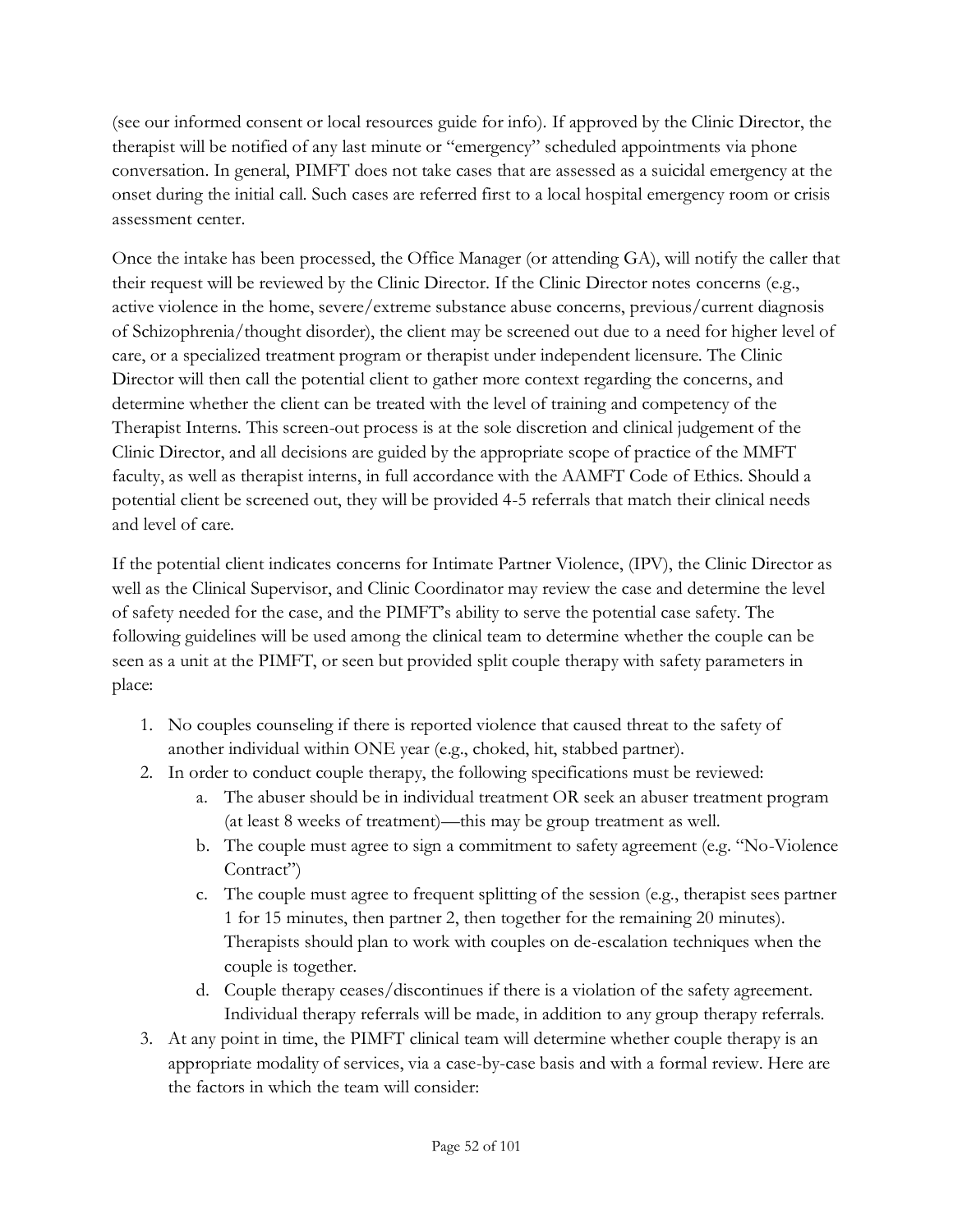- a. Type (Single vs Multiple) of Abuse (e.g., physical and sexual)
- b. Frequency of the Abuse (e.g., single vs. recurring episodes)
- c. Duration of the Abuse (e.g., 1 month of abusive behavior vs . 15 years)
- d. Whether children are involved, have witnessed, and/or live in the home
- e. The safety level of the victim (e.g., Have there been any previous safety plans generated?)
- f. If there is any previous or current Department of Social Services involvement

Please note that the therapist interns may be paired as a co-therapy team to treat the case. In addition, the experience, ability and readiness of the therapist interns, along with the supervisor and Clinic Director's ability to live supervise sessions and closely follow the case, will all be considered. Lastly, client couples will be notified before the start of treatment, the plan to ensure safety first. Should couple's disagree with the trajectory/focus of initial treatment, they will be offered individual therapy, or, provided a list of 4-5 referrals.

Once a case assignment and initial appointment is scheduled, a message will be sent to the therapist's Pfeiffer email informing the therapist intern that a new case has been assigned. The therapist intern is required to contact the client to confirm the scheduled appointment, preferably 24-48 hours before the initial appointment, and to make sure the client has directions to PIMFT, and advise them of the required parking pass which the client will need to come to the front desk to obtain, then place in their vehicle, during their first visit. The assigned therapist should also ensure the client has received the appropriate intake paperwork needed, including directions to being any required legal documents (e.g., custody paperwork for minors in treatment). Any phone contact with the client prior to the first appointment should be noted on the Phone Intake Record (Appendix X). Once therapy has begun, the therapist intern must use the Client Contact and Payment Log (Appendix Y).

When a therapist calls to confirm the initial appointment, he/she should determine who will be receiving services. For example, the therapist must verify that if minors will be seen, they must be accompanied by adults who can provide consent (first appointment may be adults only; see below). In addition, therapist interns must emphasize to parents that only consented, responsible parties (e.g., grandparent) can accompany the client minor to and from session. In addition, the therapist intern should give accurate directions to the PIMFT and remind the clients that sessions are usually 50 minutes in length. Subsequent sessions are usually 50 minutes in length (the PIMFT fee schedule assumes 50 minute sessions); however, it is possible to increase a session to 1.5 hours in length, if needed and approved by Clinic Director or Clinic Supervisor, for a proportionally increased fee.

### **Scheduling Returning Clients**

The therapist intern is responsible for rescheduling their clients. During the end of the session in the therapy room, the therapist intern and client(s) should discuss future appointment times. Due to confidentiality concerns and possibilities of congestion at the front desk, clients are NOT to be rescheduled at the front desk or in the hallway. This procedure needs to be done in the therapy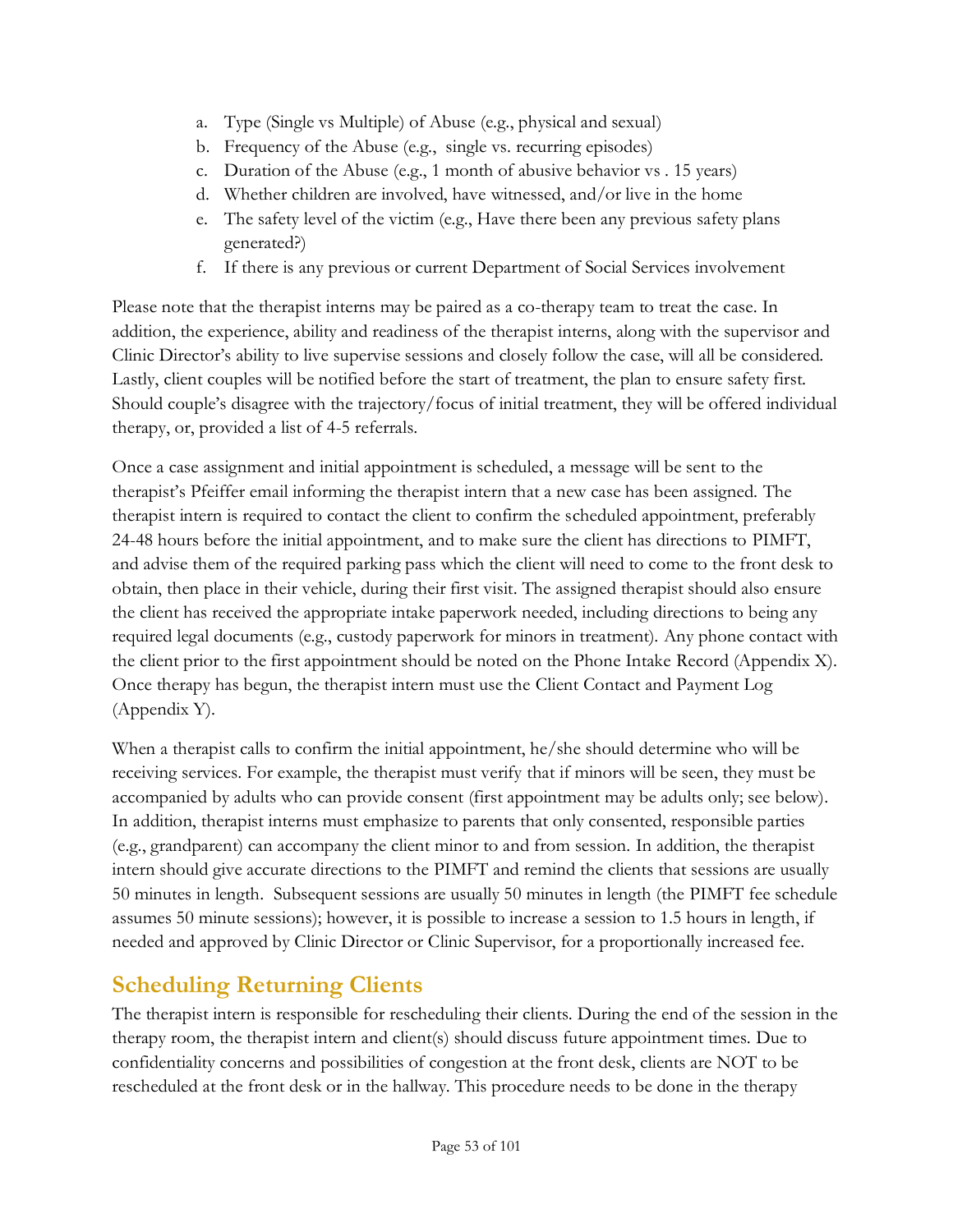room at the completion of the session. It is the responsibility of the therapist to go to the Intern Workroom and use a computer to input next scheduled appointment in Outlook Calendar, being sure to include the fee amount for each session, any no-show fees that must be paid before the client can be seen again, as well as the client's name and number, in the event that the front desk must reach out to the client. The front desk staff should not be used to reschedule returning clients after a session. However, if the client calls to reschedule, the Office Manager or Front Desk Administrative Staff/GA may reschedule clients if the intern has available times indicated in his/her calendar. See the Scheduling Clients Using Outlook section below.

#### **Scheduling New Constellation Appointments of Returning Clients**

Existing clients may request additional therapy services for other members of his/her family. For instance, a parent may be in therapy and request additional sessions for his/her child. Each situation has ethical and legal implications that need to be carefully considered before therapy moves forward with changes. These implications can include things such as who has legal access to see the information in the file, whose permission is needed to release confidential client information, how confidential information is maintained (e.g.: A therapist intern seeing an individual would have confidential information about that person that he or she may not want shared. However, the clinic policy when seeing couples is that we maintain a no-secrets policy, which puts the therapist intern in a difficult situation regarding previously disclosed information.) Therefore, the therapist intern will staff these situations with his or her supervisor to determine the best course of action. Generally, in an effort to continue providing systemic care, only one or two therapists (co-therapy) are authorized to be assigned to work on the same case (e.g., couple or family) at any given time.

As PIMFT is a training clinic, generally a different therapist intern is assigned to individual components of a client system when different constellations of therapy are requested (in outside clinical work, this is not generally how this is handled). While the informed consent that clients sign does allow for therapist interns, supervisors, and the clinic director to communicate with each other about what happens in each of these sessions, discretion should be used, and any information (about other people within the family system) obtained from these conversations should NOT be taken back to a therapist intern's client unless directed to do so by the clinical supervisor. It is also important that the alliance with various parts of the client system be balanced, thus when working with a client system with multiple people, if any time is spent with any subset of the system, this time must be balanced with individual time with the other subsets of the system. Otherwise, a new clinical file will likely need to be opened, and may also require a new therapist intern to be assigned to the client system.

Before a new therapist is assigned and a new appointment is created, the intern must consult with his/her supervisor, and possibly the clinic director. However, there may be times when the client bypasses the intern he/she is working with and call the office directly. If the front desk receives a call to add an appointment, the front desk attendant will ask the caller if he/she is a current client and with whom he/she is already meeting. If the caller says that he/she is currently a client with "Intern X" and he/she requests another family member to be seen, the front desk attendant should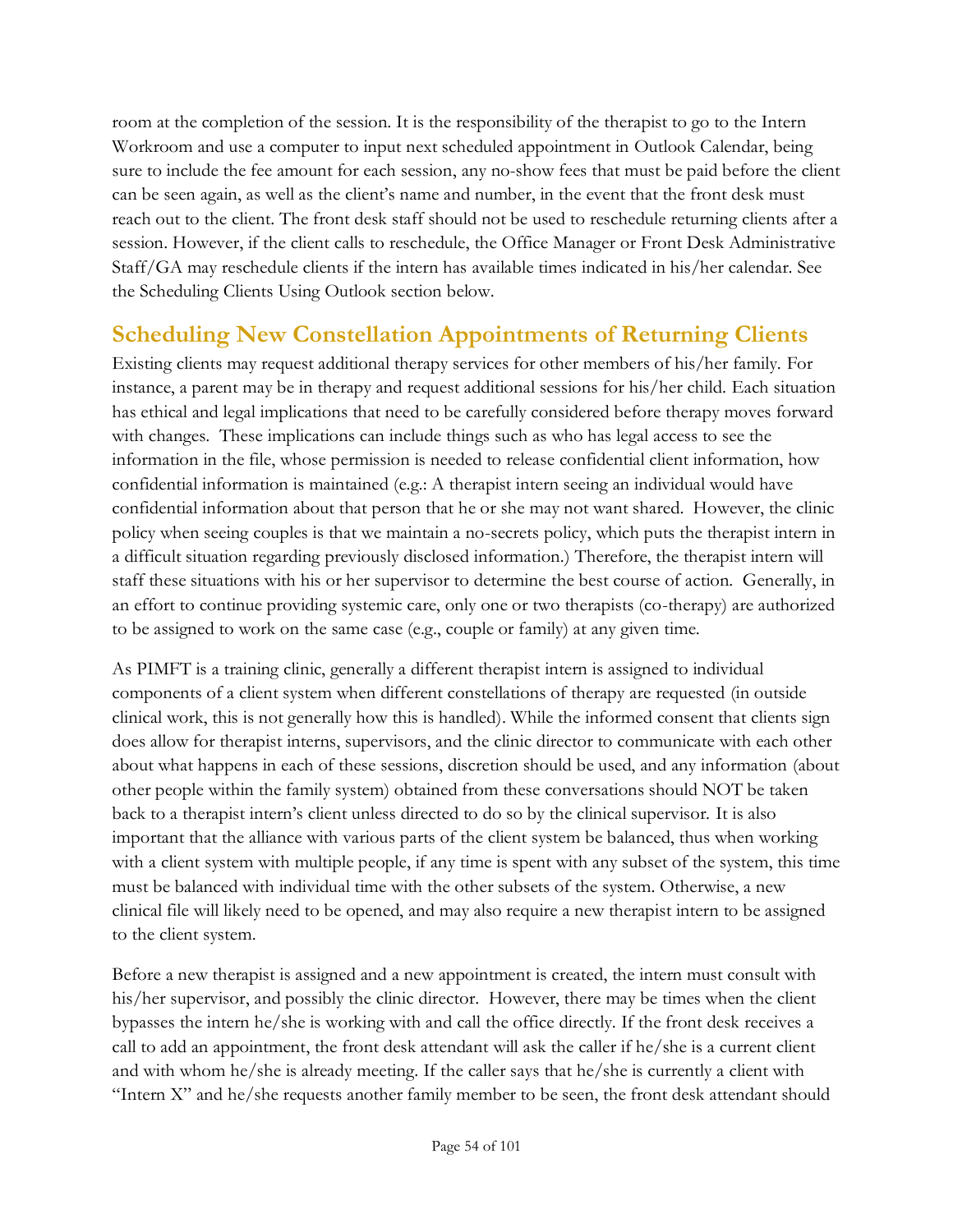reply, "I would be happy to help you. However, before scheduling a new session, I must inform Intern X that you have requested your family member to be seen. Before I can schedule this appointment, the intern will need to speak with you first. May I take a message and have Intern X call you?"

### **File Management for New Constellation of Client(s)**

Treatment modalities of individual, couple, and family therapy have specific ethical and legal concerns regarding consent, confidentiality, and access to records. As stated previously, the therapist intern will discuss these situations with his or her supervisor prior to proceeding. When the treatment modality changes between individual, couple, and family therapy, the therapist intern makes this change overt to the client and discusses the implications for the client(s). If the client chooses to change treatment modality, the therapist intern will close the current file using the Case Termination form (Appendix AH) and will open a new file for the new treatment modality, which may also require a change in therapist(s). All new paperwork is required for each file—every file MUST have all required documents in (each) file.

#### **Scheduling Therapy Appointments for Minors**

Minors can benefit from therapy sessions. A minor is considered a person under the age of 18. PIMFT has a therapy room designated to provide treatment designed specific to the needs of children and youth. Each object in the play therapy room has a therapeutic intention. Children should not use the room unless it is a play therapy session (i.e., it is not a child's waiting room). During the phone call when the appointment is scheduled, the front desk attendant will ask who has custody of the minor client. The front desk attendant will instruct the parent/legal guardian what paperwork is necessary for them to bring to the initial session, if necessary (see below). However, it is the therapist intern's responsibility to ensure that this paperwork is received, copied, and placed in the client file. Before treatment can begin, the initial session may involve only the parent(s)/legal guardian(s). The front desk attendant will communicate this procedure during the phone intake. This procedure allows the therapist intern the opportunity to get details about the minor's misbehavior without the minor being subjected to hearing the negative information again. In addition, the therapist intern can solicit information about the parents' legal status and make determinations regarding who should attend subsequent sessions.

If the parents of the child are married, obtaining consent from one parent is sufficient for treatment to begin. However, best practices suggest obtaining consent from both parents whenever possible. If the parents of the child are separated or divorced, the parent with legal custody (legal custody means having the right and the obligation to make decisions about the child's upbringing, such as medical and mental health care which may be listed separately in the legal custody paperwork) can sign the Permission to Treat Minors (Appendix Z). The parent must bring the custody order, the intern must make a copy of the section of the document stating which parent has legal custody to make medical decisions for the child, and the copy of the document must be placed in the file before treatment of the child can begin. If the parents are separated or divorced and both have documentation stating equal legal custody, both parents may be required to sign the Permission to Treat Minors before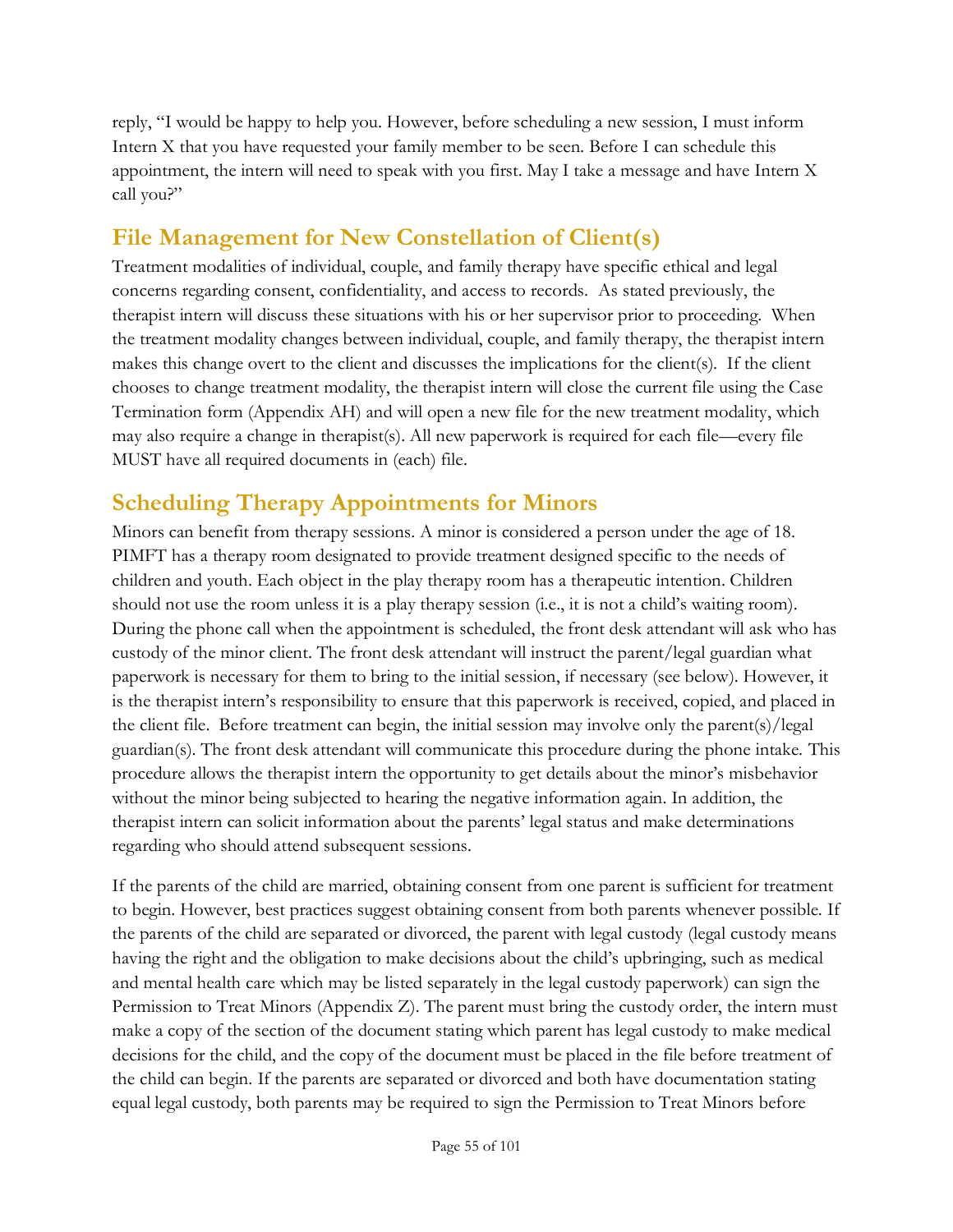therapy can begin (speak with the clinic director). If the parents are separated, but no legal documentation is available (e.g., parents have not gone to court) in most cases, *both parents are required* to sign the Permission to Treat Minors before therapy can begin. To verify identity, the parents or legal guardians may be required to sign in person at the clinic or sign out of the clinic and have the signature notarized. Questions regarding requirements for specific cases should be directed to the clinic director.

If the other parent is incarcerated or lives out of state/country, the intern should make his/her best effort to obtain written consent from the absent parent. However, if it is not possible and/or it has been determined that the parent bringing in his/her child for treatment has legal custody, the intern must document the steps taken and may proceed with treatment; in addition, the intern must consult with his/her Clinic Supervisor and possibly the clinic director in some cases.

During the initial session with the parent(s) the therapist intern will review the Permission to Treat Minors (Appendix Z) and obtain a thorough history of concerns, behaviors, etc. of the child and family system. If an intern is assigned a child's case with separated or divorced parents, he/she must consult with his/her supervisor.

While the therapist intern will work with their supervisor to determine the best course of treatment for a minor, usual best practice includes (when doing individual therapy with a minor) regular check ins with the parent by having the parent come in for a portion of a session (at regular intervals) and/or doing family therapy at regular intervals. Sometimes it will be best to do this check in with the minor present, and other times without the minor present, being mindful of maintaining therapeutic alliance with the client(s). It is also best practice to notify in the first session with the minor, and via reminders when appropriate, that anything said to the therapist will be disclosed to the parent(s) if required by the parents, and that parents do have access to the minor client's file. However, we also ask parents to allow therapists to work with the minor children, without extensive/intrusive questioning of the therapist. It must be made clear that any indication of suicidality or homocidality reported to the therapist intern will also be reported (immediately) to the parent/person brining the child in for sessions (may require a RoI if anyone other than parent will be bringing the child in for therapy). While self-harming behaviors may not require immediate reporting to parents, this should be immediately discussed with the intern's supervisor, the supervisor on call (for new clients) and/or the clinic director. Clinical documentation should always be extremely clear as to who was in the session (for how long if only present for a portion of a session), and who was notified of what, when, how, and by whom, as needed.

#### **Difference between Consent and Assent**

Consent refers to the legal ability of a person to provide permission for treatment. This is a legal term and consent must be obtained by the people with legal authority to do so. Adults usually have the legal ability to consent to their own treatment (unless this ability has been removed by a court of law), and legal parents usually have the ability to legally consent to treatment of their minor (including legally adopted) children. Assent refers to the willingness of a person to participate and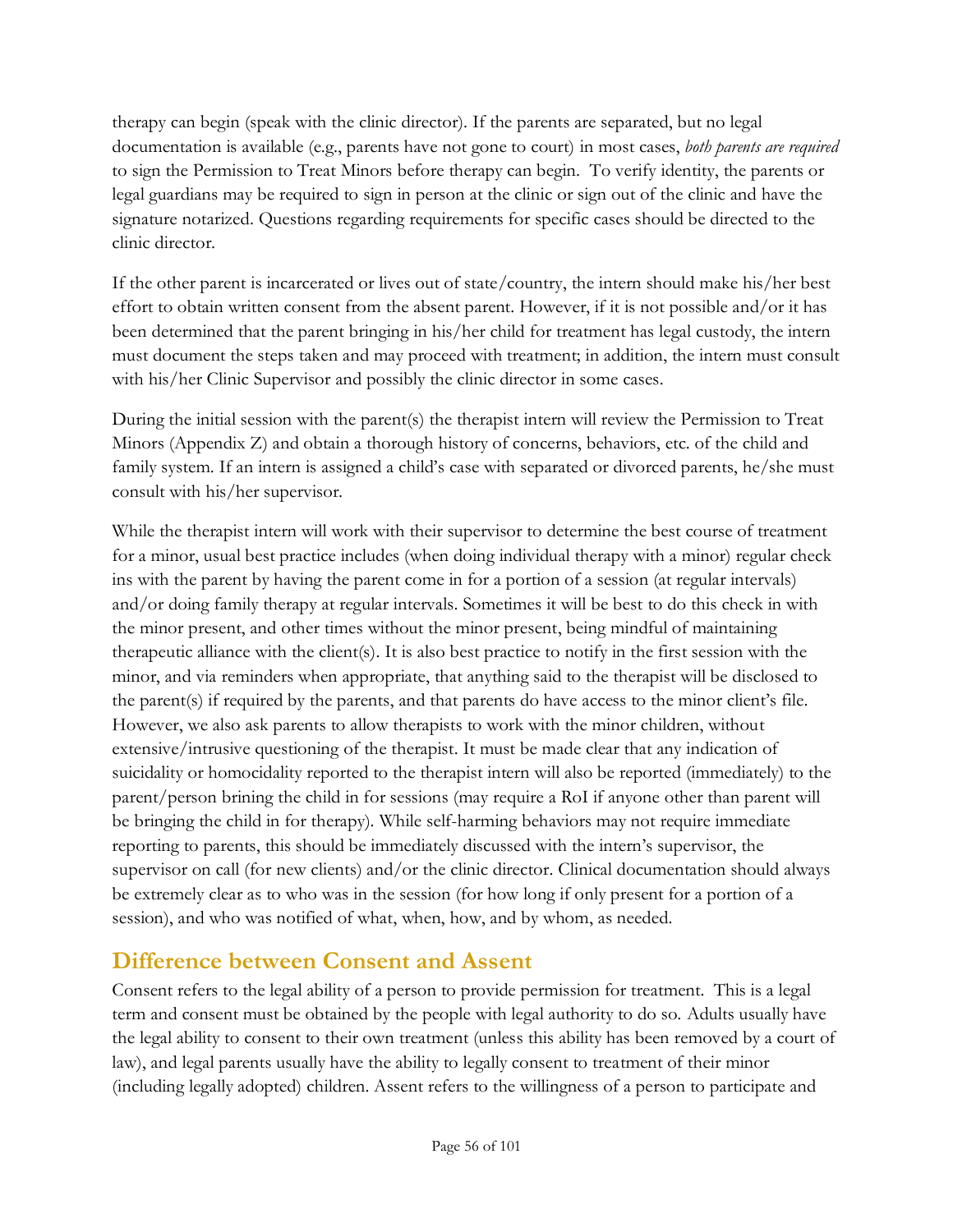may be obtained by people who are not eligible to provide legal consent, such as minor children. While the parents/legal guardians must provide consent for treatment, it is best practice to also review informed consent with minor/differently abled clients, in terms appropriate for their age and/or developmental level, and obtain assent for treatment.

### **Greeting Incoming Calls**

The Front Desk Administrative Staff/GA/Desk duty attendant should answer the phones in a professional manner. The greeting should follow this format:

"Good [morning, afternoon, evening], thank you for calling Pfeiffer Institute for Marriage and Family Therapy. How may I help you?"

#### **Scheduling Clinic Rooms for Therapy**

The therapist intern is fully responsible for reserving a therapy room in PIMFT. Therapy rooms are available on a first-come, first-serve basis using the binder located in the front desk area. If a therapist intern would like to schedule a client for live supervision, it is especially important that they make sure they reserve a room as soon as they plan for live supervision to ensure the availability of space.

The therapist intern is fully responsible for erasing his/her name reservation in the binder as soon as possible if his/her appointment cancels or reschedules.

### **Intake Calls and Scheduling by a Third Party**

When a caller wishes to schedule an appointment for a third party (e.g., a probation/parole officer, a social worker), the Administrative Staff/GA will ask the caller if he/she will accompany the other person(s) to the appointment. If the caller DOES NOT plan to attend the session, the Administrative Staff/GA must request that the client(s) call the clinic to schedule the appointment. (This procedure does not apply in the event that the initial caller is the parent/guardian for the minor who is the client.)

In the event that a person calls to obtain information on a client (e.g., an agency mandating therapy) the PIMFT must abide by confidentiality rules and regulations. Due to the rules protecting confidentiality, PIMFT personnel may not give any information without an Authorization for Release of Client Records (Appendix AA) from the client. In addition, PIMFT cannot either confirm or deny any client is or has been seen without this release form signed by the client. The release form can be completed during therapy sessions by client. In addition, it is required that the therapist intern thoroughly explain the confidentiality rules and procedures during the intake process. Upon receipt of the signed release form, and after discussing this release with the intern's supervisor and/or the clinic director, the therapist intern may then call the identified person for whom release was granted. Only information granted by client identified on the Authorization for Release of Client Records (Appendix AA) can be disclosed. Client information from other agencies may never be copied and distributed to the client for his/her use. Original documents must be released directly from respective agencies, although the PIMFT intern should still ask the client to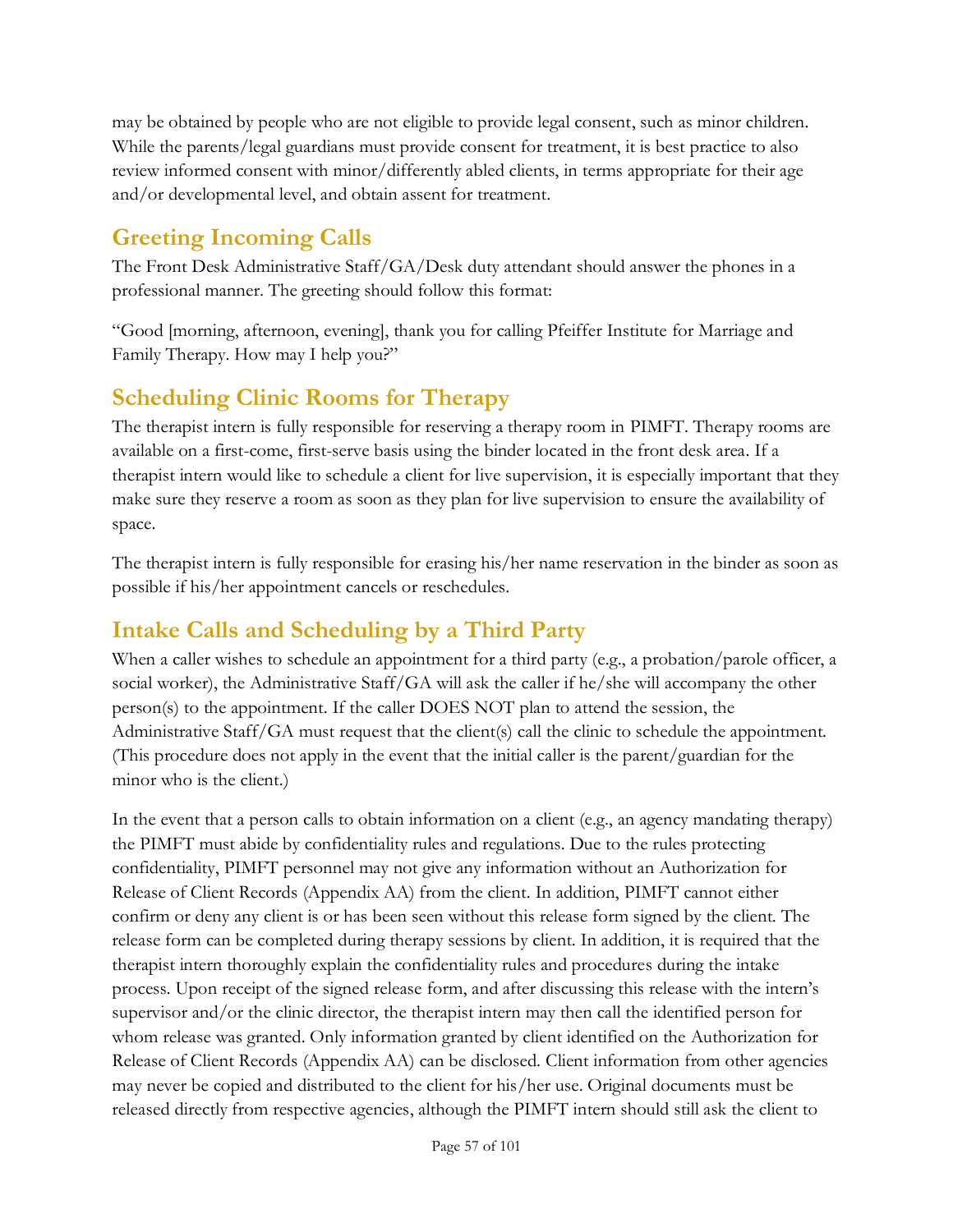complete an Authorization for Release of Client Records (Appendix AA) specifying what content may be discussed.

# **Referral Sources**

Clients may be referred to PIMFT by agencies, other professionals, etc. It is essential that we maintain good communication between ourselves and our referral sources. If a client was referred by a particular agency or professional, please inform the Clinic Director. The Clinic Director may send a "thank you" card (without client names or identifying information) to show the appreciation of PIMFT for the referral. Many referral sources have an investment in the clients they refer and may want to know if their referral has been worthwhile.

Therapist interns who are aware of potential referral sources are encouraged to discuss these contacts with the Clinic Director.

# **Scheduling Clients Using Outlook**

#### Instructions for New Clients:

- Open client slots will be identified by a "CT" on the therapist's calendar.
- Indicate that the client is new by putting a  $(N)$  in front of the client's name in the appointment slot in calendar.
- In the appointment slot, type in this information:
	- o The therapist's last name
	- o The first name and last initial of everyone who will be attending the session
	- o Type of session (i.e., Individual, Couple, Family)
	- o The fee the client will pay (the initial session is \$30)
	- o A daytime contact number
	- o "Invite" [PIMFT@pfeiffer.edu](mailto:PIMFT@pfeiffer.edu) to the appointment
- Ask the client to arrive 20-30 minutes early to complete the intake paperwork. Alternatively, they can print the forms found on [the](http://www.pfeifferreach.org/ClientForms) clinic website or received the intake form via email and bring them to the session. However, they will still need to arrive a little early to park, come into the clinic to obtain a parking pass, then return to their car to place this on their dashboard to avoid a possible ticket. Advise the client there will still be paperwork to be completed with the therapist intern during the first session (e.g., informed consent, fee setting, etc.).
- Ask the client if they need directions to the clinic.
- Fill out an intake sheet and put it in the therapist's mailbox.

#### To schedule an appointment for established clients:

- All open client slots will have a **CT** in the appointment slot.
- When you find the appointment time you need, double click on the CT.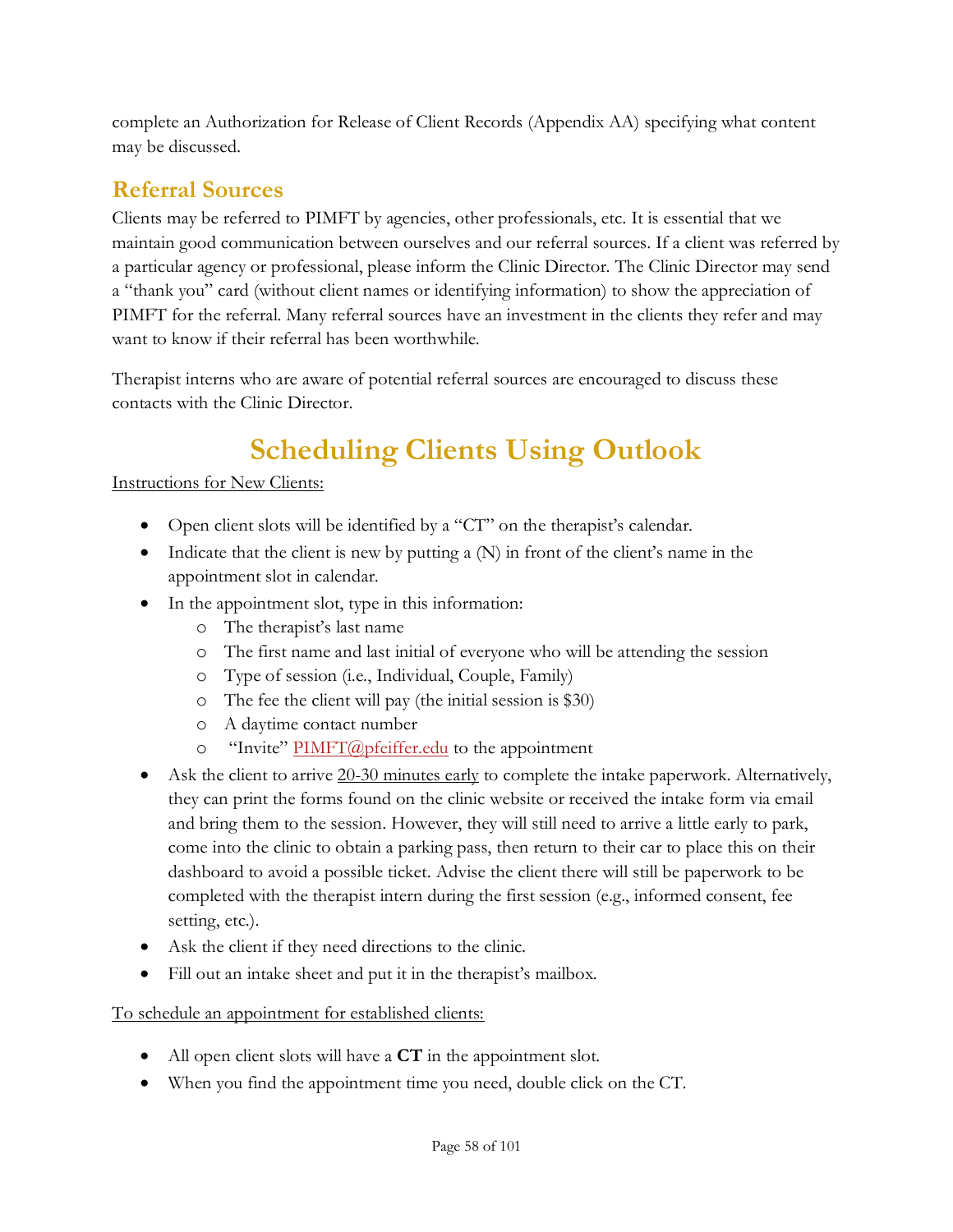- A window will open for the appointment slot. Make sure your cursor is by the CT (click in the section containing the CT to get it there).
	- o For all appointments, type in the therapist's last name, [CT] the client'(s) first name and last initial, contact phone number(s), and fee.
	- o "Invite" [PIMFT@pfeiffer.edu](mailto:PIMFT@pfeiffer.edu) to the appointment
	- o Convert the "CATEGORY" to reflect RED. All scheduled appointments are identified as RED after being confirmed.
	- o When all the information has been entered, **click Save and Close** (on the top left of the toolbar). The window will close, and the client information should now appear in the appropriate slot on the calendar.

#### If a client calls to cancel:

- Ask client if he/she would like to reschedule appointment.
- Open the appointment on the calendar by double-clicking the appointment slot.
- Right-click to "Copy" the client information.
- If client would like to reschedule, try to find slot in therapist's calendar to reschedule and "paste" client information, if possible. If client owes money because they did not pay for a previous session, or are being charged a late cancel/rescheduling fee, please indicate the date of the corresponding appointment: Newman CT: Shirley H., Individual, \$15 (\$15 late RS from 4/1/13), 919-500-1234.
- If client would not like to reschedule or front desk staff is unable to find an available future appointment in therapist intern's calendar, create new email message (to the intern's Pfeiffer email address ONLY) and inform therapist intern that their client has canceled, has been rescheduled, or they need to reschedule with client as soon as possible.
- If same day cancellation, mark \*\*\*CX\*\*\* in therapist's calendar.
- If it is NOT the same day, delete the client information from appointment slot and replace it with the letters "CT" so that another client can take that appointment if needed. Change the slot to a BLANK or NON-COLOR.
- Save and close appointment box.

If possible, reschedule the client. Or inform the client that you will give the therapist a message to return their call because a new appointment time cannot be easily identified.

If a client calls to cancel within a couple hours of appointment, please call the therapist to inform of the cancellation (as long as the front desk is well staffed and has the ability to do so). A courtesy call to the therapist intern is not a requirement, but is encouraged.

If a therapist intern cancels an appointment:

- Follow the procedure described above except indicate that the therapist intern cancelled by writing \*\*\*TX\*\*\* instead of \*\*\*CX\*\*\*.
- Therapist interns are responsible for communicating with clients about cancellations and rescheduling appointments. The front desk staff may be enlisted for help when possible.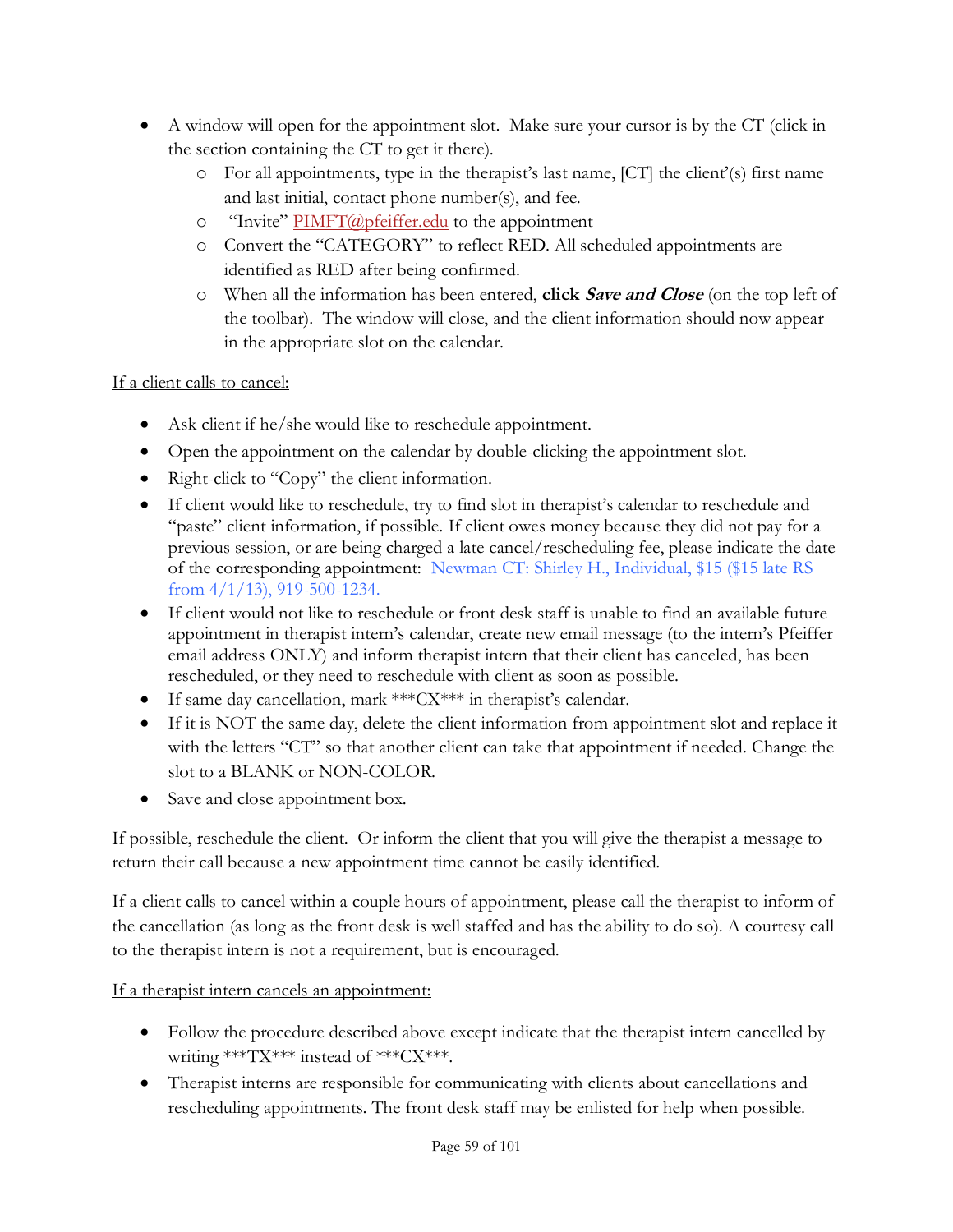#### Color coding for calendar:

- Clear: Available appointment slot; cancelations (\*\*\*CX\*\*\*) and reschedules (\*\*\*RS\*\*\*) if same day change
- Red: Client is scheduled
- Blue: Individual and group supervision
- Orange: Desk duty
- Purple: Class and external site time

# **General Information**

#### **Hours of Operation**

Sessions may be scheduled with beginning times from 10am to 8pm Mondays through Thursdays, from 10am to 7pm on Fridays, and Saturdays 10am to 2pm. Clients should be out of the clinic no later than 9pm M-Th (4 on F, 3: on Sat) to allow adequate time for the therapist interns to complete case paperwork and nightly maintenance of PIMFT. Therapist interns are not allowed to schedule or meet with clients during times outside of normal PIMFT operating hours. Many clients prefer evening appointments. The busiest times for PIMFT are between the hours of 4pm and 7pm. Every attempt should be made by the therapist to schedule his/her clients' appointments during group supervision as allowed to take advantage of the opportunity for live supervision by his/her supervisor.

#### **Directions**

Clients may not know the directions to the clinic. When speaking with the new client, please ask if they have access to the internet to look up the address on map quest or google maps. If the client does not have access to the internet, please ask if they are familiar with the south Charlotte area. Depending on their response, please give the client the following directions:

From the North

- Take I-77 South and take the Woodlawn Road exit (6A).
- Continue on Woodlawn Road to Park Road.
- Make a right on Park Road and Pfeiffer University will be on the left at the intersection of Park Road and Mockingbird Lane

From the South

- Take I-77 North and take the Woodlawn Road exit (6A).
- Continue on Woodlawn Road to Park Road. Make a right on Park Road and Pfeiffer University will be on the left at the intersection of Park Road and Mockingbird Lane.

#### From the East

• Take US-74 West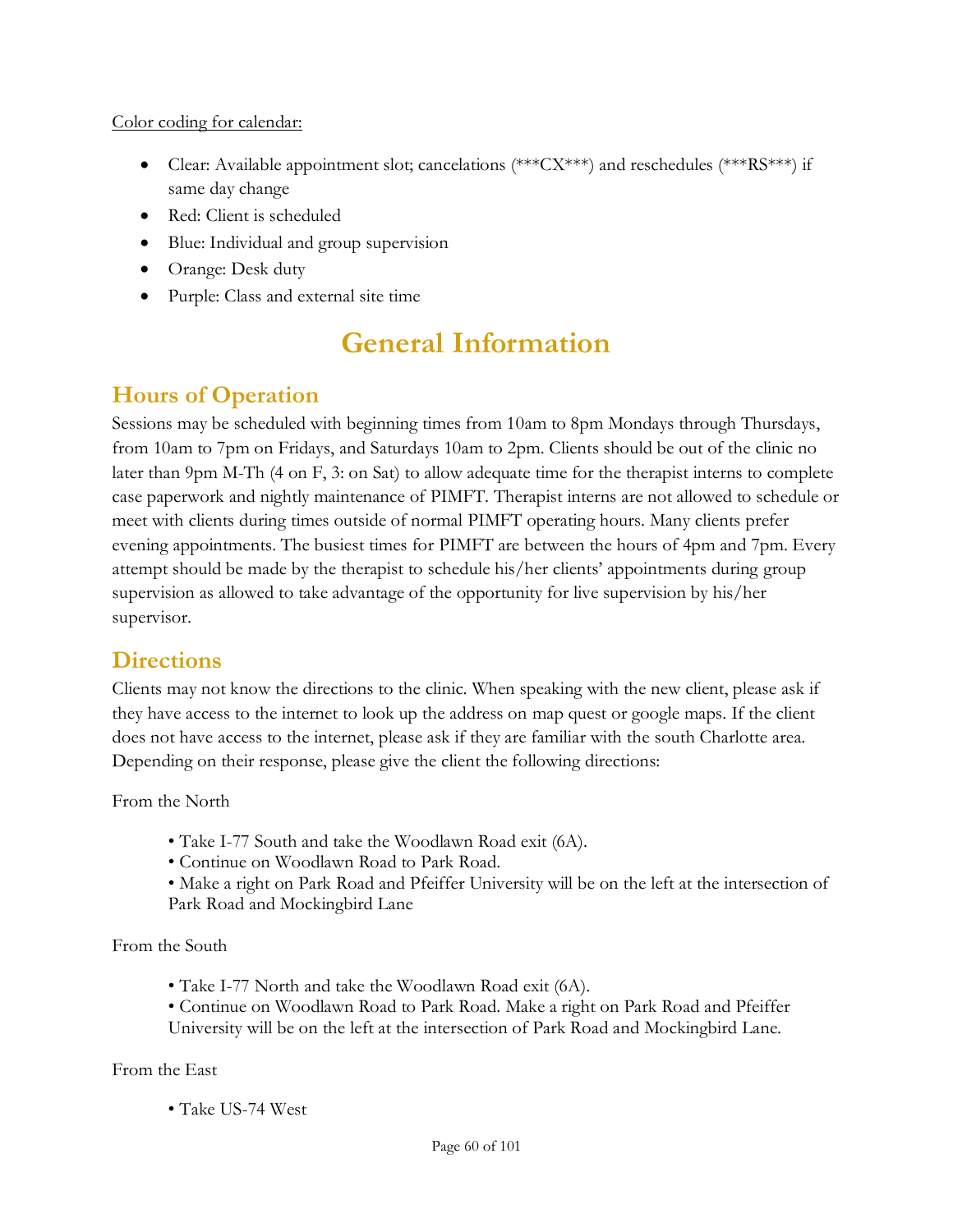- Take I-277 South then I-77 South and take the Woodlawn Road exit (6A).
- Continue on Woodlawn Road to Park Road.
- Make a right on Park Road and Pfeiffer University will be on the left at the intersection of Park Road and Mockingbird Lane.

From the West

- Take I-85 North and then I-77 South.
- Take the Woodlawn Road exit (6A).
- Continue on Woodlawn Road to Park Road.
- Make a right on Park Road and Pfeiffer University will be on the left at the intersection of Park Road and Mockingbird Lane.

Free parking is available in the lots next to the campus building, but these do require parking passes. During the first visit, the client will need to park, come into the clinic, obtain a parking pass and return this parking pass to their car's dashboard prior to their first appointment.

We are located at: 1515 Mockingbird Lane Suite 300, Charlotte, NC 28209. Ask client to check in at the front desk upon arrival.

## **Operating Schedule**

PIMFT functions as a mental health service provider in the community. Therefore, appointments are scheduled year-around. Semester breaks, summer sessions, and Pfeiffer holidays should have minimal effect on the operation of PIMFT. Therapist interns and supervisors are expected to be available for new cases during semester breaks unless prior arrangements have been made with the Clinic Director. PIMFT will be closed over the Thanksgiving holiday, Christmas holiday, New Year's Day, Good Friday, Memorial Day, and Independence Day, and any other days when Pfeiffer University is closed. Weather related closures will be correlated with the local school district closures. Vacations for internship supervisors and therapist interns must be scheduled well in advance, and backup services for clients should be arranged. Therapist interns are expected to take "normal" vacation periods (during holidays) and any extended vacation time must be discussed with and granted permission by the Clinic Director and Clinic Supervisor well in advance. Generally, absences of longer than a consecutive week, during internship, are not approved. A Vacation/Leave of Absence Form (Appendix AB) must be completed and approved BEFORE travel arrangements are made. Additionally, it is the responsibility of the therapist intern to inform their active clients of their leave and identify who will be covering for them during their time away from PIMFT.

#### **Children at PIMFT**

PIMFT does not provide childcare. Children under the age of 12 are not allowed to be left unattended at PIMFT due to safety issues. This includes leaving a child in the waiting room or in a therapy room. If the therapist intern must separate a child under the age of 12 from their family for therapy purposes, it is his/her responsibility to get a colleague to watch the child for the *brief* period of time (watching a child does not count toward client contact hours). Any time a PIMFT intern/staff member is observing a child for another intern, this MUST be done on camera at all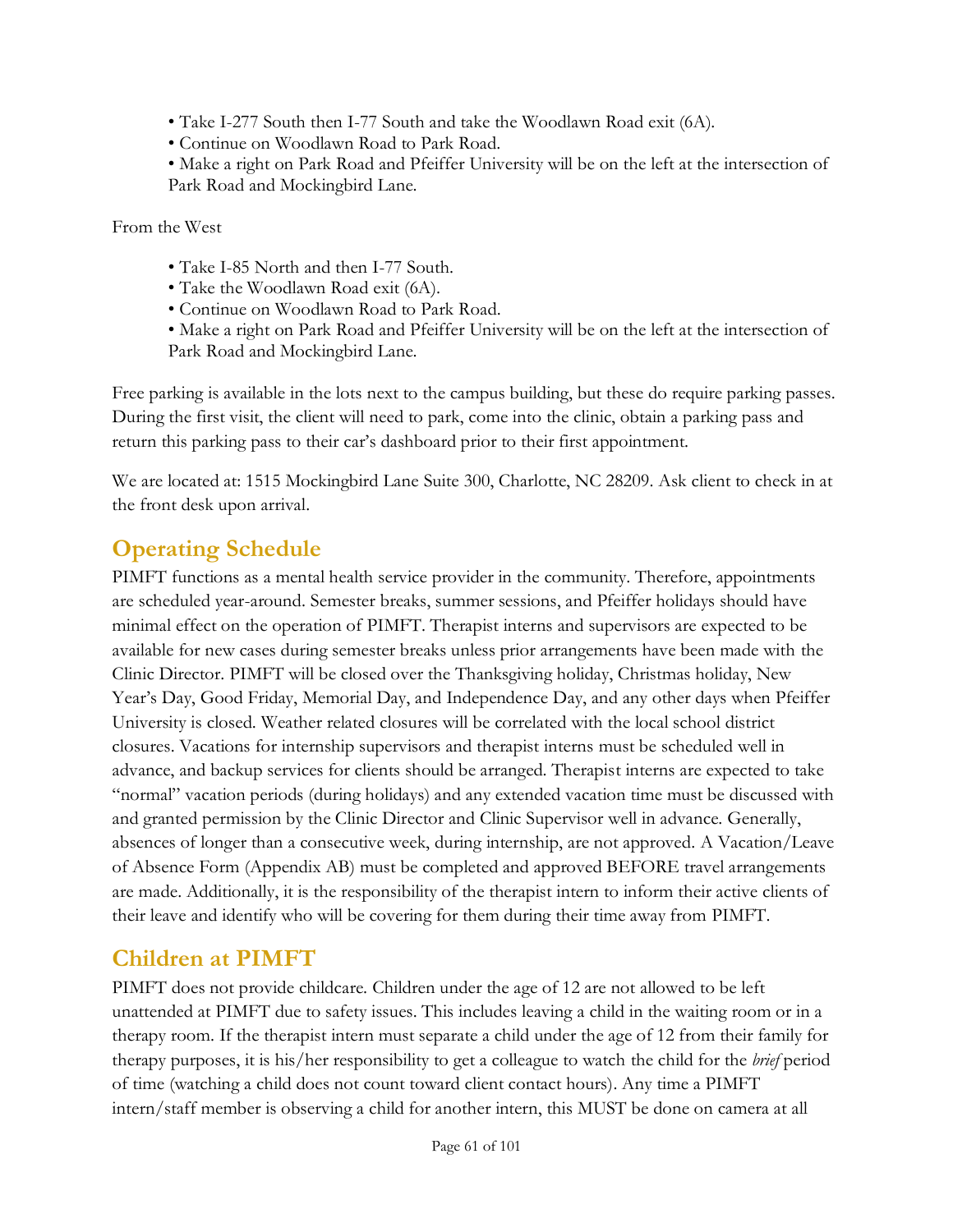times. This may be done in the waiting room, or in another therapy room adjacent to the therapy room in which the parents are. Ideally, this would be in a room with a one way mirror, where the parents can see the child but the child cannot see the parents.

Generally, though, PIMFT will NOT accept responsibility/liability for any minor children left unattended by parents. PIMFT staff/interns MAY NOT removed a child from PIMFT for ANY reason. If a child is under the observation of PIMFT interns/staff while the parents are in session, and needs a drink or to use the restroom, the parent/guardian/person who brought the child to therapy must accompany the child out of the clinic. Parents of children under the age of 12 must remain in the clinic at all times while their child/children is receiving therapy, even if the parent is not participating in that session.

Importantly, if the client minor's parent/legal guardian wishes to involve another important member in their family or community system (e.g., friend, grandparent, pastor) in the sessions, and/or in the accompaniment of the minor to and from sessions, then the parent must sign both a release of information in order for the therapist intern to speak to a non-client party, and to ensure that in the event of an emergency, the adult may be brought into the session to support the client minor and remain available for any emergency services. For transportation, the legal guardian must have the supportive adult in the family system agree, in writing (via the informed consent and a release of information) that this person will stay in the waiting room and accompany the client minor at all times.

# **Fee Schedule and Collection**

Pfeiffer University provides partial underwriting of the costs of maintaining the PIMFT. Due to this agreement, PIMFT is able to provide services at a reduced cost to clients who cannot afford to pay the full fee of \$30.00 per 50-minute session. Longer sessions will be charged proportionately (e.g., a 2-hour session will be 2x fee, 1.5 hour session is 1.5x fee, etc.). Reduced fees for services from \$10.00 - \$50.00 per 50 minute session are confirmed between the therapist and the client during the first session, and are set based on the current PIMFT Fee Schedule (Appendix AC). If a client discloses they are unable to pay the designated fee based on their income and number of dependents, the therapist must instruct the client to complete the Fee Reduction Application (APPENDIX BZ) and consult with his or her supervisor and/or the Clinic Director for further fee reductions. Upon final fee determination, the client must sign the Fee Agreement Form (Appendix AD). The fee for Pfeiffer University students is \$10 per 50 minute session, including the initial session. The fee for students attending other universities is \$15 per 50 minute session, including the initial session. The fee for members currently serving in the military and veterans is \$15. Clients requesting the military reduced rate may provide verification of this eligibility by showing a military ID or the military designation on their driver's license.

If, through the course of treatment, a client experiences financial increase or financial difficulties (e.g., job change or medical bills), the client's fee may be re-evaluated. If the client's income has changed, a new Fee Agreement should be completed and a new fee assigned. If the client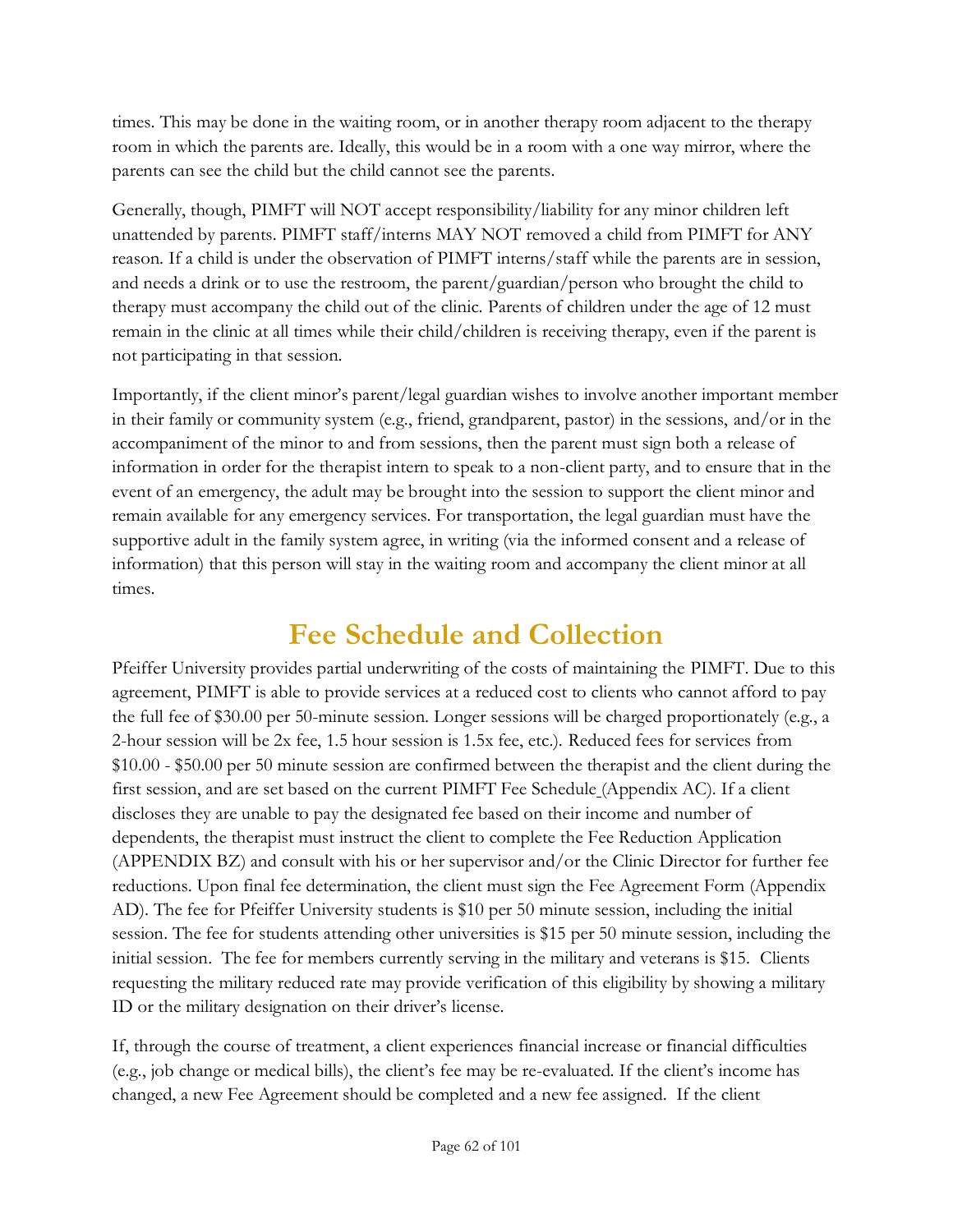experienced financial difficulties that make it difficult for her/him to pay the sliding scale fee, the therapist intern will instruct the client to complete the Fee Reduction Application (APPENDIX BZ) and consult with his or her supervisor and/or Clinic Director for approval of the fee reduction. The fee may be reduced for a specified period of time, after which the original fee will be automatically reinstated if a new Fee Reduction Application is not completed. No-shows or late cancellations will not extend the reduced rate, and may actually void any short-term additional fee reductions. A client's file may be closed after multiple no-shows or late cancellations. No client will be denied services due to inability to pay.

Clients will be informed that the initial session will be \$30 (exception: university students and current military members or veterans); however, if they need the sliding scale, they can discuss an agreement during the initial session with their therapist. Clients must pay for services at the time of their appointment, using check or cash. No credit cards will be accepted. Checks are to be made payable to "PIMFT." A receipt will be written in carbon copy form by the Front Desk Administrative Staff/GA. The original (white) copy will be given to the client and the second (yellow) copy will be kept with form of payment for clinic financial records. Receipts should include client's name, date, amount paid, balance, Intern's name, and type of appointment (Regular or Intake) and sign. If client cancels or reschedules, draw a slash through the receipt and write RS or CX. If a receipt is not able to be used (e.g., incorrect information written on receipt), write VOID across receipt- **do not remove original from the book**.

The therapist intern should discuss the fee and billing procedures with the client during the initial session. Clients must be told that missing an appointment without notifying PIMFT 24 hours in advance may result in the session fee being charged for the missed appointment. The client must sign the bottom of the Fee Agreement Form (Appendix AD) to indicate that he/she has been notified of this policy. It is under the discretion of the Clinic Director to waive the fee for a missed appointment. If a client does not pay for a session (e.g., forgot wallet, did not get paid), the missed fee must be collected by the next session.

If a client fails to pay his or her fee for more than two sessions in a row, the therapist intern must discuss this issue with the Clinic Supervisor and/or Clinic Director.

PIMFT does not accept third-party payment from insurance companies for any services rendered in the clinic. In addition, PIMFT personnel will not assist clients in filing for insurance plan reimbursement for services rendered in PIMFT.

# **Case Management & Documentation**

All therapist interns will maintain and store active PIMFT client records in the secured file cabinet in the front desk reception area. When creating case file labels include the following information on the file label: Client's Last name, First name, Case # (which consists of the specific Intern # and appropriate file number based what number that client is for the individual therapist; e.g., Thomas, April 007-004).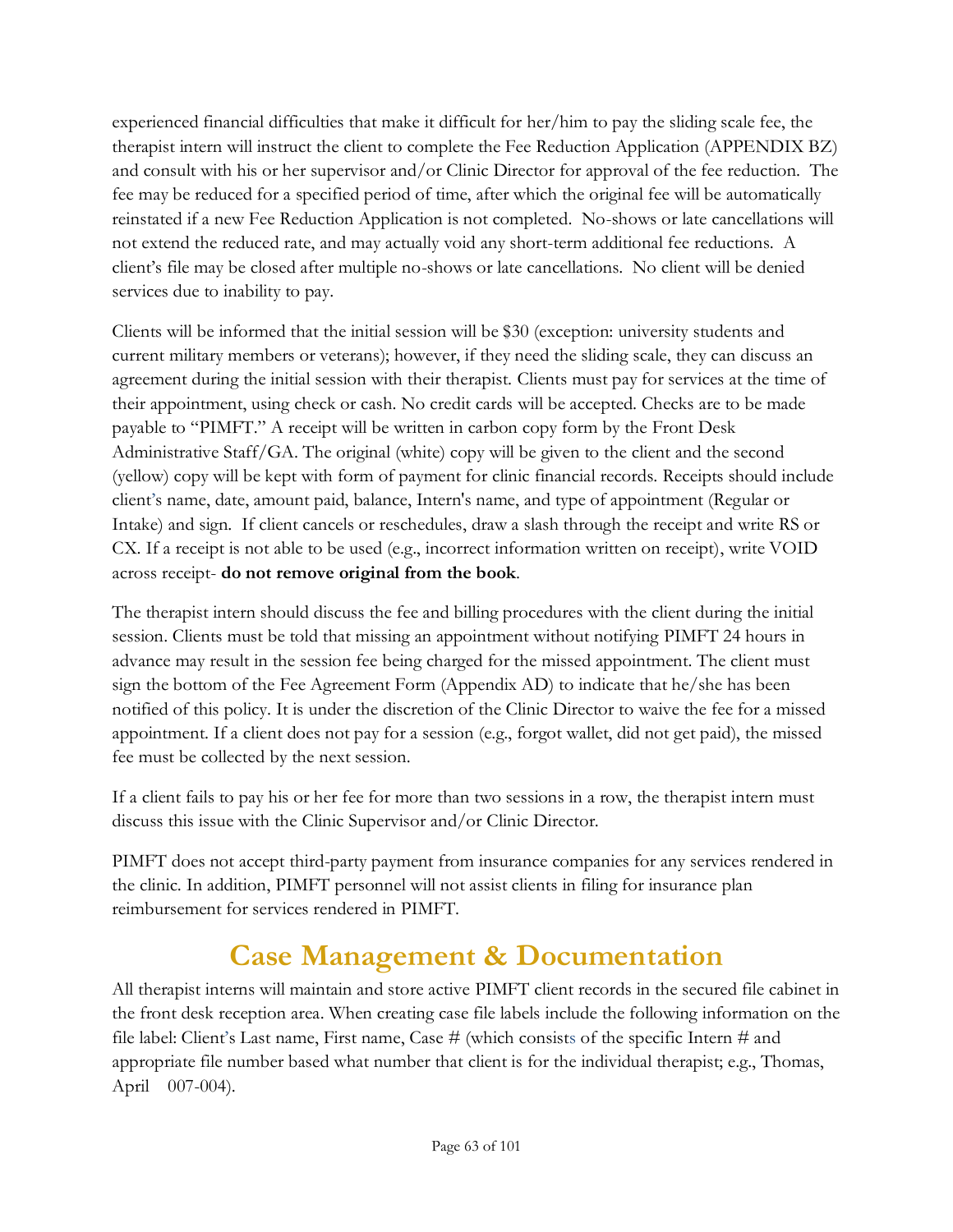To assist with file management, the therapist intern will also add a File Closure label to the front of the file (Appendix BX). This label will include the session constellation (i.e.:  $I =$  Individual,  $C =$ Couple,  $F =$  Family,  $G =$  Group), the date of the last session, whether there were children (18 years or younger) in session, and the date of file destruction. The date of file destruction is determined as 7 years after the final session or last case activity for adult clients or 7 years past the date of consent (18 years of age) for minor clients. If a case is closed and then the client returns within a few weeks with the same intern, the same file may be used for that client and the label on the front of the file is covered with a new File Closure label with updated information. Otherwise, a new file is created (this is the default policy).

Case records contain confidential information and care must be taken to ensure client privacy. The file cabinets will remain locked when not in use. Case records (including digital clips) are not permitted outside of PIMFT except with written permission of the clinic director.

In the case of Field Placement sites where the sessions are recorded with portable camcorders, the therapist interns must keep all recorded material in their possession at all times or in a secured location until she/he can return to PIMFT facilities and securely store material. It is the therapist interns' responsibility to supply recording materials (e.g., camcorder, DVDs, tapes) if he/she chooses to work at a Field Placement site where they will be recording. Therapist interns working at a Field Placement site may be required to record at least one hour of his or her client sessions per week and bring to MMFT690 supervision.

Session recordings and client records are the property of PIMFT and are not to be removed from the secure area without permission from the Clinic Director. This includes downloading clinical documentation to personal devices so as to complete clinical documentation at a location other than the clinic (this is a violation of HIPAA, and possible confidentiality). To protect client privacy, MFT faculty, therapist interns, and PIMFT staff must make every effort to keep file cabinets locked, to keep the front office, storage room, and Clinic Director's office locked when not in use. In addition, all PIMFT personnel and MFT faculty must exercise extreme care when moving confidential material from one area to another.

It is important to keep up-to-date and accurate information in case records. It is the responsibility of the assigned therapist intern to update client's address, contact numbers, and other personal information whenever changes are reported. Additionally, in January, the front desk will ask all clients to complete a client update form (see appendices), which the intern will then review and place in the client's file on the left. It is the therapist's responsibility to ensure that the client's contact information is updated in the Outlook Calendar, and ensure that the client completes an update form each year, and as needed throughout.

To obtain the greatest accuracy, progress notes should be completed immediately after each session; however, it is not always possible to complete progress notes directly after a session. Therapist interns must complete progress notes within 72 hours after the therapy session. Progress notes should be typed on a PIMFT Progress Note (Appendix AE), placed in the supervisor's file for review, and then secured in the case record once the supervisor has signed off on the document.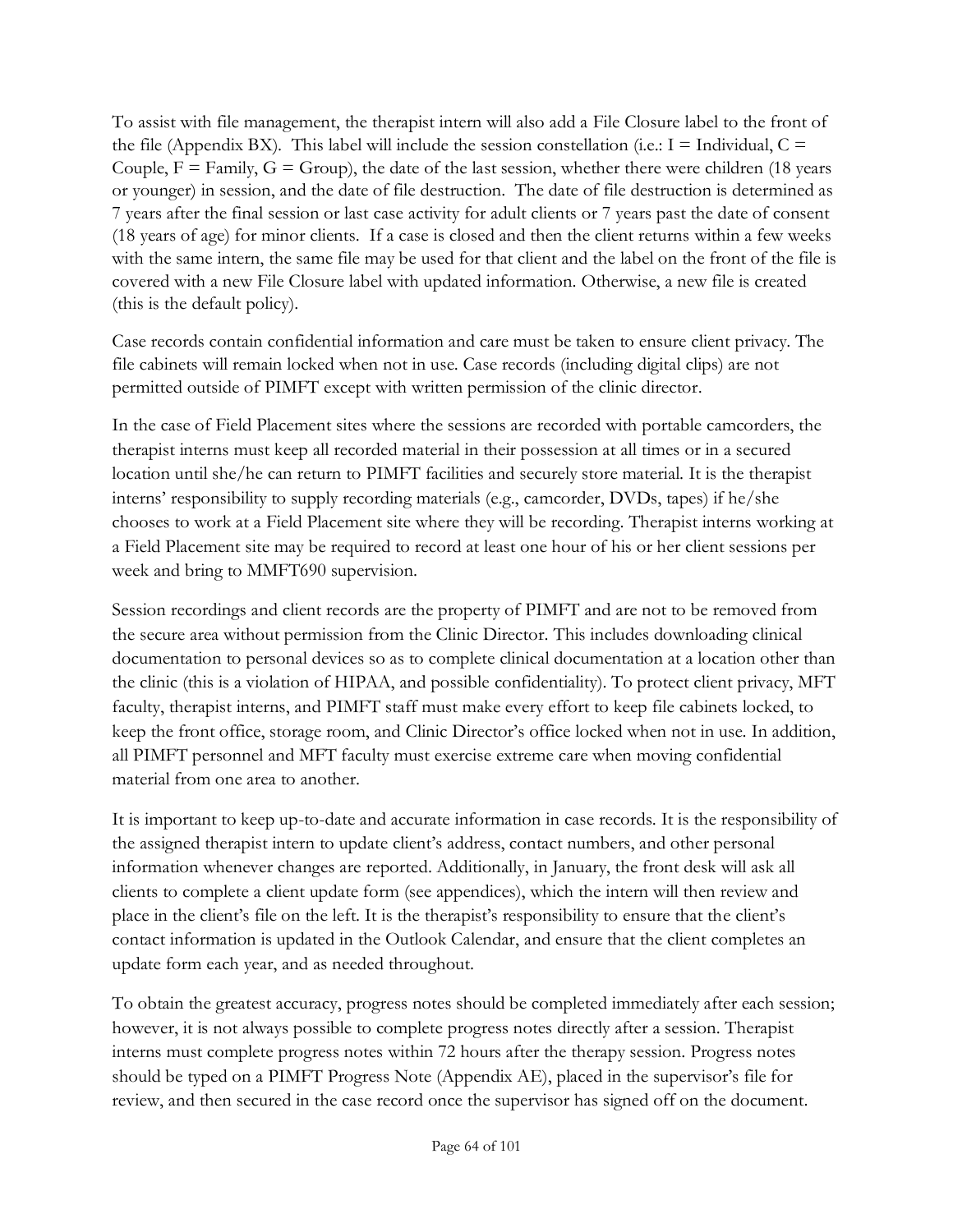The Clinical Supervisor is responsible for monitoring assigned intern's records to ensure that information is timely and accurate. Therapist interns must be prepared to show any case to their Clinic Supervisor or Clinic Director at any time. The Clinical Supervisor, Clinical Coordinator, and/or Clinic Director will review client files throughout the semester, and provide written feedback to the intern/supervisor. These forms should be signed, corrections made as needed, and then filed in the client file (on the right).

It is not unusual for clients to return to services months or years after initial treatment. When a client whose file has been terminated calls to begin therapy again, the original file will be retrieved for the new clinician's review, and while closed, may still be kept in the current therapist intern's file jacket. However, unless the client is returning to the same therapist intern previously seen, a new client file will be created. Note that if the same client attends therapy in more than one modality, the files from different treatment modalities are NOT combined. For example, if a client comes to therapy for individual therapy and then couple's therapy, the individual therapy file is kept separate from the couples therapy file. Once the file Termination Form (Appendix AH) has been signed, all new intake paperwork must be completed to re-open the file, including a new File Closure label on the front of the file indicating the updated date for the file to be destroyed (Appendix BX). All components of the file are maintained for seven (7) years after the final session for adult clients and for clients involving minors, the file will be maintained for seven (7) years after the youngest client reaches age of consent (typically 18 years of age). The time of storage is in compliance with AAMFT standards of ethical practice and HIPAA. After this time frame, all documentation will be destroyed.

### **Timely Management of Client Files**

Charts are reviewed in individual supervision monthly and intermittently, as cases are discussed in individual supervision. All forms are expected to be completed within the time frame indicated for each form. For example, progress notes must be completed and in the clinical supervisor's file within 72 hours of the session, treatment plans should be created after the third session and turned in for supervisor's review with the third progress note. (Note that in practice post-graduation, this timeline is often 24 hours; it is helpful to form good habits now.)

It is the responsibility of the therapist intern to track timely completion of forms. Progress note dates are compared to the client contact log and a progress note is required for every session. Regardless of date of completion, all documentation must be signed and dated in ink, using the date of which the intern (and supervisor) are signing the form. Backdating (using a date prior to the date of creating/signing the document) is fraud and grounds for dismissal from the clinic. Charts must be completely up to date at the end of each semester. The clinic has a supplemental Chart Audit Form that therapist interns may use to guide their documentation work. Charts not completed/not completed in a timely manner will result in loss of points for Internship on the Office Performance Self Evaluation form and may result in the student not passing MFT 690 or MFT 690A.

Charts are reviewed at the end of every semester and grades are not submitted for a therapist intern until all of his or her charts are completed to a satisfactory level. For interns planning to graduate the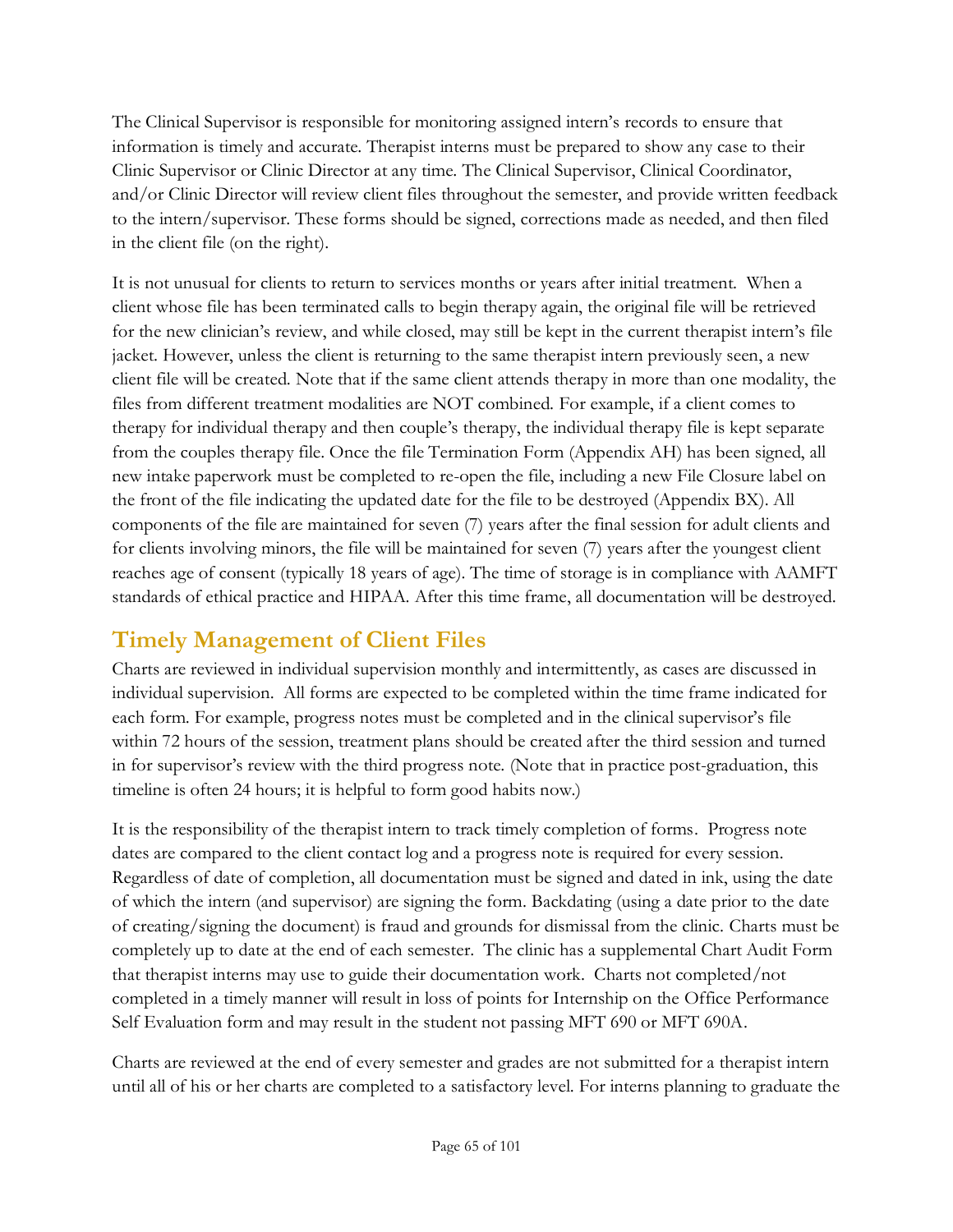clinic, all client files must be up to date and either transferred or closed prior to receiving the final report of hours required for graduation. The clinic director and/or the clinical coordinator will sign review and sign off on this.

# **Recording Therapy Sessions**

PIMFT offers the latest technology for recording therapy sessions. Therapist interns are not permitted to alter the recording equipment. The recording equipment must stay on at all times and record both audio and visual material from the therapy rooms and group room. A sign will be displayed to alert all individuals on PIMFT premises that they will be audio and video recorded for training purposes. It is not an option to turn off the camera and/or audio recording for any therapeutic sessions.

In compliance with the HIPAA privacy regulations, visual and recording devices will be used only in patient/client care areas (i.e., therapy rooms, group room). In addition, clients will document consent to treatment and recording during the initial session. Clients who do not wish to be recorded should be referred to services elsewhere.

Please note information below:

• Camera-equipped devices issued by Pfeiffer University are designated for therapist intern use for requirements of the MFT program.

Recordings are for clinical purposes only. Otherwise, recording is authorized only when:

- A therapist intern documents a hearing-impairment or physical challenge and who is unable to write or record information or data.
- Faculty member or staff gives permission for recording meetings or other investigatory hearings.
- The use of video or auditory recordings by students for lectures and/or classroom activities is granted permission by clinic director and/or clinical coordinator.

Therapist interns will record each therapy session in its entirety for supervision purposes. Locate the Milestone Recording Software: Instruction Manual for PIMFT for recording, playback, and downloading instructions. The Manual is located on the shared drive, and a paper copy is in the front desk area of the clinic.

The video recording system can hold recorded sessions for up to two months (i.e., 60 days), depending on how busy the clinic is. However, therapist interns are encouraged to download therapy sessions he/she wants to present as soon as possible to ensure downloading and saving the recording of the therapy session. Remember that these recordings may ONLY be downloaded to the intern's folder of the shared drive, and may NOT be downloaded on a personal device and/or shared via any means such that the videos may be taken outside of the clinic, without the clinic director's written permission.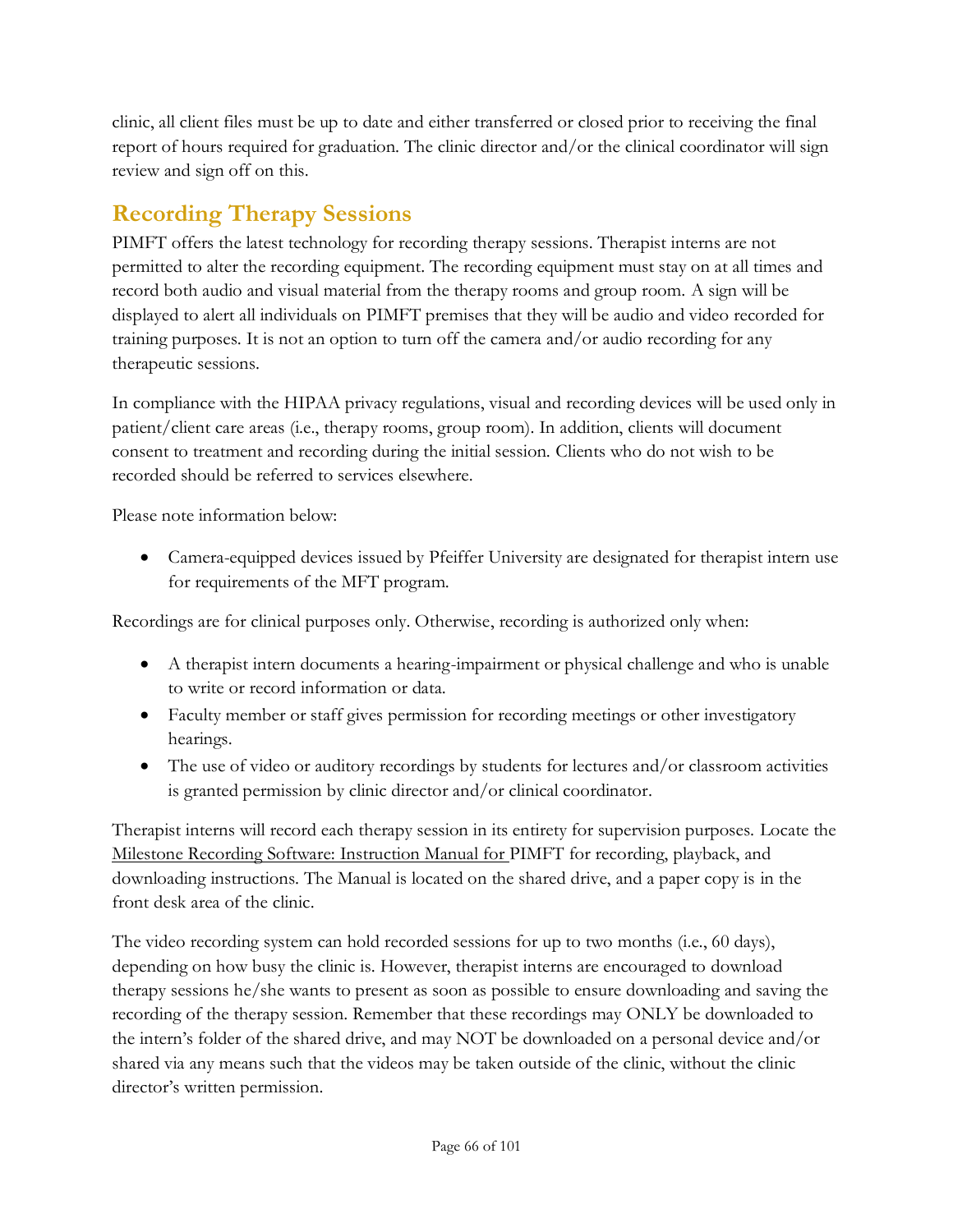If a therapist intern provides therapy sessions outside of PIMFT (i.e., Field Placement site), s/he is expected to video record therapy sessions in their entirety; however, not all therapy sessions at the Field Placement site must be recorded. The therapist intern must obtain permission from his/her Site Supervisor and Field Placement client(s) for permission to record session (required in writing). Please see Field Placement Site Supervisor Agreement (Appendix R) form. PIMFT is not required to provide therapist interns with video equipment outside of PIMFT. It is the responsibility of the therapist intern to obtain video recording equipment and materials to record at a Field Placement site. If the Field Placement prohibits any type of recording (e.g., audio recording, video recording focused on therapist), the therapist intern must obtain special permission from Clinic Director and will be expected to increase the number of clients seen at PIMFT*.*

Session videos contain confidential information and privacy will be protected using the same regulations as the case file (e.g., Authorization to Release Confidential Information form must be signed before anyone outside the MFT Program is allowed to view the video). Session videos are used for educational and supervision purposes only (i.e., are not part of the clinical record), and are deleted after 60 days or when no longer useful for educational or supervision purposes.

#### **Two-way Mirrors**

PIMFT has two-way mirrors in three of the therapy rooms. A two-way mirror is a mirror which is partially reflective and partially transparent. The purpose for using a two-way mirror is to allow the darkened side of the room to easily view the well-lit room. Blinds are provided on the windows to ensure privacy when the two-way mirrors are not being used.

When the two-way mirrors are used, the therapist intern will need to use the intercom in order for the observers to hear the session. The therapist intern must inform his/her client(s) that the session will be viewed by therapists and/or supervisors from the adjoining room through the two-way mirror, and that the intern may leave the session to obtain feedback from the reflecting team and/or persons from the reflecting team may join the client session.

### **Obtaining and Releasing Client Information**

The communication between professionals and agencies is often an essential aspect of therapy services. Appropriate Authorization for Release of Client Records (Appendix AA) must be obtained by the therapist intern to give or receive ANY information about a client. All information released from PIMFT must be reviewed/approved by the clinic director prior to any release.

#### *Documenting Authorization*

If a therapist intern wants to share information about a client with another agency/professional, the Authorization for Release of Client Records (Appendix AA) must be completed by the therapist intern and signed by the client (or parent/guardian if the client is a minor) and a witness. The Authorization is in effect for 90 days from the date of signature or 90 days from the date of the last therapy session at PIMFT. When the therapist intern fills out the Authorization for Release of Client Records, the expiration date of the authorization should be written in if the client wishes for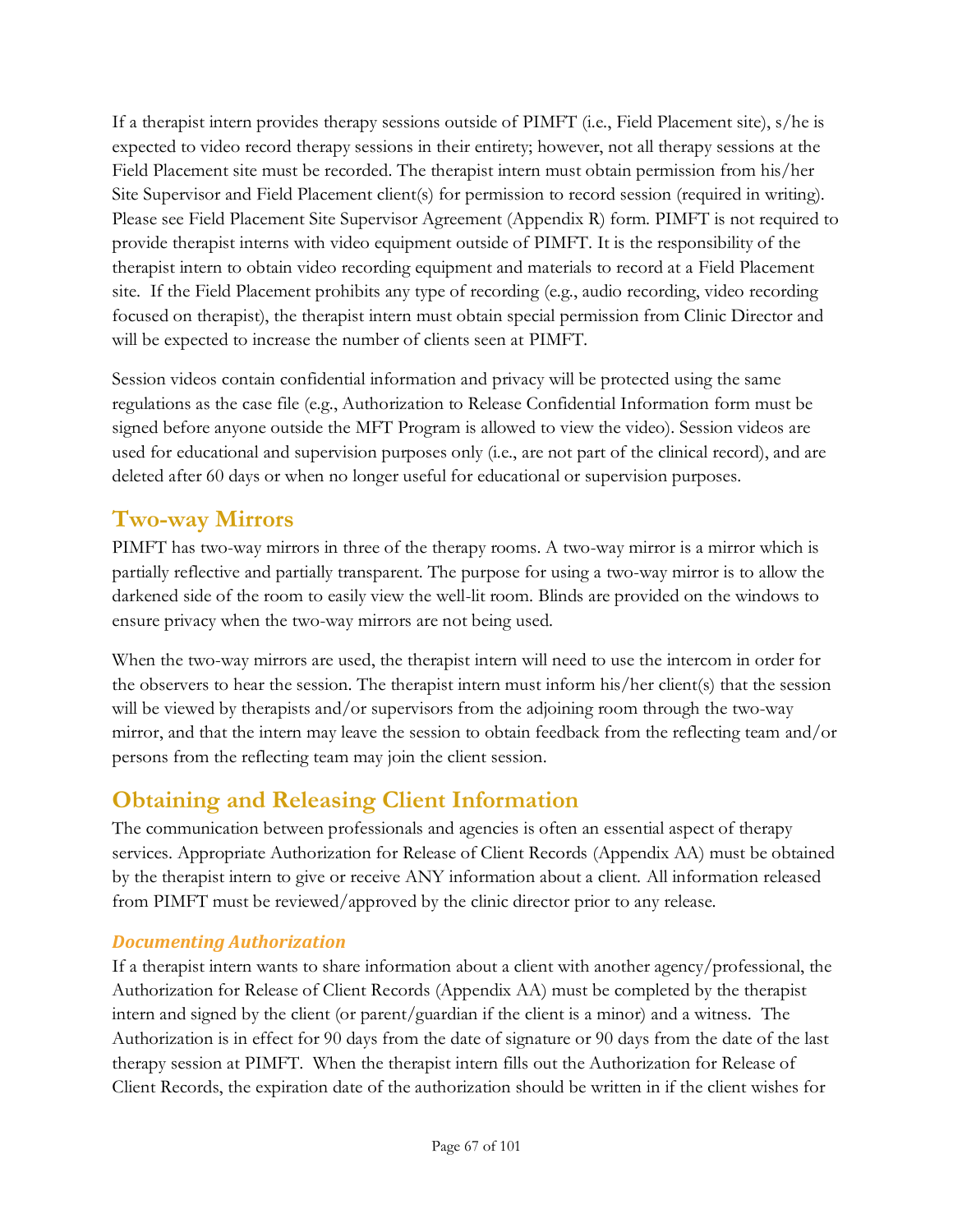the authorization to end after 90 days from the date of the signature. Clients may revoke their consent for release of records at any time. To revoke an authorization for release of records, the client (or guardian) needs to indicate the desire to revoke the release in writing, and this must be provided in person. The therapist intern should note this on the authorization form and include an explanation in the file documentation. Any physical information released must be reviewed and approved by the clinic director and clinical supervisor, prior to release. Any verbal information released must be discussed and approved by at minimum the clinical supervisor, prior to release.

When a former client is unable to come to the clinic in person and wants records released, the client will send a notarized Request for Records form with all needed signatures. After discussing what information is needed with the client, the Clinic Director will review information to be released. The information will be mailed to the former client marked "Confidential" and will require a signature to be delivered. Delivery tracking information will be kept in the client's file. Any fees required by the informed consent in the client's file (signed by the client) must be paid prior to the release of any documents.

#### *Obtaining Information about a Client*

If the therapist intern is collecting information from another agency/professional, the release should then be sent to the agency with a cover letter signed by the therapist intern and his/her supervisor. The therapist intern must be specific about the information being requested – diagnosis, medications, prior therapy history, etc. It is not necessary to request an entire case file. The therapist intern must keep a copy of the letter and completed forms in the client's folder. Alternatively, the therapist intern may call and speak directly with the professional specified on the Authorization for Release of Client Records (Appendix AA). The therapist intern should identify him/herself and the mutual client, letting the professional know that we have a release to be able to speak about the case. If requested by the professional, the therapist intern can offer to email a copy of the release (ask the front desk staff for help). If the information is communicated by phone call instead of letter, the phone call must be documented using the Other Provider Contact Note (Appendix AF). It is imperative to be clear about whether the Release allows PIMFT/the therapist intern to PROVIDE information about the client or to only RECEIVE information about the client when speaking with other professionals. Review the release with a supervisor or clinic director for clarification as needed.

#### *Releasing Information about a Client*

If a client requests information to be sent to an outside agency/professional, the Authorization for Release of Client Records (Appendix AA) must be completed by the therapist intern (not the client) and signed by the client (or parent/guardian if the client is a minor). The therapist intern must be specific about what information will be sent to the other agency/professional – list of sessions attended, summary of treatment, etc. In general, PIMFT does not release the client's entire case file; a summary letter is preferred, signed by both the therapist intern and the clinical supervisor. In the event that any information is requested from an outside agency/professional, the therapist intern must discuss with supervisor and /or Clinic Director. In addition, no information from other agencies may be released to the client or to third parties. As noted in the previous paragraph, the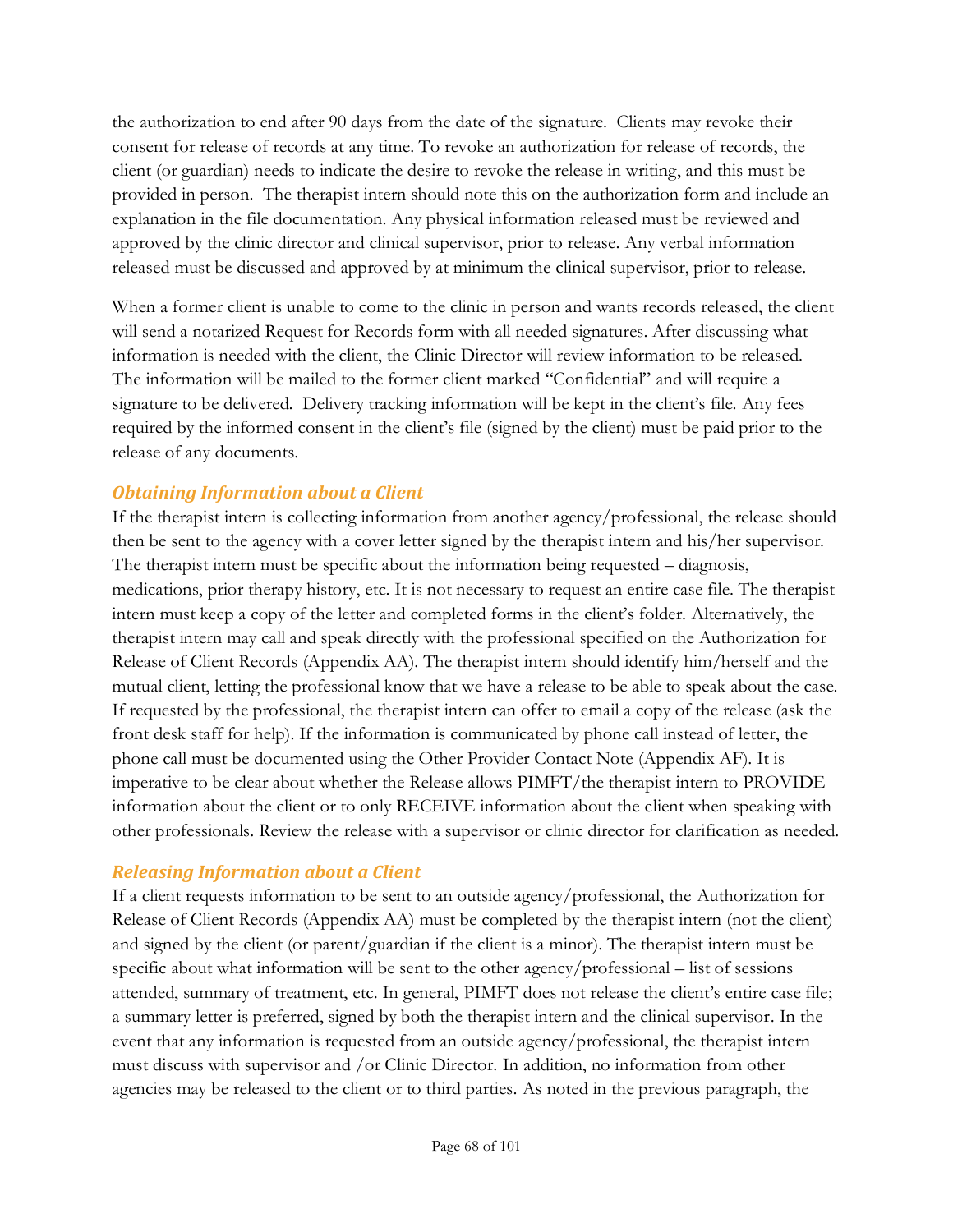therapist intern may opt to contact the provider by phone rather than sending a letter. In such a case, the therapist intern should identify him/herself and the mutual client, letting the professional know that we have a release to be able to speak about the case. If requested by the professional, the therapist intern can offer to email a copy of the release (ask the front desk staff for help). If the information is communicated by phone call instead of letter, the phone call must be documented using the Other Provider Contact Note (Appendix AF). All information about a client that is to be released is reviewed by the Clinic Director before it is released to outside agency.

#### *Fee for Requested Records*

Beginning January 1, 2020, when a request for records exceeds 5 pages, the request will be charged at a rate of \$1.00 per page. The charge for this fee will usually be assessed to the client. At times, the agency requesting records may be charged instead of the client (e.g., Disability Services offices or a lawyer).

#### *Collaborator in Session*

At times, a client may benefit from a support person attending session. In these situations, the therapist intern is to discuss with the client the purpose of having the support person in session. The therapist intern will then obtain an Authorization for Release of Client Records (Appendix AA) from the client and specify what may and may not be shared with the collaborator. When the collaborator attends session, the therapist intern will give the collaborator a Collaborator Informed Consent (Appendix AG) and will explain that the collaborator is not a client, does not have access to the information in the file, information provided by the collaborator will become part of the client file, and the limits of confidentiality still apply. The therapist intern will clarify any questions the collaborator or client has before having the collaborator sign the Collaborator Informed Consent, and then proceeding with client information. Note, all sessions must be recorded. The session will be documented using the Progress Note (Appendix AE) and the Other Provider Contact Note (Appendix AF) may be used to separate the collaborator's information from the client's session note if appropriate. Place the Collaborator Informed Consent into the file, on the left side. Each file will need one collaborator informed consent, for each and every collaborator.

Sessions that include collaborators, with or without the client present, are charged at the same rate as the client's session fee and the person responsible for payment for the client is responsible for these fees.

If the session focus changes so that the collaborators are part of the treatment process, then the case needs to be changed in constellation to a new therapy constellation that includes the new person as part of the client system. The therapist intern should discuss this with his or her supervisor and make an appropriate decision as to whether a new file needs to be created and if a new therapist needs to be assigned to the client system. If a collaborator attends more than two (2) sessions, the therapist intern should (re)consider the modality of therapy.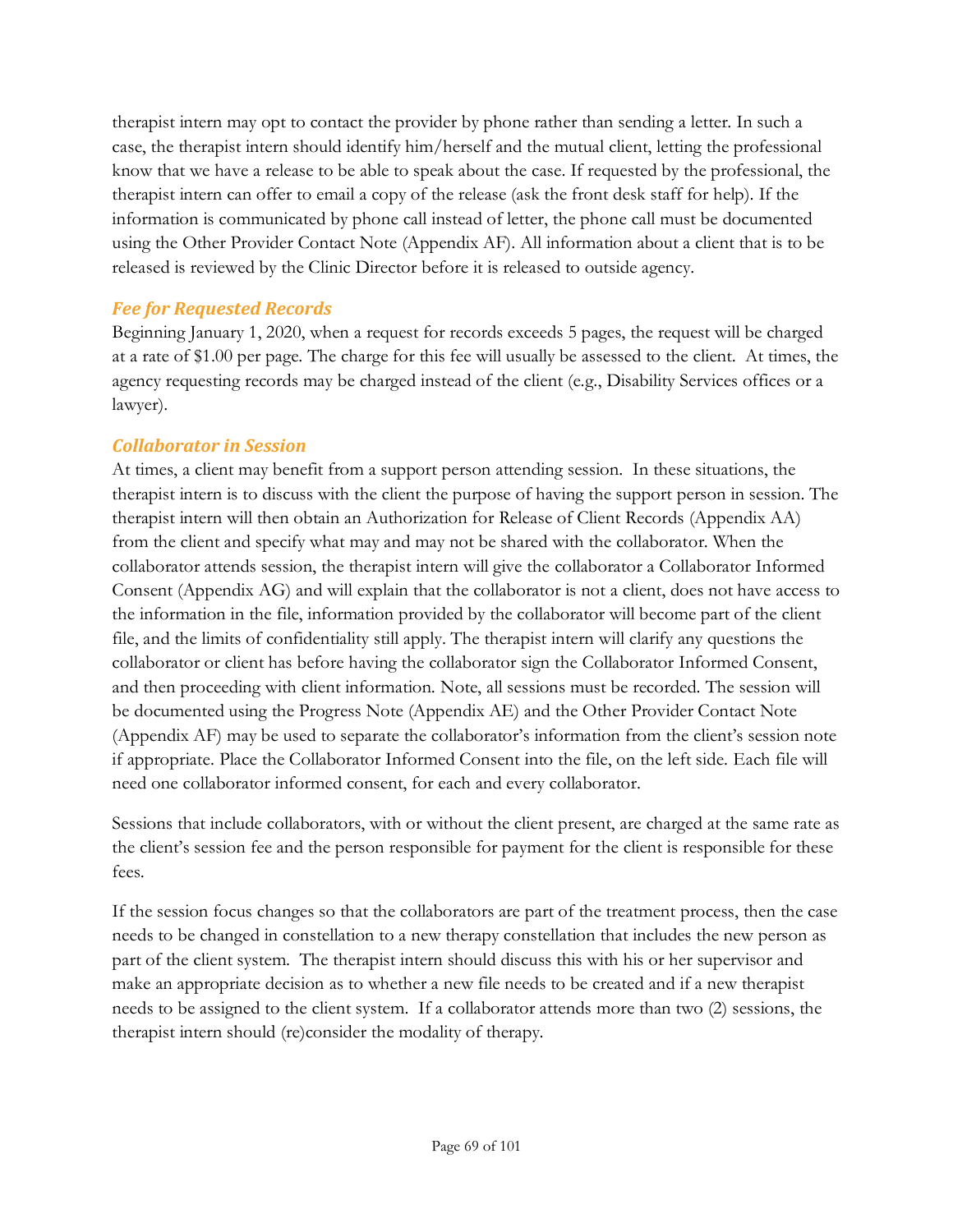#### *Considerations for Systemic Clients*

It is not uncommon for the "client" to be a couple or family. In the event that information is requested and the therapist intern is working with a couple or family, he/she must obtain an Authorization for Release of Client Records (Appendix AA) from EACH individual who is named in the record. All members of a couple or family must consent to release information regarding their system's treatment.

Multiple family members may be in therapy with different therapists. When this occurs, it may not be appropriate for the therapist interns working with family members in separate cases to discuss client information in the office or in supervision as client information may be disclosed from one client that can impact the therapy with a different client without the client's knowledge. When family members know that each other are in therapy, therapist interns may ask to obtain a release of information from their clients so they may discuss the cases in depth. However, the updated informed consent does allow for discussions between multiple therapists who are working with different part of a family system. Discretion should be used, though, and discussions about individuals other than one's own client, with other therapists working with other members of the client system should be limited to the supervision room. Therapist interns should discuss these situations with their supervisors to determine the appropriate level of disclosure between therapist interns.

#### *Subpoenas, Motions to Compel, and Court Orders*

If a therapist intern has reason to believe a client or client's guardian will request client information through the court system, the therapist intern is to consult with his or her supervisor and possibly the clinic director. In situations where this dynamic may prevent therapy from being effective, the supervisor may recommend referring the client out to a therapist who specializes in testifying in court. Any requests for information received by a therapist intern or the front desk need to be called to the attention of the supervisor and Clinic Director in a timely manner and before a response is given. In the event an attorney or judge requests information from PIMFT, NO INFORMATION IS TO BE RELEASED WITHOUT THE CONSENT OF THE CLINIC DIRECTOR AND IF NEEDED, A CONSULTATION WITH PFEIFFER UNIVERSITY ATTORNEYS.

#### **Terminating a Case**

A case may be closed by either terminating the case (i.e., active therapy is discontinued) or by transferring the case to another therapist. In the case of termination, the Case Termination Form (Appendix AH) must be completed by the therapist and signed by the supervisor before being filed in the client record. The termination form must be placed on top of the case note section in the case file, after it is signed by the clinical supervisor. The folder must be turned in to the Front Desk Administrative Staff for proper archiving. Archived cases will be stored by PIMFT for a minimum of ten (10) years with the exception of minor clients. In cases of minor clients, case files will be destroyed seven (7) years after the age of consent was or would have been reached.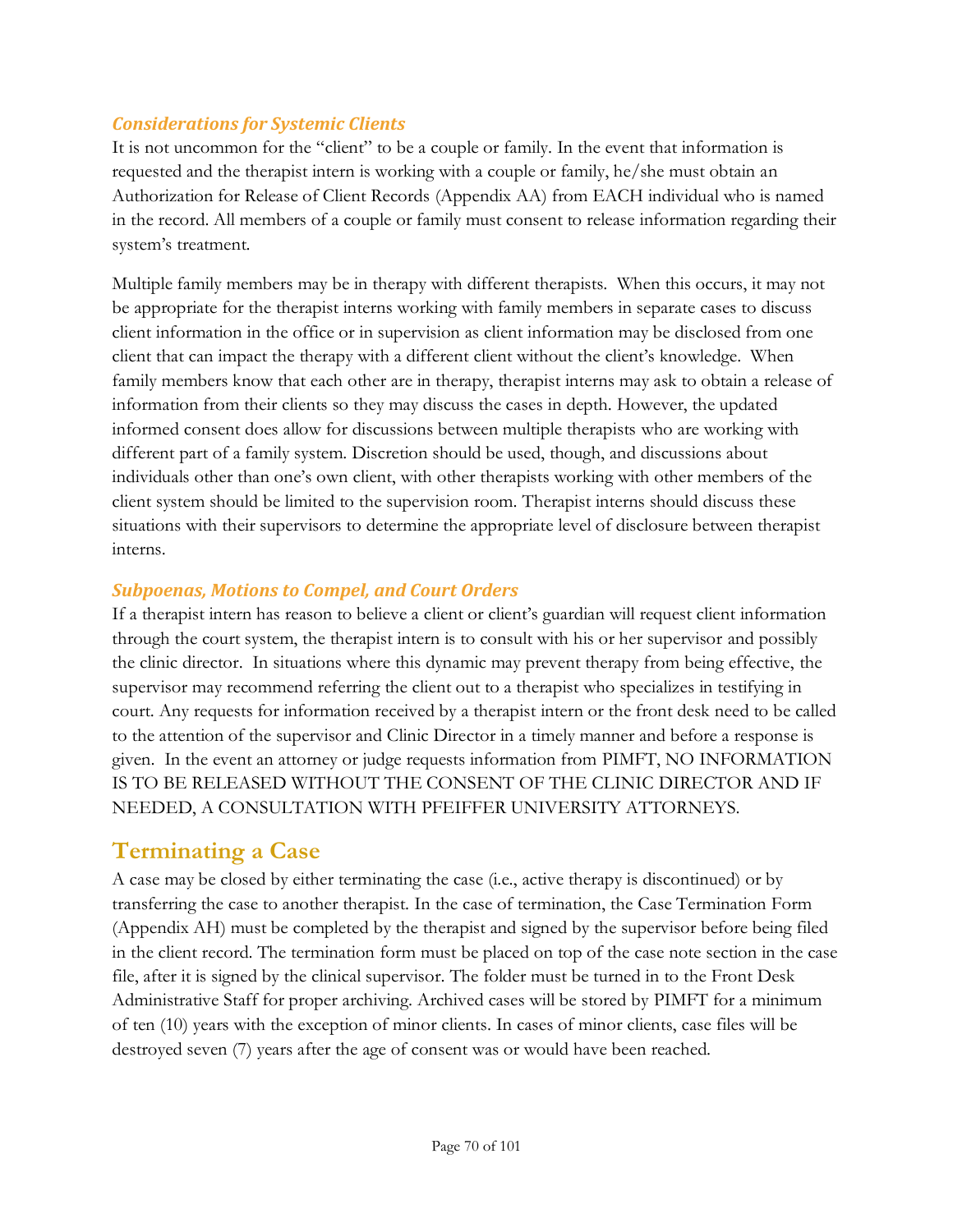Please note: The supervisor must review any and all cases before deemed closed. If the therapist intern never sees the client (e.g., the client never comes in to receive services at PIMFT), attempts to contact the client must be reflected on the Phone Intake Record (Appendix X), and the form returned to the Front Desk for archiving. We generally retain these forms for six months, before they are shredded.

### **Transferring a Case to Another Therapist Intern**

The Case Transfer Form (Appendix AI) must be completed when a case is to remain open and is being transferred from one therapist intern in PIMFT to another. This sheet is to be signed by both sets of therapists and supervisors. The supervisor and the therapist intern taking the case will review the file prior to signing and will request any file corrections be made by the previous therapist intern prior to transferring the case. The therapist number of the new therapist is added to the original case number (e.g., Case number 001-022 becomes 014-001-022). The original copy of the Case Transfer Form (Appendix AI) must be placed on top of the case note section in the case file and the file itself given to the new therapist.

Therapist interns soon to graduate must submit a Transfer Case Grid (Appendix AJ) to his/her supervisor and Clinic Director *at least one month prior to the end of the graduating semester*. The therapist intern will discuss with their supervisor and/or the clinic director any available therapist intern for transfer sessions. In general, the therapist interns will plan 1-3 transfer or "bridge" sessions, based on the needs of the client. Transferring a case must be discussed with the supervisor and the number of transfer sessions must be monitored and negotiated with the supervisor. It is the responsibility of the therapist interns to work out their schedules to be able to see the client for transfer sessions. Therapist interns are encouraged to plan ahead, if possible, and be flexible during this time of transition for all involved. Client files must be updated and all documentation current prior to time of transfer.

#### **Accepting a Transfer Client**

Upon receiving the file of a transfer client, the therapist intern taking the case will begin a new file with that client's information. The therapist intern will follow these instructions for creating a new file:

- 1. LABEL
	- a. Update the label on the previous file so that the client number now includes your TI number to the left of the previous client number. For example for TI #58, "Smith, L. 39-23" would change to "Smith, L. 58-39-23."
	- b. Print the label twice and start a new file with the same label.
	- c. On the previous file, create a label that says "File 1 of 2." Put this on the front of the file. Create a label that says "File 2 of 2" and put this on the front of your new file. *(Note: If the file already has multiple folders, you will need to update labels on all files appropriately. If these are archived, ask the front desk team to help you find them.)*
- 2. FORMS TO CARRY OVER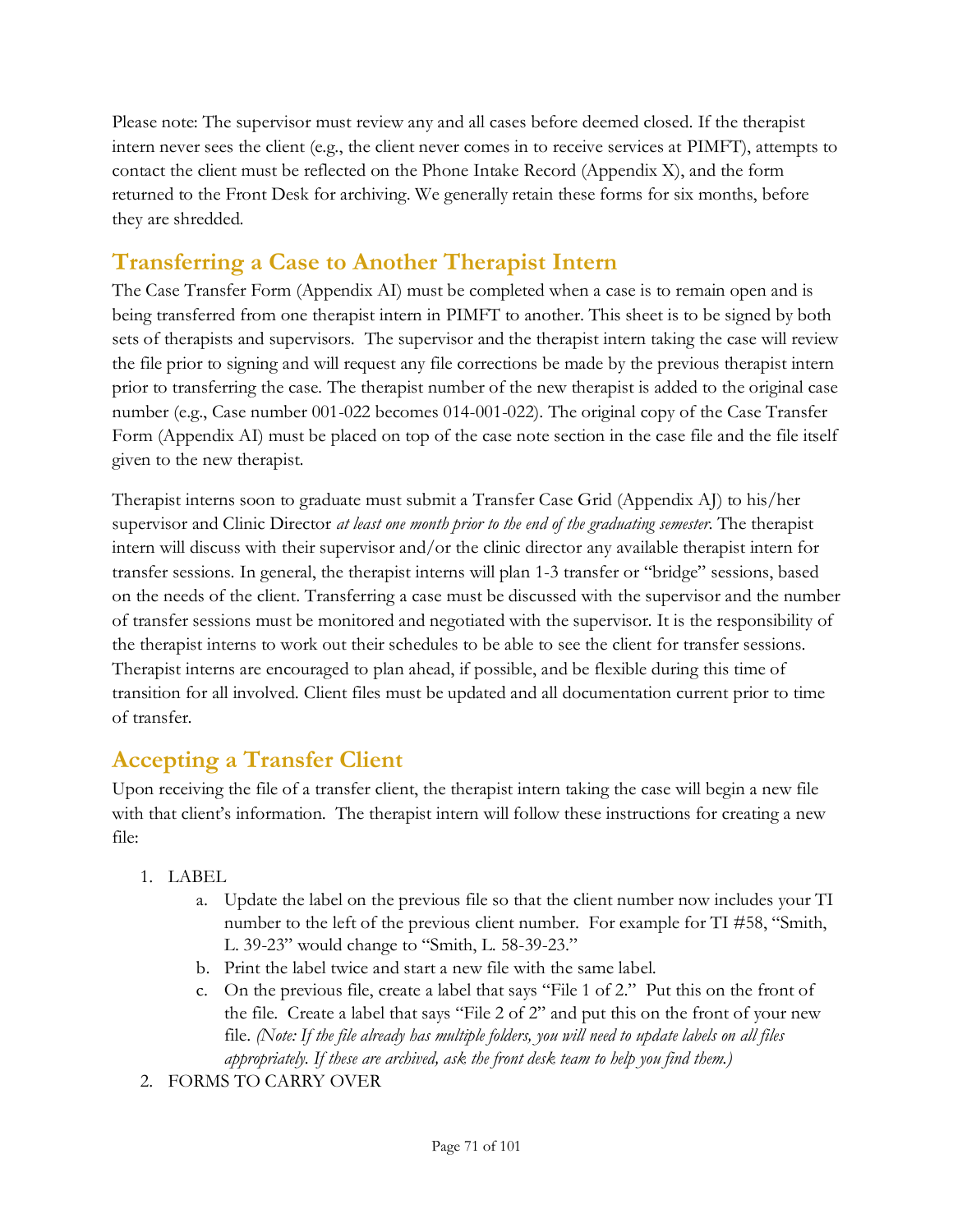- a. From the right side of the previous file, copy the Transfer Form and Treatment Plan. Write "COPY" on the forms. File them on the right in the new file. The Transfer Form goes on the very bottom and the Treatment Plan goes under the SRS/ORS graph.
- b. From the left side of the previous file, copy the Client Intake forms, Research Participation Form, and Fee Agreement Form. Also copy any ROIs that are current and any other forms that may be needed, for example, copy custody forms. Write "COPY" on all copies and file according to the typical file order.
	- *i. (Note: Please copy in black and white and on both sides as much as possible to reduce costs.)*
	- *ii. (Note: If the client has been seen for more than 9 months, you may opt to have the client complete all new forms. In this situation, you would not need to copy the previous forms.)*
- c. If there is a balance owed from the previous file, this will be on the Client Contact and Payment Log. Copy this amount to the top row of the new Client Contact and Payment Log and describe it as "Balance carried forward at transfer."
- 3. DO WITH ALL TRANSFER CLIENTS
	- a. When you meet with the client, complete the following forms:
		- i. Informed Consent
		- ii. Client Update form if needed
		- iii. Client Satisfaction Survey (Parts I and II)
		- iv. Any other intake forms that need to be updated (e.g., Fee Agreement)

### **Managing Client No shows, Cancellations, and Late Arrivals**

#### *No Shows and Cancellations*

Client absences (no shows or cancellations) are not uncommon in clinics. If a client has multiple "no shows" and/or "cancellations," the therapist intern must discuss these events with their supervisor. The supervisor may create a general policy or choose to deal with client absences on a case by case basis. The therapist intern is responsible for informing their supervisor so that appropriate action can be taken. As per the client handbook, if a client no shows for their session, the session time may not be held for that client. Also, if a client cancels their scheduled session two weeks in a row, that time may not be held for that client. This is up to the therapist, as the therapist may need to place other clients in these time spots so as to obtain the required client contact hours. If a client is going to "lose" their expected time slot, the therapist intern should inform the client of this immediately.

If a client fails to appear for an initial session, or otherwise indicates s/he is no longer interested in attending therapy, any and all contact with the client should be documented on the Phone Intake Record (Appendix X), and the form should then be returned to the Front Desk Staff in order for the therapist intern's card to be placed at the top of the rotation. The front desk staff will contact the client to verify the level of engagement in the therapeutic process and reschedule, if appropriate. All attempts to contact client(s) before the initial session must be documented on the Phone Intake Record (Appendix X).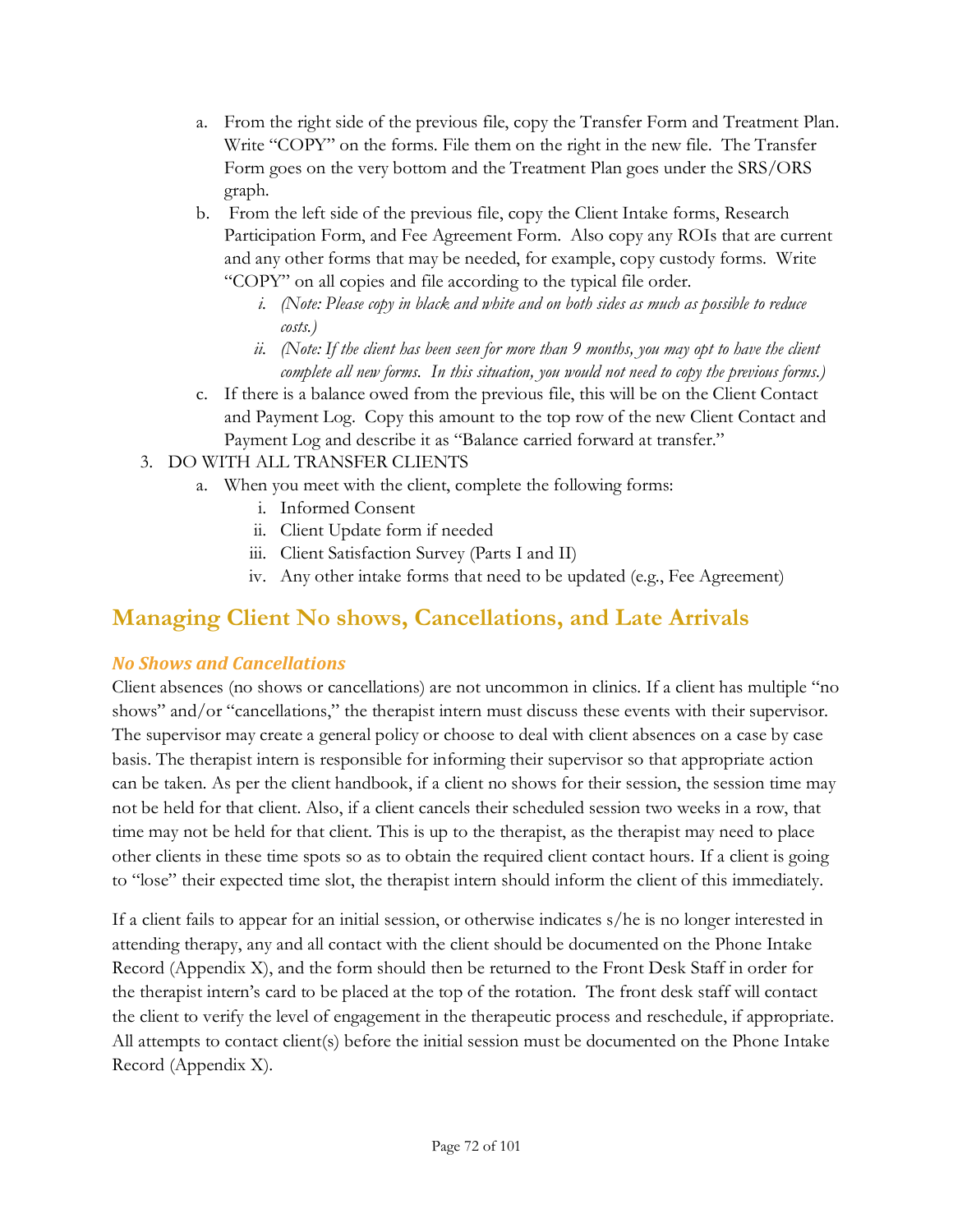Established clients (i.e., three or more sessions) should be considered to have terminated therapy when they fail to make two scheduled appointments without notifying their therapist intern. The therapist intern must make attempts to contact the client: 1) by phone, and 2) by letter/email if appropriate (see Sample Letter to Client (Appendix AK)) stating that their file will be closed unless they contact the therapist intern or PIMFT. All attempts to contact the client, including phone calls, must be documented in the case file. Any letter/email sent must also be printed and placed on the right side of the file prior to closing the file. All files for clients who do not communicate with the clinic for 30 days will be closed.

#### *Late Arrivals*

If a client arrives more than 15 minutes late for a session, the client will be asked to reschedule. It is the therapist intern's responsibility to have this discussion with the client. The front desk staff will direct the client to discuss the late arrival with the therapist intern and will avoid engaging in this conversation with the client to the degree possible. The therapist intern will decide if the client will be required to pay the missed session fee, communicate this to the client, and to update the calendar to reflect any fees due. The therapist intern will document the late arrival and fee decision on the Client Contact and Payment Log (Appendix Y).

Generally speaking, if a client is more than 15 minutes late, the client will need to reschedule. However, under some circumstances, it would be acceptable to conduct a shortened session with a late client, provided the client is not more than 30 minutes late. IF a therapist intern decides to allow a client to have a shortened session after being late, 1) the intern MUST end the session on time, and 2) the intern MUST discuss this session with the supervisor, with a focus on why the intern allowed or denied a shortened session to the late client. Generally speaking, it is appropriate to allow a client to have a shortened session the first time they are late. However, if being late is a pattern, then it would be better for the therapist intern to enforce boundaries and have the late client reschedule.

Anytime a client is asked to reschedule their appointment due to being late, the intern should bring the client(s) to a therapy room, remind the client of the scheduled appointment time and the late policy, inquire as to why the client was late, and determine if the client will need to pay the fee for the session. The therapist intern will determine if a shortened session can be held. If the client is more than 30 minutes late, and or the intern determines it is not appropriate to conduct a shortened session with this client, the intern will then let the client know if they will need to pay the fee (therapist discretion as to why the client was late, how often it happens, etc.), and confirm the next scheduled session time. This conversation should take no more than ten minutes. The intern would then walk the client out to the waiting room, and update their appointment calendar accordingly.

It is not the front desk staff member's responsibility to have this discussion with clients, nor should these conversations be had in the waiting room or a hallway.

Therapist interns are expected to wait 30 minutes for a client. After waiting 30 minutes for a client, the therapist intern may leave the clinic. If the client arrives after 30 minutes and the therapist intern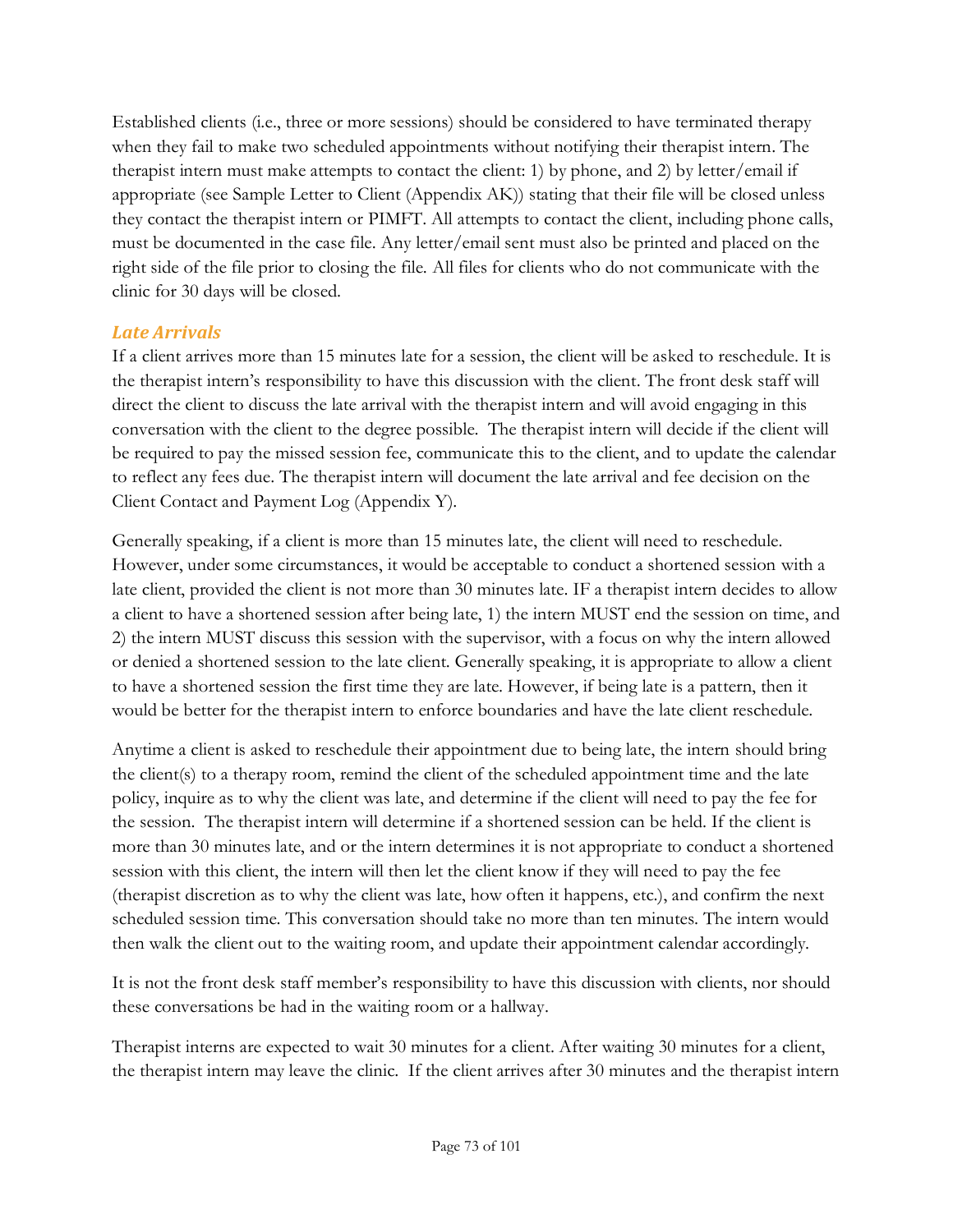has left, the front desk staff member will attempt to reschedule the client and will instruct the client to direct all client questions to the therapist intern at the next scheduled appointment.

## **Documenting Client and Supervision Hours**

Interns will document client contact hours and supervision hours using the Monthly Clinical Service Report (MCSR) (Appendix T). Interns must keep an up-to-date record of their hours to ensure that they get proper credit for their work. Interns will be provided a cumulative report of their documented client contact and supervision hours monthly. It is the intern's responsibility to confirm that the PIMFT report matches their own tabulation; if not, it is the intern's responsibility to find and prove the discrepancy within one month of receiving the report. Interns are strongly encouraged to make a copy of all signed MCRS prior to turning these into the clinic director (for their own records). It is best practice while at PIMFT and after for therapists to maintain copies of all forms related to licensure, including hours reports/MCSRs.

## **Monthly Clinical Service Report (MCSR)** (Appendix T)

Therapist interns are encouraged to use the electronic form provided by the clinic and are strongly encouraged to personalize it with their name and the name of their current supervisor. Typing in as much information on the form saves time and prevents possible mistakes due to poor handwriting. Electronic copies of the MCSR are available. However, it is inappropriate for one supervisor to sign off on hours for which they were not responsible. For example, if in August, you have two supervisors due to a break in the semesters, the therapist intern will need to create two different copies of the MCSR, separating the hours each supervisor would be responsible for.

Client contact hours and supervision hours are recorded on the MCSR. This form should list contact hours for each case, along with hours of supervision. Instructions and a glossary are located on the second tab of the MCSR Excel Workbook. A MCSR must be filed for each month, even if no cases were seen. The therapist intern will bring this completed form to the weekly individual supervision meetings to review with the supervisor. After the supervisor reviews and signs the report, the therapist intern must make a copy of the report for him/herself, giving the original to the Clinic Director for processing no later than the  $10<sup>th</sup>$  of the following month (e.g., March MCSR due no later than April 10). The Clinic Director will review and sign the form and return it to the therapist intern, if requested. (The therapist intern may make a copy for his/her own records.) The Office Manager will then enter the hours into a computer database and file the original in the therapist intern's file, located in the clinic director's office. Please make sure that you have provided a printed, original copy to the Clinic Director, who will then give the MCSR to Office Manager for processing. Every site at which the therapist accumulates client contact and supervision hours MUST be documented via its own, separate MCSR with all appropriate signatures in order for the hours to count toward program completion.

Due to the specific design of Pfeiffer University's COAMFTE-accredited MFT Program, only individual and group supervision hours provided by the AAMFT Approved Supervisor (or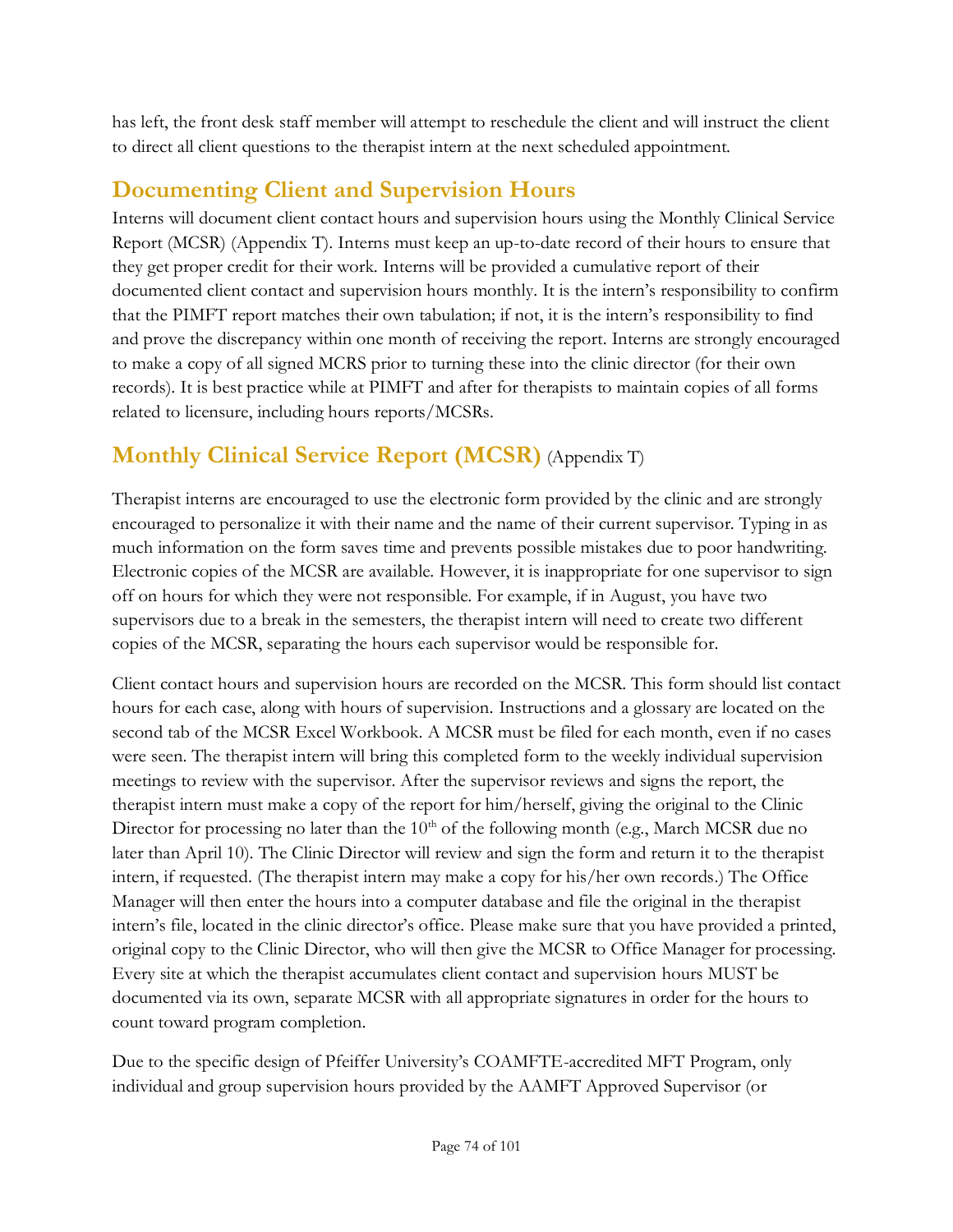equivalent) in MMFT690 (i.e., faculty or adjunct member officially employed by Pfeiffer University to assume the specific role of Clinic Supervisor) can be counted toward program requirements. Although interns may receive additional hours from an AAMFT Approved Supervisor at his/her Field Placement, those hours are strictly part of the Field Placement site agreement and will not be counted toward the intern's supervision hours pre-degree/graduation. *Note: COAMFTE Accreditation educational guidelines supersedes state licensure requirements and other guidelines for other contextual roles (e.g., AAMFT Approved Supervisor guidelines).*

#### *Deadlines for Accumulating Clinical Hours*

MCSR forms are due on the 10<sup>th</sup> of the following month. NO MCSRs will be accepted past the  $25<sup>th</sup>$ of the following month. Additionally, NO CHANGES will be made to the second previous month unless there is an ethical concern (e.g., therapist intern over-reported hours). Therefore, therapist interns must notice any discrepancies between their personal records and the official records and correct those discrepancies with clinic staff within a month. For example, MCRSs from February are due by March 10<sup>th</sup> and will not be accepted after March 25<sup>th</sup>. This means the hours will not be counted towards the program requirements for graduation. On March 25<sup>th</sup>, any revisions to official records of January hours must be completed.

Each semester, the cutoff for hours to count toward that semester is the scheduled final exam experience for Internship. Therefore, if a therapist intern plans to graduate at the end of a semester, the therapist interns' MCSRs and Final Hours Form indicating that all required hours have been obtained must be submitted by the time of the final exam experience for his or her Internship class.

## **First Semester: Monthly Documentation of Clinic Hours**

During the first semester, therapist interns will also complete a Monthly Documentation of Clinic Hours (Appendix AL) form each month. This form will be used to track each therapist interns' scheduled client hours, as well as hours spent at desk duty and/or marketing the clinic. During the first semester, therapist interns must schedule at least 6 client hours at the clinic, and actually be present whether or not the client is scheduled or attends a session. The remaining clinic hours (total at least 10) may be earned in a combination of time spent at PIMFT and field placement, if applicable. First semester interns must spend at least 2 hours each week either providing desk duty or performing marketing tasks, unless this requirement is waived by the clinic director. Each week, therapist interns should document at least 12 hours total across those categories.

## **Therapist Vacations and Absences from the Clinic**

Vacations, illnesses, attendance at professional meetings, and other absences from PIMFT duties should be handled in a professional manner to ensure that proper care is provided to clients. If possible, the therapist intern should notify his/her supervisor well in advance of any upcoming absence. In addition, it is the responsibility of the therapist intern to identify a backup therapist intern to respond to client's need in the event of an emergency, even if the clients are not scheduled during the therapist intern's absence. Furthermore, the therapist intern must inform clients of their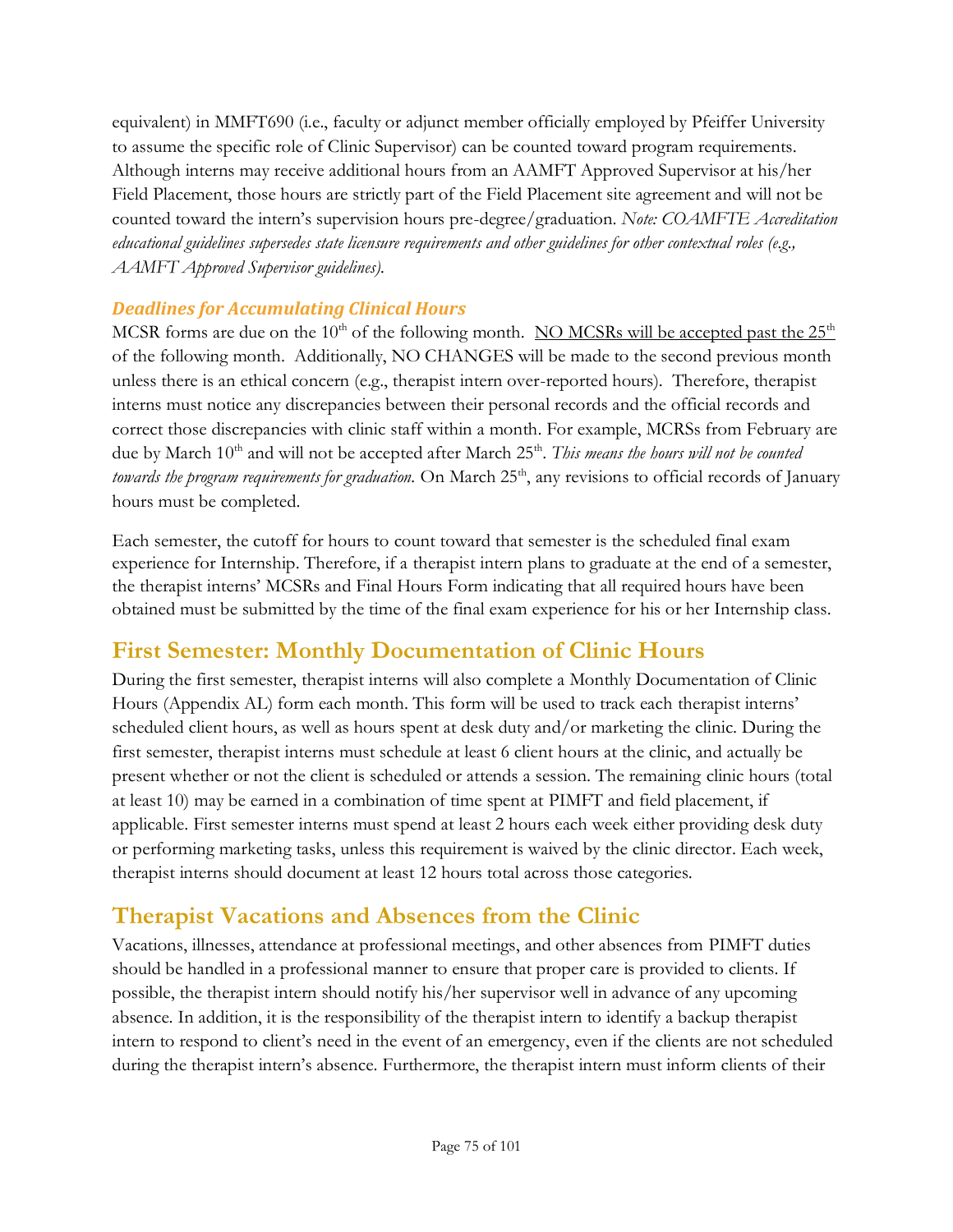time away from the clinic and the name of the therapist intern who will be covering their calls during the absence.

In the event of scheduled absences:

- 1. Obtain the supervisor's approval for the time away *in advance*, preferably before finalizing travel plans.
- 2. Make arrangements for one of the other therapist interns to cover cases for the period of the absence, including checking your mailbox daily and responding to any messages. Provide the back-up therapist with a Client Contact and Payment Log (Appendix Y) to document any messages and how they were handled.
- 3. Complete the Vacation/Leave of Absence Form (Appendix AB), have the supervisor sign, and return to the Clinic Director for final approval. The dates of the absence, the name of the therapist providing backup coverage, and telephone numbers where the therapist can be reached for emergency consultations must be included on the form.
- 4. Notify each active client of the expected absence, informing the client the name of the therapist providing backup coverage, and ensuring that each client has the PIMFT clinic phone number.
- 5. Before leaving, remind the backup therapist of the upcoming absence, making sure he/she also has emergency contact numbers, and making sure that he/she and the supervisor are aware of any clients who may call with emergencies.

## **Attendance Policy for MMFT 690: Group and Individual Supervision**

Rationale and Explanation: Under COAMFTE, traditional classroom education and clinical education are treated slightly differently. Each of these are treated as semester hours (for our program; quarter hours for some programs), and require a certain amount of time in the seat (i.e., clock hours). Based upon these hour requirements, most of our classes allow for up to three absences a semester. This means that a student could miss up to three classes, and still meet the seat/clock hour requirements for COAMFTE. Of course, missing classes impacts a student's learning, so fewer absences is always ideal, and three absences will be reflected in a student's grade.

However, there is a significant difference in regards to clinical training. In addition to these semester hours that are required (which translate into seat hours, and would still allow for up to 3 absences and still meet the COAMFTE seat hour requirement for the "class" portion of these requirements), there is also a requirement for supervision in relation to client contact hours. Specifically, COAMFTE requires that each week that an intern sees clients, the intern must receive at least one hour of supervision by an AAMFT Approved Supervisor/Candidate (Key Element IV-C in COAMFTE Standards Version 12), and failure to receive this one hour/week of supervision would mean that an intern cannot count their client contact hours from the week in which they missed supervision. In other words, if an intern sees clients on Monday, but is sick on Thursday when they normally would attend supervision, the intern may not count ANY client contact hours for that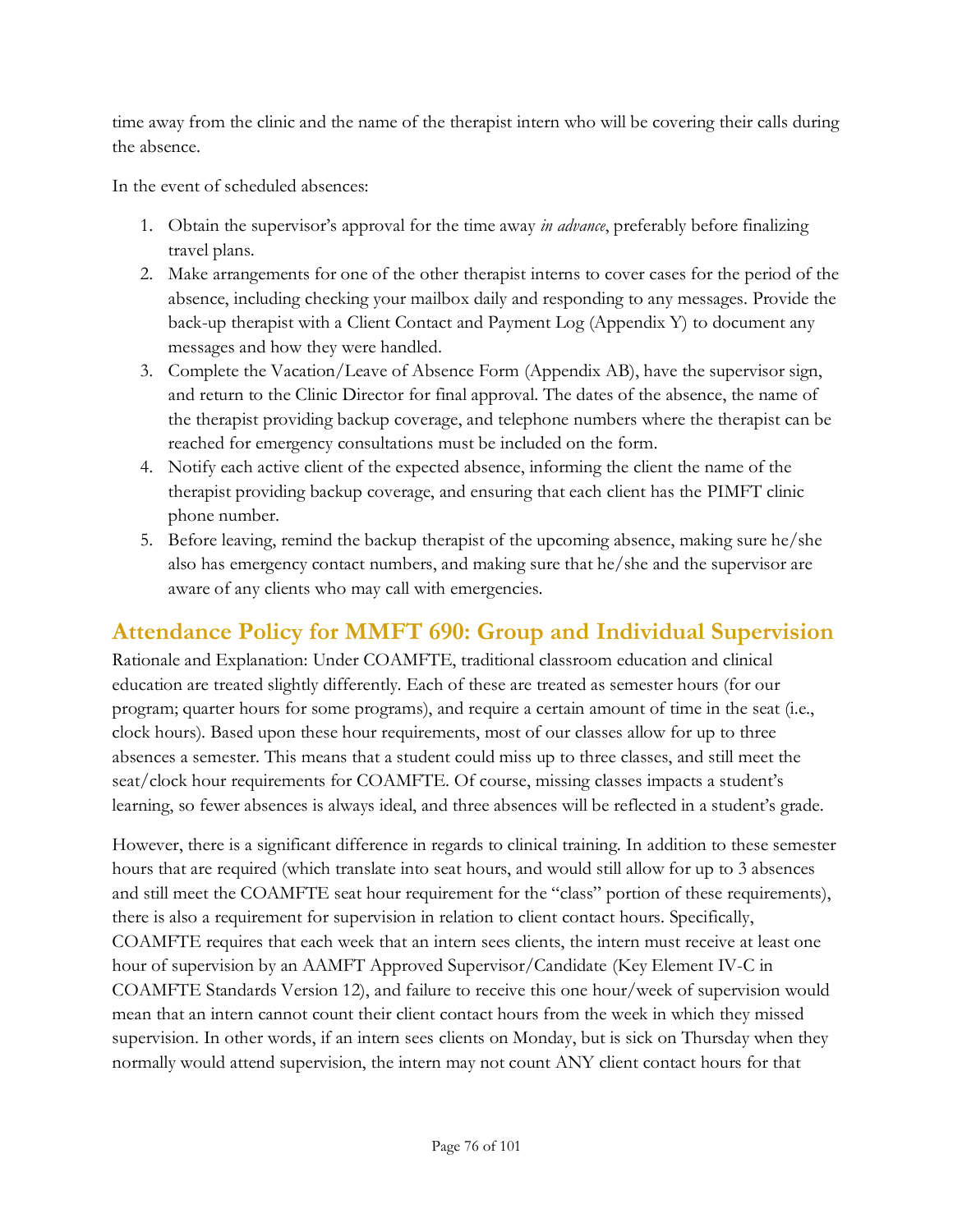week. So while a student is allowed three absences from "class" these do not transfer to absences from a minimum of one hour/week of supervision.

Therefore, the program and clinic have established the following policy regarding absences for MMFT 690.

The policy regarding missing 15 minutes or more of a class period will still be used to determine absences. Students may still miss up to three classes, in accord with the program's general attendance policy. However, missing all three hours of supervision any given week may affect the student's ability to count ANY client contact hours (at the clinic AND at an externship site).

Students are allowed one "free" absence. The student still needs to notify the supervisor that they will be absent, but they do not need to provide an excuse for the absence. The student will not be required to attempt to "make up" the missed supervision that week, and may still count any client contact hours obtained that week.

Any subsequence absences (i.e., the second or third absence) will either be made up (if there is an opportunity present; understand it is not the supervisor's responsibility to make times available for an intern who missed scheduled supervision), or requires the clinic director's approval for the intern to be allowed to count client contact hours during the week that the intern missed supervision. Any intern who fails to receive at least one hour of supervision in a given week, for a second or third time in a semester, must still notify their direct supervisor of the absence. They must also 1) notify the clinic director of the second or third absence (via email), and 2) set up a time to meet with the clinic director and explain the second or third absence to determine if the intern will be allowed to count client contact hours from the weeks in which the intern missed obtaining an hour of supervision. The clinic director is the only person who can authorize an intern to count client contact hours (beyond the first "free" absence) if the intern does not receive an hour of supervision in a given week.

#### **Case Assignment Suspension Form**

In the event that a therapist intern has an active, consistent caseload and does not wish to receive new intakes, the Case Assignment Suspension Request (Appendix AM) must be completed and turned in to the PIMFT Clinic Director. The reason(s) for not accepting new intakes must be discussed and granted permission to be taken out of rotation by current supervisor and the Clinic Director. The request should be reviewed and resubmitted each semester, as necessary.

## **Therapist Intern Cubby**

The clinic cubbies and email are used as a way of communication between daily clinic operations and the therapist interns. The therapist interns will check their clinic cubbies and clinic email on a daily basis. Due to the number of therapist interns and daily activity of the clinic, it is not the responsibility of the Front Desk Administrative Staff or GA to be a personal receptionist for the therapist interns. Therapist interns should not make a habit of calling the Front Desk Administrative Staff or GA to retrieve personal messages from their clinic cubby. If a therapist intern neglects to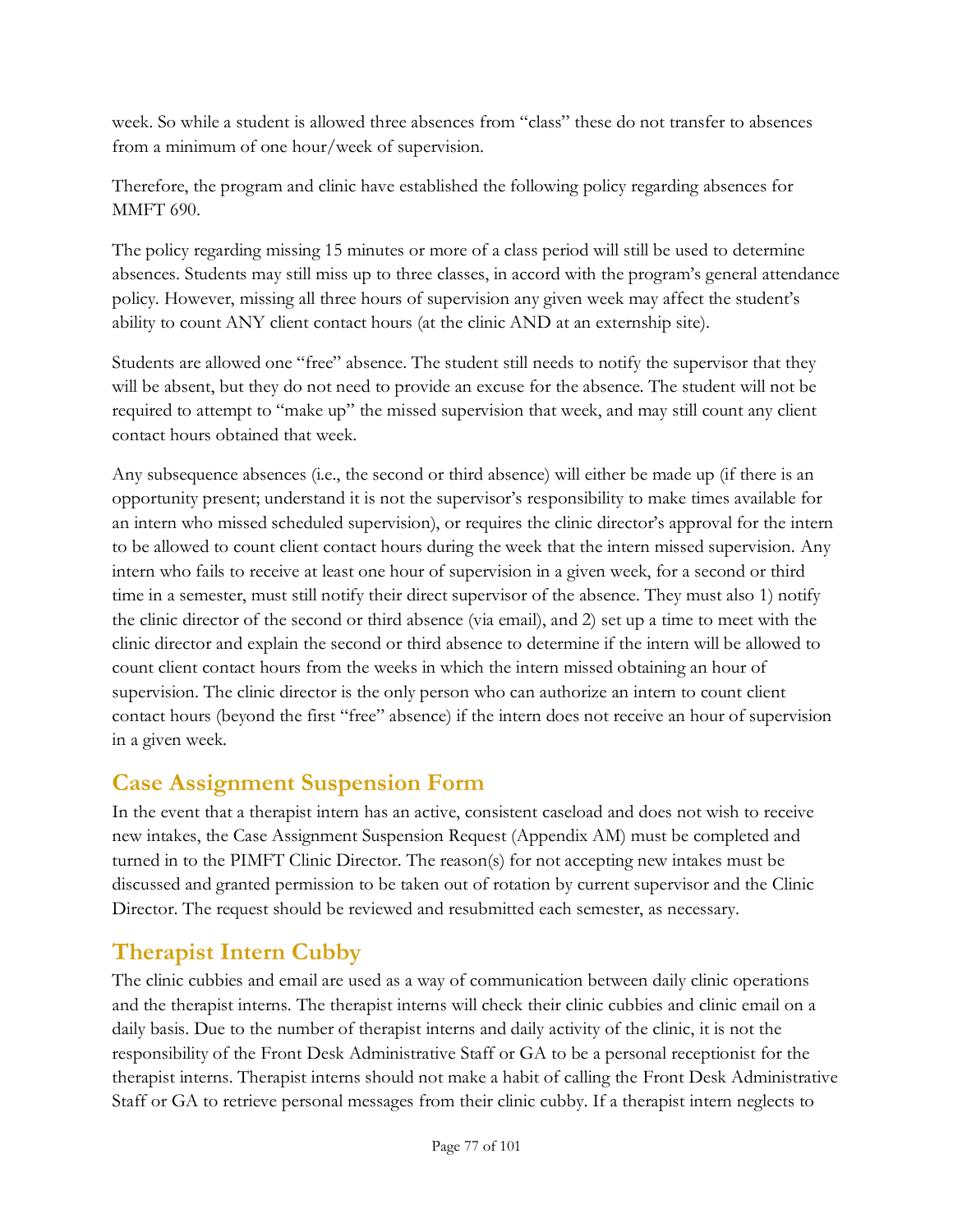check cubby and email regularly, the therapist intern will have a conversation with Clinic Director and may lose privileges due to not showing responsible client care procedures.

# **Case File Forms**

# **Forms Required to Open a Case**

#### **Phone Intake Record**

The Phone Intake Record (Appendix X) should be used to obtain information about a new client. Instructions on completing this form are reviewed in the section of this Policies and Procedures Manual titled [Scheduling New Clients.](#page-50-0)

## **Client Handbook**

The clients will receive a PIMFT Client Handbook (Appendix AN) at their initial session, or via email before. The handbook outlines the purpose and mission of PIMFT and valuable information for the client about the therapeutic process and PIMFT privacy policies. When they check in, clients will also have the opportunity to review the Notice of Privacy Practices (Appendix AO).

# **Initial Session Forms PIMFT**

#### **Informed Consent**

The Informed Consent for Therapy Services (Appendix AP) should be the first form completed with the client, before any therapy conversation takes place, and must be completed in person. Even if this form is emailed to the client prior to their session (for their review), and the client signed the form prior to the session, a new form must be singed in person and the therapist intern must then sign as witness. This document must be reviewed with all members of the therapy session, and must be signed by all members before the session progresses. This form is used to obtain agreement from the client for treatment in PIMFT. During this time, the therapist intern should review the limits of confidentiality and general policies of PIMFT, including the requirement that all therapy sessions are recorded for training purposes. All participants in session must sign the informed consent in order to receive therapy services. A legal guardian or parent must sign for any minors. Review of this form should then be included in the narrative section (SOAP note) of the progress note.

#### **Research Participant Consent Form**

As a training facility, part of the vision of PIMFT is to further the program and the MFT field through research. In order to include a client's information in research projects, they must sign the Research Participant Consent Form (Appendix AQ). The therapist must explain to the client that donating their information to the research database is voluntary, and that only non-identifying information will be included for study. The therapist intern must ensure clients that they will receive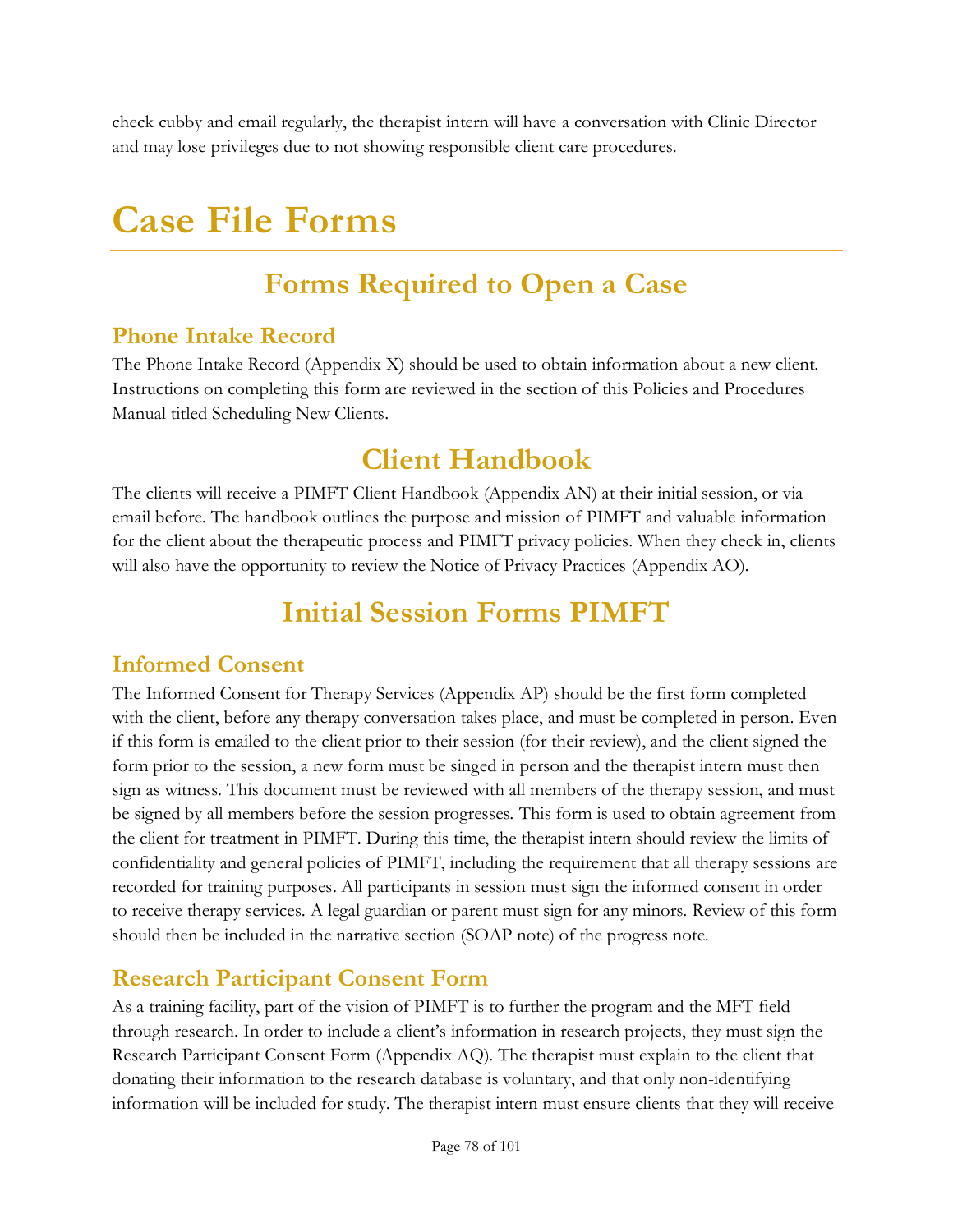therapeutic services regardless of whether they decide to donate their information to the research archive. For any client who declines to participate, the therapist intern should write "decline" at the top of the Research Participant Consent Form (Appendix AQ), as well as the date the client declined, to indicate that the client declined rather than create confusion regarding whether the form was overlooked. This form should then be filed on left side of the client's file.

#### **Fee Agreement**

New clients will pay the full \$30 for the intake session (exception: university students, current military members and veterans). However, the fee agreement should be negotiated during the initial session before treatment begins. The therapist intern will inform the client of the \$30 fee per session. If a client requests the sliding fee scale, the therapist intern will negotiate a fee per session using the Fee Schedule (Appendix AC). Fees in PIMFT are based on a "sliding fee" scale, ranging from \$10.00-\$30.00 per session. Negotiations with clients for fees less than what is determined based on the fee schedule must be approved by the Clinic Director before a new Fee Agreement Form (Appendix AD) is signed. Usually fees negotiated below \$10.00 are established for extreme circumstances and for a limited number of sessions after which an assessment of financial need is made by the therapist and the director. On occasion, the director may contract with certain parties to provide a limited number of sessions at no charge. If a case is contracted for no charge sessions, the therapist intern will be notified before the initial session, and a Release of Information will likely be required from the client for billing purposes only. Fees will be collected by the Front Desk Administrative Staff/GA/Desk duty attendant at the front desk at time of client check-in. At no time may a therapist intern authorize free sessions to any client.

The Fee Agreement form also outlines the clinic cancellation policy. The therapist intern must be familiar with the policy and review the terms with the client. The therapist intern may use this time as an opportunity to discuss procedures for contacting the therapist intern (i.e., client should leave a message with front desk staff who will get a message to therapist; therapist will return call within 24- 48 hours, what to do in case of emergency). All parties, including the therapist intern, should then sign and date all sections of this form, and the form is to be placed on the left side of the client's file.

#### **Assessment Packet**

For clinical purposes, each adult client is required to complete the Adult Intake Packet (Appendix AR), which includes a client information page, demographic information about the client, and assessments, before beginning the initial session. For clients who are minors, an adult with custody will complete the Child Intake Packet (Appendix AS), however if the minor client is able to write, they should also complete their own intake form. The packet requires approximately 20 minutes to complete and clients can be instructed to leave the gray sections blank. The packet contains several measures that can be useful in opening conversations with clients about their concerns and developing therapeutic goals. Once the client(s) are finished with the Adult Intake Packet(s) (Appendix AR) and/or Child Intake Packet (Appendix AS), the therapist should make sure that all of the measures have been completed while also reviewing the client's concerns and questions regarding harm to self or others.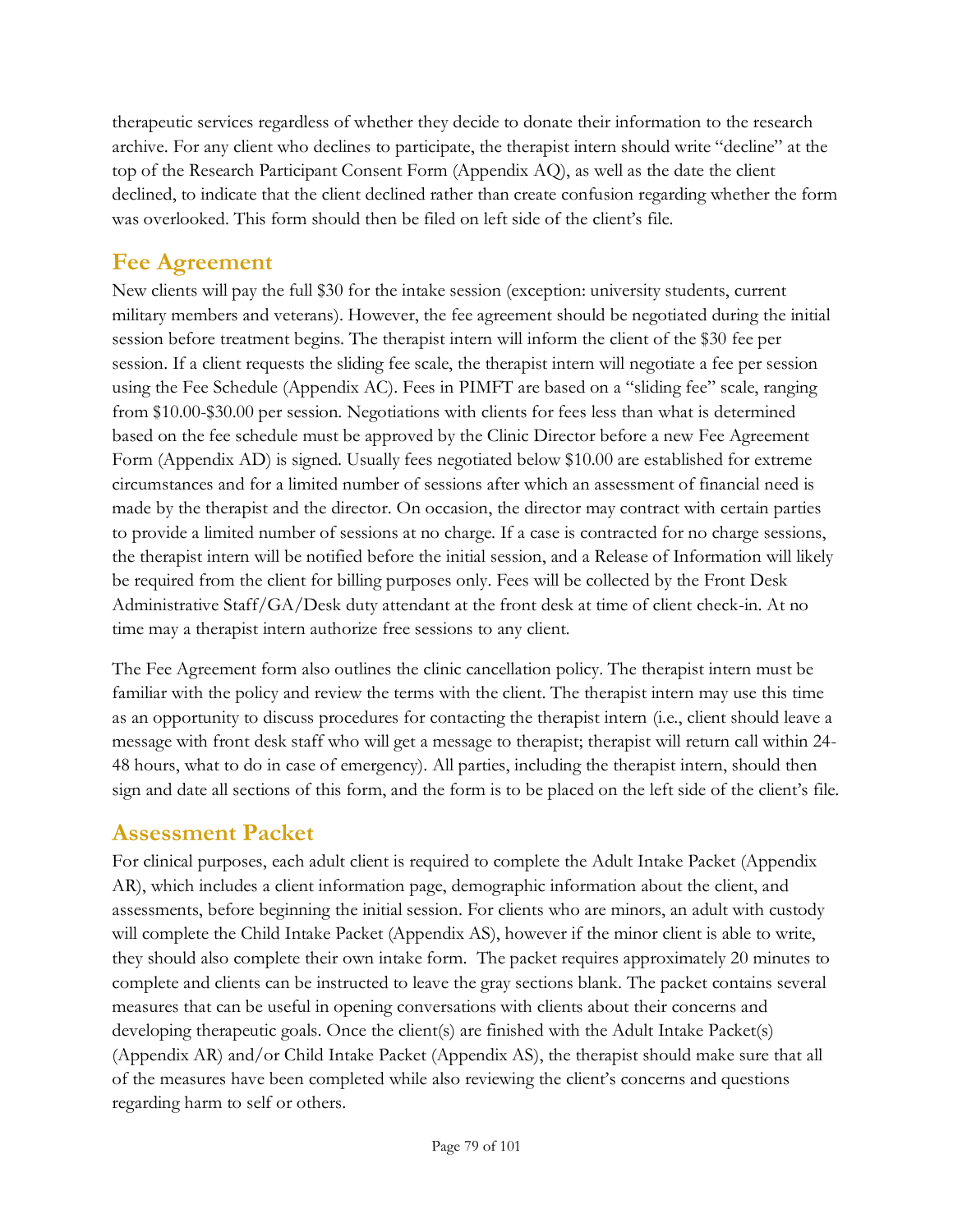If a member of a couple or family indicates that physical violence is a concern, the therapist intern should interview the person individually to assess safety issues. The therapist intern may use the Risk and Safety Assessment Form (Appendix AT) to guide the process if this is helpful. If a client indicates having suicidal (SI) or homicidal (HI) thoughts, the therapist should assess the lethality of the thoughts by asking the client if they have had prior suicide/homicide attempts, a plan, the means/tools to carry out their plan, feelings of hopelessness and despair, etc. A safety plan and emergency procedures should be reviewed with the client and documented in the session Progress Note (Appendix AE) and on a Risk and Safety Assessment Form (Appendix AT). If applicable, a Living Safely Plan (Appendix AV) should be completed, giving one copy to the client and original under the Progress Note (Appendix AE) for that session in the case file. The therapist intern should also consult with the supervisor on call prior to the client leaving, if the client indicates any form of plan, intent, or high impulsivity. If the client does not report a plan, intent, or high impulsivity, and can contract for safety, the client may be allowed to leave the clinic, with a copy of the living Safely Plan. For new clients, the clinic director and the therapist's clinical supervisor should be notified immediately (document this on the Risk Assessment form). For clients with ongoing SI/HI, only the supervisor needs to be notified, unless the client's risk level changes. All first semester interns are strongly encouraged to consult with the on call supervisor for any SI/HI reported by intake clients, and all other clients as needed, BEFORE the client leaves the clinic.

If a client has difficulty reading, the therapist may verbally administer the assessment packet. The therapist interns must be sensitive to such issues. Having clients complete the Assessment Packet after the session or sending it home with them is strongly discouraged, and many of our forms require the client to sign the form in front of a witness (e.g., you, the therapist intern) who then signs the form indicating that the witness SAW the client sign the form. Signing a legal document, as a witness, when you did not actually see the client sign the form is fraud (at minimum).

#### **Client Feedback**

Collecting and implementing client feedback is important for therapeutic alliance and progress, as well as improving clinic function. The information is entered in a database by the Graduate Assistant, and the results are used by the Clinic Director and MFT Faculty to improve therapist training and clinic functioning. PIMFT obtains written feedback in several ways. Each and every form in a client's file should include the date of the session in which the document was used/created, as well as the client's ID number.

#### *Outcome Rating Scale*

In order to further build a culture of feedback, at the **beginning of every session**, the therapist intern will have each client complete an Outcome Rating Scale (Appendix AW) (ORS; a Child Outcome Rating Scale (Appendix AX) is also available). The client should be instructed to make a mark along each line indicating how the past week has been for them on four dimensions: Individually, Interpersonally, Socially, and Overall, with "low" to the left and "high" to the right. Children indicate which faces they identify with that week. The client returns the form to the therapist intern, who scores it using a ruler (indicate number of centimeters to two decimal places;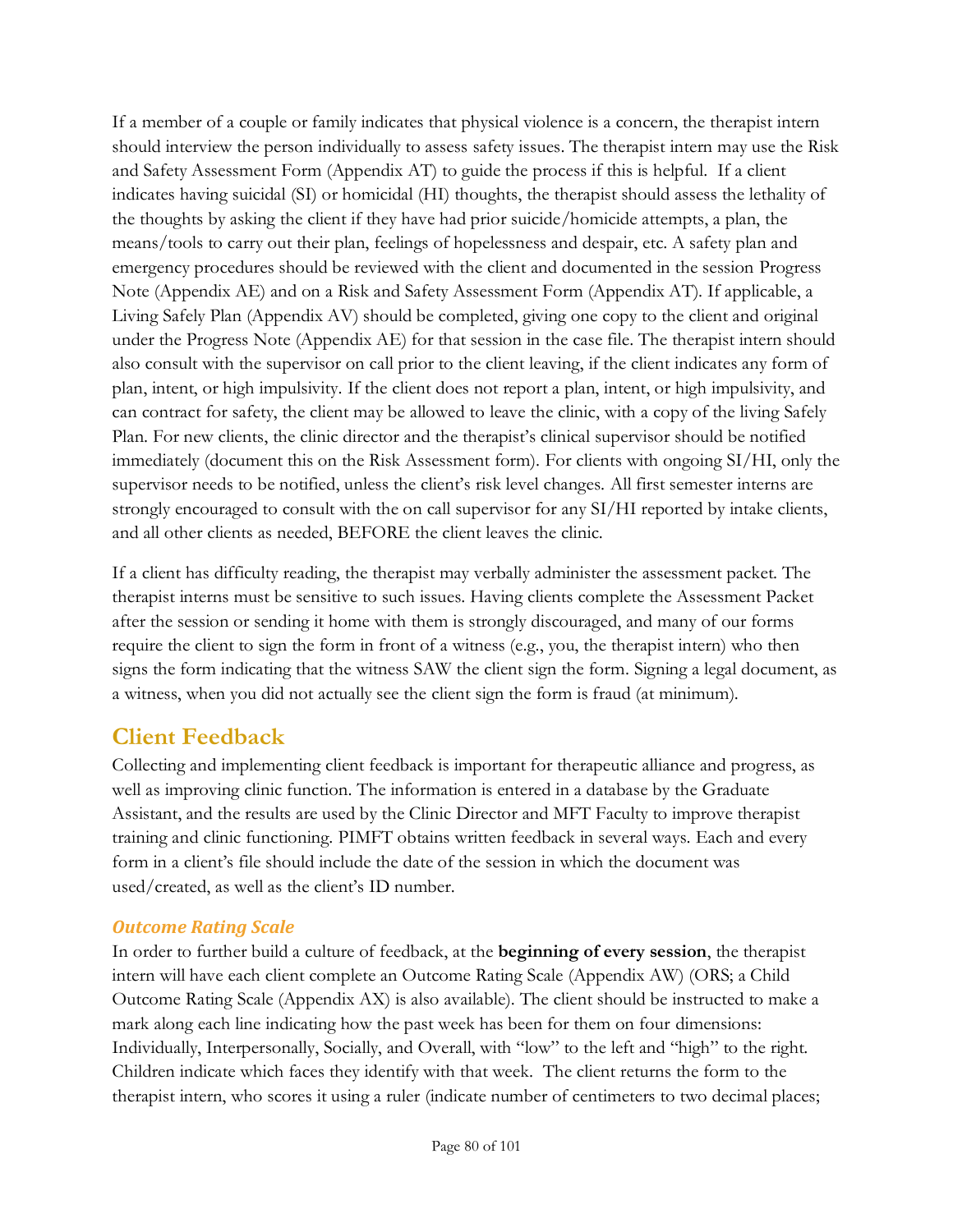e.g., 5.25). The therapist intern will write the measure of each mark next to each line. The therapist intern will then add the four scores together and write the total at the bottom. Using the ORS/SRS graph (Appendix AY), the therapist intern will circle the approximate area of the score in the column for the first session. The SRS/ORS graph form has space for 10 ORS results. Once the graph form is filled, the therapist intern will insert another graph form into the file and continue documenting the results on the graph form, indicating session numbers clearly. The clinical cutoff is 25; scores below 25 are associated with being a client. The therapist intern can use the item or added score to start a conversation about the client's life and problems. The Outcome Rating Scale (Appendix AW) should be kept in the file under the respective Progress Note (Appendix AE) for that session.

#### *Session Rating Scale*

At the **end of each session**, the therapist intern will ask each client to complete the Session Rating Scale (Appendix AZ) (SRS; a Child Session Rating Scale (Appendix BA) is also available). Constructed much like the Outcome Rating Scale (Appendix AW), the Session Rating Scale (Appendix AZ) measures therapeutic alliance across four dimensions: Relationship, Goals and Topics, Approach or Method, and Overall. Children using the Child Session Rating Scale (Appendix BA) indicate which faces show how they feel about that session. The therapist intern scores each item and adds them, making an "X" in the approximate area of the score in the column for the first session. The therapist intern will write the measure of each mark next to each line. The SRS/ORS graph form has space for 10 ORS results. Once the graph form is filled, the therapist intern will insert another graph form into the file and continue documenting the results on the graph form, indicating session numbers clearly. The cutoff score is 36; any scores below 36 should be processed with the client. The Session Rating Scale (Appendix AZ) should be kept in the file under the respective Progress Note (Appendix AE) for that session.

For further information about the Outcome Rating Scale (Appendix AW) and Session Rating Scale (Appendix AZ), including how to introduce, interpret, and integrate the measures, therapist interns are strongly encouraged to read *On Becoming a Better Therapist* by Barry Duncan. In addition, therapist interns should discuss the Outcome Rating Scale (Appendix AW) and Session Rating Scale (Appendix AZ) for each case with their Clinical Supervisor.

#### *Client Satisfaction Survey, Parts I and II*

At the end of the **first** session with EACH therapist intern, therapists should enter the identifying information at the top and give each adult client the Client Satisfaction Survey, Part I (Appendix BB) to complete in the waiting room. If children are participating in therapy and want to complete a Client Satisfaction Survey, Part I, a version for children approximately ages 8-14 is available (Client Satisfaction Survey (child), Part I (Appendix BC)) and may be used at the therapist intern's discretion. This brief survey assesses clients' initial communication with the clinic and their responses to the clinic environment.

At the end of the **first, fifth, tenth, twentieth, each following 10th session, and last sessions**, therapists should enter the identifying information at the top and give each adult client the Client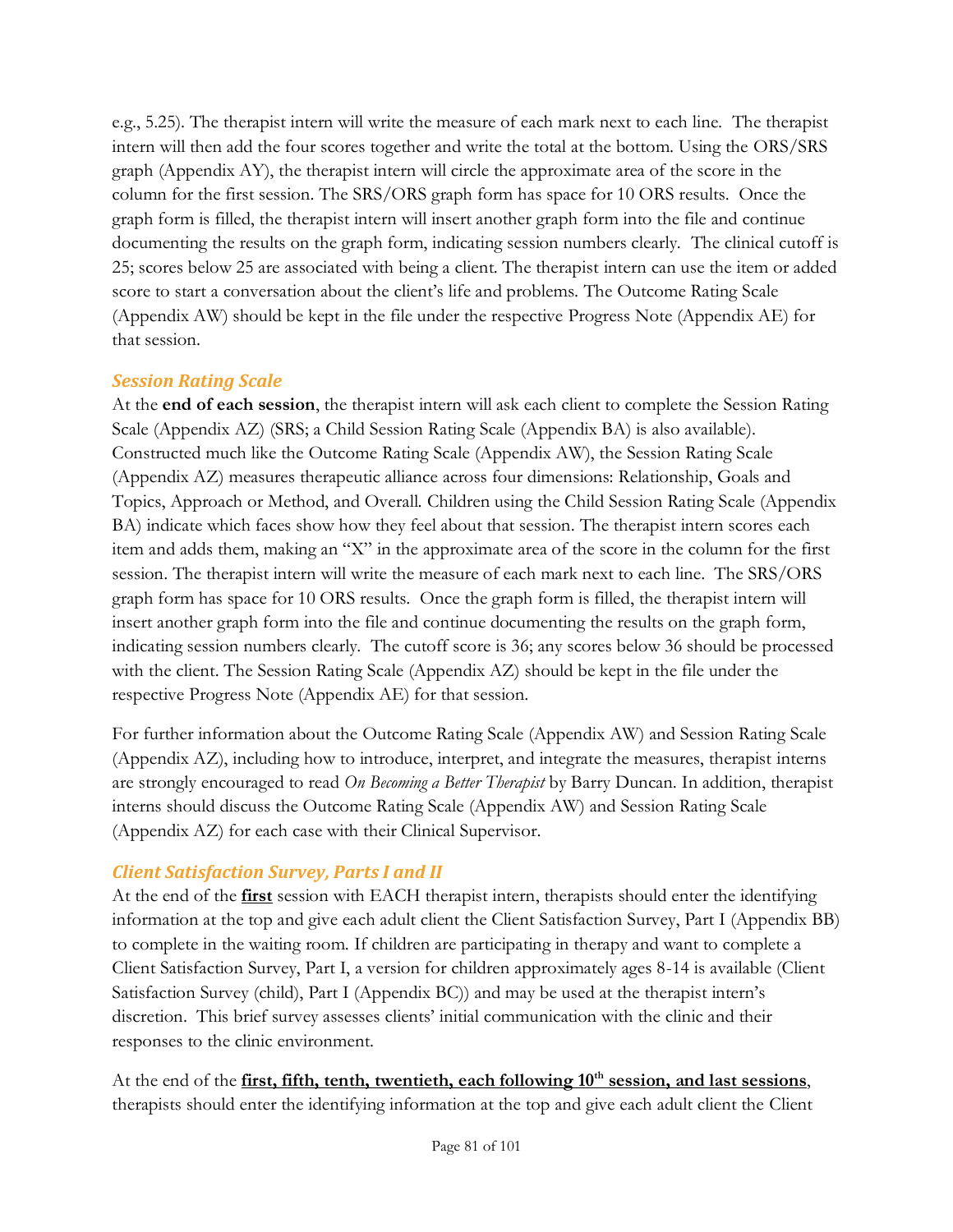Satisfaction Survey, Part II (Appendix BD) to complete in the waiting room. If children are participating in therapy and want to complete a Client Satisfaction Survey, Part I, a version for children approximately ages 8-14 is available (Client Satisfaction Survey (child), Part II (Appendix BE) and may be used at the therapist intern's discretion. This brief survey assesses clients' responses to the therapist intern and the therapy process. If a client provides narrative feedback and indicates that the feedback can be shared with the therapist, the Clinic Director will do so.

When a case is transferred to another therapist intern, the scheduling of the Client Satisfaction Survey begins again. These forms are then either given to the front desk attendant or placed in the appropriate box (in PIMFT this box is on the cabinet near the front entrance door).

# **Intermittently Used Forms**

## **Psychosocial History on Client Intake Assessment Form**

A psychosocial history provides a process through which therapist interns can obtain a range of background information about clients which will be valuable for client care. Psychosocial histories are designed to include a screening of all aspects of a client's life. This helps ensure that no significant information about the client's life will be overlooked inadvertently. For individual clients, focus on information about the individual. When completing psychosocial history forms for couple and family clients, focus information on the unit of care using interpersonal observations and terms when appropriate (i.e., include information about family members involved in the treatment process but avoid specific evaluative information about other identifiable people; initials or first names of relevant people may be included but never use full/last names in a client's file unless directed to do so by the clinic director). When information about individuals in a couple or family case needs to be included (e.g., medications), be clear about which individual is being described.

Some clients will have no life experience to include with certain areas of the form (e.g., history of incarceration), while some clients will have extensive information for specific areas (e.g., substance use/abuse). Because treatment recommendations at times vary depending on client's history, completing the psychosocial history form early in the treatment process enables therapist interns and supervisors to work with clients to develop the most appropriate treatment plan for each client.

Information from collaborating care providers and other third parties may be included in the psychosocial history. Regardless of the source of information, language in the psychosocial history form (and other forms such as progress notes, when appropriate) will reference the source of information (e.g., "client reported…", "according to First Elementary School's information dated 2-  $15-2017..."$ ).

During the first and/or second session the therapist intern will complete the psychosocial history information on the client intake paperwork (Adult Intake Packet (Appendix AR) or the Child Intake Packet (Appendix AS) with the client. For this process, refer to the client's information on the form and ask follow-up questions to complete the information in the shaded areas of the Adult Intake Packet (Appendix AR) or the Child Intake Packet (Appendix AS). The psychosocial history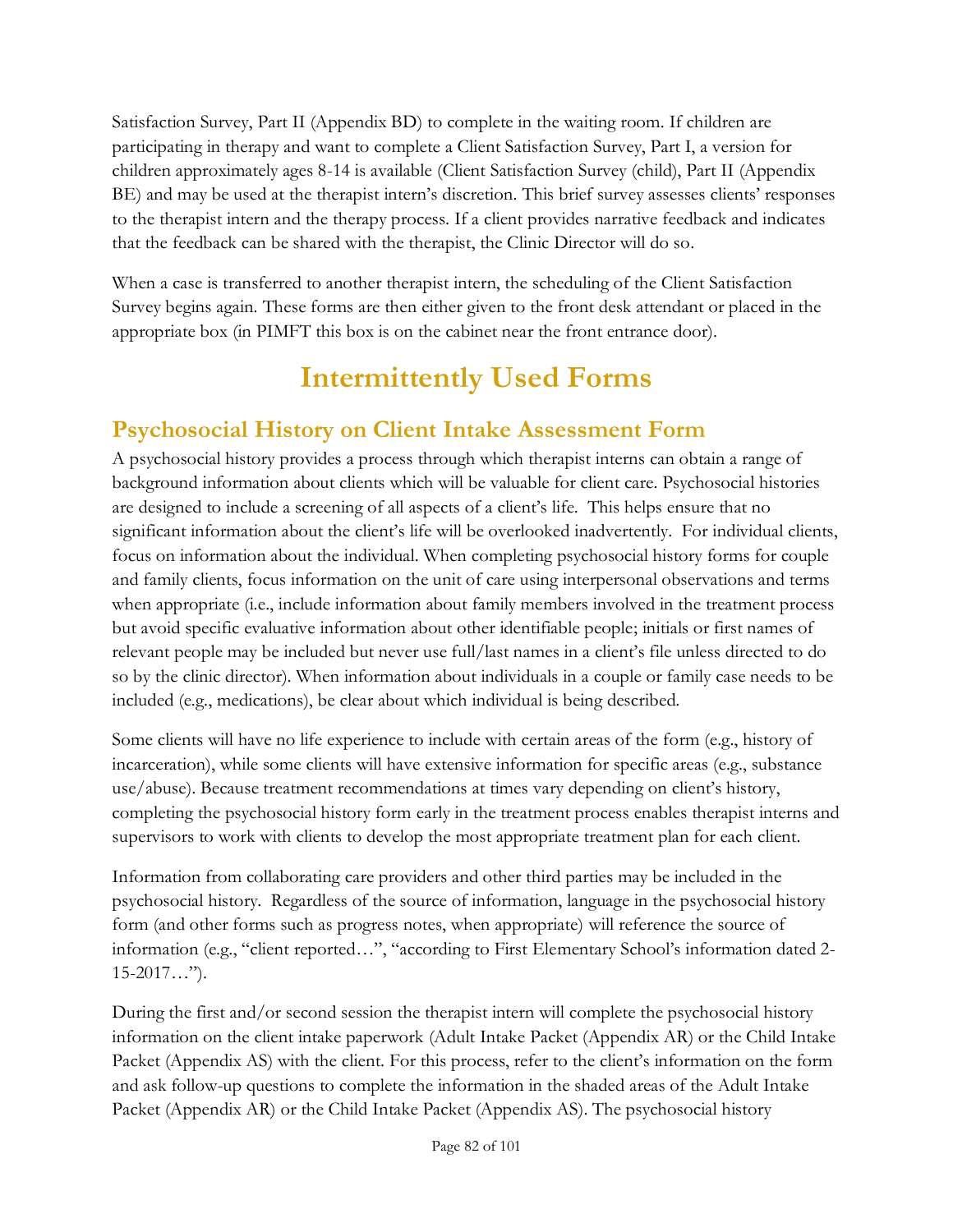information should be completed and submitted to the therapist intern's supervisor before the third session. All sections on the form should have a response; "no information provided," "n/a," or "client denied," is preferable to no response/blank areas. If the client is in crisis and completing the psychosocial history is delayed, the therapist intern will consult with his or her supervisor.

*Note*: Remember that this information is a permanent part of the client's file. Therefore, use behavioral language, professional wording, and write legibly. If you are unsure what wording to use, do not write directly on the form during session but fill in the information later while watching the session video. Or, you may take notes during session on a blank form, transfer the information to the client form after the session and/or after consultation with your clinical supervisor, and shred the notes page when done.

Providing psychosocial history information may not be a high priority for the client. To develop and maintain rapport with the client, balance gathering information with listening to the client's current needs. Explain the importance of the information for effective client care and help the client know what to expect of the first few sessions. As you get experienced, you will develop strategies for getting information in therapeutic ways. If the client needs to focus more on the presenting problem in the first session, attend to that need and let the client know you will gather additional information at the next session. If information is gathered and added to the form after the first session (the form is designed so as to guide the first 2-3 sessions), it is best practice for the therapist intern to initial and date any updated sections of the form.

## **Treatment Plan**

A treatment plan guides the therapist intern and client through the process of effective therapy. An example of how treatment plans are to be written is available on Blackboard, as are several video resources. The treatment plan begins with the presenting problem and main goals of therapy, which are often the same as in the psychosocial history form and are written in a specific format which must include the treatment modality. The treatment plan also includes sub-goals, written using the SMART goal format, which describe what the client will be doing that will collectively help the client reach each main goal (moving toward termination). When a client presents with a crisis, one subgoal must focus on client safety. Sub-goals may be sequential or simultaneous, based on the needs of the client. For each sub-goal, 2-3 interventions will be listed. Interventions describe what the therapist intern will do to help the client obtain each sub-goal. Interventions are written with theory-congruent language, may include development of rapport and alliance, and should connect clearly to both the model identified and the presenting issues of the client.

Treatment plans are typically developed in collaboration with the client or client system and will require the signature of the client. Treatment plans, including the diagnoses, should be created with this in mind. Treatment Plans (Appendix BF) must be completed for each client unit before the fourth session and submitted to the therapist intern's supervisor for review. Once the treatment plan is singed by the supervisor, the therapist intern will then present the treatment plan to the client, review, answer questions, and obtain the client's signature. Once all signatures have been obtained,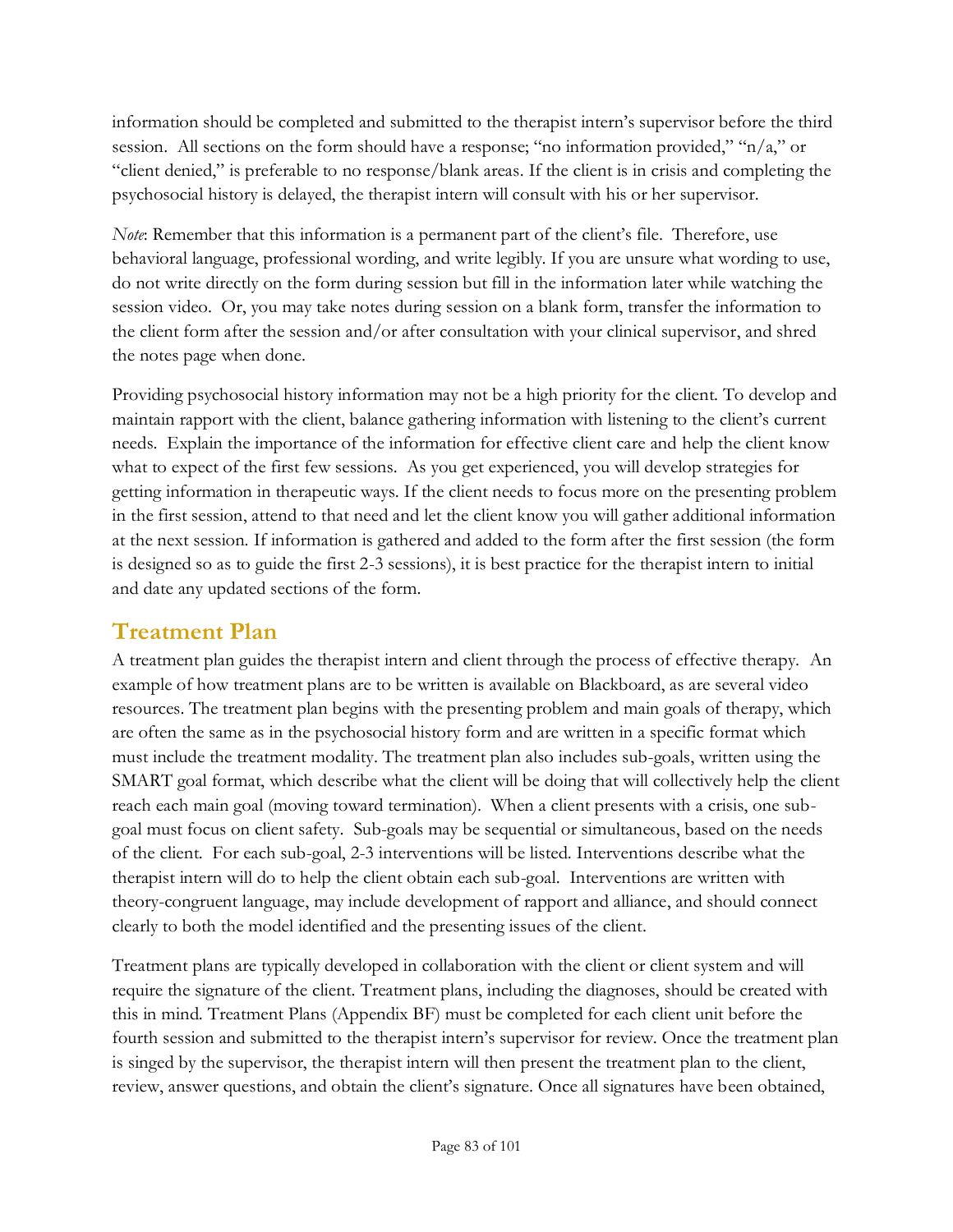the therapist intern will then file the treatment plan in the client's file, on the left hand side. The Progress Note (Appendix AE) connects to the Treatment Plan and documents progress or lack of progress over time.

Sample Treatment Plan

- 1. Presenting Problem initial
- 2. Goal(s)
	- a. Sub-Goal (or Objective)
		- i. Intervention
		- ii. Intervention
	- b. Sub-Goal (or Objective)
		- i. Intervention
		- ii. Intervention
- 3. Logistics (e.g., type of therapy (individual, couple, family, group), length
- 4. Termination Plan
- 5. Signatures

#### **Treatment Plan Review**

Treatment plan reviews provide a method for the therapist intern to document client progress, lack of progress, change in focus of treatment, or change in treatment approach. Treatment plan reviews occur intermittently as needed, according to how the treatment plan is written, and best practice is to complete reviews approximately quarterly (i.e., 9-12 sessions, if not more often). Treatment plan reviews are typically developed in collaboration with the client or client system. Treatment plan reviews are completed on the Treatment Plan (Appendix BF) form and then submitted to the therapist intern's supervisor via the same process as new treatment plans.

# **Forms to be Completed After Each Session**

#### **Progress Note Template**

A PIMFT Progress Note (Appendix AE) should preferably be completed immediately following a session; however, the form must be completed within 72 hours of the session. Any progress notes for Saturday sessions should be completed before leaving the clinic for the weekend. A well-written progress note allows the therapist to quickly review previous sessions, keep track of treatment goals, and check up on tasks assigned to clients. Examples of well written progress notes are available on Blackboard. Progress notes must be written legibly, preferably typed. Accurate, complete, and up-todate progress notes are absolutely essential to protect the liability of PIMFT in case of legal involvement, which requires up to date progress notes in a client file. The template of this form may be found on the computers in the Intern Workroom (more details provided during orientation). Progress notes must be recorded using the PIMFT case note template for continuity of record keeping and to adhere to best practice standards. Additionally, the following guidelines should be used when composing progress notes: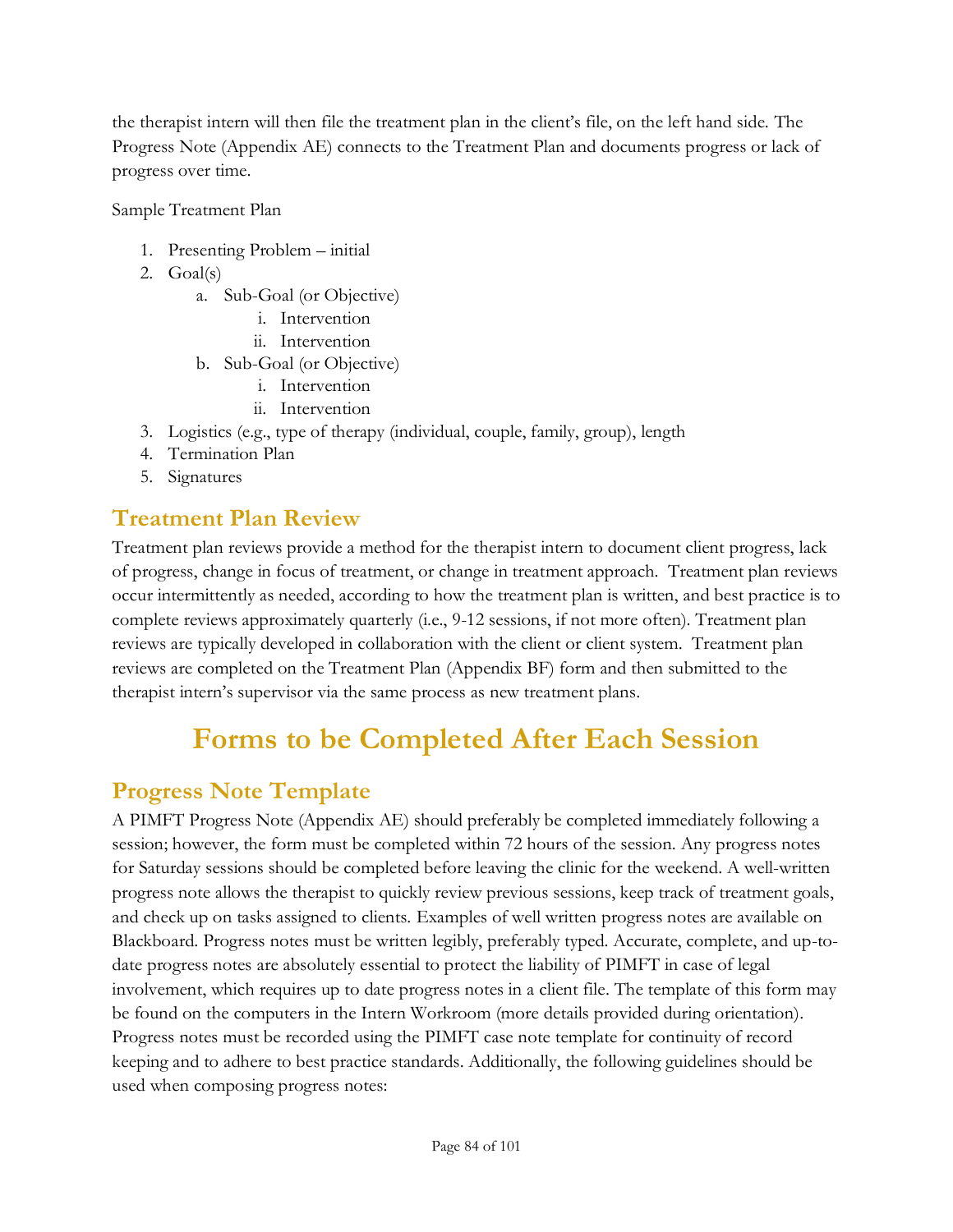- 1. Progress notes should be typed. Other documentation, such as records of phone contact, can be neatly written in blue or black ink on the appropriate form or typed.
- 2. Document the date, time, length, and session number on the top of each case note.
- 3. Always sign progress notes and include your credentials and the date you wrote the note.
- 4. Complete progress notes within 72 hours after the therapy session; progress notes from Saturday sessions must be completed before leaving PIMFT for the weekend.
- 5. Do not keep loose papers and post-it notes in the file; remove such items before turning in case for termination. Copy pertinent information onto appropriate forms for archive purposes.
- 6. Use form provided (Progress Note 2.1, on shared drive under Clinic Forms), complete all necessary boxes (see Progress Note Rubric 2.1 on shared drive under Clinic Forms; if you have questions, ask your supervisor or the Clinic Director). You may save your own copy in your folder.
- 7. Print the documents. Sign your first and last name in blue or black ink, and date (with the date you are signing the form, not the date of the session).
- 8. Progress notes should be reviewed by your clinical supervisor, and approved, prior to being filed in the client's file.
- 9. Bring progress note to individual supervision for review and supervisor signature, or place the documents into your supervisor's file.
- 10. Once approved and signed by the supervisor, place all progress notes on the right hand side of the client's file with the most recent case note on the top, above the SRS/ORS or any other documents used/created in the session.
- 11. Do not use client names, or anyone else's name (e.g. coworker) in progress note. You can refer to client using confidential format ( $A =$  Adult,  $C =$  Child,  $M =$  Male,  $F =$  Female, include age; therefore, if your client is a 39 year old male he would be referred to as AM39). Alternatively, you could refer to your client as "client," and anyone else by their relationship to the client (e.g., girlfriend, mother).
- 12. Refer to yourself as Therapist Intern (TI).
- 13. In the narrative section of the progress note:
	- a. Use the SOAP note format
	- b. Give enough information such that another therapist could pick up the case and basically know what had been done in therapy, but only content that is significant, and ideally related to the stated client goals.
	- c. Note any major changes since last session.
	- d. Note any change in mood or affect during session.
	- e. If you used scaling questions to track client's goals/symptomology be sure to ask the client what their number is for the week, and include this in each progress note. (If the client reported depression at a level of 7 at intake, and would like to be at a 3 as a goal, each week, you would ask your client what their level of depression is, and record that in your progress note.)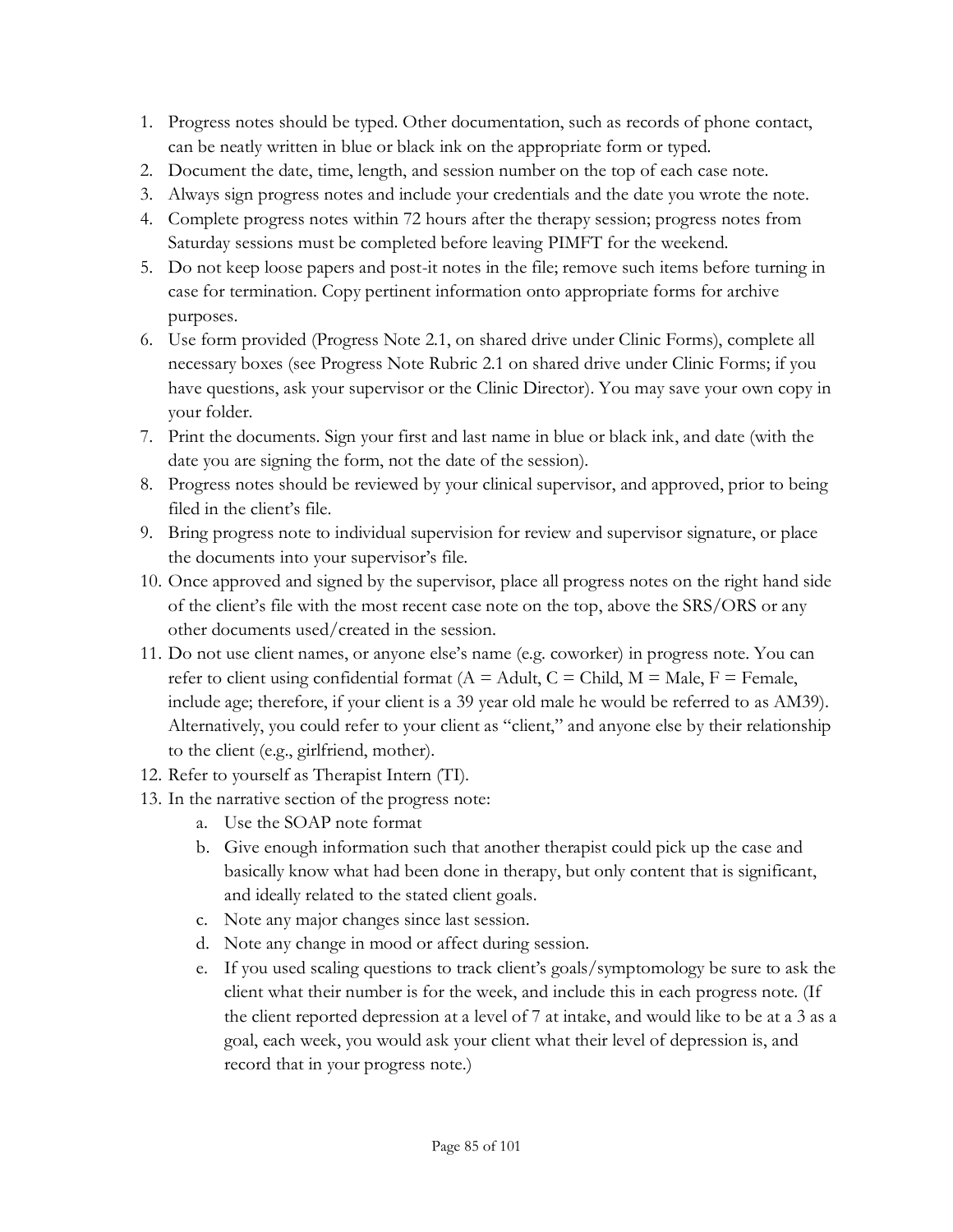- f. Do not include full names or identifying information for any persons other than your client, unless directed to do so by your supervisor
- 14. If there is a crisis situation (e.g., suicidal ideation), document the evidence in the Progress Note (Appendix AE) and put a check in the appropriate section. In order to thoroughly document how a crisis situation was managed (e.g., asked client if s/he had plan, contacted supervisor), interns should complete a Risk and Safety Assessment Form (Appendix AT). (Be sure to notify your supervisor AND the clinic director if this form is completed, and document this on the form.) This form is to be completed in addition to the Progress Note for a session, and should be kept immediately beneath the progress note. If you have questions about how to complete the form, see the "Risk and Safety Assessment Form Rubric" on the shared drive under "Clinic Forms." If you still have questions, ask your supervisor or the Clinic Director.

## **Additional Papers**

# **Forms to Complete at Third Session**

According to Tracy Todd (former Executive Director of AAMFT) in *Practice Building 2.0 for Mental Health Professionals*, treatment stakeholders include anyone associated with the care of a client. Coordinating with these stakeholders enhances client care, and is consistent with the systemic approach of MFT. Therefore, at times, the therapist intern may use handouts, write safety plans, provide the client with worksheets, or generate other papers during session (e.g., a genogram). Anything given to the client or completed in therapy must be copied and included in the file. The therapist intern will write the client number and date on each page and put these forms on the right side of the file, above the SRS/ORS forms, and below the session progress note.

First, each therapist intern should complete the Provider Contact Information (Appendix BG) form during the  $3<sup>rd</sup>$  session. By that point the intern should know or find out about at least the client's physician, as well as additional potential contacts involved in the care of the client(s); for example, teachers, ministers. Therapist interns should get as much contact information as possible, explaining to the client that PIMFT policy is to coordinate care to provide the best and most comprehensive treatment, whenever possible. Therapist interns may show the client the Care Coordination Form (Appendix BH) to demonstrate that s/he will not be sharing confidential information beyond the very basics of the fact that the client is attending therapy and an overall perspective. Note, that while this step is best practice, not all clients will be complaint with this request. If a client systems does not want to authorize this coordination of care, simply document that in the progress note, along with the client's reason(s) for not wanting this.

Second, the therapist interns should fill out an Authorization for Release of Information (Appendix AA) for *each* provider listed and ask the client to sign each form. Put the completed and signed Authorization in the client file (left side).

• check both "to" and "from"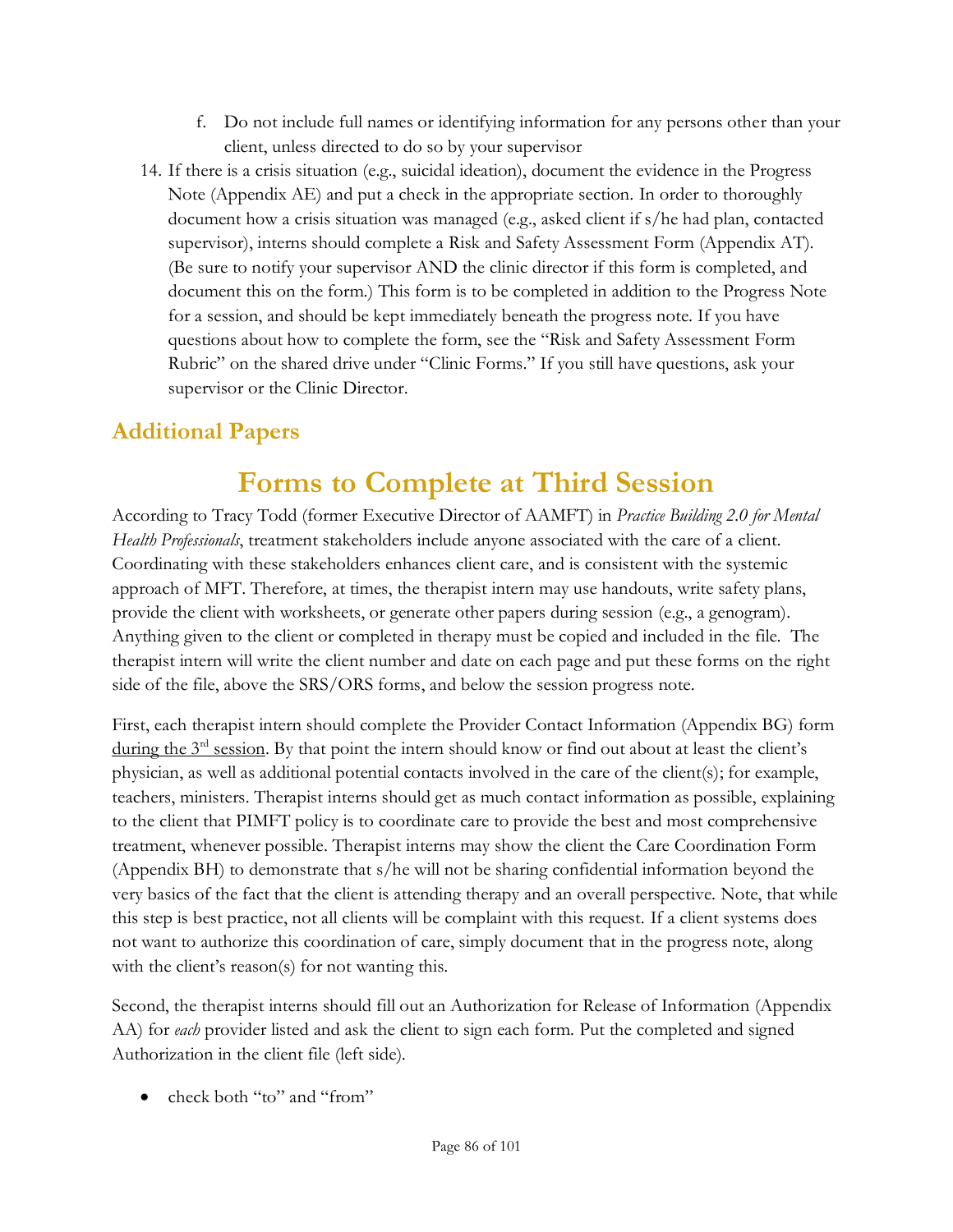- purpose of: continued care by other provider
- information to be disclosed: write in "care coordination form" by other, plus check anything else you think might be relevant for this client's situation.

Third, before the fourth session, the therapist intern should complete a Care Coordination Form (Appendix BH) (found in the top drawer of the filing cabinet) for each provider listed. Attach the form(s) to the Provider Contact Information (Appendix BG) form and put it in the front desk cubby. Once the front desk staff have distributed (emailed, faxed, etc.) the forms, they will be returned to the Therapist Intern's cubby to put in the client file (left side).

If the client and therapist intern determine that the client will benefit from a collaborator joining the session, they can discuss plans and the purpose of the meeting. The therapist intern will have the client complete an Authorization for Release of Information (Appendix AA) and the collaborator will complete a Collaborator Informed Consent (Appendix AG) prior to discussing the case with the therapist intern.

# **Forms Needed to Close a Case**

#### **Case Termination Form**

The Case Termination Form (Appendix AH) is to be completed when the therapist and supervisor are in agreement about closing a case. A case may be closed due to multiple reasons: 1) therapeutic goals are complete, 2) the client has "dropped out" of treatment, 3) the client was referred out to another provider, or 4) the client completed mandated number of sessions. If a client "drops out" of treatment, the therapist must make several (usually 3, documented) attempts to re-engage the client in therapy. The attempts must be documented in the case file (e.g., phone log sheet). Once the termination form has been completed, it must be submitted with the case file to the individual supervisor. The supervisor will review the case and sign the form if all paperwork is complete. The signed, completed form should be placed on top of the case note section on the right hand side of the case folder. Terminated cases should be turned in to the Front Desk Administrative Staff.

#### **Case Transfer Form**

In the event a case is transferred from one therapist intern to another, complete the Case Transfer Form (Appendix AI). The signature of the current supervisor, current therapist intern, new supervisor and new therapist intern are mandatory. After all signatures are obtained, this form is placed in the client's file, on the left, on top of the last progress note from the therapist who is transferring the client. NOTE: Generally speaking, it is not therapeutic for a client to attend therapy weekly for years on end. Clients who have been attending sessions at PIMFT for a year or more MUST be reviewed with the Clinic Director, prior to that client being transferred to another therapist. The client will also need distinct, clear goals that they wish to work on with this new therapist.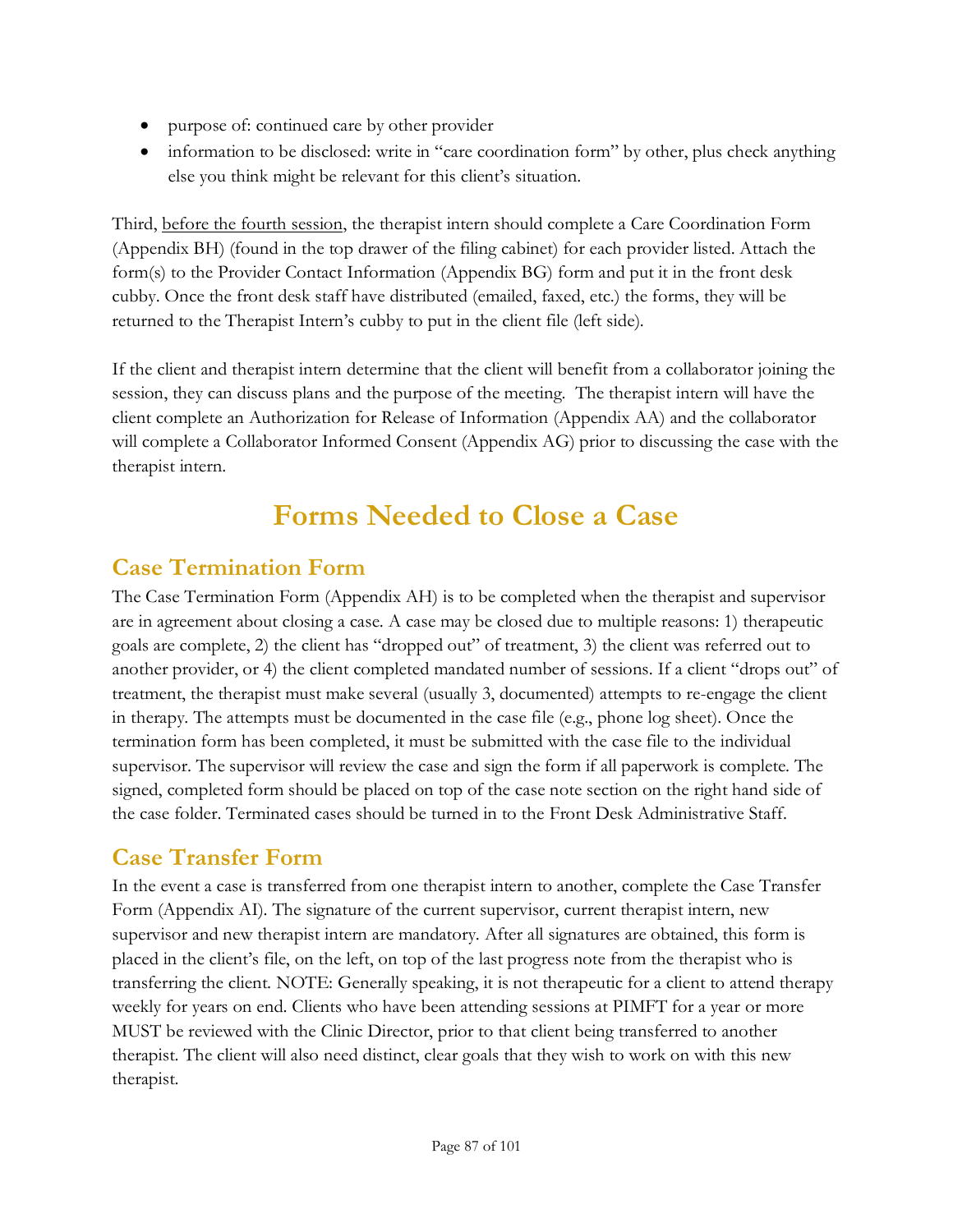# **Additional Case Record Forms**

#### **Case Review Form**

Case Review Form (Appendix BI) is to be completed each time the case is reviewed (e.g., live observation, recording, case discussion). Therapist intern will write a brief summary of what was discussed in supervision and present it to the supervisor for signing. The Case Review Form (Appendix BI) should be kept behind all progress notes on the right hand side of the case folder.

## **Client Contact and Payment Log**

The Client Contact and Payment Log (Appendix Y) is used to document and provide an overview of any contact the therapist intern and/or clinic have with the client. This may start prior to the first session if the client and front desk or the client and therapist intern are making several phone calls to schedule and/or reschedule the initial appointment. The Client Contact and Payment Log documents the date of contact, time length of contact, type of contact (e.g., phone, in-person), people present, content, charge to the client, payment made (or not made) and whether the client has a balance due or credit on his or her account. Whenever possible, document phone calls the client has with front desk staff, also. This provides a clear picture of the case. For the "content" section, note who called whom and what the outcome of the contact was. For example, "TI called CT to reschedule. Rescheduled for 3-4-2019" or "CT called front desk to CX due to illness." When documenting sessions, write "Session #" in the "Content" section. For the "Charge" section, write the amount a client owes for a session. For the "Payment" section, write the amount the client paid and carry the balance to the "Balance" column. For example, if a client's fee per session is \$30 and the client pays \$30, on a row documenting a session, write "\$30; \$30; 0" in the columns. If a client's fee is \$30 and the client pays \$60, write "\$30; \$60; \$30 credit." If a client's fee is \$30 and the client pays \$5, write "\$30; \$5; \$25." The therapist intern will need to coordinate with the front desk staff to ensure this information (specifically the fee related information) in the file, and the clinician's calendar, are accurate and up to date.

Telephone contact of a lengthy manner (more than 15 minutes) or significant content discussed requires a Progress Note (Appendix AE) to be completed to document the necessary details of the telephone conversation. Additionally, responses to emergency calls should be recorded on a Progress Note (AU) in order to document specific details. Telephone conversations with a client over 20 minutes in duration are discouraged and a face-to-face session should be scheduled. Phone therapy is not an option due to complications regarding supervision, fee collection, and ethical and legal considerations for distance therapy. The Client Contact and Payment Log (Appendix Y) sheet should be kept on the bottom of the left side of the file.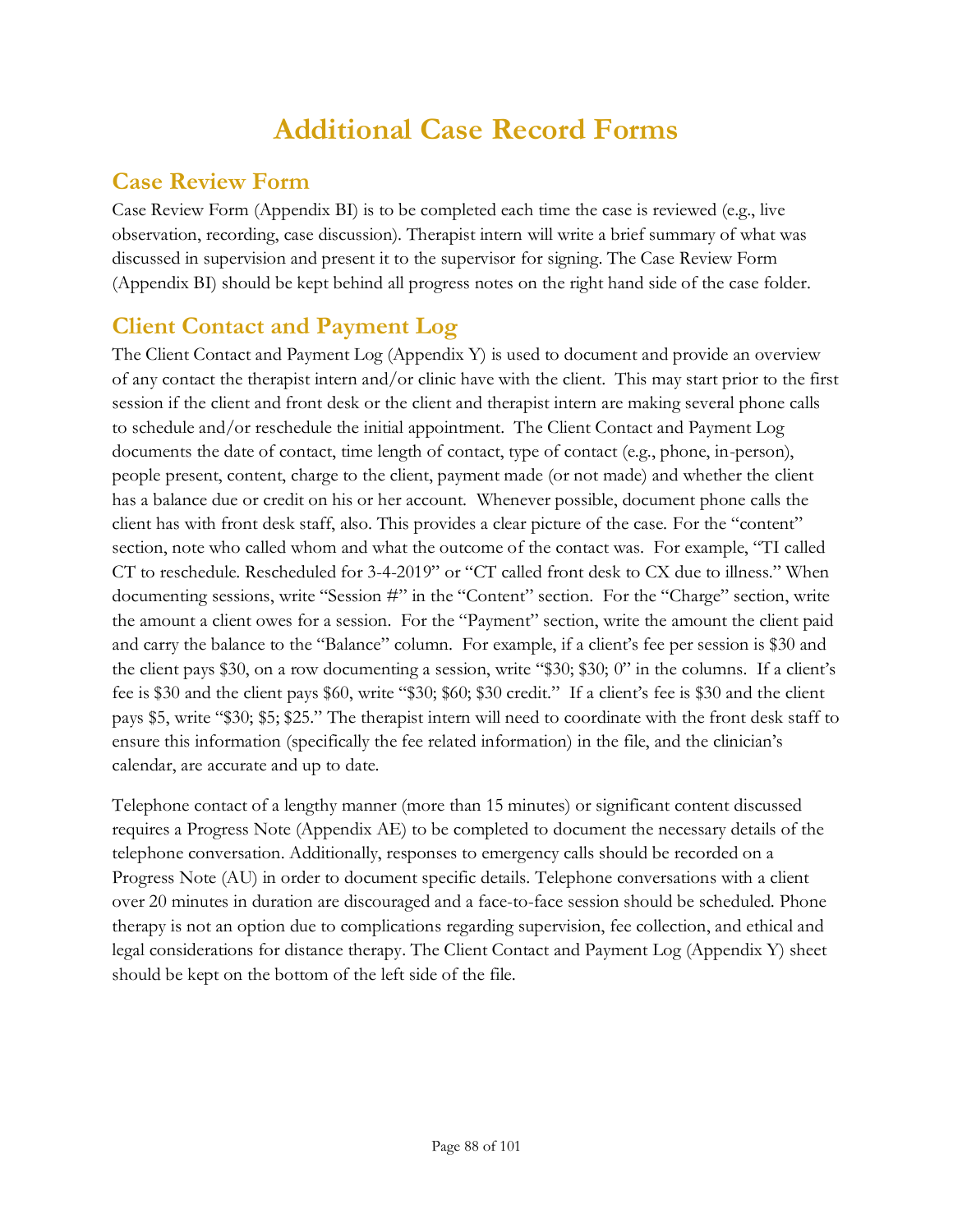# **Destruction of Old Files**

Files of terminated clients will be destroyed in compliance with local and national laws and ethical codes. Terminated files of adult clients will be destroyed ten (10) years after the last date of the final service date or termination. Terminated files which included a minor will be destroyed seven (7) years after the youngest client turns 18 or after the age of consent, whichever is later. The time of storage is in compliance with AAMFT standards of ethical practice and HIPAA. The Clinic Director, also the Privacy Officer for HIPAA, will work with the Office Manager to track files that are approaching their shredded date.

# **Group Processes and Forms**

Workshops can be a good way to supplement clinical contact hours; up to 250 of the *total* LMFT licensure hours in North Carolina can be "psychoeducation."

Facilitating psychoeducational workshops provides valuable experience for future success. Many therapists generate awareness of their practice and receive client referrals through doing psychoeducational workshops. Experience designing and facilitating psychoeducational and process groups can also help applicants stand out when employers are hiring.

*Psychoeducation groups differ from process groups.* North Carolina's Marriage and Family Therapy Licensure Board requires psychoeducation to be tracked as a separate category of clinical experience. Please refer to the definition of psychoeducation provided previously in this Manual. Psychoeducation groups teach knowledge or skills related to mental and relational health. Psychoeducation groups may include participant discussion, but the discussion is focused on personal application of the psychoeducational information. There is overlap between education and psychoeducational groups. Process groups focus on group discussions in which group members provide here-and-now feedback about their experiences with each other. Process groups may include some psychoeducation, but the focus is on group processing. There is also overlap between *therapy* and *process groups*.

Therapist interns are required to be involved with the process of offering psychoeducation or process groups through PIMFT each semester (see MMFT 690 syllabus for more information). Therapist interns interested in facilitating a psychoeducational workshop or process group initiate the process by talking with the Clinic Director. The therapist intern will create a file folder with the name of the group and the date the group met. If the group meets more than once, a date range is appropriate. At the beginning of the first meeting, the therapist intern gives all participants the Group or Workshop Informed Consent (Appendix BJ). For separate psychoeducational workshops, each participant completes a Group or Workshop Informed Consent (Appendix BJ) each time. For ongoing psychoeducational workshops or process groups, the consent form is only required for the first session. Each meeting, participants sign in on the Group or Workshop Attendance Log for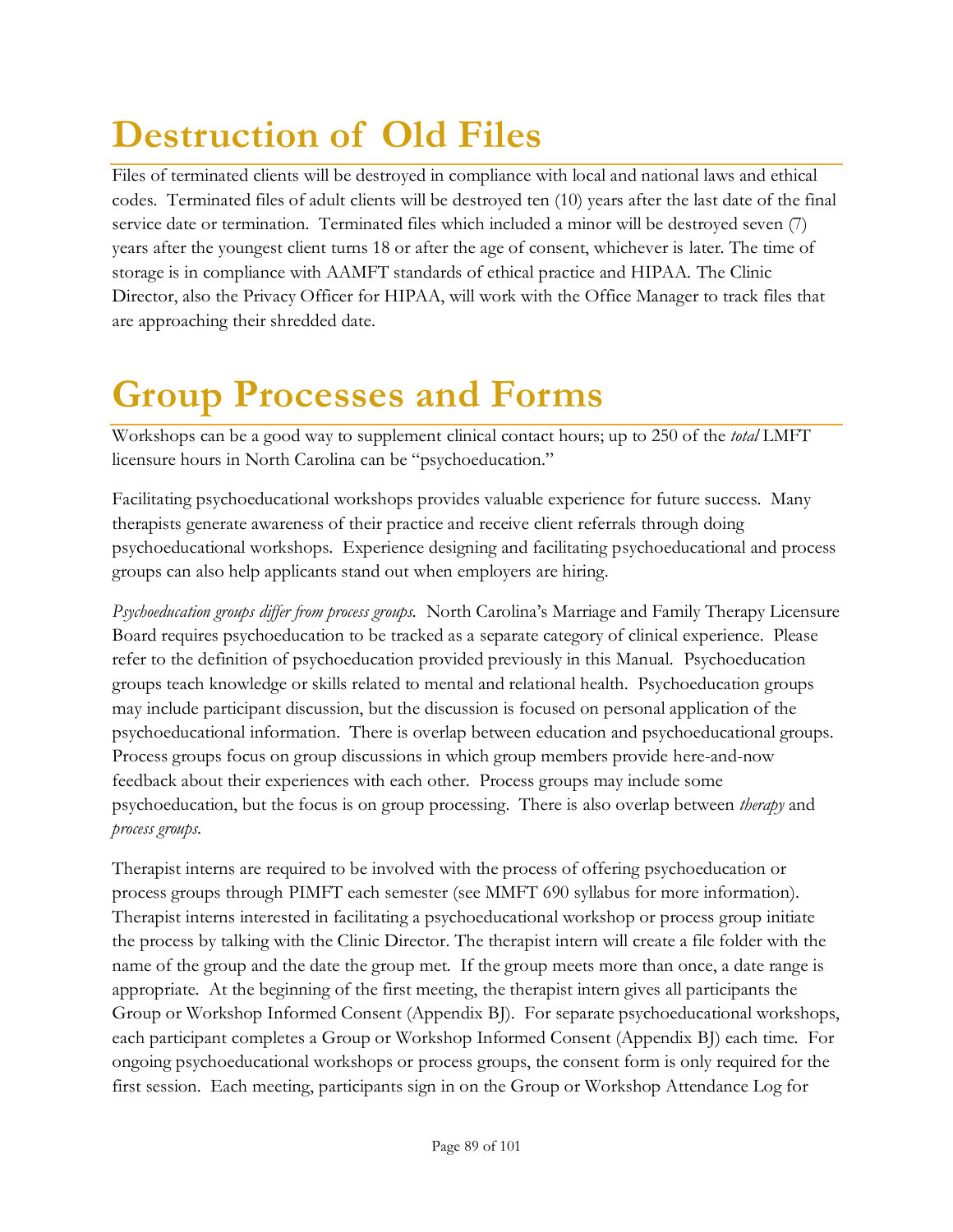Each Group Session (Appendix BK). After each meeting, the therapist intern will complete a Group or Workshop Progress Note (Appendix BL). At the end of the workshop or process group (the last meeting for multi-meeting groups), the therapist intern will ask participants to complete a Group or Workshop Evaluation (Appendix BM). All forms, including curricular guides and handouts, will be filed in the group file and locked in the clinic file cabinet in a section for groups.

# **Crisis Intervention and Emergency Procedures**

## **Acute Crisis Over the Phone**

Potential clients who call while experiencing a crisis (actively suicidal with a plan, or homicidal), should be referred to a hospital emergency room or crisis assessment center, or law enforcement should be notified (i.e., police). It is unwise for any PIMFT staff/intern to attempt to provide more than a brief telephone assessment, and the therapist intern should refer the potential client to a service that is equipped to deal with such an acute crisis.

If an established client calls PIMFT requesting immediate services, the client should be advised that PIMFT will attempt to reach the client's therapist intern immediately and have the therapist intern call the client, however the client should also be reminded that we do not provide emergency services (as we may not be able to reach the client's intern right away) and the client should be provided with other emergency services (such as going to the nearest Emergency room and hotline numbers). Therapist interns must keep their contact information up-to-date with the clinic and should identify a back-up person if they are out of town. If the therapist intern is not available to handle the crisis, the PIMFT Clinic Director and/or supervisor will be notified and he/she will respond to the client. The Clinic Director and/or supervisor will assess the situation, and he/she will take the necessary appropriate action.

*If a client calls and is assessed in acute crisis, the person who answered the phone call should obtain caller's name, current location, and current contact number in the event that the call is dropped and/or if law enforcement must be notified.*

*If there is any indication that a client might harm himself/herself or others, or if the situation presents possible ethical/legal concerns, a supervisor is to be contacted immediately.*

**At no time should a therapist intern go to a client's home, meet a client at the hospital or other location, or transport a client in any way (e.g., personal vehicle, Uber, etc.).**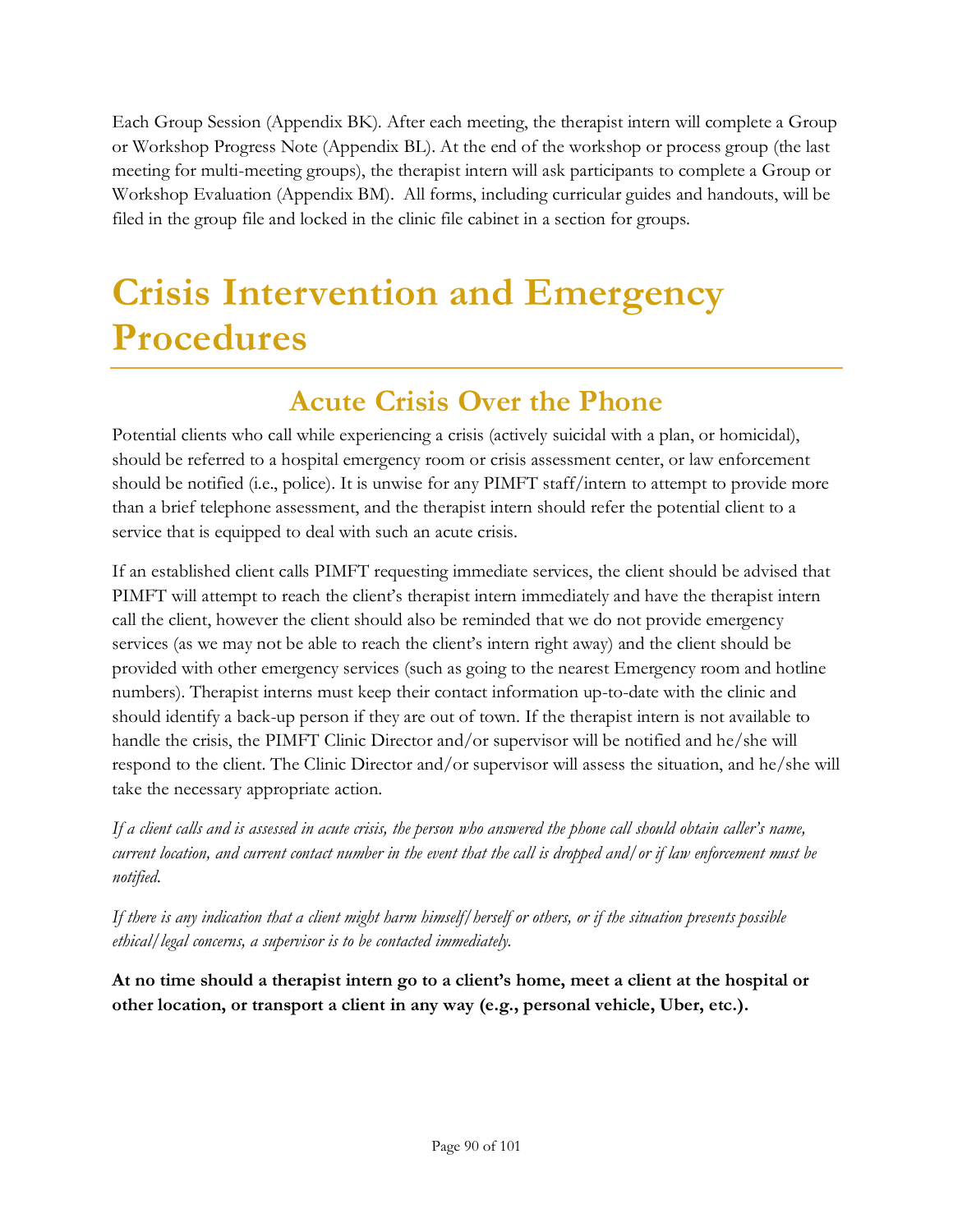# **Clinical Emergencies**

If a crisis develops in the course of a therapy session, the therapist intern should contact their supervisor, if available, or the on call supervisor, and/or the PIMFT Clinic Director. If there is a concern for the physical safety of the therapist intern, the client, or others, law enforcement should be called (911) immediately. All therapist interns should be familiar with the emergency procedures outlined in the manual. If needed, the therapist intern may step out of the session, identify someone else in the clinic who can find/get either a supervisor or call 911—even if this means getting another intern out of an ongoing session (as a last resort).

Certain clinical situations require immediate attention and action from the clinician. The therapist intern must be prepared to deal with these situations should they arise in PIMFT. The therapist intern must act immediately if s/he has reasonable grounds to suspect or conclude that the following conditions exist:

- Current or ongoing sexual or physical abuse of a child, elderly person, or a disabled person
- Current or ongoing relational violence between partners
- Current intoxication of a client in therapy room
- Suicidal threats or gestures
- Client in acute need of psychiatric hospitalization (due to hallucinations, suicidal intent, etc.)
- Homicidal intentions or threats of physical violence towards others, including members of PIMFT

If a therapist intern suspects or concludes that any of the above listed exist, there are two general rules to remember:

- 1. Act to protect any actual or potential victims, including the client and yourself.
- 2. Involve another person at once, including but not limited to one or more of the following:
	- a. Supervisor in the building
	- b. Another supervisor (the on-call supervisor)
	- c. PIMFT Clinic Director
	- d. Front desk staff/another intern in the clinic
	- e. Law enforcement (911 emergency, 704-336-7600 (or 311)– CMPD nonemergency)

#### **Incidents**

"Incidents" at the clinic refer to any event that could put the physical health of any person at the clinic at risk. This could include, but is not limited to, physical building problems that create danger, physical altercations, and threats made to people in the building, or weather in which a person is injured. Every incident must be reported to the Clinic Director and also to the therapist intern's supervisor if the incident involves a client. The supervisor and/or Clinic Director may request a meeting with some or all parties involved, as well as documentation about the event beyond that which would go into a progress note.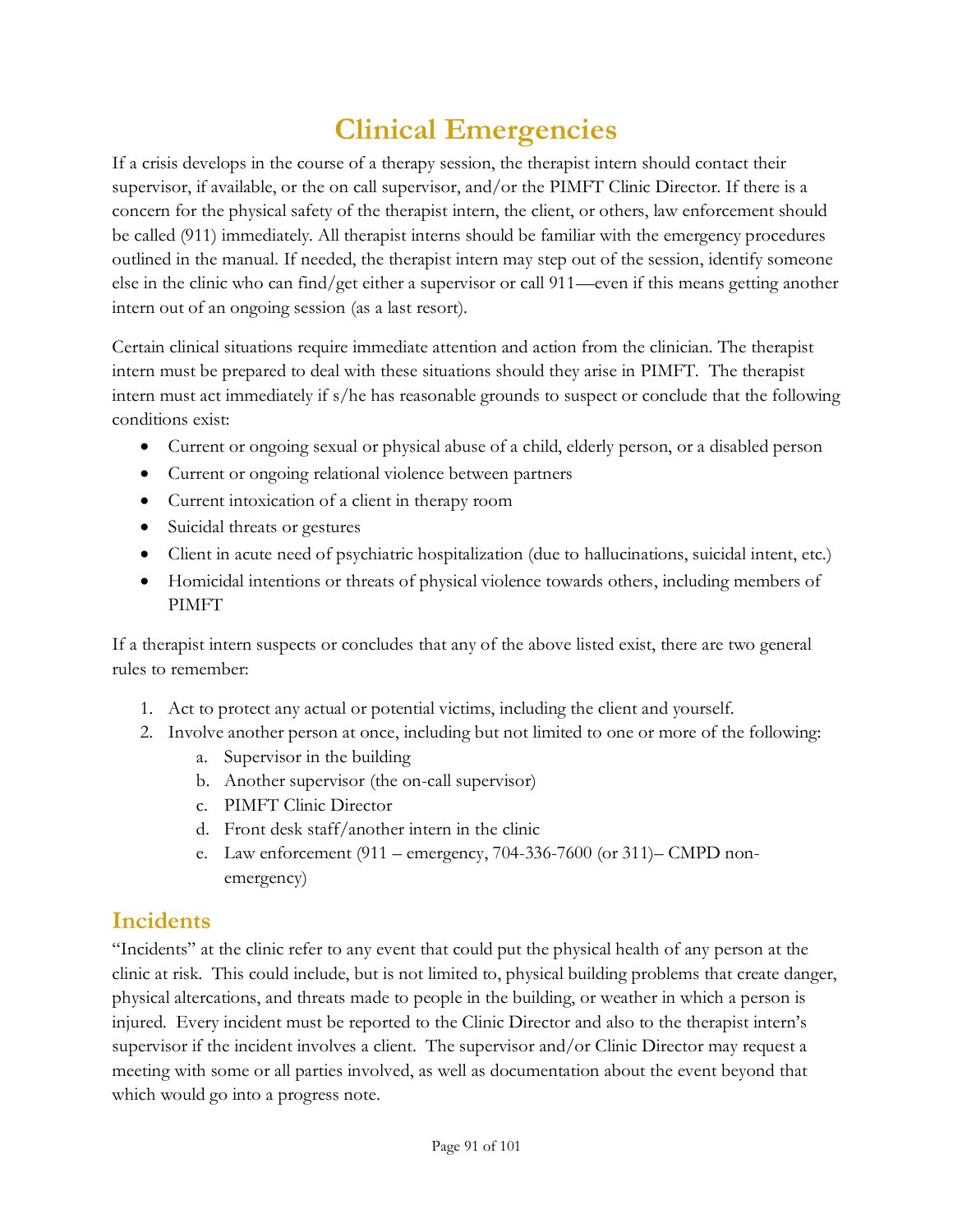Depending on the nature of the incident, additional reporting may be required. This may include calling local police or reporting the incident to Pfeiffer University Title IX officer or police for investigation and tracking purposes. Consult with the Clinic Director regarding which additional reports may need to be completed. Note that these may have varying deadlines that require immediate attention.

## **Incident Reporting Procedures**

Any incident of violence at the clinic must be reported to the Clinic Director with a narrative of the incident by the end of the business day using the Incident Report Form (Appendix BY). Additional documentation may be required by the Clinic Director.

A Risk and Safety Assessment form (Appendix AT) will be used if the client's safety is a concern. If this is used, this is filed in the client's file.

#### **Safety Risk to Therapist**

The therapist intern must determine if there is an immediate risk of violence in the room or of the client(s) leaving PIMFT. If there is concern about intimate partner violence, separate the clients into different rooms, or take one with you if necessary, and if no risk to the therapist intern. Involve another therapist intern or staff member – by interrupting another session, opening the door to the therapy room, contacting the Clinical Coordinator/ or Clinic Director and informing him/her there is an emergency, etc. Identify options and develop a plan to handle the situation; remain calm.

If the therapist intern has been threatened or feels threatened, he/she should not go back into the therapy room by him/herself; rather he/she should wait for help.

Once safety has been established, the therapist intern may contact the supervisor on call and/or their clinical supervisor to process the situation. The therapist intern should also contact his or her supervisor immediately (if they have not already done so), carefully document the situation on the Risk and Safety Assessment Form (Appendix AT), session Progress Notes (Appendix AE), Other Provider Contact Notes (Appendix AF) as appropriate, and on Case Review Forms (Appendix BI). The supervisor will inform the Clinic Director about this situation in a timely manner.

#### **Current or Recent Sexual or Physical Abuse**

Marriage and Family Therapists have an ethical and legal obligation to report physical or sexual abuse of a minor. If the therapist intern questions whether or not an incident is reportable, engage a supervisor at once to help make the determination. This should be the on call supervisor if the client system in question is still in the clinic. If the client system is already gone, then the supervisor on call or the intern's clinical supervisor should be consulted. The intern will need to document who was consulted, when, and how.

According to North Carolina General Statute (N.C.G.S.) 7B-302(b), "Any person or institution who has cause to suspect that any juvenile is abused, neglected, or dependent, as defined by N.C.G.S. 7B-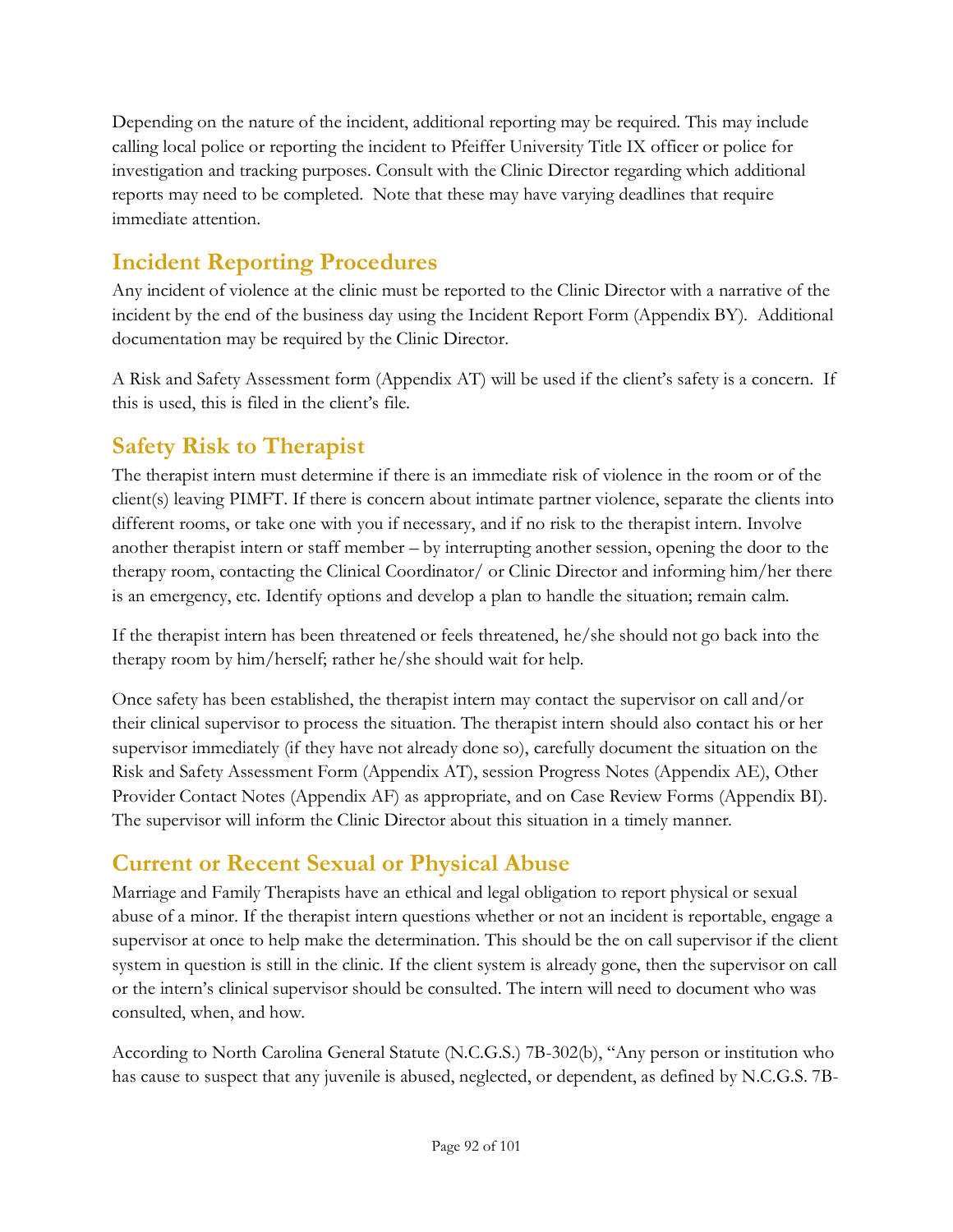301, or has died as the result of maltreatment, shall report the case of that juvenile to the director of the department of social services in the county where the juvenile resides or is found."

If the therapist intern has reason to suspect a report needs to be filed, the following guidelines must be completed:

- 1. Consult with his or her supervisor immediately. Discuss the case and proceed as guided. If the supervisor determines that a report must be filed, proceed with the following guidelines.
- 2. Explain to the client(s) that a report about the abuse or suspected abuse must be made, as required by law and ethical guidelines. However, exceptions must be made to refrain from telling the parent you are going to report if you believe that by sharing the information, that it will place the child at risk for further danger or harm (e.g., punishing the child for sharing). Please work with your supervisor to determine how you will work with the client.
- 3. Ask the client(s) if they would like to make a report first; self-reporting empowers the client. Let the client know that a report will be made to the proper authorities regardless of their decision to report, however it is often most helpful if the client reports the incident(s) themselves. Please also be on the call to ensure that the report was made.
- 4. Inform the client(s) of the reporting process.
- 5. The therapist intern may make the report of child abuse by calling 919-212-7990 (Spanish 919-212-7963) Monday – Friday 8am – 5pm. After hours and on weekends and holidays, please call 911 (or the CMP non-emergency number at 704-336-7600) and tell the Operator that you would like to make a CPS report. The 911 Operator will contact an after-hours social worker who will return your call. For information about other NC counties, go to [http://www.dhhs.state.nc.us/dss/local/index.htm.](http://www.dhhs.state.nc.us/dss/local/index.htm)
- 6. If the therapist intern has reason to believe the abuse is happening "at this moment," or that the minor will be at risk immediately if they leave the clinic, call 911 to report the abuse immediately. The therapist intern is not required to report child abuse in North Carolina to CPS after contacting the police; law enforcement will get in contact with CPS after answering the call, if they deem it necessary.
- 7. The therapist intern must document any instructions given by CPS/local law enforcement in the progress notes. In addition, document any CPS or local law enforcement case number(s) in case note, as well the name of the person with whom you spoke.
- 8. The therapist intern should be prepared to deal with possible anger and distress from family. Therapist intern should explain likely procedures after making a report. In addition, the therapist intern should help family prepare for any investigation that may occur.

The therapist intern must communicate frequently with his or her supervisor and carefully document the information, conversations, and supervisor guidance on the Risk and Safety Assessment Form (Appendix AT), session Progress Notes (Appendix AE), Other Provider Contact Notes (Appendix AF), and on Case Review Forms (Appendix BI). The supervisor will inform the Clinic Director about this situation in a timely manner.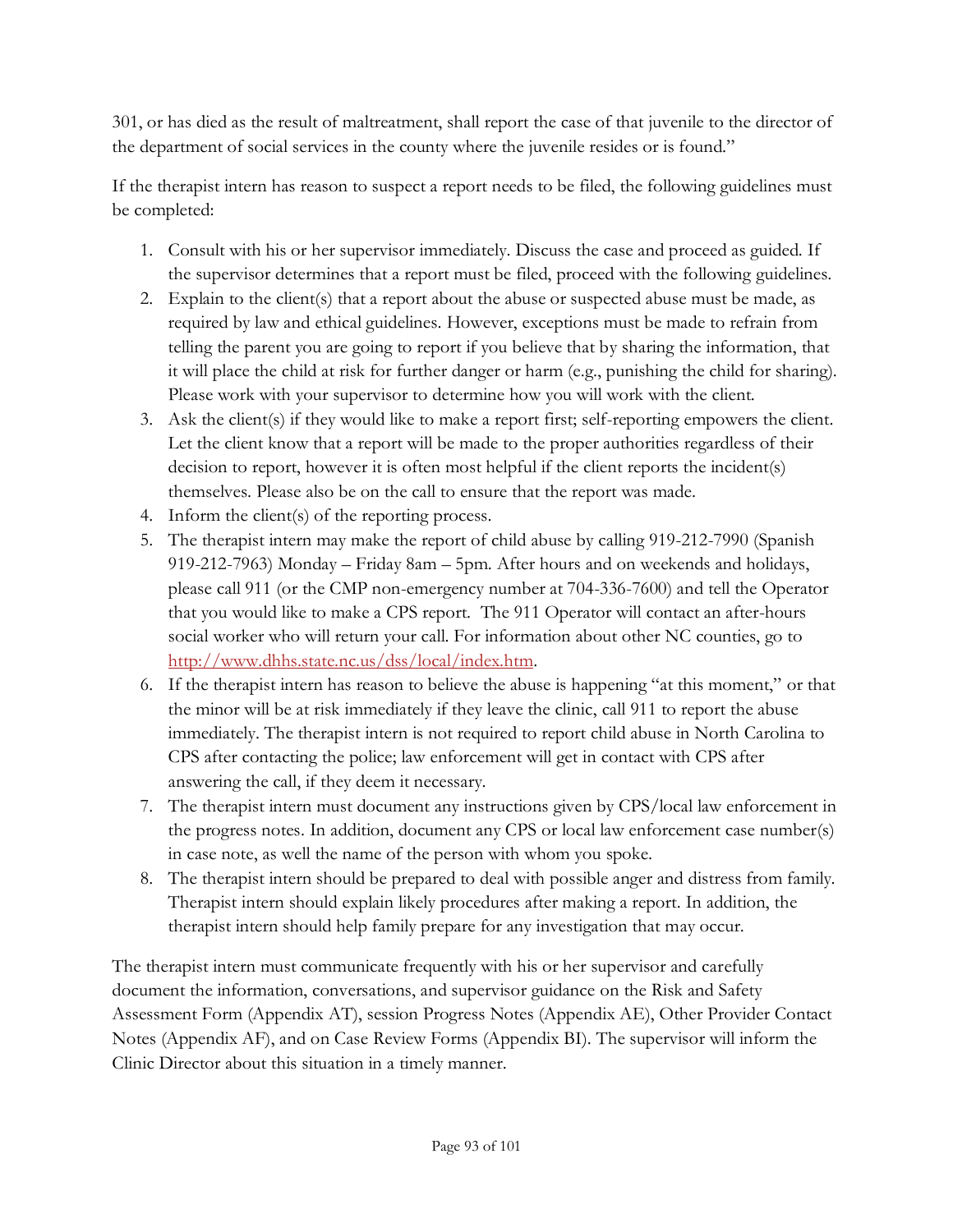#### **Intimate Partner Violence**

Therapy is ineffective if one or both clients are being physically hurt or being threatened or intimidated with harm. According to the Centers for Disease Control and Prevention, intimate partner violence (IPV), is defined as the following:

"Intimate Partner Violence is abuse or aggression that occurs in a close relationship. 'Intimate Partner' refers to both current and former spouses and dating partners. IPV can vary in how often it happens and how severe it is. It can range from one episode of violence that could have lasting impact to chronic and severe episodes over multiple years." (Centers for Disease Control and Prevention, 2020).

In addition, IPV includes physical violence, sexual violence, stalking, and psychological aggression.

The therapist intern must give attention to the "Current Concerns Checklist" items on the Adult Intake Packet (Appendix AR) that involve physical violence and watch for nonverbal cues that may suggest physical violence. If the therapist intern suspects physical violence in the relationship:

- 1. Separate the couple and talk with each one about alternatives such as Interact (24-hour crisis line, shelter) or temporary separation (where one partner can go for cooling off period – parent, sibling, friend, motel, shelter).
- 2. Find out if other individuals/groups might be at risk (parents, siblings, children, others).
- 3. Have client(s) sign a No Violence Contract (Appendix BN) (person who is perpetrating the abuse) or Contract of Violence Prevention (Appendix BO) (mutual violence).
- 4. Develop a Personal Safety Plan (Appendix BP) with target of violence.
- 5. If therapist intern brings a couple back together after assessment, he/she may or may not review #1-#4 above. Decision should be guided by personal judgment of risk of violence and feedback from supervisor. Do not increase the risk of further violence by revealing too much to an angry, unrepentant partner.
- 6. If there is a threat of domestic violence, follow the guidelines for Expressions of Homicidal Intent in a later section of this Policies and Procedures Manual.
- 7. Call (or ask someone else in the clinic to call) law enforcement (911) immediately, if threat is immediate or if any physical violence occurs.

The therapist intern must communicate frequently with his or her supervisor and carefully document the information, conversations, and supervisor guidance on the Risk and Safety Assessment Form (Appendix AT), session Progress Notes (Appendix AE), Other Provider Contact Notes (Appendix AF) as appropriate, and on Case Review Forms (Appendix BI). The supervisor will inform the Clinic Director about this situation in a timely manner.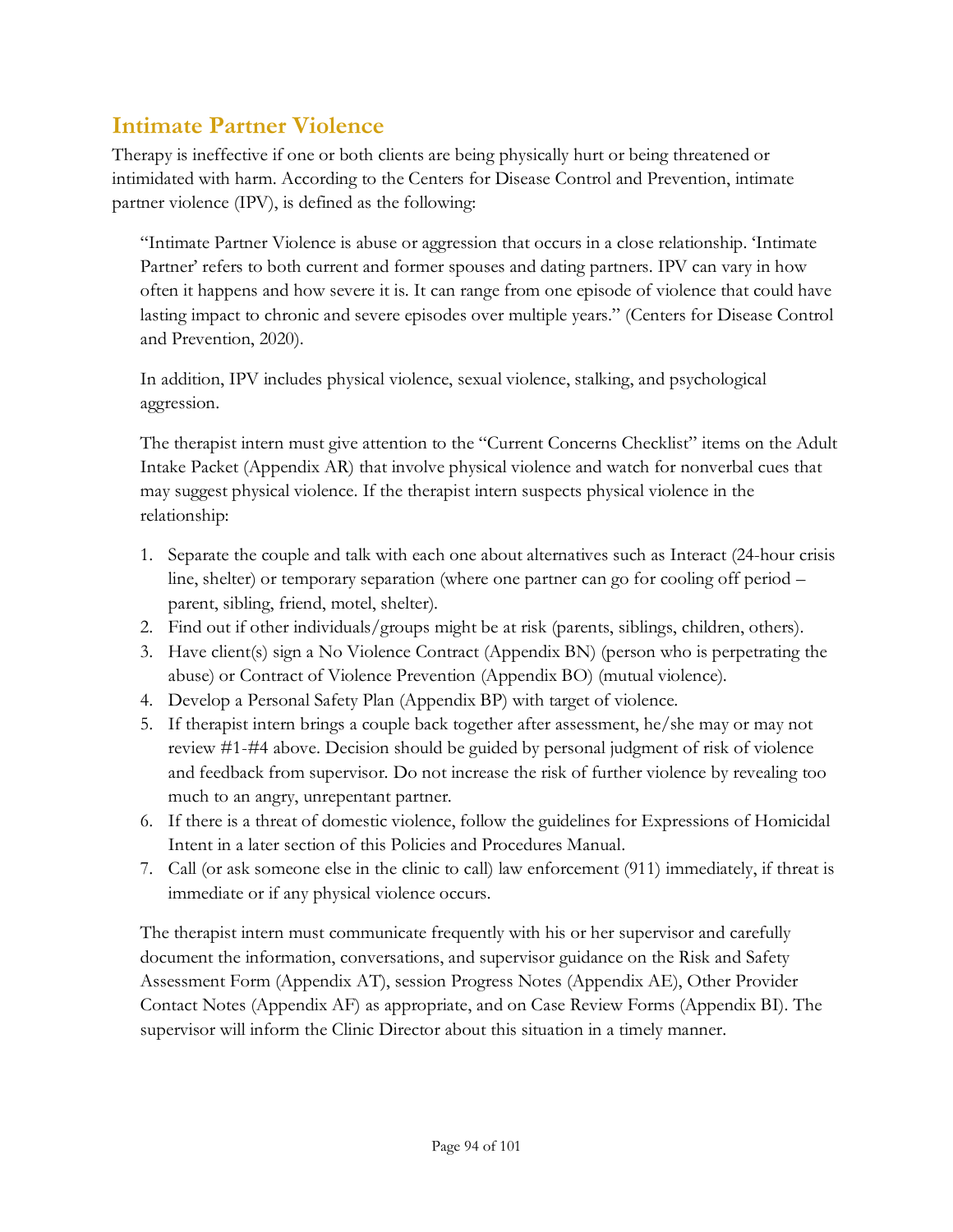#### **Intoxication**

Similar to intimate partner violence, it is unethical and not helpful to conduct a therapy session if the client is under the influence of a substance. If the therapist intern suspects a client is under the influence of a substance, he/she must refer to the portion of the Informed Consent for Therapy Services (Appendix AP) and the Client Handbook (Appendix AN) that outlines the PIMFT policy on such issues and:

- 1. State that you can see the client is intoxicated, drunk, or high (i.e., address concern and do not ignore), and that you cannot proceed with therapy unless everyone in the therapy room is sober.
- 2. State that the intoxicated client cannot drive him/herself home (i.e., client must be driven home by someone else – someone in session, cab).
- 3. Offer to help find someone to pick up intoxicated person, such as a partner, relative, friend, taxi cab, or the police.
- 4. If a client threatens to leave without proper escort, explain that you must call the police.
- 5. If client does leave, call the police (911). Explain who you are, what you have observed, and give any information you have: Name, address, condition, car description, license number (if available), and likely destination.
- 6. If the client becomes threatening or belligerent, call police immediately (911).
- 7. Carefully document interaction with client and the steps that were taken to ensure everyone's safety.
- 8. Notify clinical supervisor and clinic director.

The therapist intern must communicate frequently with his or her supervisor and carefully document the information, conversations, and supervisor guidance on the Risk and Safety Assessment Form (Appendix AT), session Progress Notes (Appendix AE), Other Provider Contact Notes (Appendix AF) as appropriate, and on Case Review Forms (Appendix BI). The supervisor will inform the Clinic Director about this situation in a timely manner.

#### **Suicidal Ideation**

Suicidal ideation is a common symptom of depression, but the lethality of the ideation should always be assessed. Consider all expressions of "wanting it all to end," "wanting to never come back," "not wanting to wake up," etc. as carrying the potential for suicide. Check the appropriate Adult Intake Packet (Appendix AR) items regarding suicidal ideation (e.g., item 8 on the OQ) and ask follow-up questions such as the following to further assess the lethality of the suicidal ideation:

- 1. "Have you been thinking about hurting yourself or attempting suicide?"
- 2. "On a scale from 1 to 10, how likely are you to hurt yourself?" (Anything over a 5 suggests a formal evaluation is necessary.)
- 3. "Do you think about ways to hurt yourself or commit suicide?"
- 4. "Have you tried to end your life before?"
- 5. "Do you have a plan?"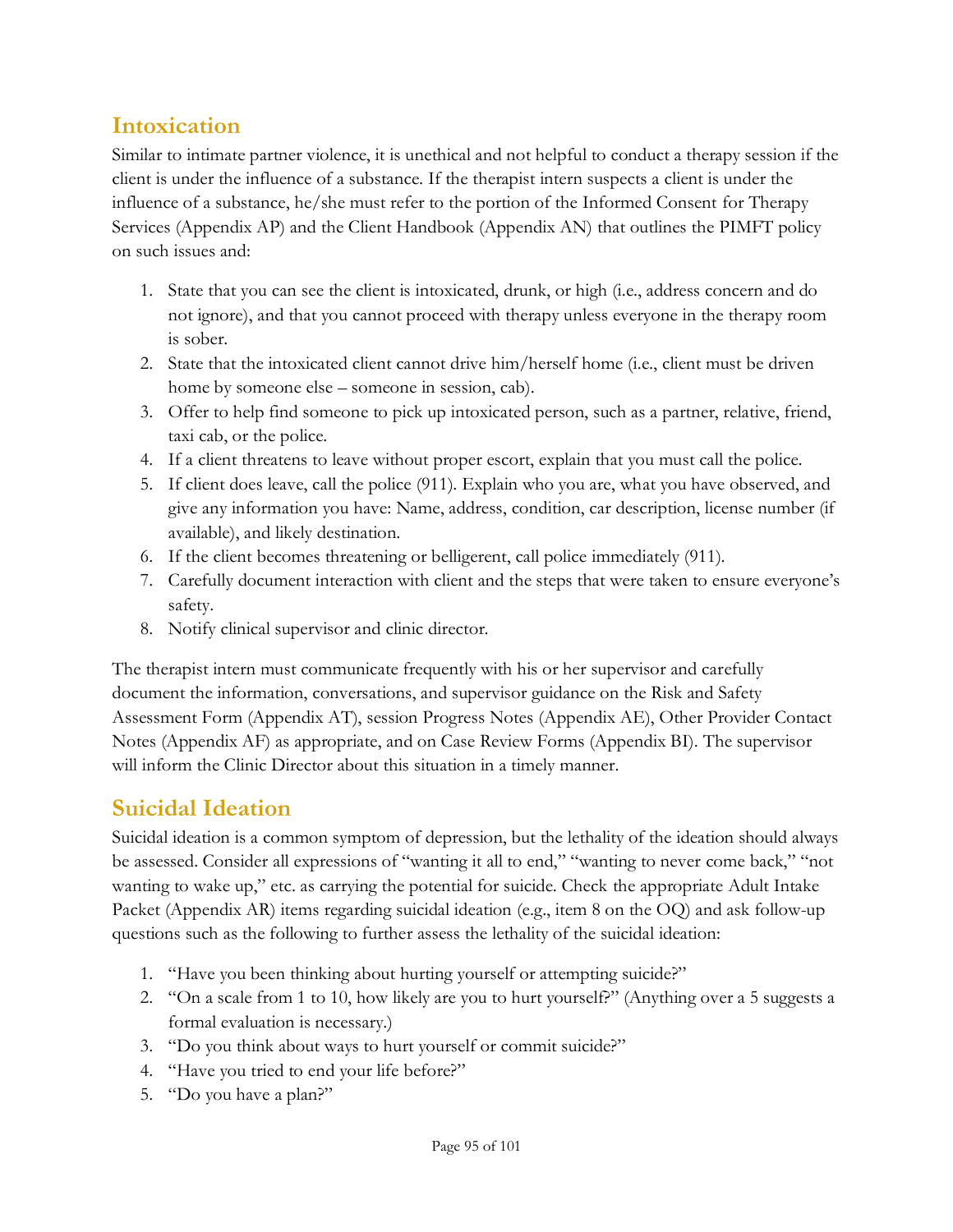- 6. "When would this happen?"
- 7. "What would happen then?"
- 8. "Do you have a gun (or pills) in the house?" (or other means to carry out the plan)

You may also consult the Suicide Assessment Flowchart on the bulletin board in the Intern Workroom (Appendix AU). If the client has been thinking seriously about suicide, has a plan, does not have a plan but has the means to harm themselves, or if there is a timetable, then the situation should be considered an emergency. Use the Living Safely Plan (Appendix AV) with the client and identify at least two people besides the therapist intern to call for help when suicidal ideation occurs. Develop a safety plan and, if warranted, involve the friend/family member listed on the contract in the current session or call them to verify willingness to be a part of the safety plan (with Authorization for Release of Client Records (Appendix AA). All first semester interns should consult the on call supervisor for guidance in this process. The intern will also need to notify their own supervisor and the clinic director after the fact.

#### *For severe suicidal ideation or other acute psychiatric concerns, have the client go for an evaluation for inpatient treatment.*

If the client agrees to go to an emergency room (if client has private insurance) or a [crisis assessment](#page-96-0)  [center](#page-96-0) (see details below):

- 1. Have a friend or relative drive the person. Obtain an Authorization for Release of Client Records (Appendix AA) so that you can confirm the client's arrival. If a friend or relative is not available, call law enforcement (911 if emergency or the non-emergency number 704- 336-7600) and explain that you have a client who needs to be transported to an emergency room. Request that a CIT officer respond. The dispatcher will ask specific questions over the phone and will probably send more than one officer as a matter of safety for all involved. Send a PIMFT business card with your contact information with the client, to facilitate communication between yourself and the other care providers.
- 2. Contact the PIMFT Clinic Director and advise her/him of the situation. **Do not go with the client to the hospital, do not meet the client at the hospital, and do not transport the client in your own vehicle or pay for other types of transportation—only EMS/LE services may transport clients.**
- 3. Explain to any waiting clients, and/or have the Front Desk Administrative Staff/GA or a colleague call all clients scheduled with you for that day, that an emergency is forcing you to delay or cancel their appointment and that you will contact them to re-schedule.
- 4. Make it clear with the client that you expect either the client or other care provider to follow up by phone to discuss the outcome of the evaluation and any additional safety plans.
- 5. Be clear with the client about what you will do next if you do not hear from someone by the appointed time. You may call the client, call the police and ask them to do a well person visit, or follow another plan discussed with the client.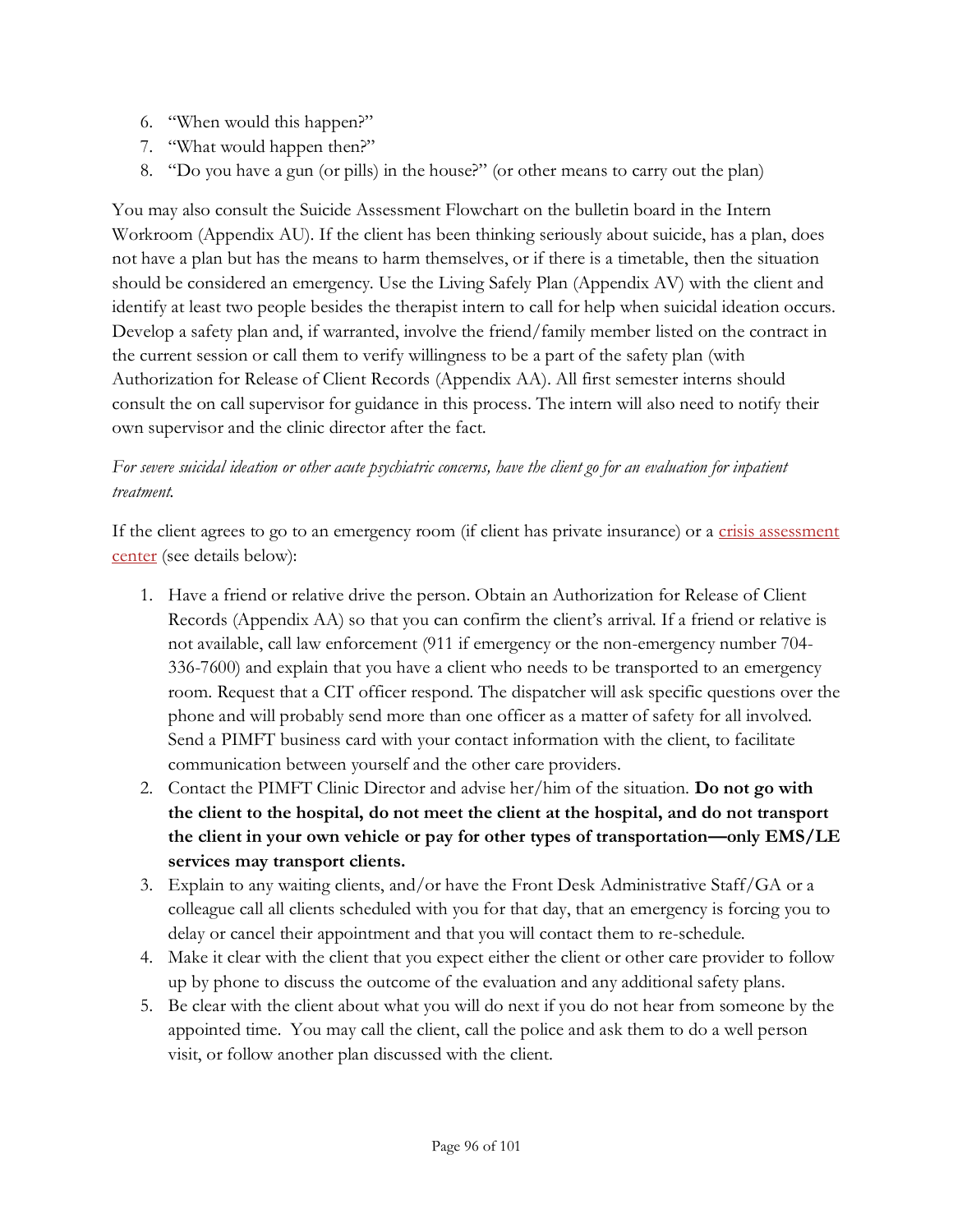If the client refuses all other forms of assistance and will not go to the emergency room or crisis assessment center voluntarily:

- 1. Call law enforcement (911 if emergency or the non-emergency number 704-336-7600) and explain that you have a client who needs to be transported involuntarily. Explain who you are and what you have observed; the police will only get involved if the client is a danger to him/herself or others. Request that a CIT officer respond. The dispatcher will ask specific questions over the phone and will probably send more than one officer as a matter of safety for all involved.
- 2. Only discuss facts and request that a police officer be sent to help transfer the client. Stay with the client until the police arrive; tell the officer what you know and the risk to the client.
- 3. When the officer arrives, have the officer explain to you and the client what will happen when they leave the building.
- 4. Contact the Clinic Director to advise her/him of the situation.
- 5. Explain to any waiting clients, and/or have the Front Desk Administrative Staff/GA or a colleague call all clients scheduled with you for that day, that an emergency is forcing you to delay or cancel their appointment and that you will contact them to re-schedule.

*If the client leaves before the police arrive*, call law enforcement immediately (911); tell them who you are and what has happened. Provide a description of the person (e.g., height, weight, hair color, and clothing). If possible, get a license plate number and a description of their vehicle (e.g., color, make, model, etc.).

The therapist intern must communicate frequently with his or her supervisor and carefully document the information, conversations, and supervisor guidance on the Risk and Safety Assessment Form (Appendix AT), session Progress Notes (Appendix AE), Other Provider Contact Notes (Appendix AF) as appropriate, and on Case Review Forms (Appendix BI). The supervisor will inform the Clinic Director about this situation in a timely manner.

#### *Crisis Assessment Centers*

If a client does not have private insurance coverage, they should be referred to a crisis assessment center, depending on their county of residence:

<span id="page-96-0"></span>

| in Wake    | <b>Client lives</b> Client lives in Mecklenburg County |
|------------|--------------------------------------------------------|
| County     |                                                        |
|            | Wake Crisis CriSyS Mobile Team                         |
| and        |                                                        |
| Assessment |                                                        |
| Services   |                                                        |
| 107        | 704-566-3410                                           |
| Sunnybrook |                                                        |
| Road,      |                                                        |
| Raleigh    |                                                        |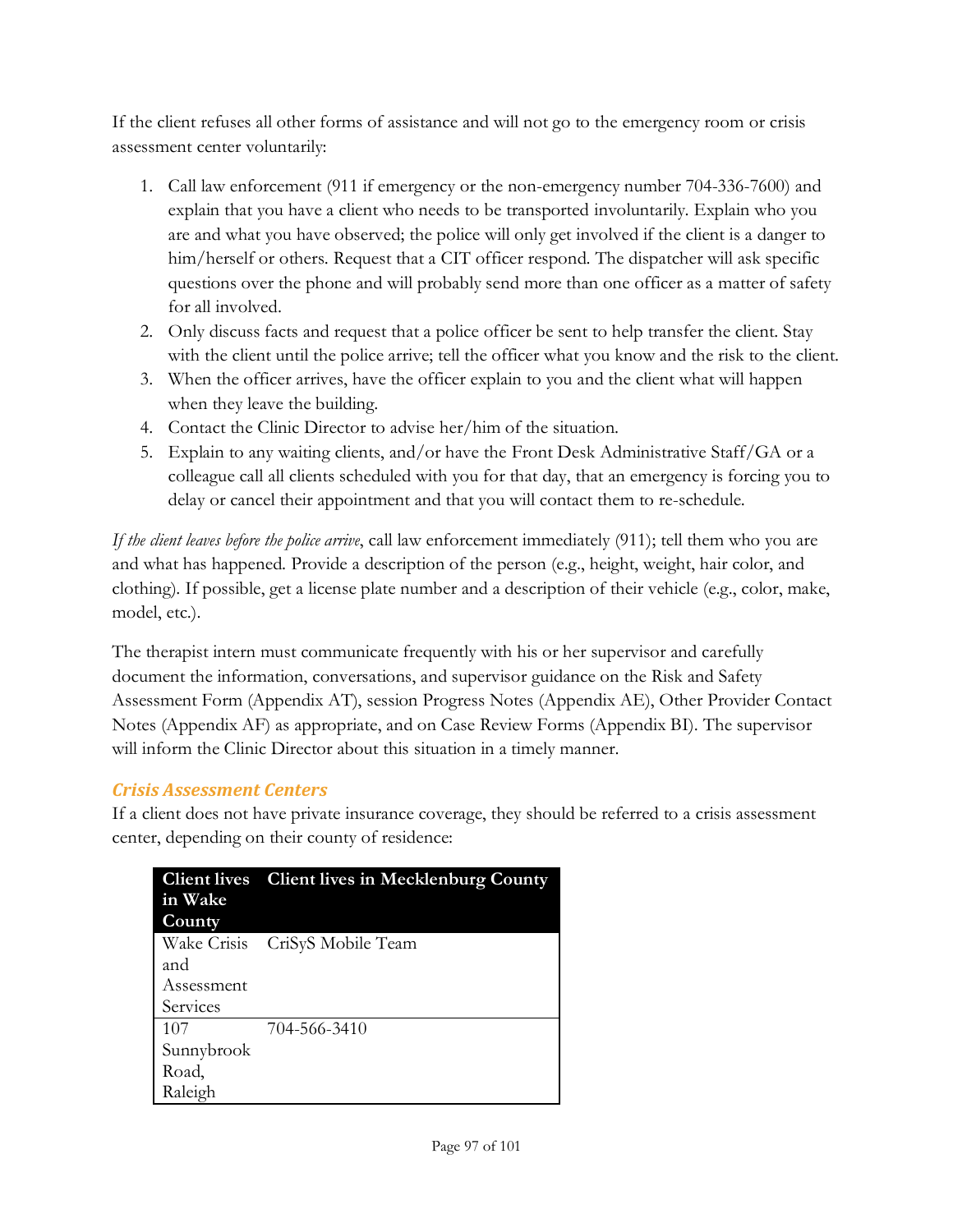Inform clients that they will need to show some form of identification (e.g., social security card, driver's license), and let them know that they will meet with a mental health clinician and a psychiatrist. From that triage assessment, referrals/suggestions will be provided. It is beneficial for friends or family members to wait with the client, since there is no way to know how long they may have to wait. For further information, call the mobile crisis line or  $(800)$  510-9132.

## **Acute Psychiatric Concerns**

Hospitalization is a possibility if a client seems very confused, reports hallucinations, is extremely panicky, reports being intensely and acutely depressed, suicidal (see above), or delusional. The basic rule to consider is the client's safety and well-being. (Is the client safe on the streets or at home?) If you know the client well and see a drastic change in behavior or emotions, think about acute decompensation requiring hospitalization. Use the following questions as a general guide:

- 1. "Have you been thinking about hurting yourself or attempting suicide?"
- 2. "Have you been seeing or hearing things that other people may not see or hear?"
- 3. "Are you afraid that someone or something may hurt you?"
- 4. "Is there something going on that is hard to talk about?"
- 5. "Is someone else worried about you or are you worried about yourself?"
- 6. "Do you feel safe in here?"
- 7. "When did you last have a good night of rest?"
- 8. "Are you currently on any medication or substance?"

If the answers lead you to conclude that the client needs hospitalization, follow the emergency procedures outlined above addressing suicidal ideation.

The therapist intern must communicate frequently with his or her supervisor and carefully document the information, conversations, and supervisor guidance on the Risk and Safety Assessment Form (Appendix AT), session Progress Notes (Appendix AE), Other Provider Contact Notes (Appendix AF) as appropriate, and on Case Review Forms (Appendix BI). The supervisor will inform the Clinic Director about this situation in a timely manner.

## **Expression of Homicidal Intent**

If a client expresses a sincere desire to hurt another person, you must assess the level of danger. Explore whether or not the client has a plan, an intended target, means, or time-table for carrying out their plan (similar to exploring the lethality of a suicide threat). If the client is willing to talk with you, focus on alternative actions, likely consequences, effect of the action on friends or family, effect of action on the client him/herself; in brief, try to deflect the client's anger into other channels. Develop future plans of action.

The therapist intern must discuss his/her responsibility with such threats. Discuss the Informed Consent for Therapy Services (Appendix AP) (especially the section on disclosing confidential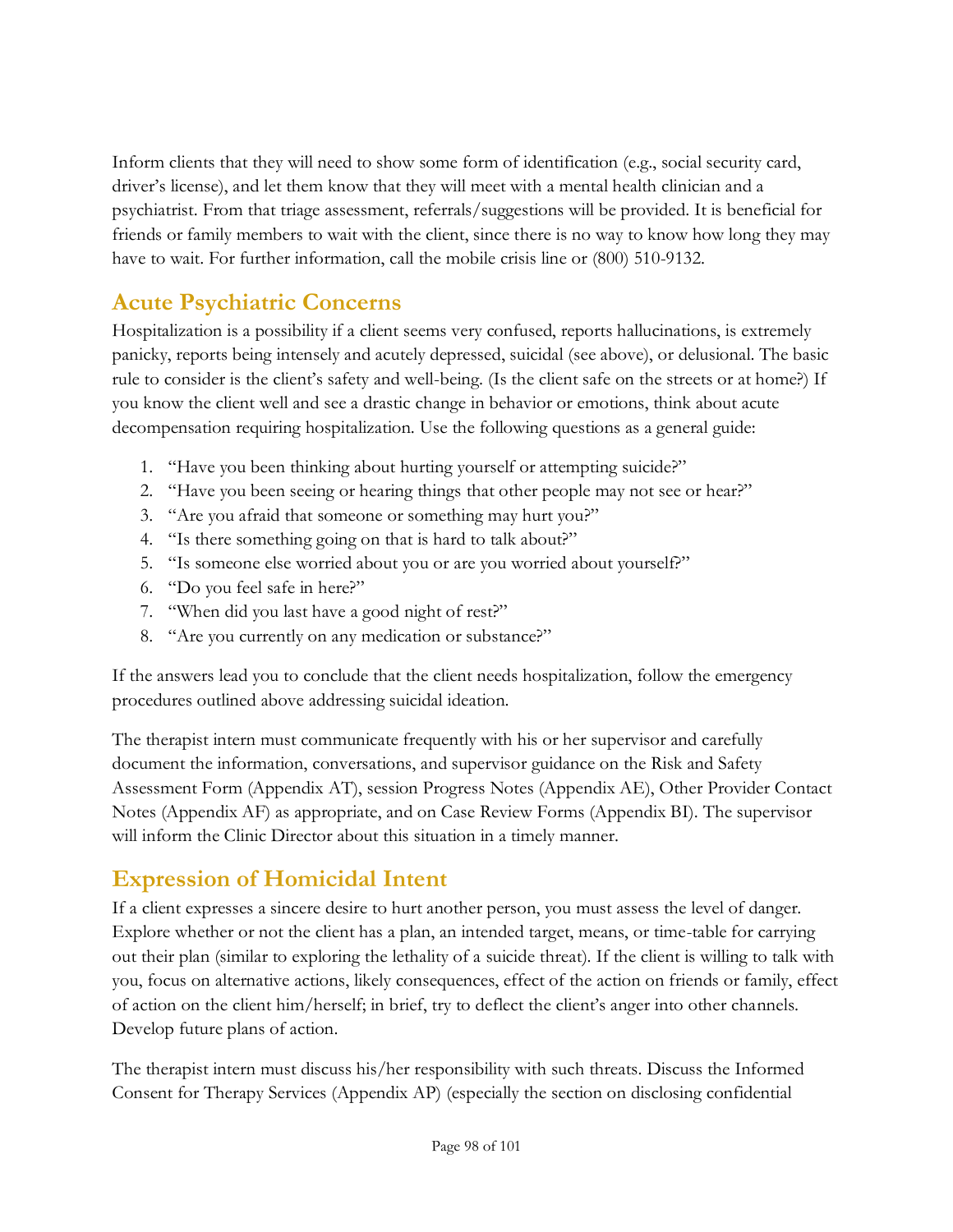information due to harm to self or others) and show the client where he/she signed. Tell the client you must act to protect the intended target. You are their supporter, you hear their anger, but they must not injure another person. Help them identify healthy options.

*If a client threatens to harm another person and the therapist intern assesses that the threat is serious and imminent, he/she must contact his/her supervisor and/or the Clinic Director immediately.*

#### Tarasoff ruling for North Carolina:

Tarasoff in North Carolina does NOT require a duty to warn; however, the clinician may still do so. The clinician has permission to warn, but may not be fully protected if he/she breaks client confidentiality.

Guidelines that need to be met before warning intended target:

- 1. The therapist must have a professional relationship with the client making the threat.
- 2. The threat must be made in the presence of the mental health professional.
- 3. The threat must be toward an identified or identifiable person.
- 4. The threat must pose a **serious** and imminent threat of physical harm to the person.
- 5. The therapist must assess client for potential dangerousness to that person (guideline #4).

How to warn:

- 1. Contact Clinical Supervisor and Clinic Director and inform them of the situation. Based on their feedback, do #2 and/or #3 as follows.
- 2. Contact law enforcement (911). Inform law enforcement of who you are and what you heard from the client. Identify the intended target and plan. Only discuss facts and make it brief.
- 3. Contact intended target. Inform target of who you are and what you heard from the client. Only discuss facts and make it brief.
- 4. Document discussion(s) with supervisor, Clinic Director, law enforcement, and/or intended target.
- 5. Document the facts that helped you determine the threat was serious and imminent (see guidelines above).
- 6. Document how you gave warning and to whom you gave the warning (e.g., time, by phone).

The therapist intern must communicate frequently with his or her supervisor and carefully document the information, conversations, and supervisor guidance on the Risk and Safety Assessment Form (Appendix AT), session Progress Notes (Appendix AE), Other Provider Contact Notes (Appendix AF) as appropriate, and on Case Review Forms (Appendix BI). The supervisor will inform the Clinic Director about this situation in a timely manner.

## **Other Safety Measures for PIMFT Staff and Therapist Interns**

In the evening, there must always be at least two people in PIMFT. Even though a therapist intern may not have any more clients on a given evening, he/she should remain until the other therapist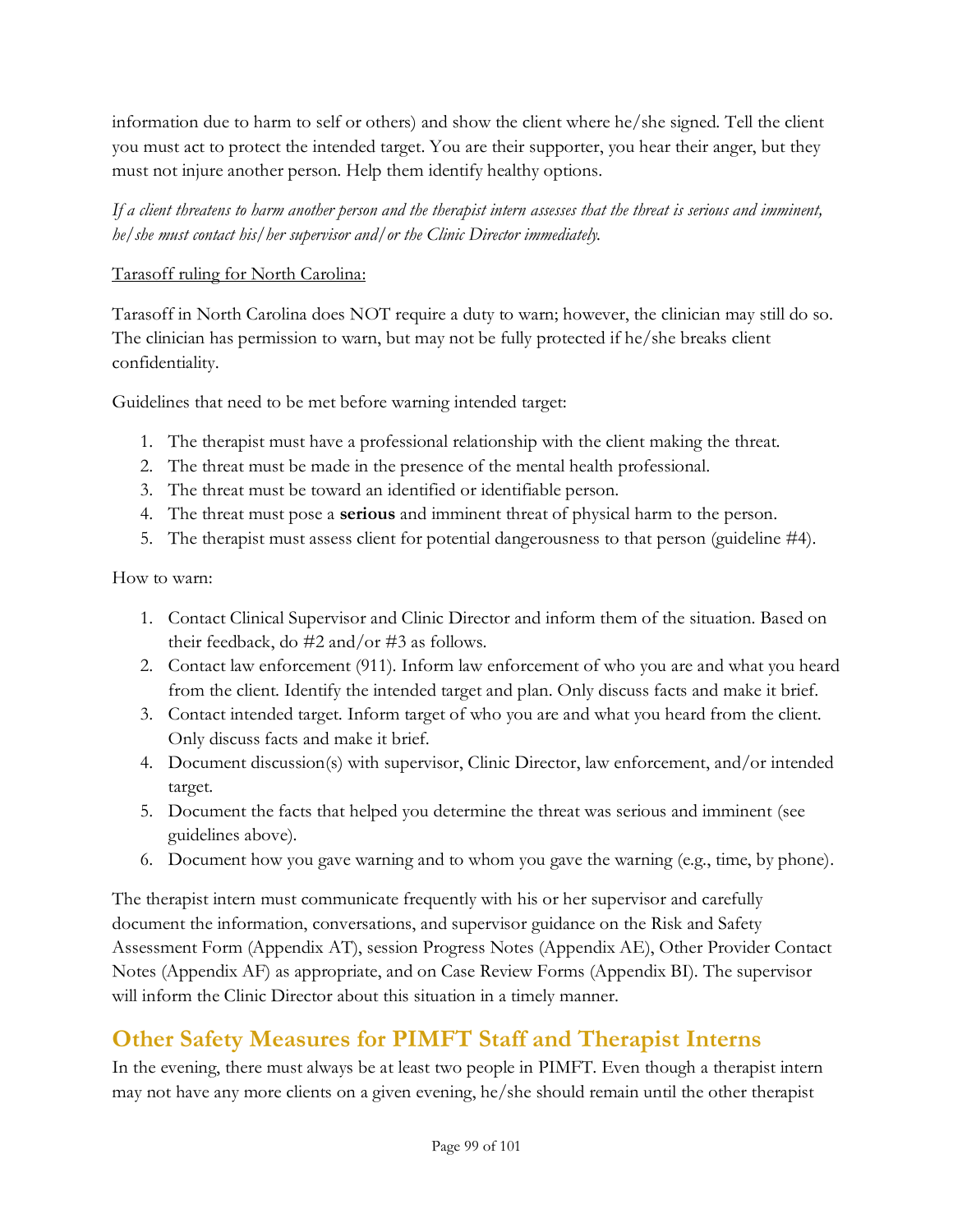intern has finished seeing clients for the evening. If therapist intern has reason to believe that a client or a member of the client's family may become violent, he/she should communicate that possibility to his/her supervisor and the Clinic Director before next appointment with client. In addition, if a client is assessed as a safety concern, future appointments must be made during the day and the clinic must be well staffed. The therapist intern should notify the front desk when they leave the office; if leaving the building after dark, therapists are encouraged not to leave alone. If you notice strangers waiting in the parking lot or otherwise feel unsafe, call the CMP nonemergency number (704-336-7600) and request a police escort.

# **Nonclinical Emergencies**

Emergency procedures for other types of emergencies are described in the Emergency Procedures Handout (Appendix BQ). For example, interns are instructed what to do in case of an active shooter, fire, severe weather, and classroom disruptions. The handout is posted in the Intern Workroom and the Administrative Assistant's Office. In general, the student intern's responsibility is to ensure safety of self, then other students and clients.

## **Emergency Procedures**

This brief statement is designed to provide personnel at PIMFT with a concise plan of action for basic emergencies. In the event of any type of emergency, call 911. This is the best way to alert emergency personnel and get the proper response to the situation. Please remember you must dial "9" on all office phones to connect with an outside line. Thus, you will dial 9-911, or 704-336-7600.

#### *Event Type: PHYSICAL THREAT/ACTIVE SHOOTER*

In this type of event, an alert will be issued. If the event is not in your building, you may be instructed to remain where you are and secure that location. This procedure is known as Shelter in Place.

#### *GET OUT*

If the event is in your building, exit the building (see the Building Floor Plan) and seek a secure location if it is safe to do so.

#### *HIDE OUT*

If the event is in your building and you cannot safely leave the building, go to a secure room and lock and barricade the door (see Building Floor Plan). Turn out the lights and remain quiet; do not draw interest from the subject. Session rooms cannot be locked; rooms that can be locked are:

- Clinic Director's office
- Administrative Assistant's office
- Intern workroom

If these rooms are not available, go into a session room, barricade the door, stay hidden and quiet. Try to avoid session rooms with one-way mirrors.